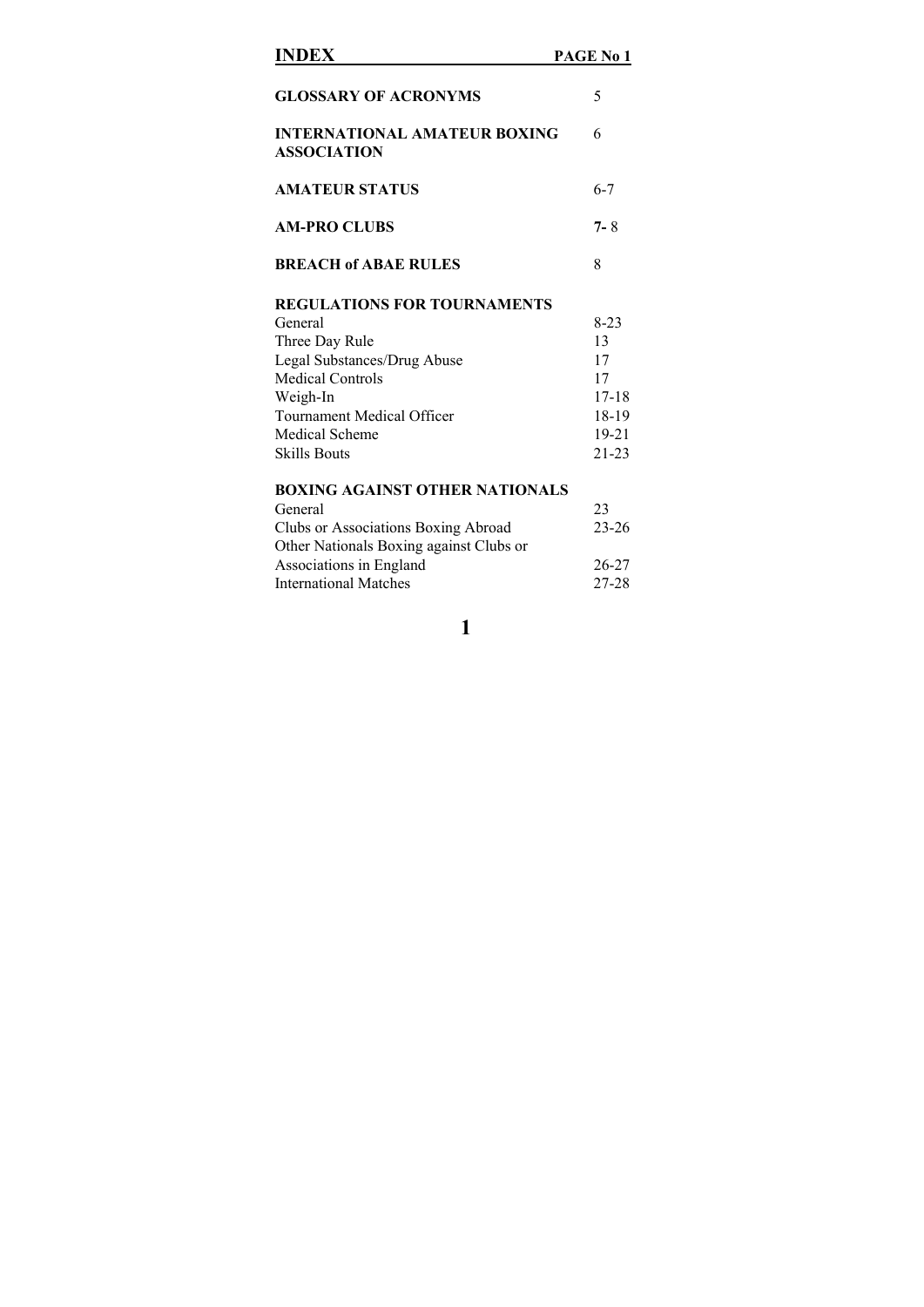| <b>TOURNAMENT OFFICIALS</b>     |           |
|---------------------------------|-----------|
| General                         | 28-33     |
| Official in Charge              | 34-39     |
|                                 |           |
| <b>COACHES</b>                  |           |
| General                         | 40        |
| Qualification                   | $40 - 42$ |
| <b>Coaching Courses</b>         | $42 - 43$ |
| AM - PRO Coaches                | 43-44     |
| <b>Training Rings</b>           | 44        |
|                                 |           |
| <b>BOXERS</b>                   |           |
| General                         | 44-47     |
| Ex Professional boxers          | 47        |
| Seniors                         | 47        |
| <b>Rounds Duration</b>          | 48        |
| Classification                  | 48-50     |
| Masters                         | 50        |
| Cadets & Juniors                | 51        |
| Rounds Duration                 | 52-53     |
| RULES ASSOCIATED WITH A CONTEST |           |

| <b>Competition Ring</b>   | 53-55 |
|---------------------------|-------|
| <b>Officials Dress</b>    | 55    |
| <b>Boxers Dress</b>       | 56    |
| Head Guards               | 56-58 |
| <b>Competition Gloves</b> | 58    |
| <b>Hand Bandages</b>      | 58-59 |
| Gum Shields               | 59    |
| <b>Body Protectors</b>    | 59    |
|                           |       |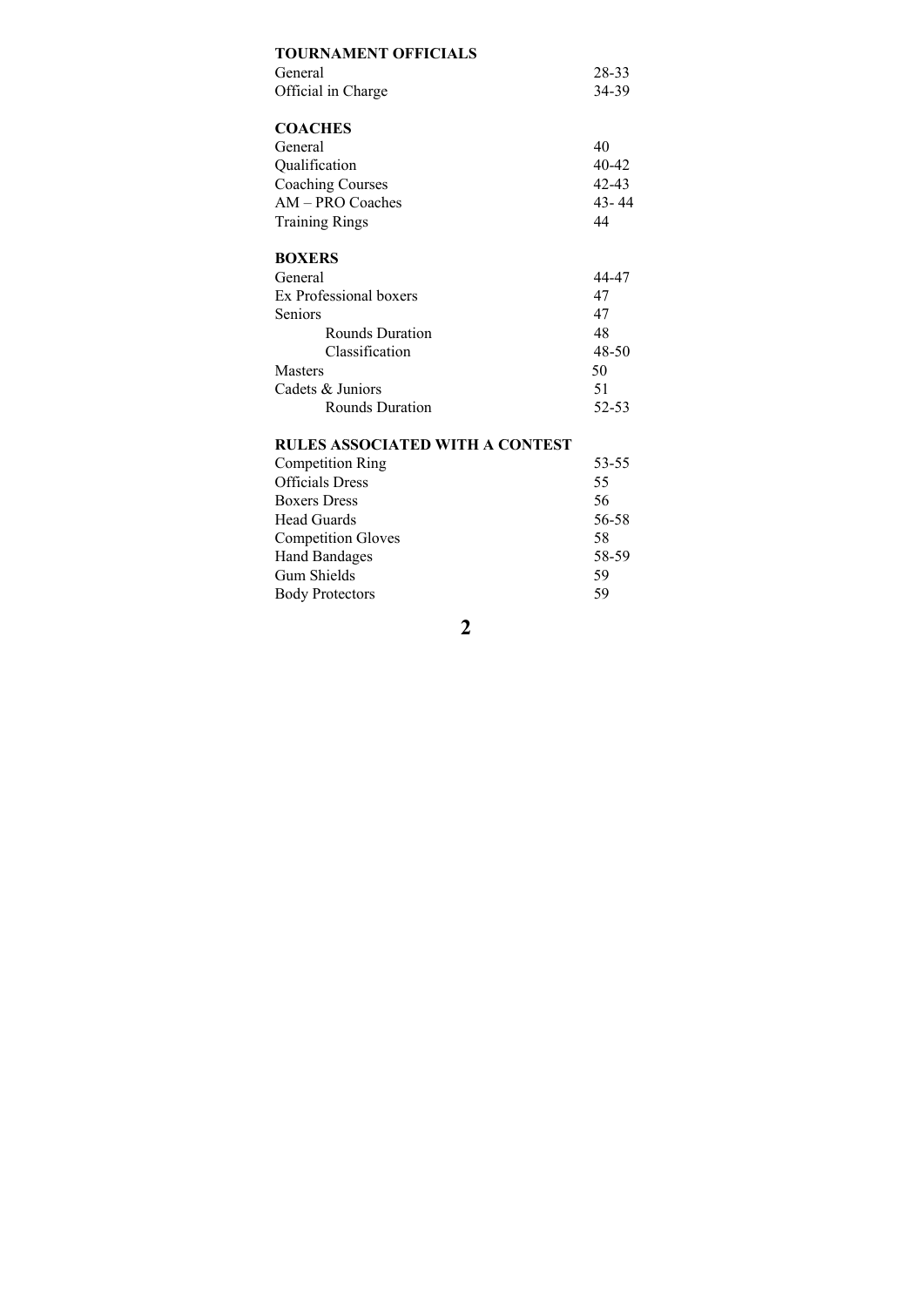| Seconds                         |                                  | 60-61       |
|---------------------------------|----------------------------------|-------------|
| Dress                           |                                  | 62          |
|                                 |                                  |             |
| <b>CONTROL OF BOUT</b>          |                                  |             |
| General                         |                                  | 62-64       |
| Shaking of hands                |                                  | 64          |
| Referee                         |                                  | 64-69       |
| The Break                       |                                  | 65-66       |
| Warnings                        |                                  | 68-69       |
| Medical Examination of Referees |                                  | 69          |
| Fouls                           |                                  | 70-72       |
| <b>Belt</b>                     |                                  | 71          |
| Judges                          |                                  | 72-82       |
| The Timekeeper                  |                                  | 82-83       |
| Down                            |                                  | 83-86       |
| Procedure after a KO or RSC (H) |                                  | 86-88       |
| <b>CHAMPIONSHIPS</b>            |                                  |             |
| General                         |                                  | 88-92       |
| Weigh In                        |                                  | 92-93       |
| Draws & Byes                    |                                  | 94-96       |
| <b>Bandage Inspection</b>       |                                  | 96-97       |
| Doping Controls                 |                                  | 97          |
| Electronic Scoring Machine      |                                  | 98-101      |
| Male Boxers                     |                                  | 101-105     |
|                                 | <b>ABAE Schools</b>              | 101-102     |
|                                 | <b>ABAE Junior Championships</b> | 102         |
|                                 | Weight Allowance                 | $102 - 103$ |
|                                 | <b>Weight Reduction</b>          | 103         |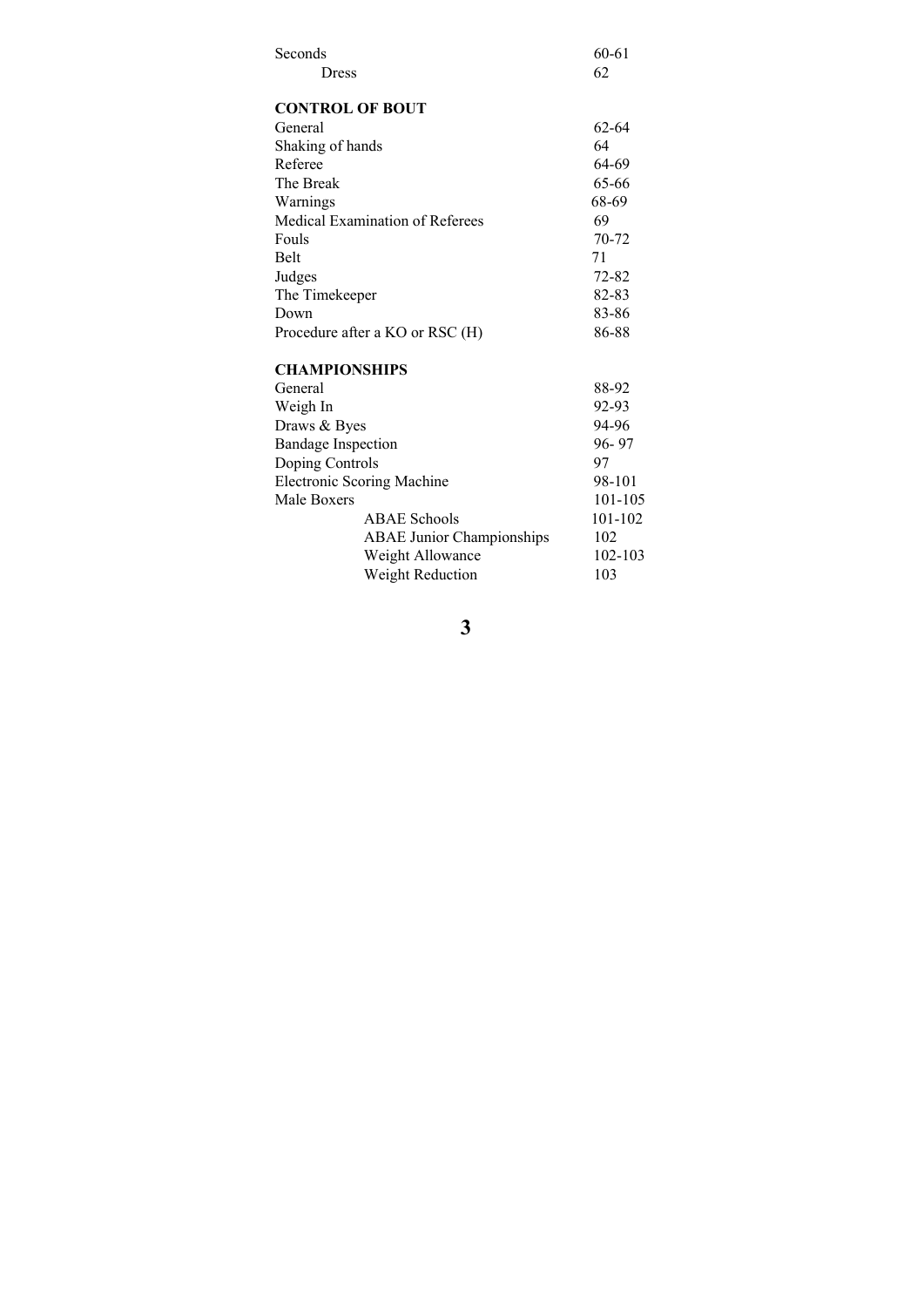| <b>ABAE Senior Novices</b>            | 103-104 |
|---------------------------------------|---------|
| <b>ABAE Senior Open Championships</b> | 104-105 |
|                                       |         |
| <b>NABC</b> Championships             | 105-106 |
|                                       |         |
| <b>Female Boxers</b>                  | 106-109 |
| ABAE Schools                          | 106     |
| <b>ABAE</b> Juniors                   | 107     |
| Weight Allowance                      | 107     |
| Weight Reduction                      | 108     |
| <b>ABAE</b> Seniors                   | 108-109 |
|                                       |         |
| <b>CHAMPIONSHIP WEIGHT CATEGORIES</b> | 110-114 |
| <b>AIBA WEIGHT CATEGORIES</b>         | 115-116 |
|                                       |         |
| <b>ABAE SCHEDLUE OF EXPENSES</b>      |         |
|                                       | 117     |

**Where appropriate, the use of the male gender also implies the female gender.**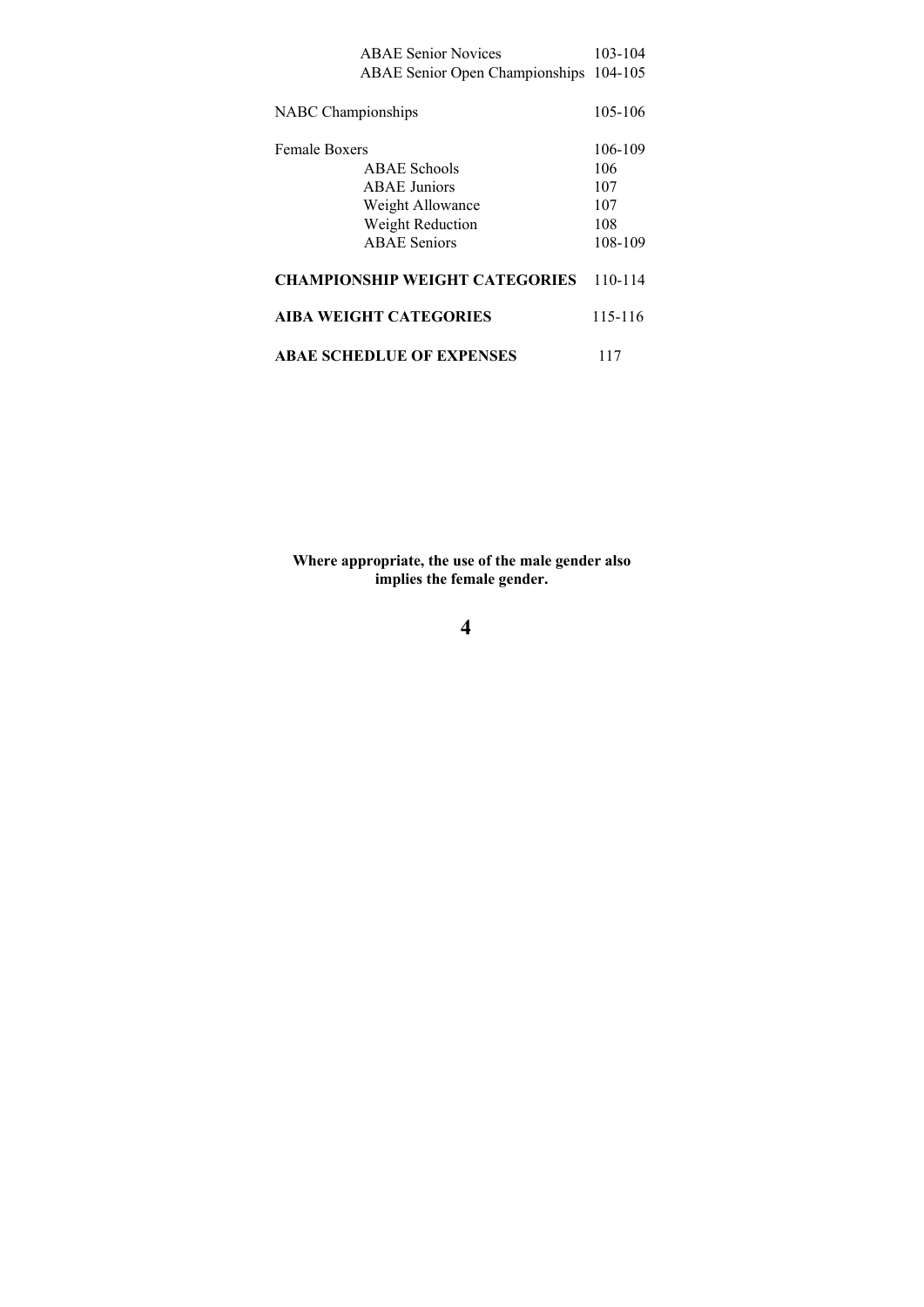# **GLOSSARY of ACRONYMS**

|                  | <b>ABAE</b> - Amateur Boxing Association Limited.            |
|------------------|--------------------------------------------------------------|
| <b>AIBA</b>      | - International Amateur Boxing Association.                  |
|                  | AM - PRO - Amateur / Professional.                           |
| BABA             | - British Amateur Boxing Association                         |
|                  | <b>BBB</b> of C - British Boxing Board of Control            |
| $\bf CO$         | - Commanding Officer.                                        |
| <b>CSBA</b>      | - Combined Services Boxing Association.                      |
| <b>DBS</b>       | - Disclosure & Barring Service                               |
| <b>FTB</b>       | - Fit to Box.                                                |
| $\bf GB$         | – Great Britain.                                             |
| ID               | - Identity.                                                  |
| KD               | – Knock Down.                                                |
| KD(H)            | - Knock Down due to head blows.                              |
| KO               | – Knock Out.                                                 |
| МC               | - Master of Ceremonies.                                      |
| ME3              | - Boxers' Medical Record & Competition                       |
|                  | Book.                                                        |
| МO               | - Medical Officer.                                           |
| MOA              | - Medical Officer's Assistant.                               |
| <b>NABC</b>      | -National Ambition Boxing Championships                      |
| <b>OIC</b>       | - Official in Charge.                                        |
| R & J            | - Referees and Judges.                                       |
| <b>RSC</b>       | - Referee Stopped Contest.                                   |
|                  | $\text{RSC}(H)$ – Referee Stopped Contest due to head blows. |
| <b>T &amp; R</b> | - Technical & Rules Committee                                |
| TM               | - Team Manager.                                              |
|                  |                                                              |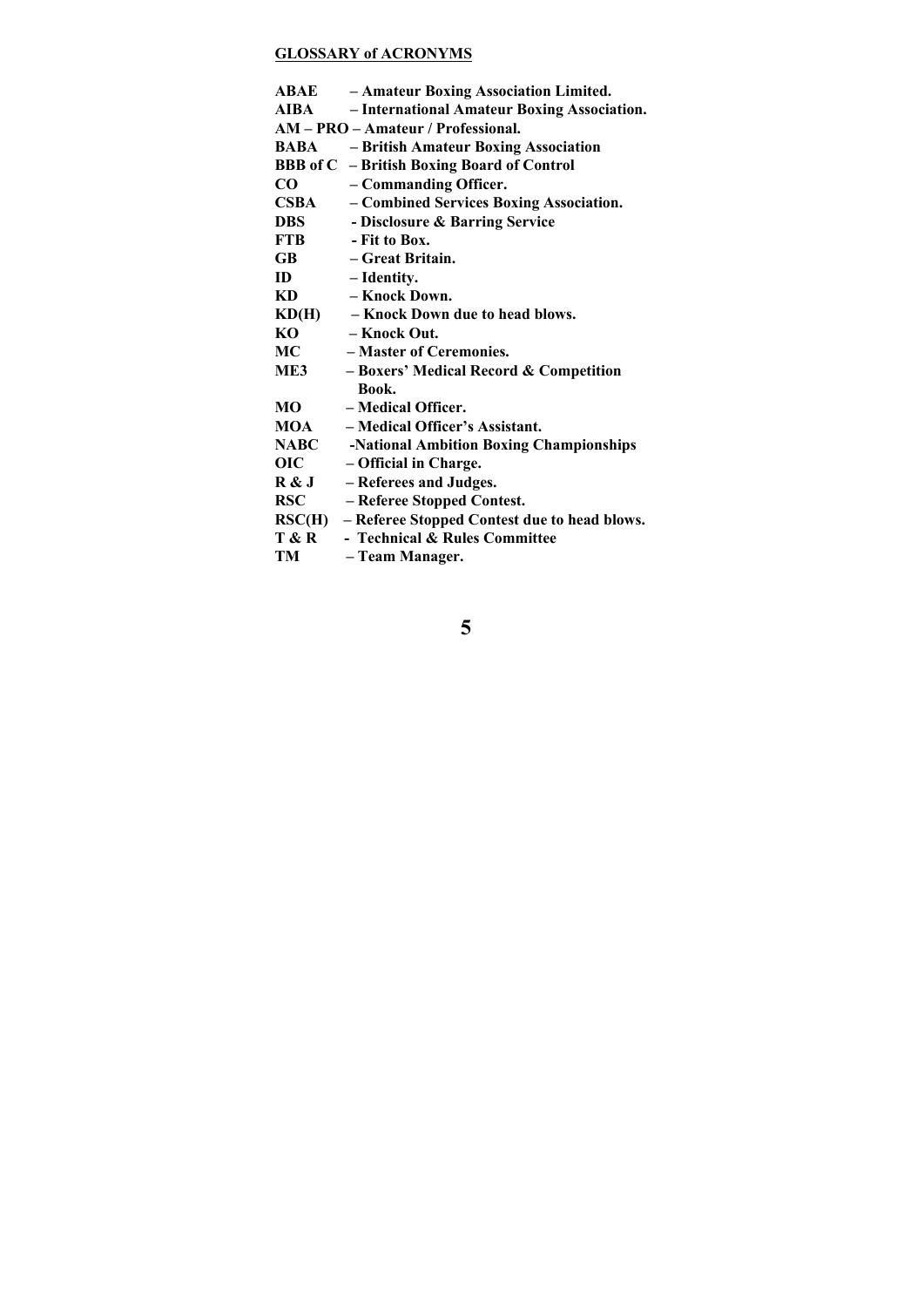#### **INTERNATIONAL AMATEUR BOXING ASSOCIATION. (AIBA)**

 The Amateur Boxing Association of England Limited (ABAE) adopts in their entirety, the Technical and Competition Rules of AIBA. The ABAE reserves the right to impose more stringent safety rules from time to time.

### **AMATEUR STATUS**

 All Members of Clubs must be Amateurs in accordance with the Amateur Boxing Association of England Limited (ABAE) definitions below:

- 1. An Amateur is a person who:
- (a) Has never competed for money, staked a bet or declared wager except for an approved Trust Fund or sponsorship, and
- (b) Has never, save with the written consent of the ABAE, competed or sparred with or against a professional boxer, and is not concerned or involved in the administration of, or officiating at, a professional contest or professional exhibition or a tournament not authorised by the ABAE or relevant Affiliated Association.
- (c) Holds no current licences issued by the Boxing

**<sup>6</sup>**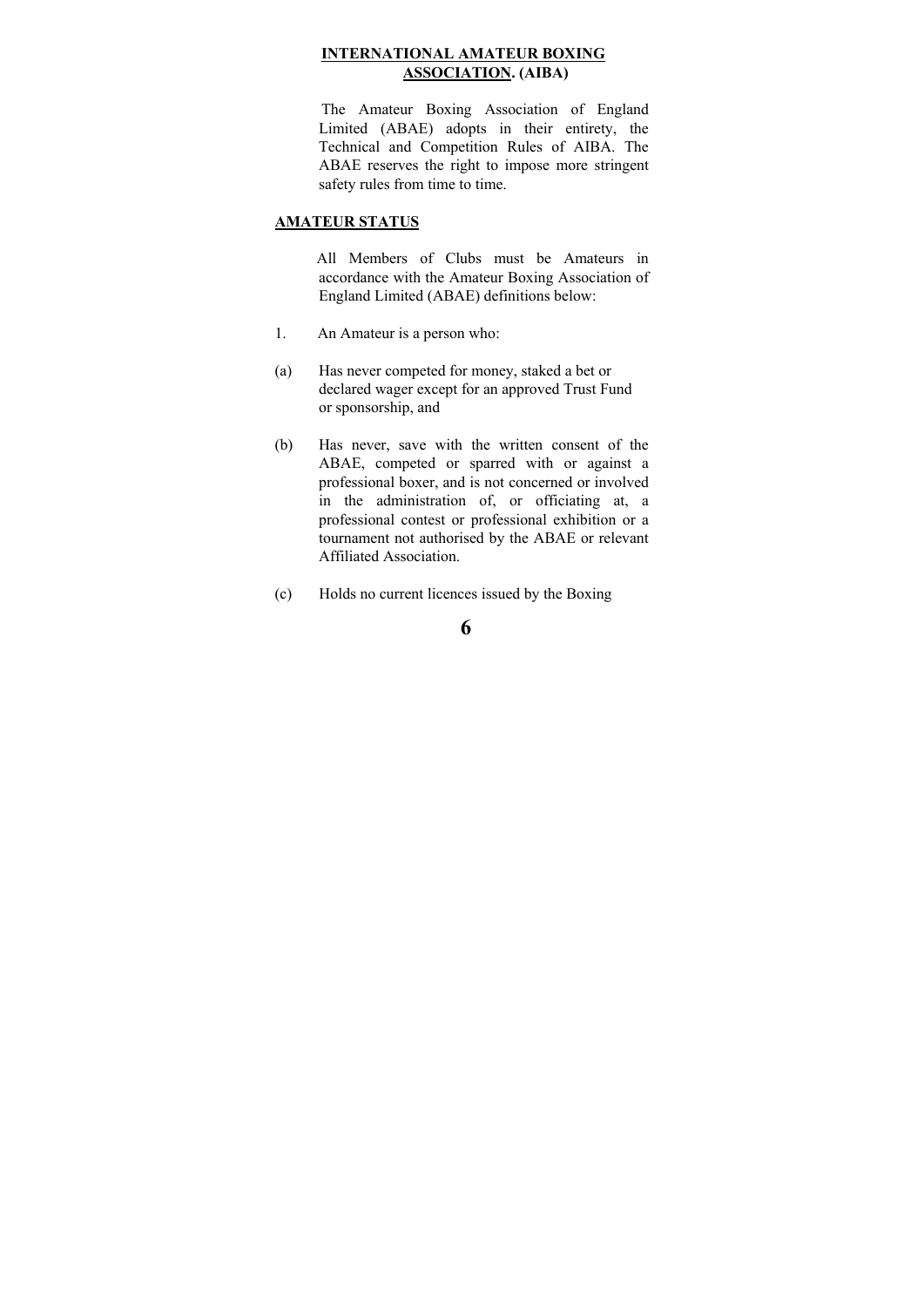Board of Control (BBB of C).

- 2. A bona fide amateur accepting the position of GB Coach, ABAE National Coach or ABAE Regional Coach or employed as a Physical Training Instructor, Physical Education Teacher or Leisure/ Sports Development Officer will retain Amateur status. AIBA Referees & Judges (R & J) working on World Series Events are to retain their Amateur Status.
- 3. Any Boxer who accepts money or other benefits either directly or indirectly from an approved Trust Fund or Sponsor will not forfeit his Amateur status.
- 4. Trust Funds and Sponsors must be approved by the ABAE Board of Directors.
- 5. The award of the Trust Fund and Sponsorship monies must be declared in advance.
- 6. The ABAE Board of Directors reserve the right and benefits and to specify the type of benefit which Boxers and or Officials may receive.

#### **AMATEUR / PROFESSIONAL CLUBS (AM - PRO)**

1. The ABAE will allow dual role Amateur / Professional Clubs to affiliate annually to the ABAE

**<sup>7</sup>**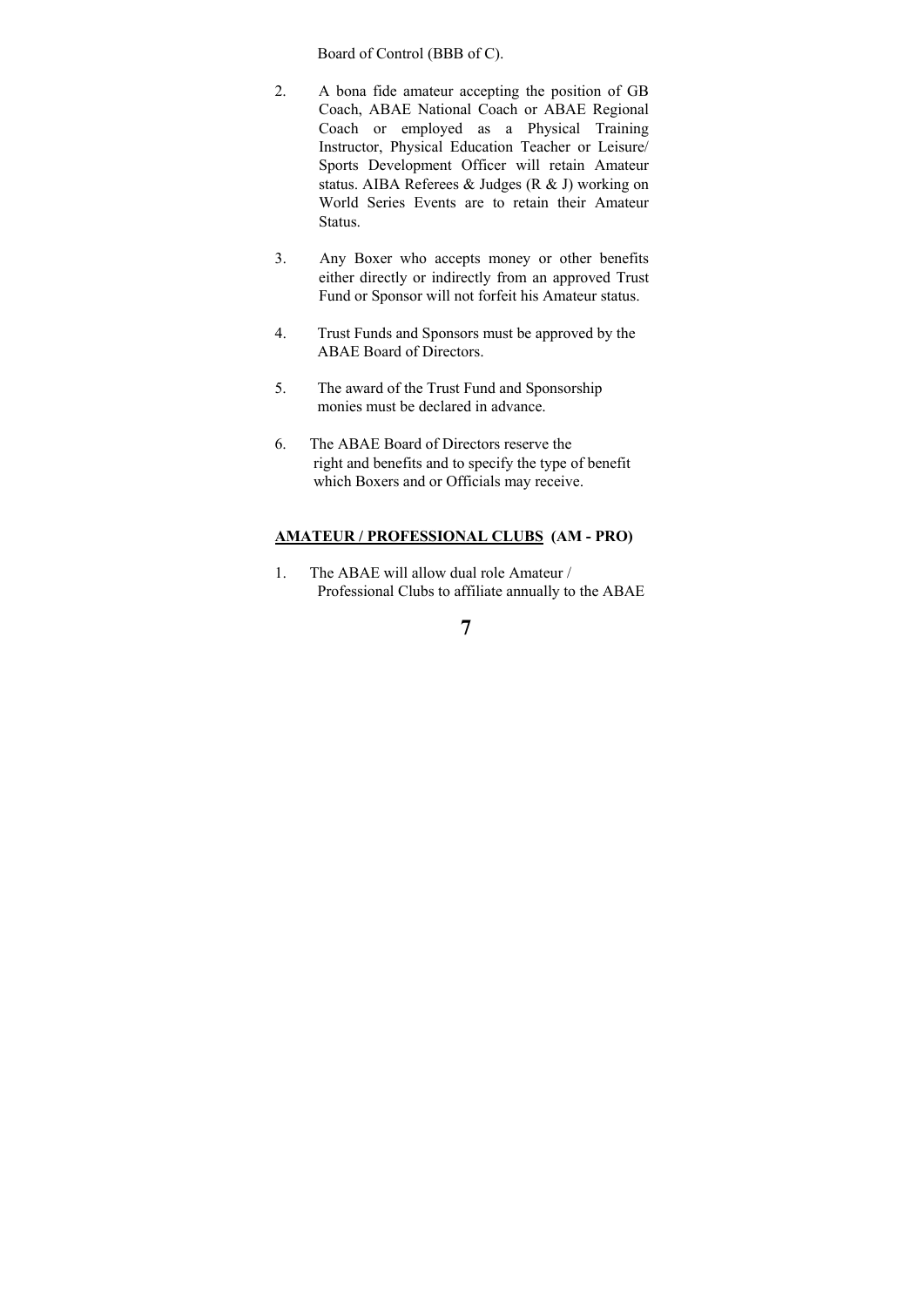providing that: -

- (a) The appropriate fee is paid,
- (b) Separate training days and/or times are provided for Amateur Coaching/Sparring and Professional Coaching/Sparring.
- 2. The ABAE insurance policy does not cover Professional Coaching/Sparring and related activities. Separate cover must be sought from another body i.e. the BBB of C.

### **BREACH of ABAE RULES**

 The breaking of ABAE Rules and Regulations by any Boxer, Second or Official shall render him liable to disqualification or suspension.

### **REGULATIONS FOR TOURNAMENTS:**

#### **General**

 **No tournament shall be permitted to take place without the presence, for the duration of the tournament of: -** 

 **(a) A qualified and registered Official in Charge (OIC),**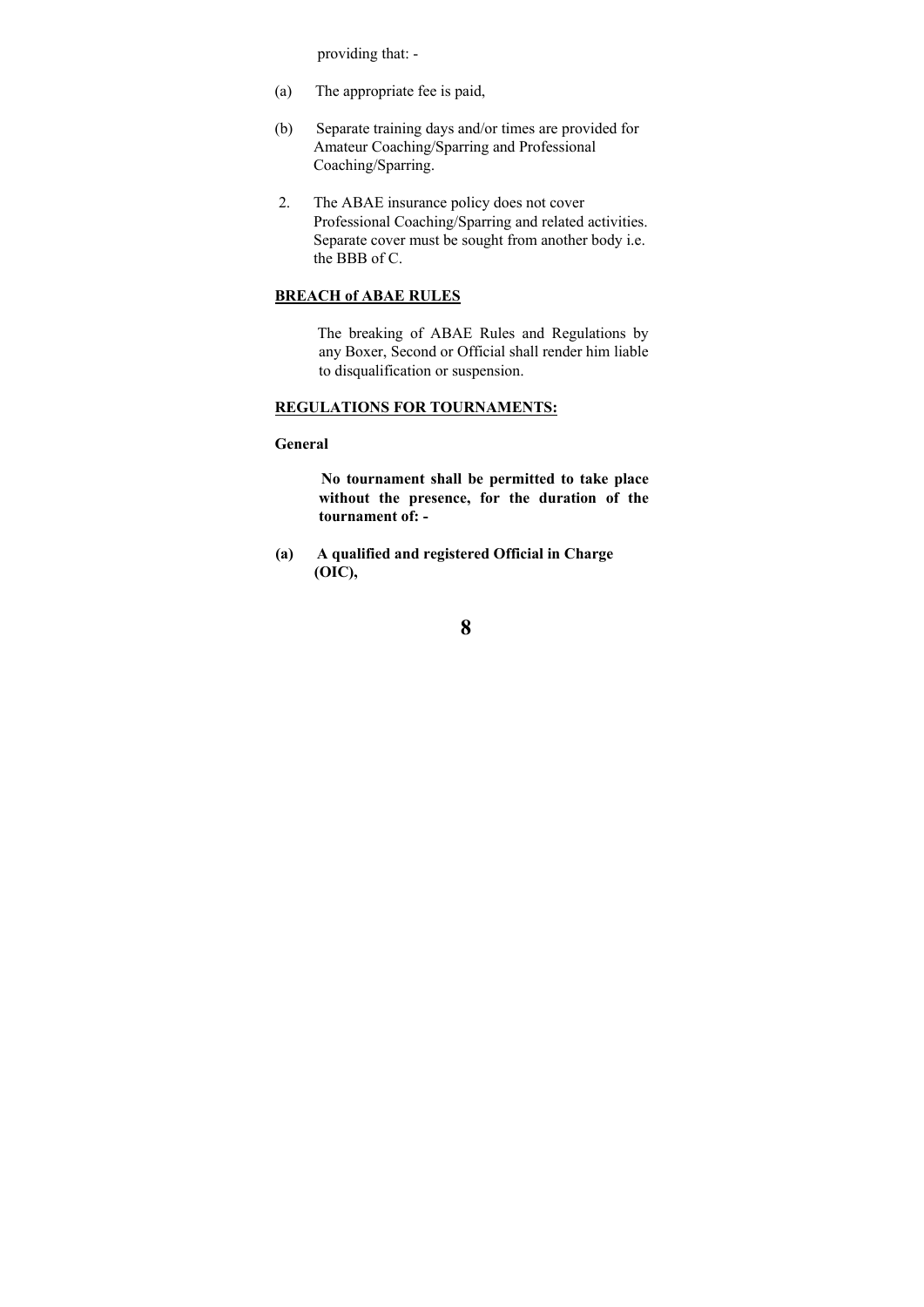- **(b) A qualified and registered Referee,**
- **(c) A Medical Officer (MO), who shall be a fully registered Doctor of Medicine. See page 14.**
- **(d) Resuscitation equipment and qualified operator(s). See page 14.**
- 1. Only the ABAE and Affiliated Regional Associations shall have the power to authorise the holding of boxing tournaments in their area, except for tournaments on premises where there is no general public access. e.g. police premises, prisons and service barracks etc. where the hosting Service Association shall be responsible for providing the permission for the tournament. **See also pages 10 & 11, paragraphs 6, 7, 8.**
- 2. Only the ABAE Board of Director shall grant permission for the televising of a tournament or part thereof. When the tournament is being held under the auspices of a Regional or Affiliated Association permission will only be granted on the recommendation of that Regional Association, which shall inform the ABAE of the proposed date, venue, duration of televised period and fee payable in respect of such a tournament or part thereof. This condition applies equally to the televising of any other activity that falls within the jurisdiction of the ABAE or its Regional or Affiliated Associations.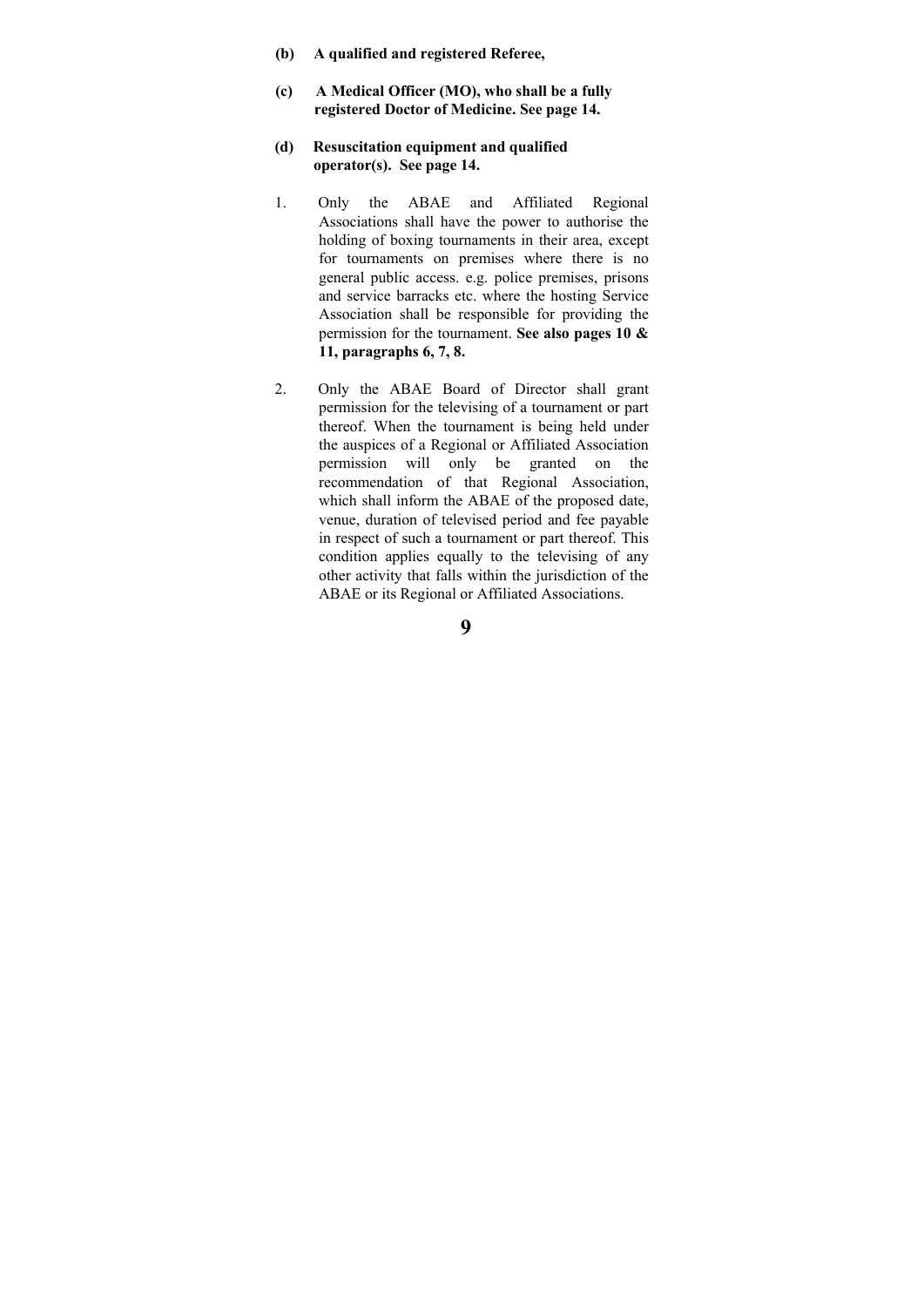- 3. Any Club/Division/Association wishing to stage a tournament must first ensure that the Licensing Act 2003, licenses the venue for boxing. The Division /Association must also inspect the venue to ascertain there are adequate facilities for a tournament.
- 4. No ABAE registered boxer, coach or official is allowed to be involved at any level at any unlicensed tournament (e.g. white collar / celebrity boxing events). If this rule is breached he will render himself liable to ABAE discipline.
- 5. When any other approved Association viz: Combined Services Boxing Association (CSBA), National Ambition Boxing Championships (NABC), wishes to stage an amateur boxing tournament, open to the public, it shall first seek the approval of the host Association in order to avoid the clashing of tournament dates. In the event of conflicting dates the host Association will take precedence. In the event of the Regional Association withholding permission, the ABAE can be asked to adjudicate.
- 6. Any tournament held without the prior approval of the Regional Association in whose area the same is held shall, for all the purpose of the Articles and Rules & Regulations of the ABAE, be deemed an unauthorised tournament. Granting approval does not carry the right to a permit fee unless the host Association is requested to provide Officials and/or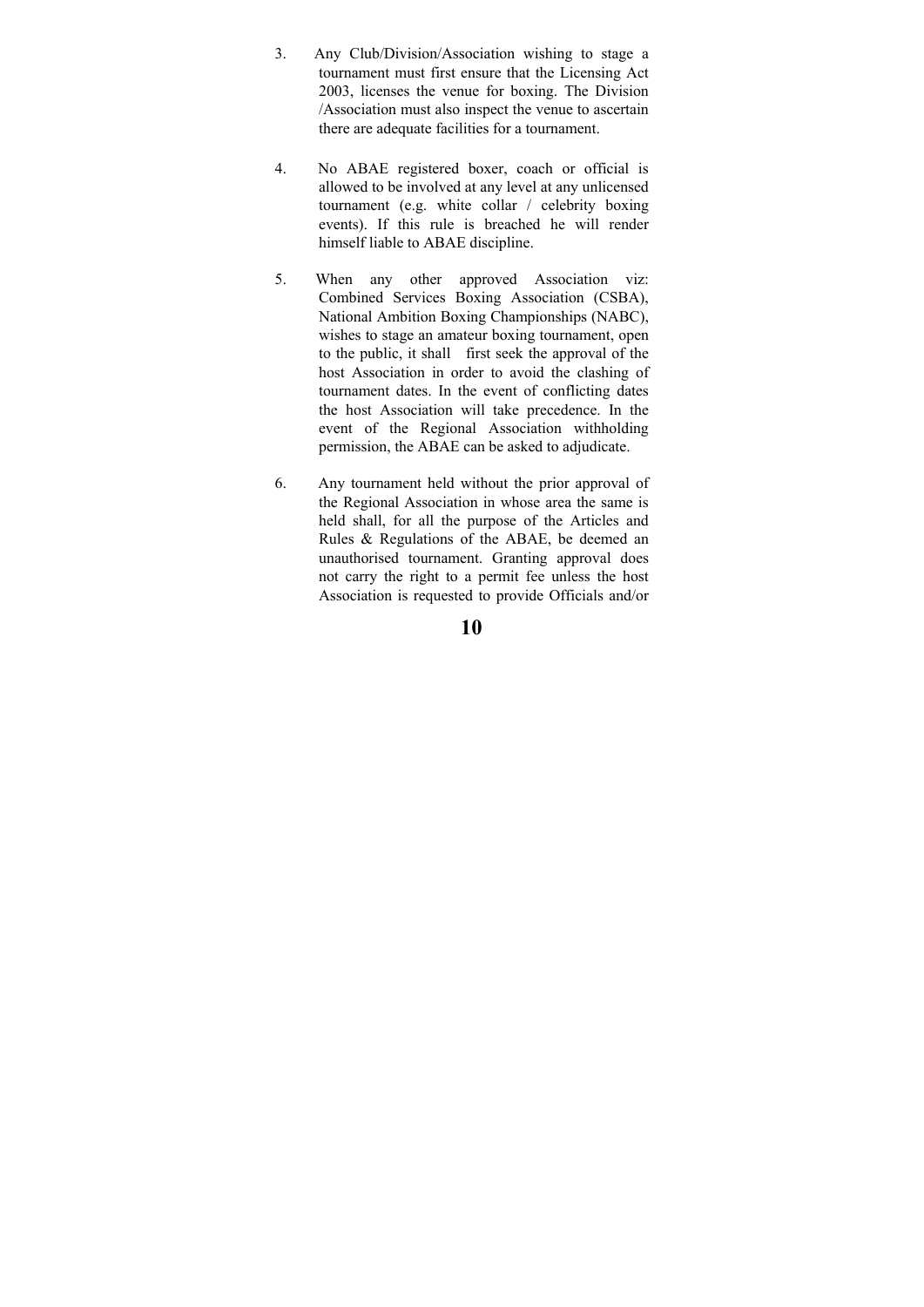other support. A fee shall be paid to the appropriate Regional Association/Division for all tournaments when the application is made. The application should be made at least 28 days prior to the tournament.

- 7. An ABAE permit must be issued for all tournaments by the appropriate Association / Division / Service. **This must be clearly displayed at the venue during the tournament.**
- 8. For matches between Clubs affiliated to the Regional Associations and Units of the three Services, the Club or Unit promoting the tournament must first obtain a permit from the Association or Service as follows: -

 **Military Boxers V Civilian Boxers on Military property** – Regional Association to be informed. Service Association Permit required.

**Civilian Boxers V Civilian Boxers on Military property** – Regional Association to be informed. Service Association Permit required.

**Military Boxers V Military Boxers on Civilian property** – Service Association to be informed. Regional Association Permit required.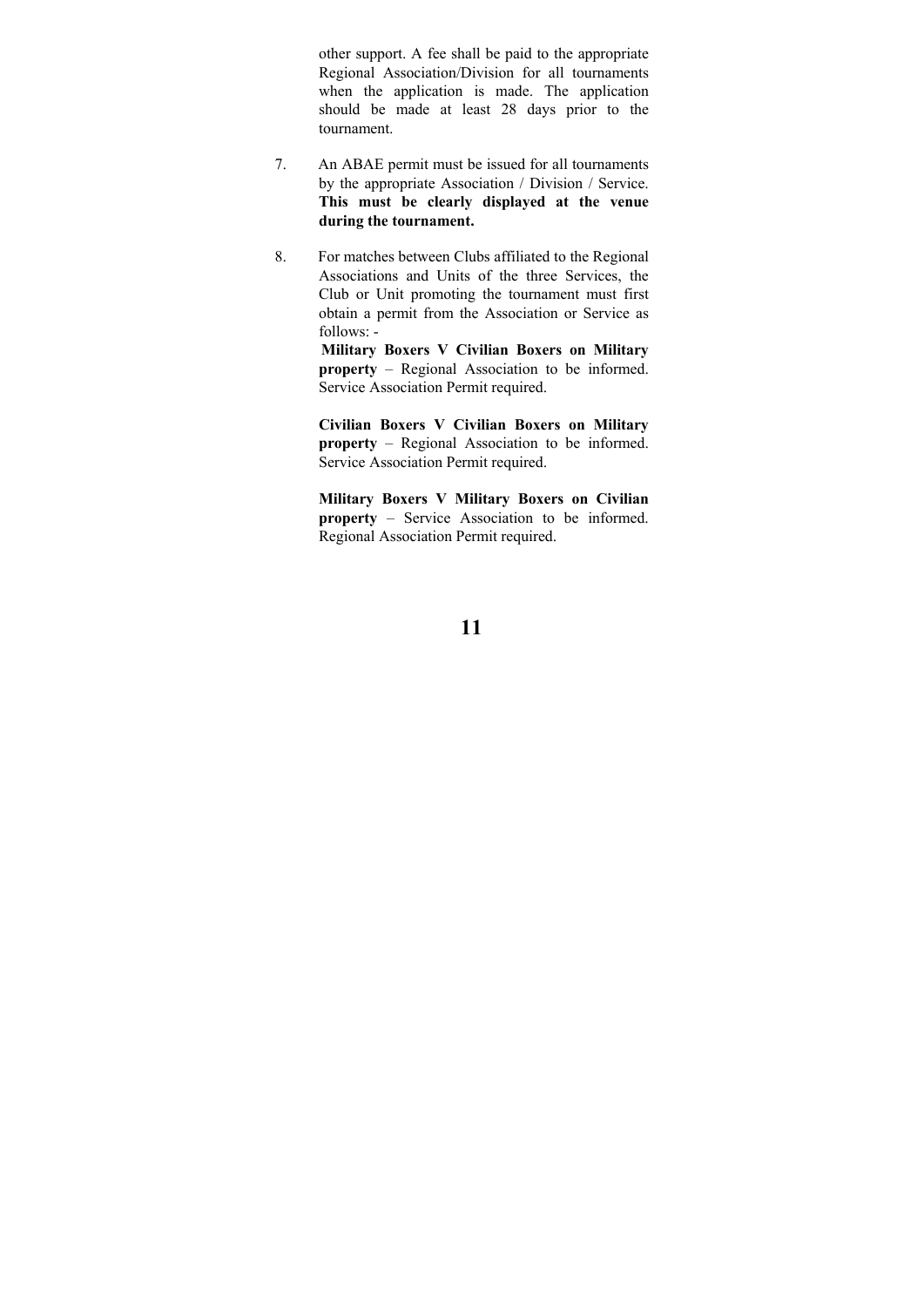**Military Boxers V Military Boxers on Military property with a paying public audience** – Regional Association to be informed. Service Association Permit required. **Military Boxers V Civilian Boxers on Civilian property** – Service Association to be informed. Regional Association Permit required.

 Since Service boxers cannot take part in civilian tournaments without the written permission of their Commanding Officer, such permission must be produced to the OIC of the tournament. This rule also applies when the boxer is on leave.

- 9. No other tournaments may be held in the same Regional Association on the dates allotted to any round of any of the ABAE Championships, without approval of the Regional Association hosting those Championships.
- 10. Licenced photographers shall be allowed at the ringside at tournaments subject to the ABAE Child Protection Policy and Procedures [Paragraph 8] and where there are no boxers under 18 years of age, at the discretion of the OIC.
- 11. Introductions, speeches, collections, auctions, raffles etc. can only be allowed subject to permission of the OIC.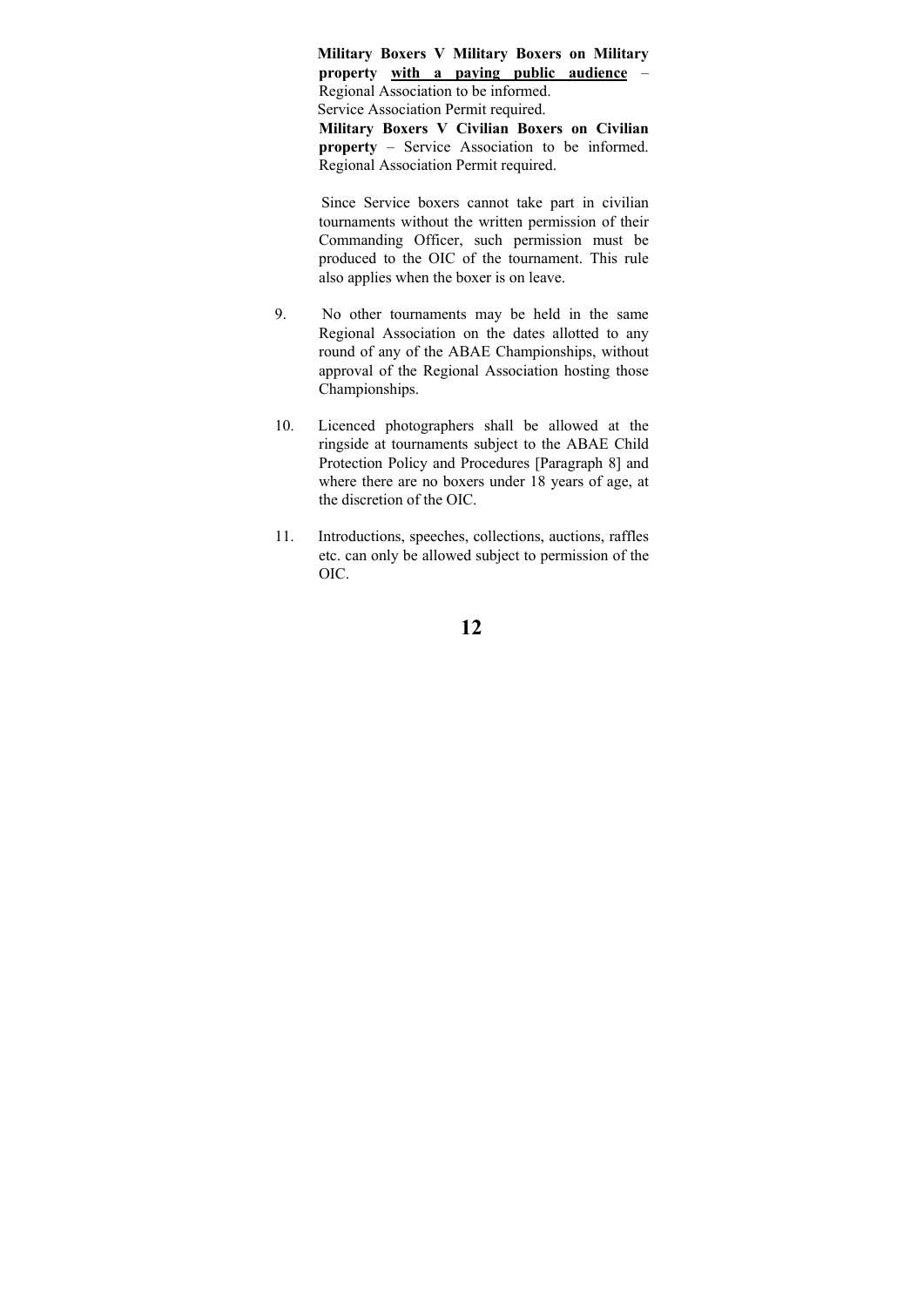12. At all tournaments, there shall be a programme of bouts, which shall include :-

> (a) the names of the boxers and their clubs, (b) the name and address of the organising secretary, (c) the name of the Official in Charge.

- 13. The programme, judges score papers, and a record sheet with full details of the bouts with the names of referees, judges and timekeepers shall be sent to the Regional Association Secretary within 3 days of the tournament. A copy of the record sheet, Medical Officer's Assistant (MOA) report form and the Medical Record Book (ME3) of any suspended boxer must also be sent to the Regional Association Medical Registrar within 3 days of the tournament.
- 14. No boxer may compete at a tournament without presenting a valid ME3 at the weigh-in. A registered coach or club competition secretary shall be permitted to look at his boxer's opponent's ME3 before agreeing to a match **(except in Championships).**

## **3-DAY RULE**

15. From the day of the contest three clear days must have elapsed before boxing again (e.g. if a boxer boxes on Monday he cannot box until Friday). During specific Championships and Internationals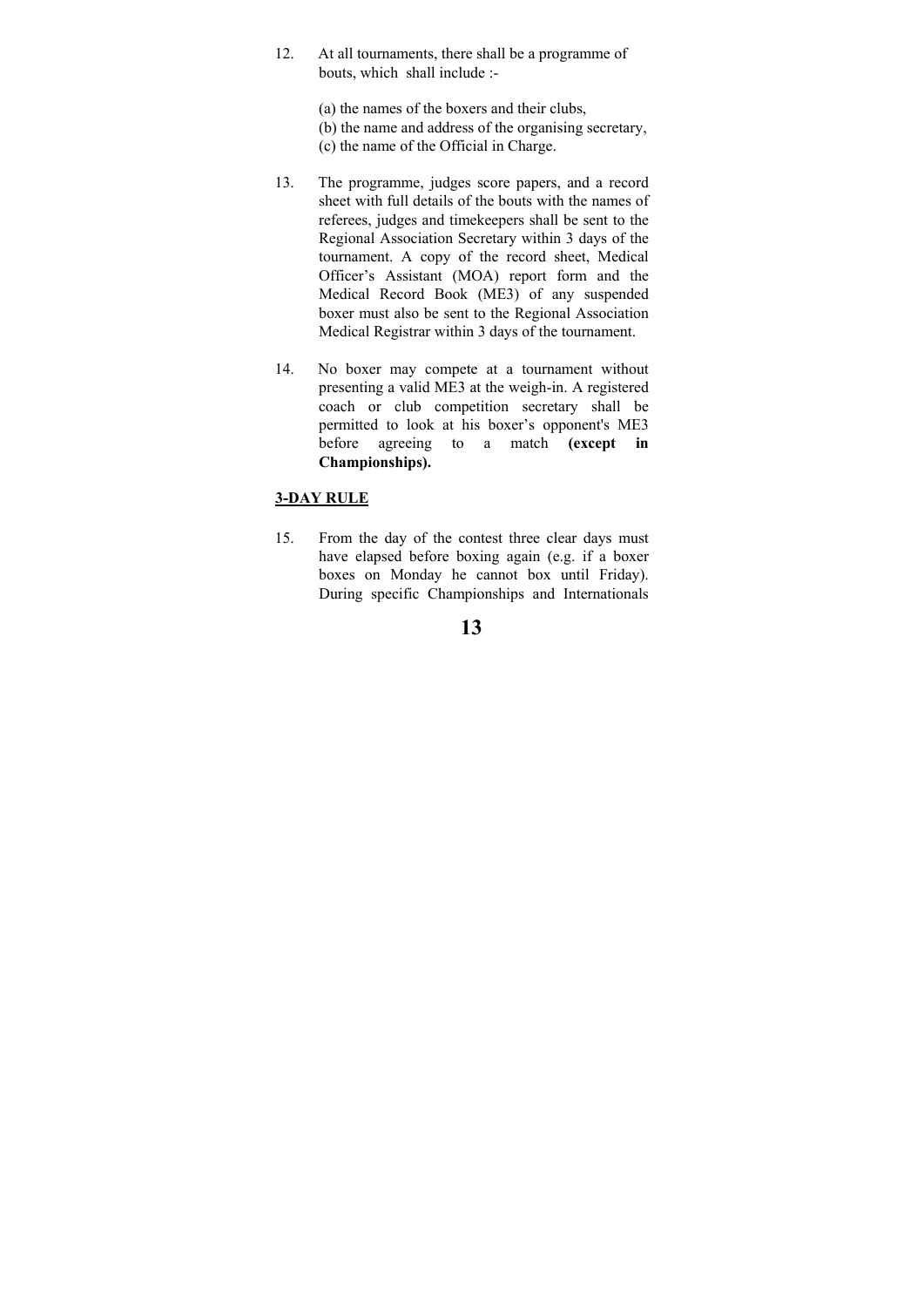the three-day rule will not apply, but a boxer shall not compete in different Championships within 3 clear days.

16. A Boxer shall **NOT** be debarred from entering or competing in an ABAE Championship or NABC because of the 3 – day rule, if he has boxed for or needs to box internationally.

#### 17. **At no time shall a boxer have more than 2 bouts in 2 consecutive days.**

- 18. ABAE Coaches and Officials cannot be active with the ABAE until their names appear on the ABAE Disclosure & Barring Service (DBS) list and ABAE's Medical Registrar's Database. Associate Members and Volunteers who wish to be active in an Amateur Boxing Club are also subject to the same conditions. Coaches and Officials MUST carry their ABAE Identity (ID) badges and/or registration books when they attend tournaments as proof of the conditions laid out in the previous paragraph. Valid ID badges must be displayed throughout the tournament. Failure to do so will allow the OIC to prevent the individual concerned from performing his duties at the tournament. **This is a condition of insurance.**
- 19. Suitable dressing room accommodation must be provided for competitors and officials at all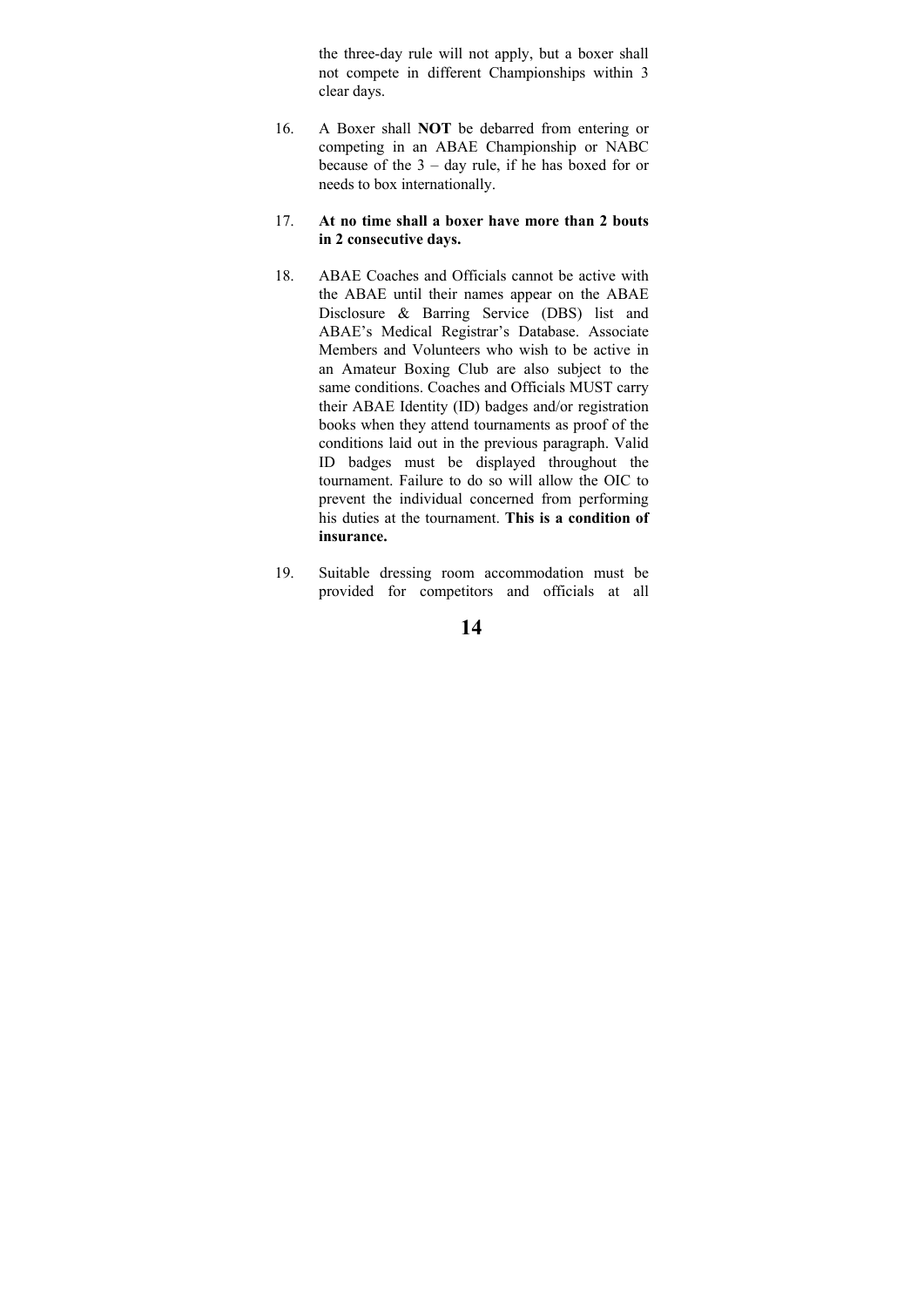tournaments. Whenever possible separate dressing rooms should be provided for appointed Officials. Separate dressing rooms must be provided for female competitors and Officials. No unauthorised persons are permitted in the dressing rooms unless authorised by the OIC. The only authorised people being boxers, coaches, MOs, medical personnel and appointed officials. Suitable arrangements should be made for female coaches with male boxers and for male coaches who have female boxers. **Female boxers must be afforded the privacy of a separate weigh in and medical to male boxers. In line with the ABAE Child Protection Policy no photographic equipment is allowed in boxers changing rooms**.

- 20. Officials and Clubs travel expenses will be based on public transport fares and ABAE approved mileage rates. **(See page 116).**
- 21. At all tournaments, participating Officials, Coaches and Boxers must be provided with adequate food and drink.
- 22. At all tournaments competing boxers shall receive a prize.
- 23. In boxing contests, the  $0 0$  system must be used, either with the computer scoring machine or manual scoring counters. If a manual scoring counter is used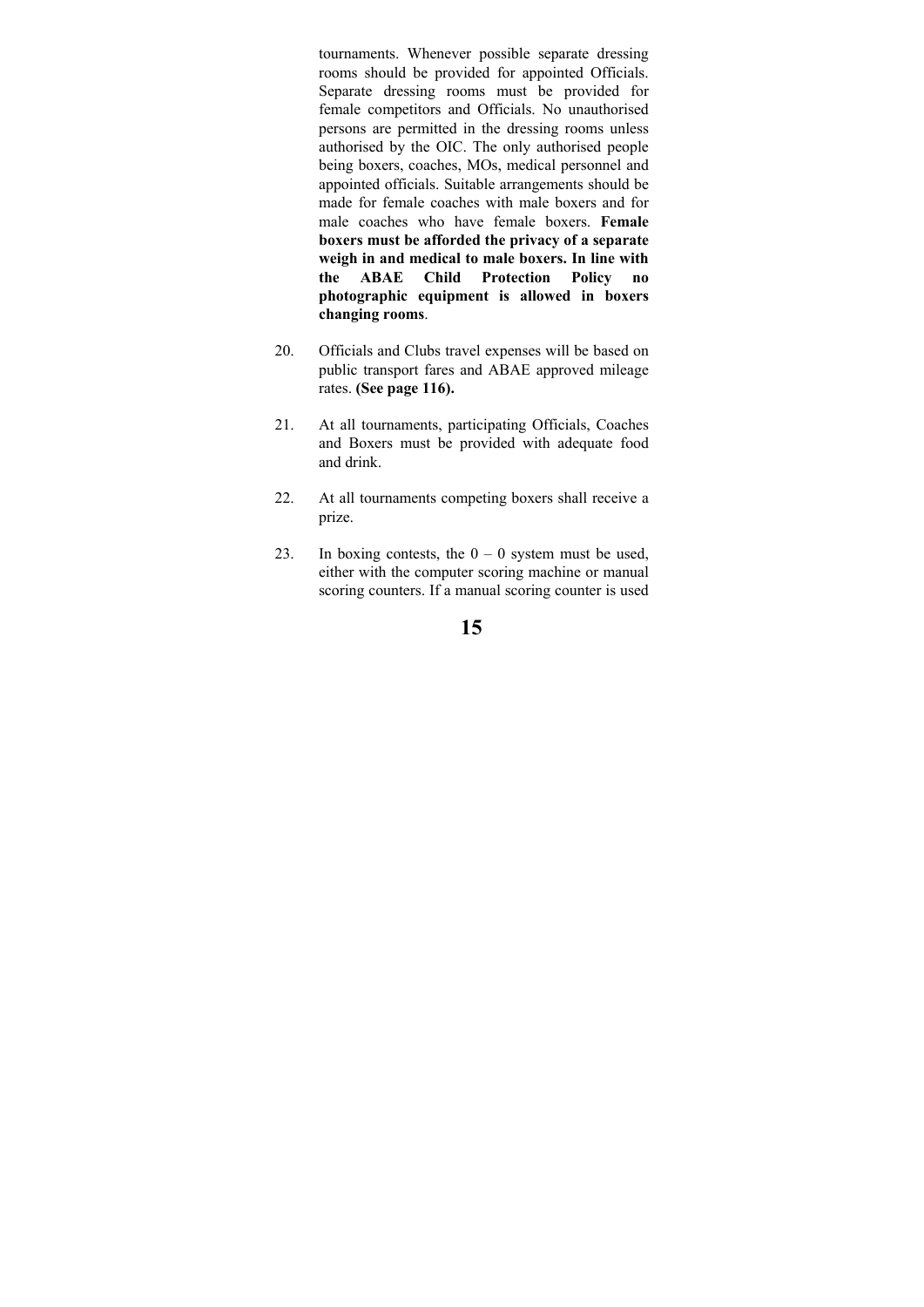the Judge will transfer the score for each round onto his score sheet. At the end of the bout that has gone the scheduled distance, the judge shall total his scores for each round and enter on the score sheet the final score. The name of the winner shall be circled. He will hand his completed score sheet to the Referee. In contests where the Referee has to judge at the same time as referee, the  $20 - 20$  system shall be used.

- 24. With the exception of the appointed MO(s) and paramedics, **ALL mobile phones at ringside shall be switched off.**
- 25. It is the responsibility of those staging the tournament to provide an MO, a competent Master of Ceremonies (MC) who should be ABAE qualified, DBS cleared and registered as an Official, and all necessary Stewards and Security Staff.
- 26. For all Championship events, the organisers must provide bandage inspectors, glovers up and whips.
- 27. Only in exceptional circumstance, and with the authority of the OIC, should officials who are also qualified coaches, be allowed to act in both roles at the same tournament.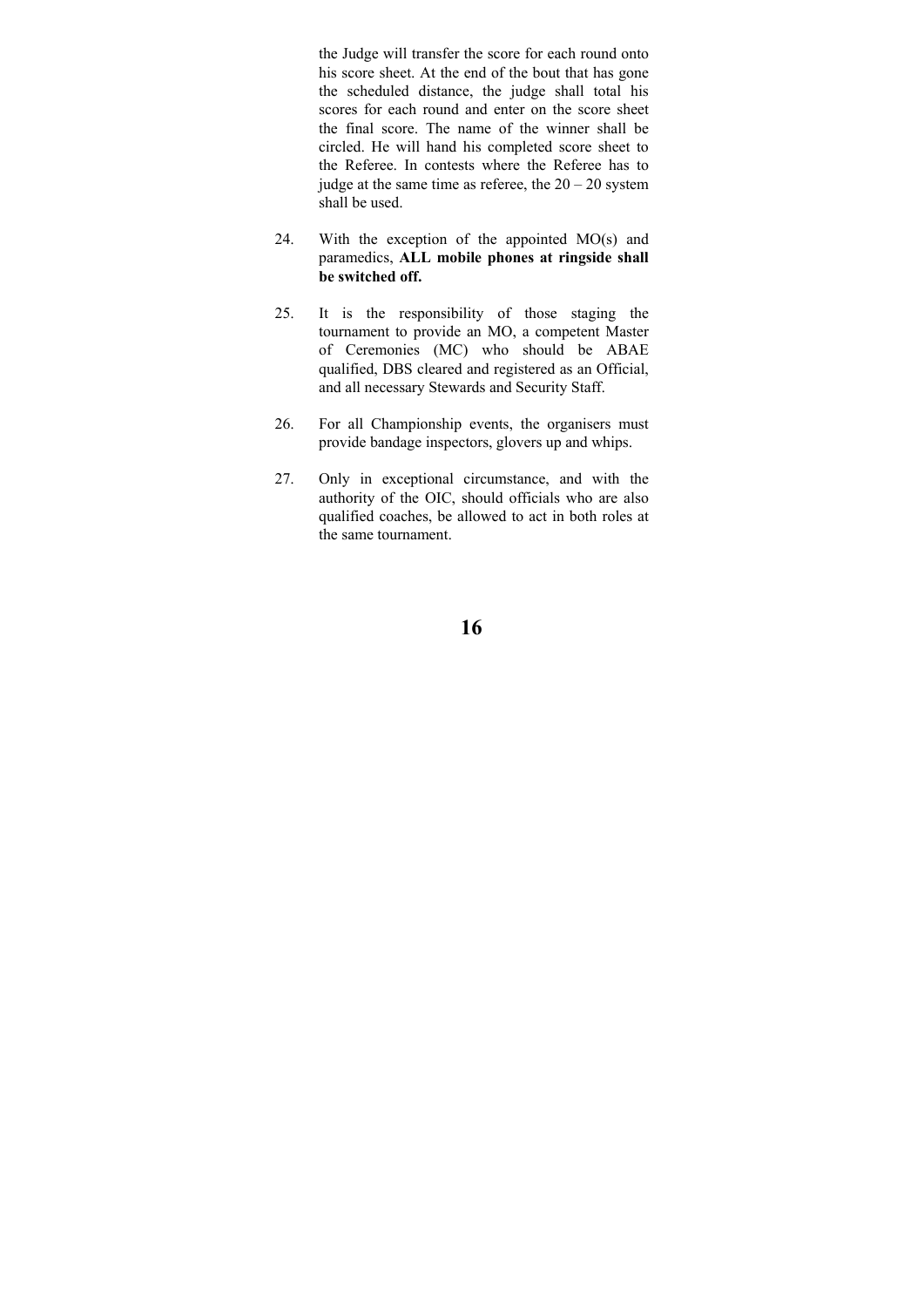#### **Legal Substances/Drug Abuse**

28. As laid down within the ABAE Doping Control Policy.

### **Medical Controls**

- 29. As laid down in the Medical Aspects of Boxing.
- 30. The nearest National Health Service Accident & Emergency Unit, together with the responsible Ambulance Station, must be informed of the full address, date and time of the tournament.

### **Weigh-In**

- 1. At all tournaments a weigh-in will take place on the day of competition and shall be overseen by the OIC. If the OIC is delayed, he may nominate a qualified Official (OIC, Referee, Judge) to start the weigh in.
- 2. A boxer must present himself at the weigh in with a valid ME3, which must clearly state the classification of the boxer and display the expiry date of his medical examination period.
- 3. No boxer will be allowed to take part in a contest where the weight differential is greater than that allowed in his Championship weight category (see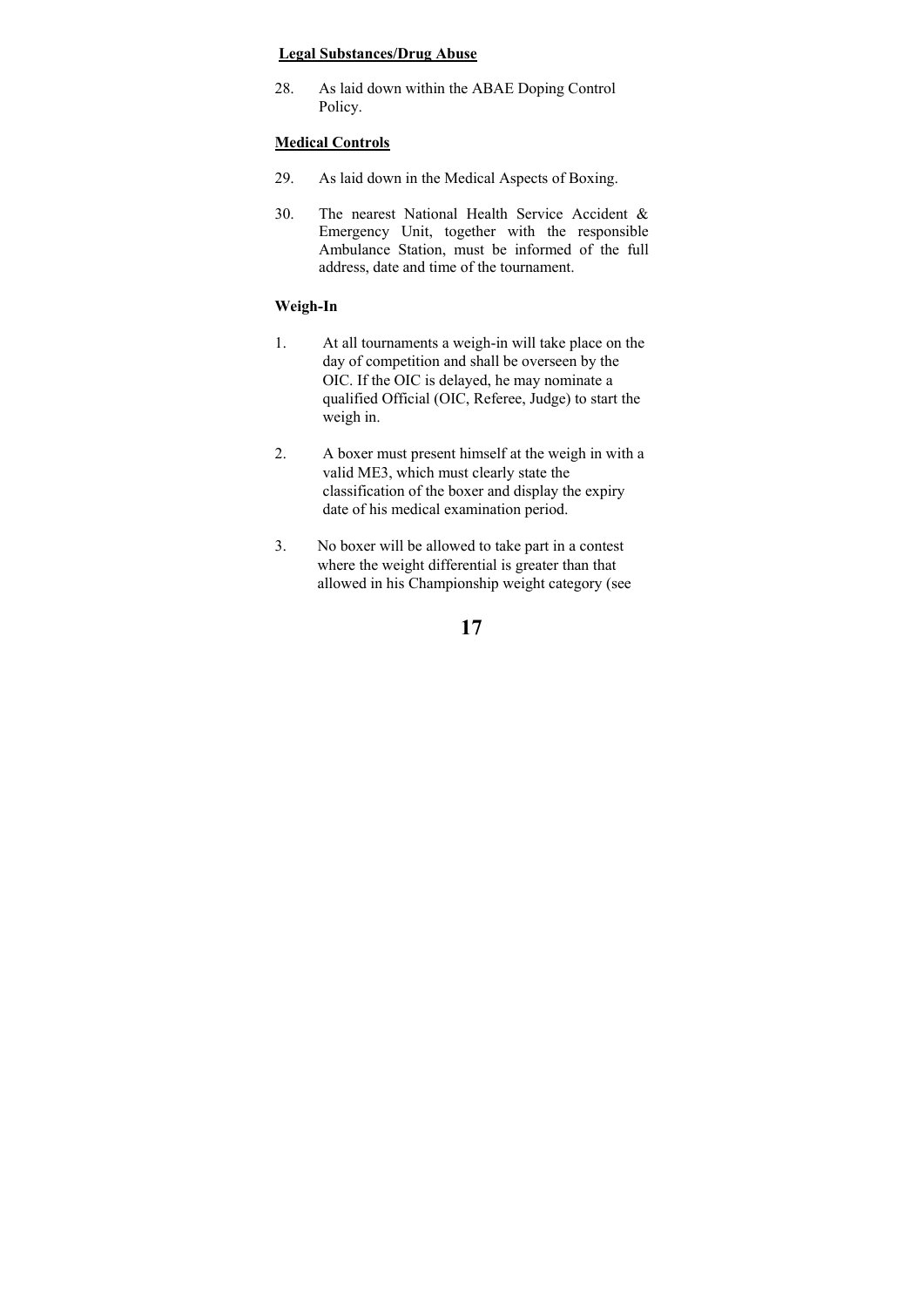Appendix 1 on pages 112 - 116). Male boxers under the age of 17 must wear shorts or underpants when weighing in.

- 4. Senior male boxers can wear shorts or underpants when weighing in, but may weigh in stripped if they so wish. Before boxers are allowed to weigh in stripped, authorised females shall leave the weigh in room.
- 5. Female boxers must be chaperoned and shall wear shorts and singlet top when weighing in. The only people allowed in the weighing in room at this stage will be the OIC, Coach/Chaperone and MO.
- 6. Scales for Championships and Internationals shall have a valid certificate of calibration issued within 72 hours prior to the weigh in.
- 7. Electronic digital scales shall have a valid certificate of calibration issued annually. Calibration certificates shall be clearly displayed at the weigh in.

### **Tournament Medical Officer (MO)**

A tournament MO shall be a fully registered Doctor of Medicine and shall be in attendance throughout all tournaments. Should he be called away at any time the tournament must be suspended whilst he is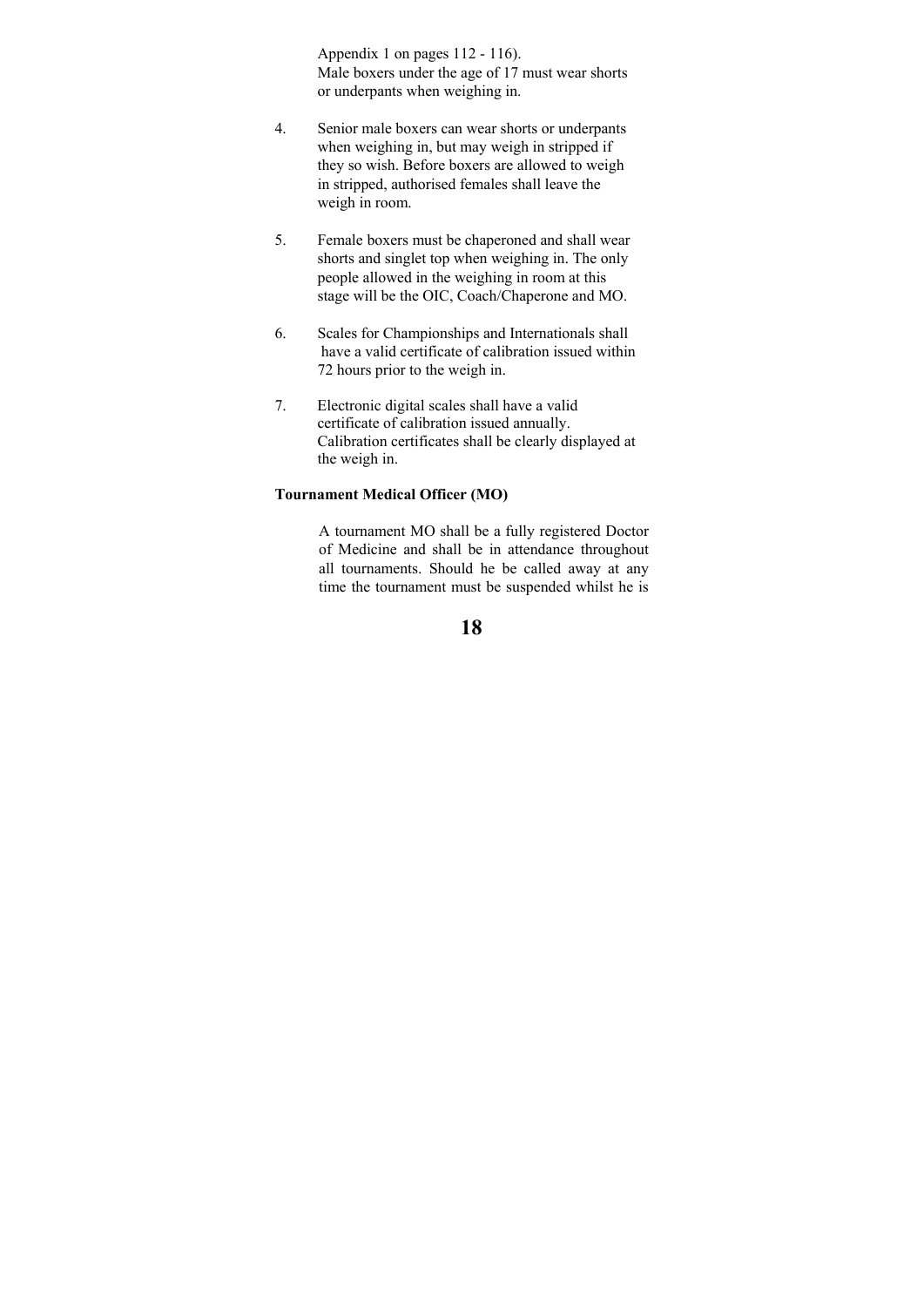absent. The MO has to confirm at the time of appointment that he is equipped for, and is competent and confident in, airway resuscitation, and is prepared to officiate without paramedical assistance, otherwise a person or team so equipped and qualified must also be in attendance. No tournament shall commence without the resuscitation equipment being positioned at the ringside.

#### **Medical Scheme**

- 1. A qualified MO must examine intending competitors. The MO must sign the ME3 and enter 'fit to box'. No competitor shall be permitted to box unless certified by a MO as being fit to do so. If the MO fails to pass a boxer, he must sign the ME3, enter 'unfit to box', and enter the reason.
- 2. Any boxer who has been debarred from boxing on medical grounds shall not compete until passed fit to do so by an MO nominated by his Regional Association/Division
- 3. No boxer shall be allowed to take part in a contest if he wears any dressing on a cut, wound, laceration or blood swelling on his scalp or face, including the nose and ears or other open area of skin on the arms or trunk.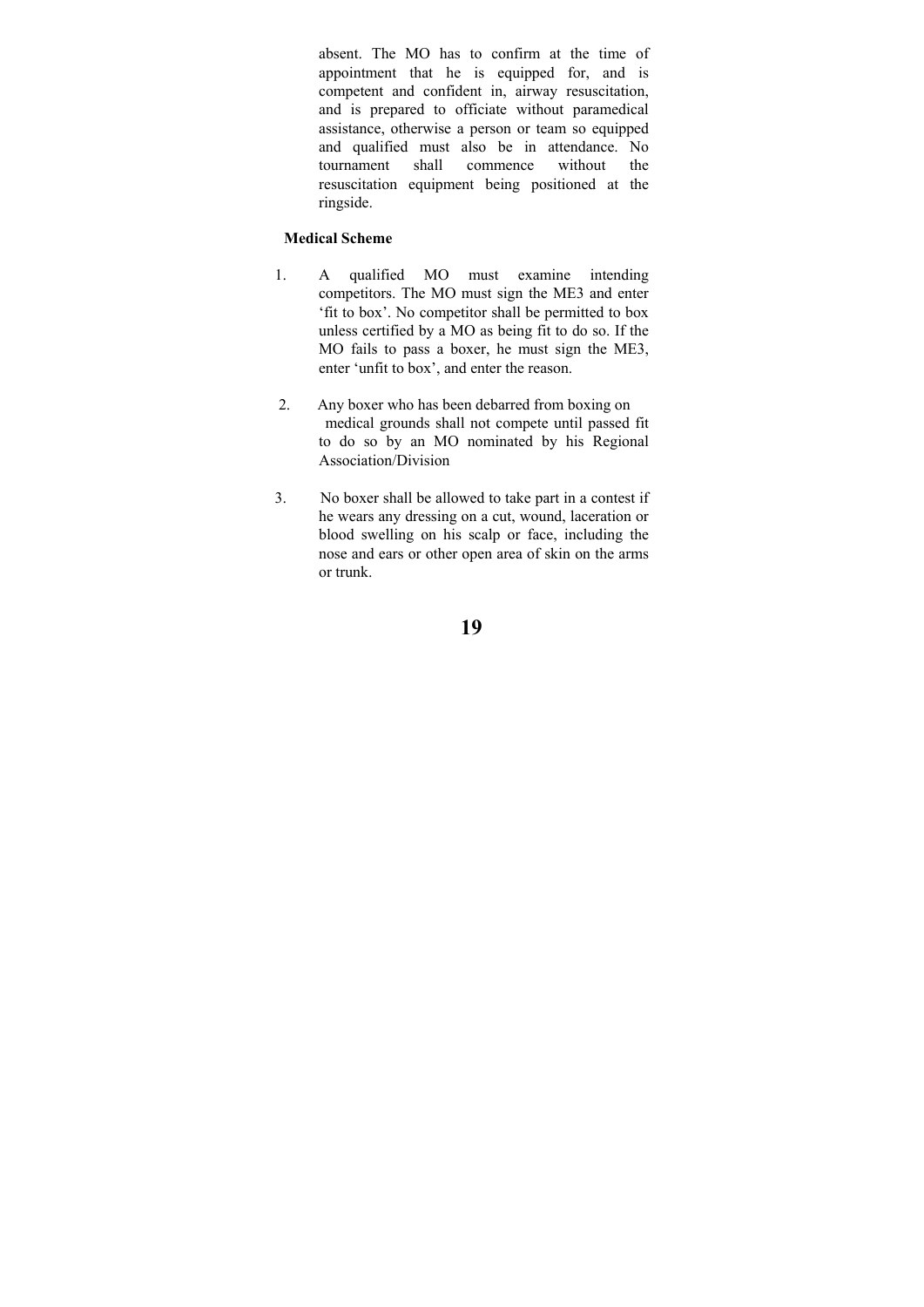- 4. A boxer must present himself at the medical with a valid ME3, which must clearly state the classification of the boxer and display the expiry date of his medical examination period. He must present to the MO for inspection, a properly fitting gum shield. **Red gum shields are not allowed, nor any that contain the colour RED.**
- 5. Fixed orthodontic medical braces and bridge will debar, except where the orthodontist has fitted the mouth guard and also provided written permission to allow the boxer to box. The boxer must bring that letter to every weigh in and medical examination.
- 6. A boxer who has not competed or not taken part in a skills bout for 12 months shall have a re-medical. A deviation from this rule may be applied, if during the 12 month period, a boxer's ME3 confirms that he has been active, by the FTB entry and MO's signature from a pre- bout medical. This deviation can only be applied once.
- 7. **Solely at the MO's discretion,** a boxer's 5-year or 1 year medical or re-medical can be carried out at a tournament. Such medicals are not valid at that particular tournament.
- 8. A Female Boxer must sign the Declaration Form provided by the ABAE, stating that she is not pregnant, before being allowed to box. In the case of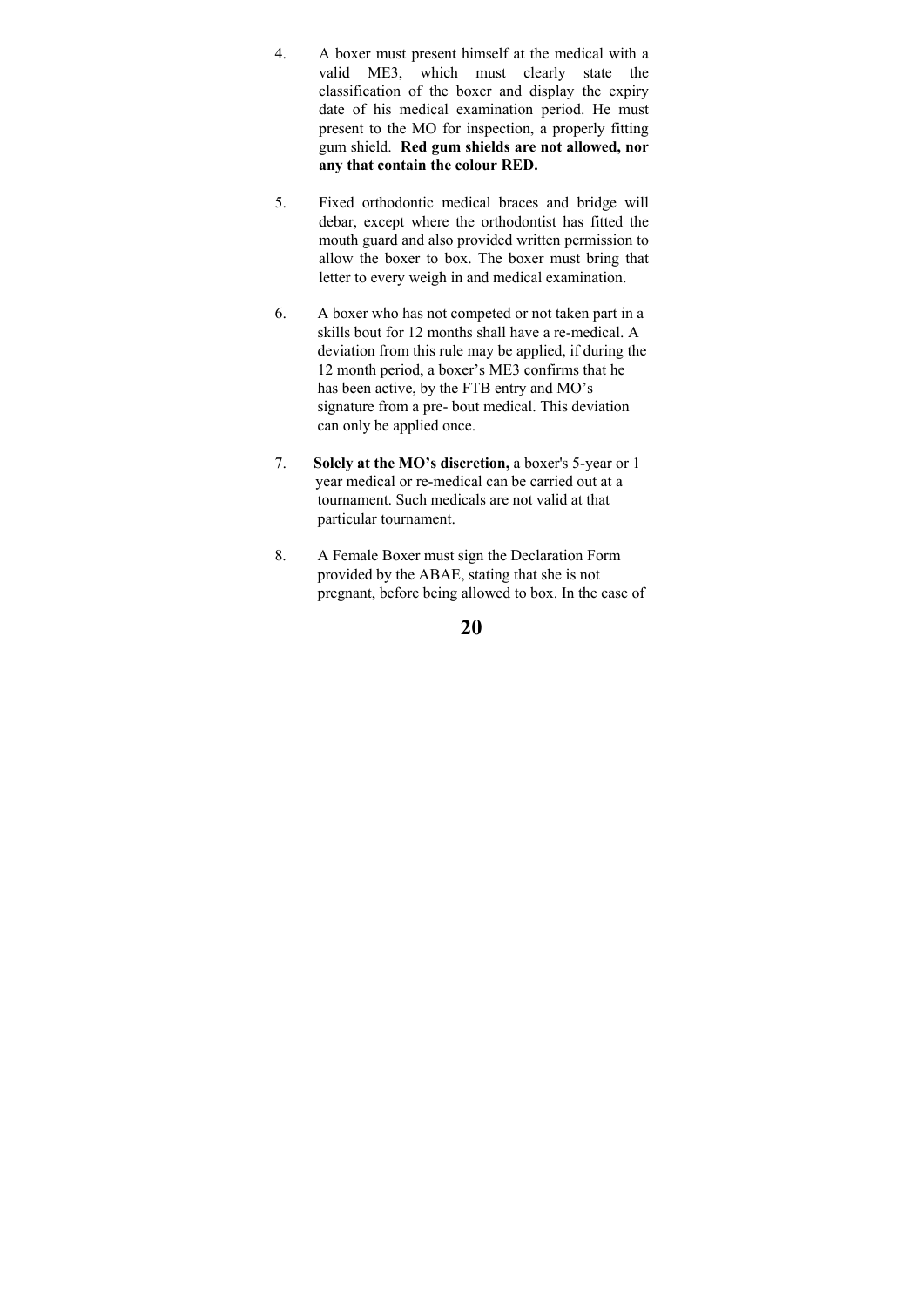a Female Junior boxer that declaration must also be signed by the boxer's parent or guardian.

9. If the MO is male, a female chaperone, must be in attendance whilst female boxers are being medically examined.

### **Skills Bouts**

- 1. Only boxers over 10 years, plus boxers under the age of 16 years may participate in skills bouts. Boxers shall be of the same sex and shall not concede more than 12 months in age. 10 and 11 year olds shall not concede more than 2 Kgs in weight. 12 to 15 year olds shall only be allowed to concede weight in accordance with their category of Championships.
- 2. Skills bouts are for the development of a boxer and enable him to bridge the gap between gym work and competitive boxing. Aggression and heavy punching are to be discouraged. The referee and boxers' coaches must ensure this aspect is strictly adhered to.
- 3. When announcing the bout the MC will make clear its purpose. The referee will conduct the bout in a similar manner to a competitive contest. The judges will not score the bout and no decision will be announced. The conditions with regard to weight,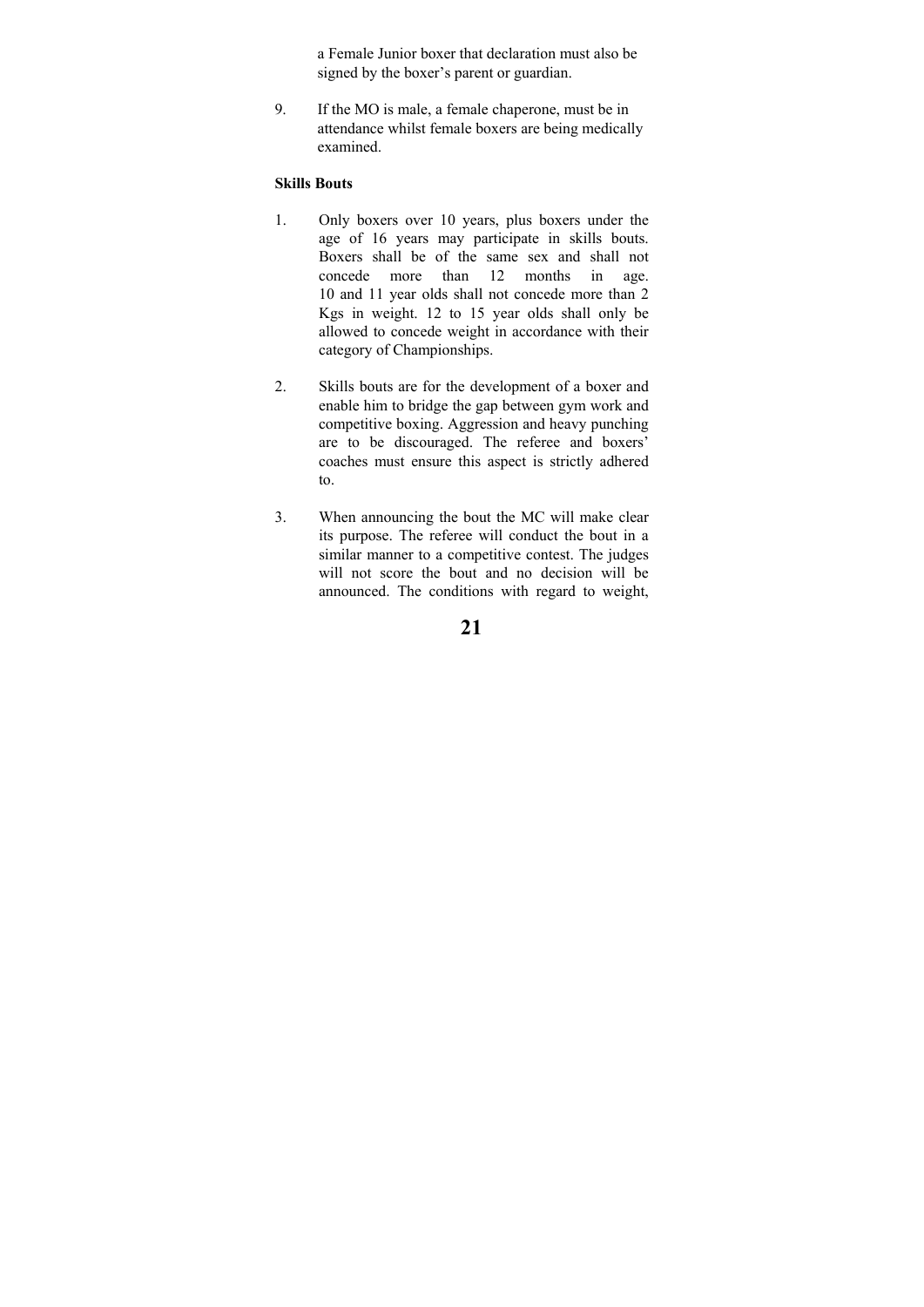age and experience will apply equally to skills bouts as they do in competitive junior contests.

- 4. Boxers taking part in skills bouts must have a valid ME3 and be passed fit by the MO at the pre bout medical. Details of skills bouts must be entered on the ME3, but they will not count towards the minimum number of contests for eligibility to enter Championships.
- 5. All boxers under Skills Bouts item 1 shall only be only allowed to take part in a maximum of **4** skills bouts.
- 6. Skills bouts are contested over 3 x 1 minute rounds with a 1-minute interval.
- 7. No more than 4 skills bouts are allowed at any tournament unless the tournament has been arranged and advertised specifically for the purpose of demonstrating Skills Bouts.
- 8. All skills bouts must take place before any competitive bouts.
- 9. Coaches must conduct skills bouts in accordance with the Coaching Manual.
- 10. A boxer may not revert to a skills bout after taking part in a competition bout,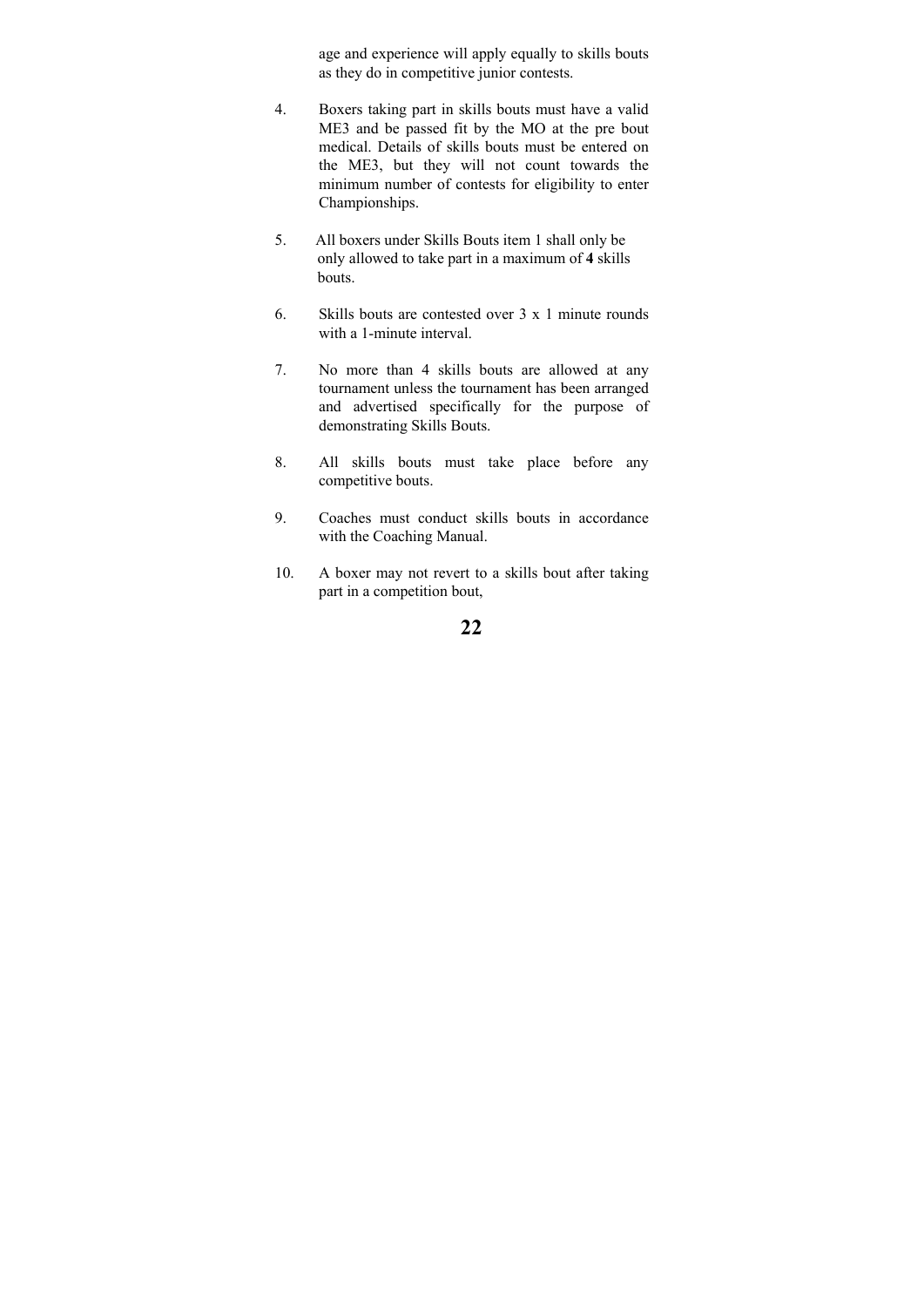11. **NO** exhibition bouts are permitted at any tournament.

#### **BOXING AGAINST OTHER NATIONAL BODIES**

### **General**

- 1. Where more than one match takes place each boxer must weigh-in before each contest unless previously agreed to the contrary.
- 2. Only in Inter-club Multi-National Tournaments is a boxer permitted to box on 2 consecutive days. See page 14, paragraph 17.
- 3. A copy of the programme with a report of the results of the tournament shall be submitted to the ABAE within one month of the event.
- 4. Boxers taking part in these tournaments cannot be described other than as members of their Club or Association.
- 5. Permission can only be granted to Associations or directly affiliated Clubs.

### **Clubs or Associations Boxing Abroad**

1. No Affiliated Association, club or member of an affiliated Club may compete or officiate, or travel to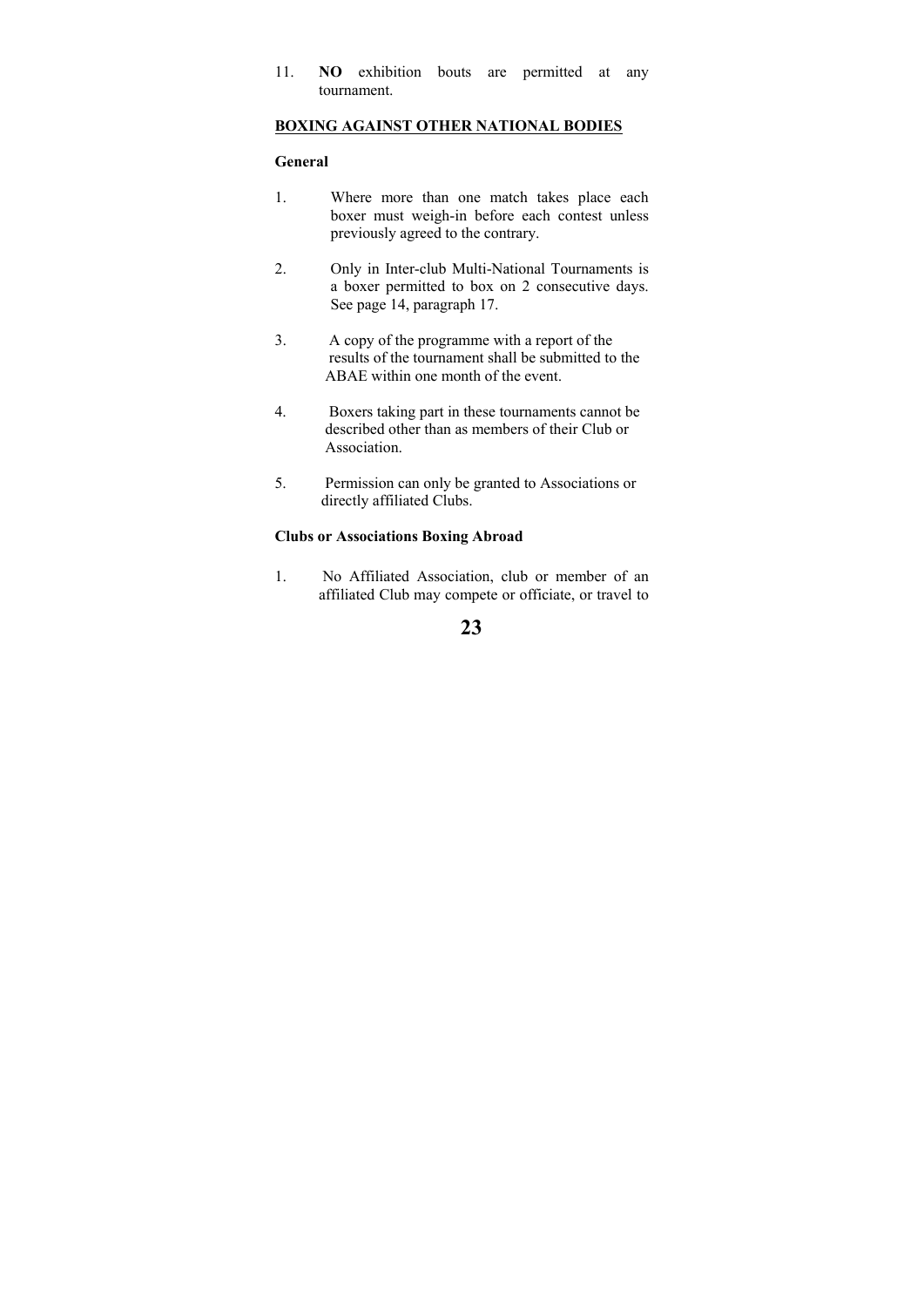compete or officiate, outside the area controlled by the ABAE without prior sanction of the ABAE, which must be obtained at least **14** days prior to the tournament. This does not apply to Scotland and Wales where permission is not required.

- 2. In the case of a Division / Club, sanction must be sought through the Regional Association Secretary who must receive a full list of all persons travelling abroad.
- 3. Consent of the ABAE will be subject to the following conditions:
- (a) The inviting Association or Club is a member of an Association affiliated to AIBA.
- (b) The inviting Association or Club has the approval of its own governing body, which shall be communicated directly to the ABAE.
- (c) Where a team is invited this shall consist of at least one third of the members of the invited Club.
- (d) The match or contest shall not be styled International.
- (e) Adequate personal accident insurance of all members of the team has been arranged. In the case of a Division / Club a copy of the insurance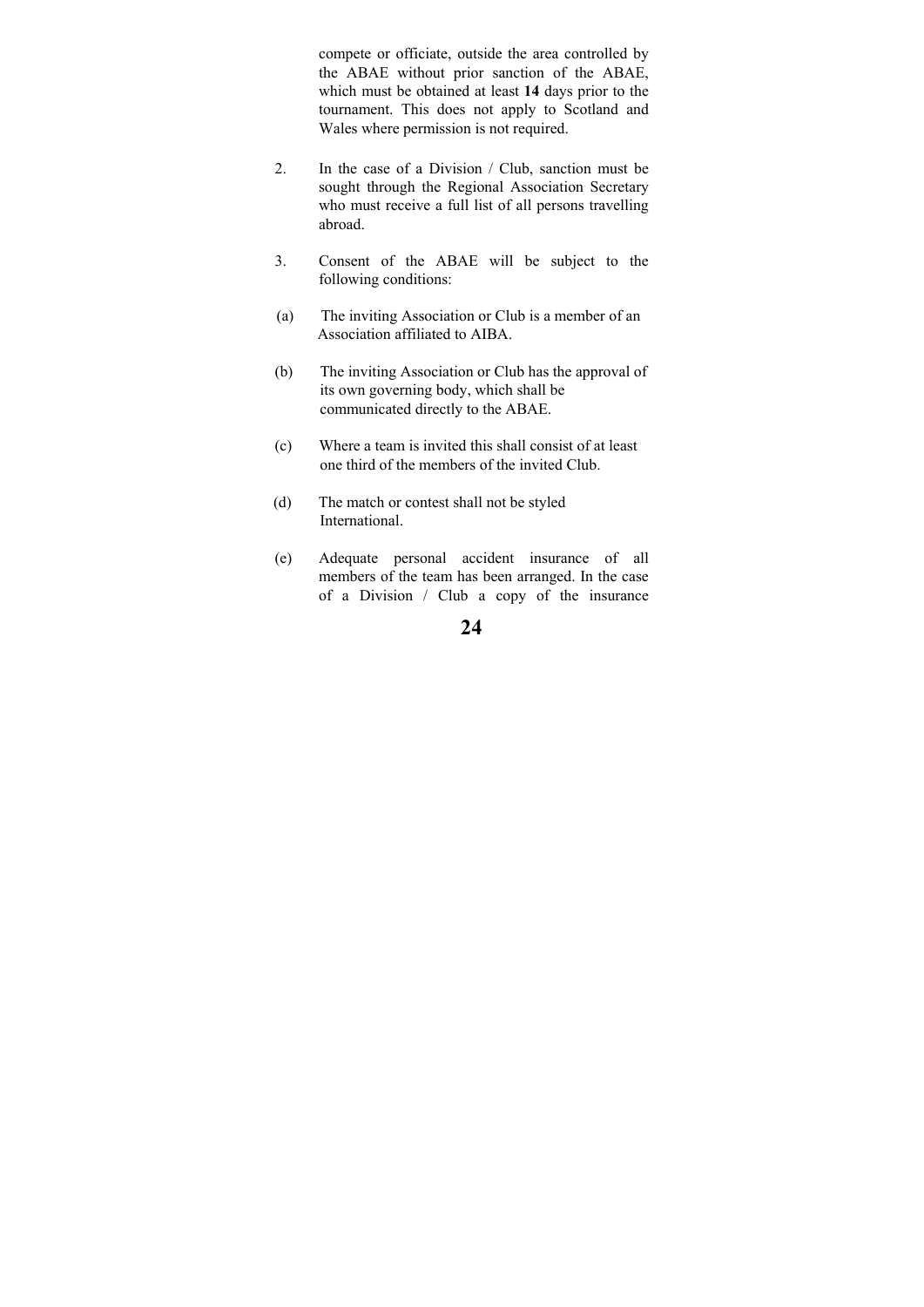certificate must be sent to the Regional Secretary at least 3 days before travel.

- 4. The application to the ABAE must be made on the proper form and give the following information:-:
- (a) Date and venue of the proposed match/ tournament.
- (b) Names and Clubs of all the members in the party.
- (c) Number of contests arranged for each member of the team.
- (d) Probable duration of the visit.
- (e) Details of other personal accident insurance in addition to cover provided by the ABAE.
- 5. The ABAE may, if it so wishes, impose conditions on the travelling club, boxer or official when authorising the application.
- 6. The application must include the name and signature of the person who is responsible for the matchmaking and the care, welfare and protection of all members of the team.
- 7. Any Rules existing in the country being visited which conflict with the rules of the ABAE must be made known to the ABAE, and the parent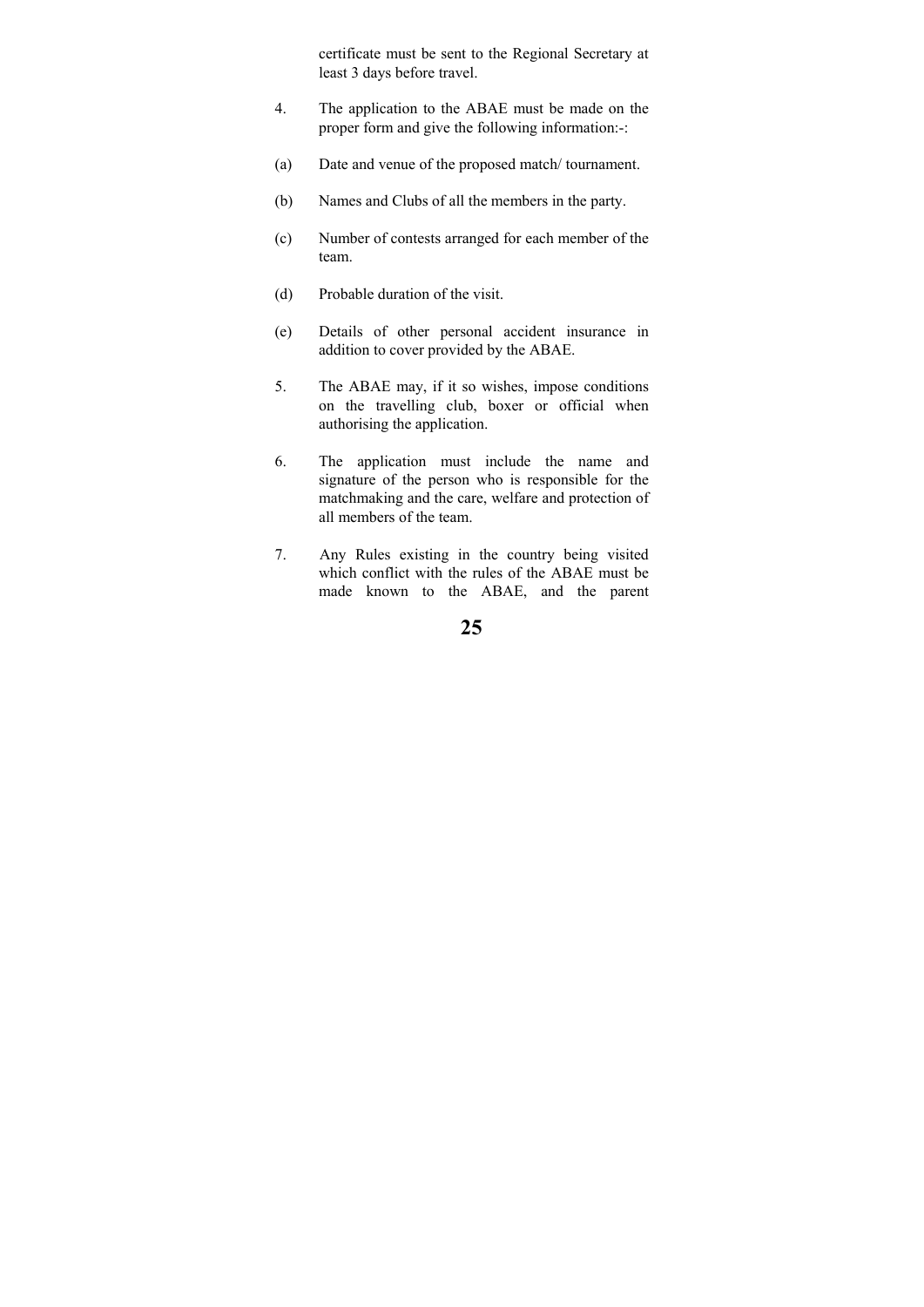Association of the travelling Club, at the time that permission is applied for.

- 8. Individual boxer's results must be forwarded to the ABAE office within 72 hours of the match. Where required, a statement giving full details of the visit with expenses involved and any other information required must be submitted to the A.B.A.E within six weeks of the match or tournament.
- 9. It is the responsibility of the Team Manager (TM) or person in charge to ensure that the boxer's ME3 is marked up in all details. This condition also applies when boxing in Scotland and Wales.

### **Other Nationals boxing against Clubs or Associations in England**

- 1. Associations and Affiliated Clubs must obtain the approval of the ABAE before formally inviting boxers or teams from any Club or Association affiliated to any other National Boxing Association to box in England. The approval has to be granted 14 days prior to the date of the tournament. This condition does not apply to Scotland and Wales. The authority to invite teams from Ireland rests with the appropriate Regional Association Secretary.
- 2. The ABAE approval will be subject to the following conditions: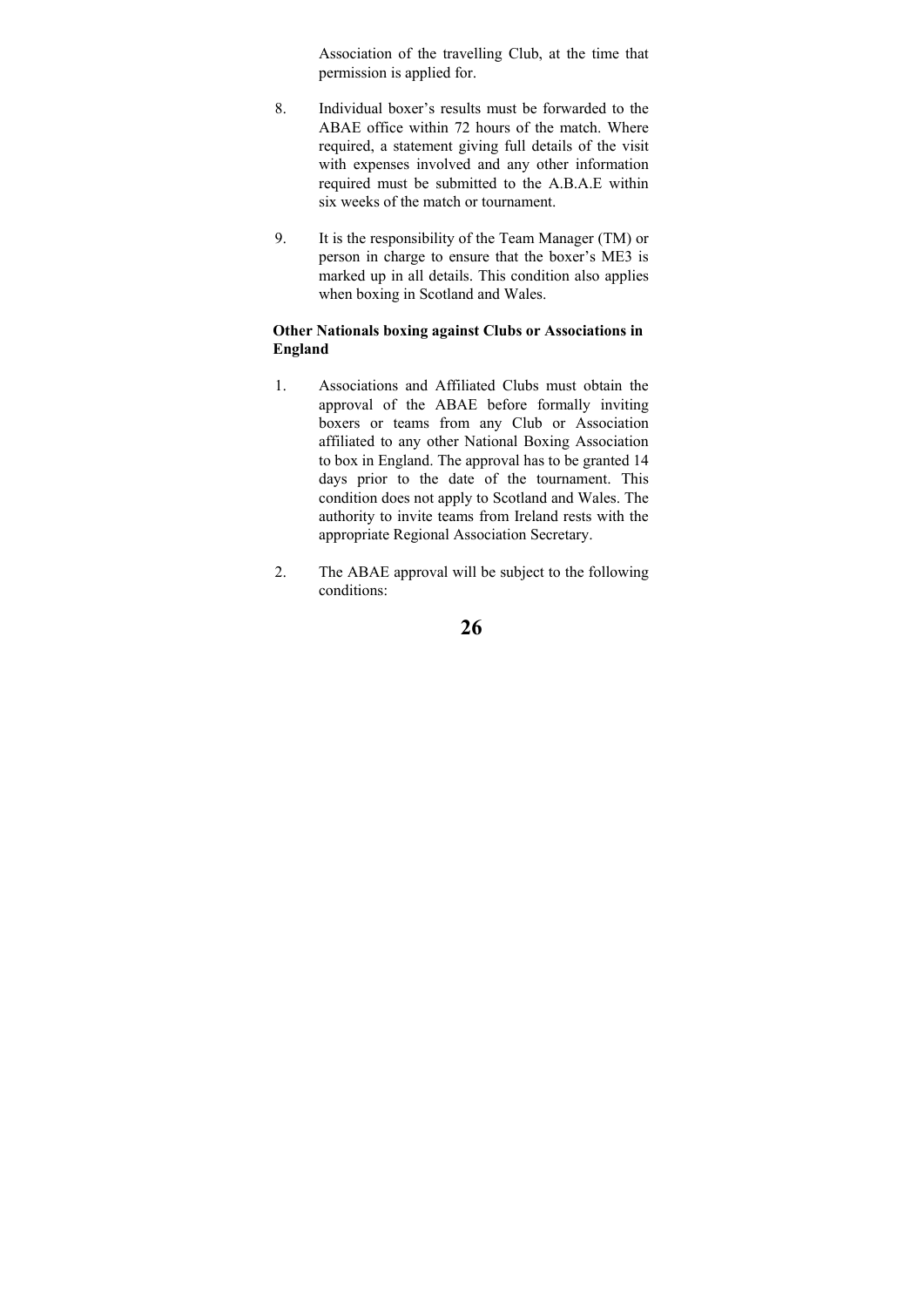- (a) The invited boxers are members of an Association affiliated to AIBA.
- (b) The Association of the invited boxers gives its consent direct to the ABAE.
- (c) The ABAE is satisfied that the inviting Association or Club is financially able to bear the cost of the visiting boxers.
- (d) The match or contest must not be styled 'International'.

#### **International Matches**

- 1. Only matches controlled by and teams selected by each governing body represented can be styled as International.
- 2. For Home Internationals, the ABAE may appoint a neutral judge to act with the ABAE appointed judges and the judges from the other competing country.
- 3. A boxer may not represent the ABAE in an International Match unless he is the holder of a British Passport.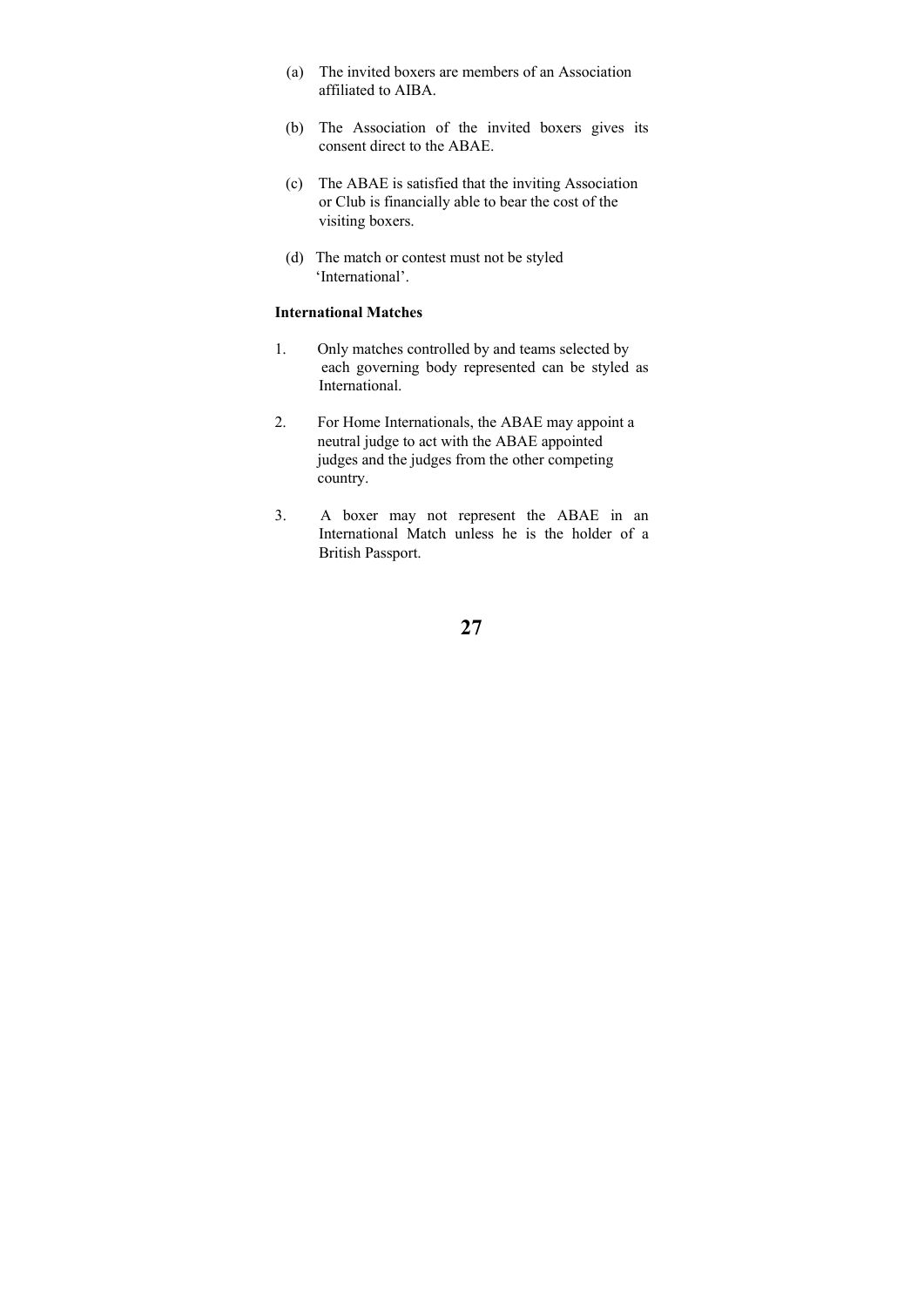- 4. At all tournaments the Team Manager or person in charge will ensure that all boxers' International Medical Record Cards and ME3's are marked up in all details (details of all injuries to be reported to the ABAE).
- 5. The respective Regional Association Secretary must be informed of the names of all selected boxers.
- 6. At all home based international tournaments the coach of a boxer representing England shall be given the opportunity to work in the corner along with the appointed ABAE coach.

### **TOURNAMENT OFFICIALS**

#### **General**

- 1. Officials qualified by the ABAE or AIBA are graded as follows:
	- (a) AIBA  $-1$ , 2 or 3 Star World Panel.
	- (b) Grade A England Panel
	- (c) Grade B Regional Panel.
	- (d) Grade C Divisional Panel.
- 2. The ABAE T & R shall compile and maintain a panel of registered AIBA and Grade A OIC's, Referees, Judges, Jury, Timekeepers, MC's and Computer Technicians for Championship and International Tournaments. Only those on this panel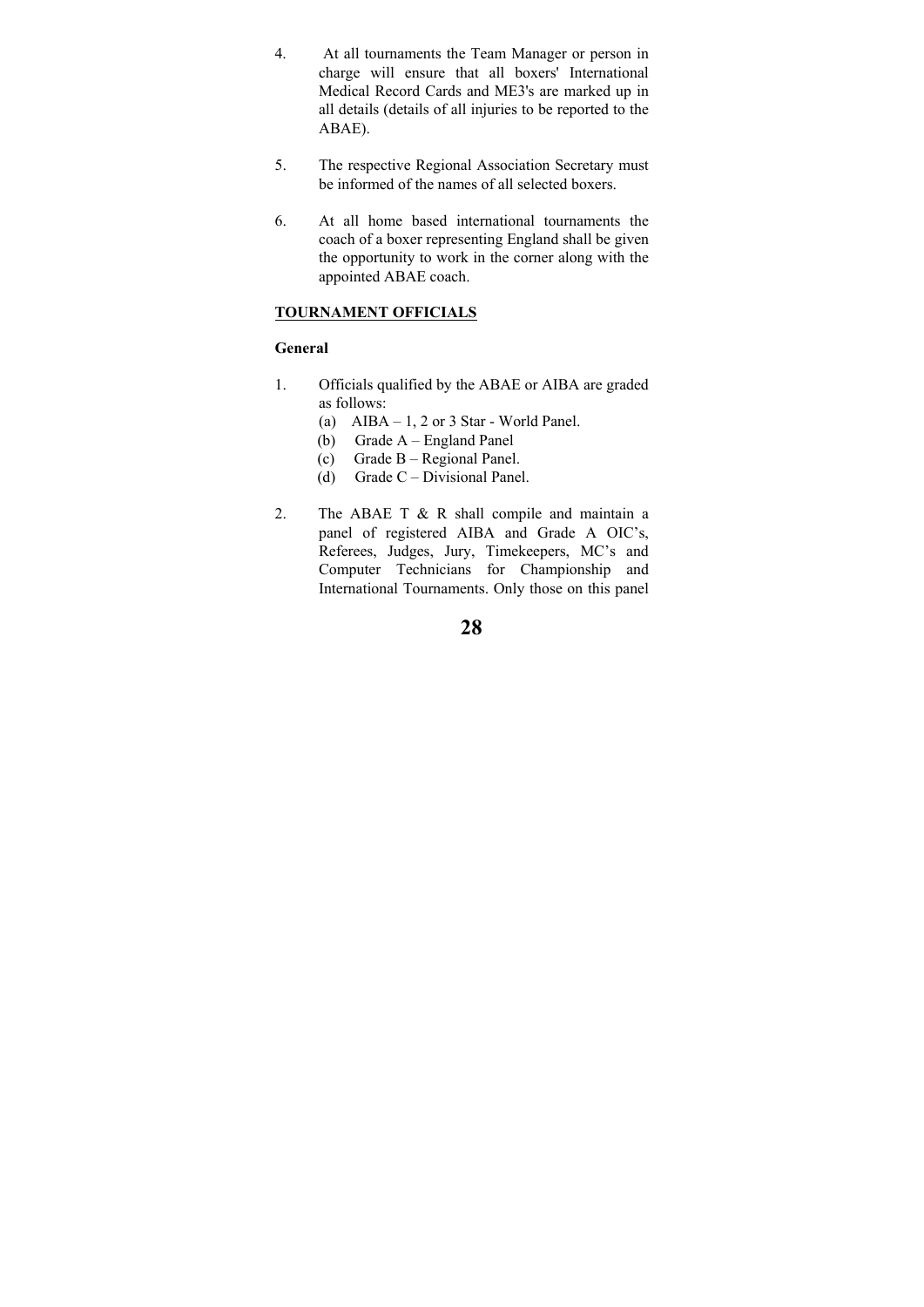shall be eligible to act in the capacity of OIC, Referee, Judge, Jury, Timekeeper, MC and Computer Technician at International Tournaments or in Championships Semi Finals and Finals.

- 3. An OIC, Referees, Judges, Medical Officer's Assistant (MOA), Recorder and Timekeeper, shall be appointed by the Regional Associations / Divisions for all tournaments. For National Semi-Finals, National Finals of all Championships and Home Internationals, the ABAE T & R will only appoint AIBA and Grade A OIC's, Referees, Judges, Jury, Timekeepers, MC and Computer Technicians.
- 4. At all National Semi Finals and Finals one judge from 5 different Associations and one referee from another Association should be used, **whenever possible.**
- 5. Where neutral Referees, Judges and Timekeepers are authorised for annual Championships and Internationals, the ABAE T  $&$  R shall appoint them.
- 6. All Officials listed within paragraph 1, shall be
- (a) In possession of a current DBS certificate issued through the ABAE's umbrella body and appear cleared on the appropriate Association DBS Schedule. Please note that the ABAE do not accept portability from other organisations.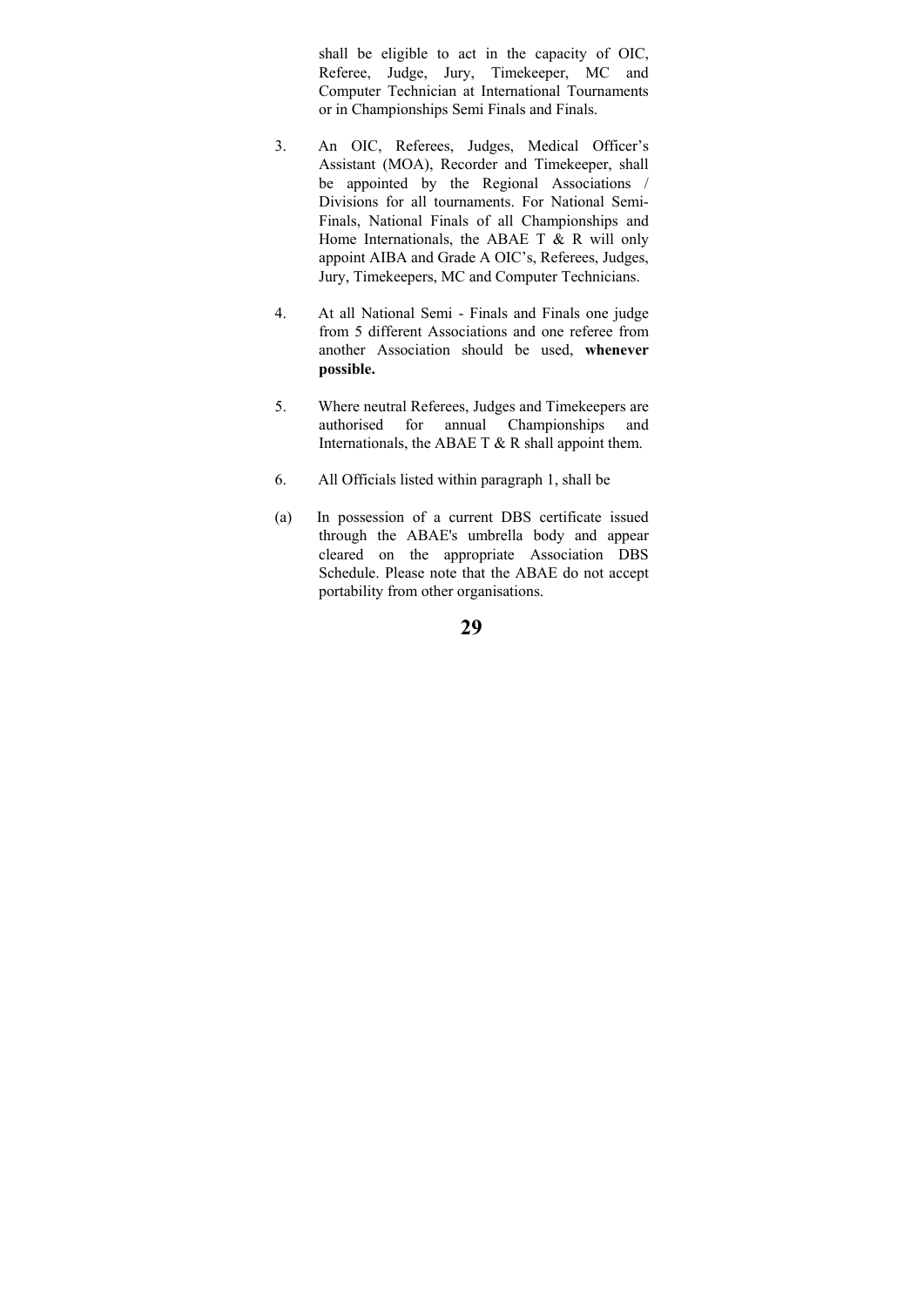- (b) In possession of a valid Identity (ID) badge and an Official's book bearing a likeness photograph and the current seasons registration stamp. The book must be carried at all times when on duty and presented to the OIC upon request. ID badges and lanyards shall be displayed throughout the tournament. For insurance whilst on duty, he must also be registered on the ABAE National Database for the current season
- (c) Qualified by examinations set by the ABAE T  $&R$ .
- (d) On the appropriate Association's list of qualified Officials.
- (e) At least 17 years of age, except for item No. 15.
- (f) Invited to attend a Tournament Officials Seminar every 3 years.
- (g) Re-assessed by written, oral and practical examination, if inactive for 2 or more years, before being allowed to resume his duties.
- 7. An active boxer over 17 years of age may qualify as an Official, but may **not** officiate until he has retired from boxing.
- 8. A judge having at least one full year of satisfactory experience and service as such may apply for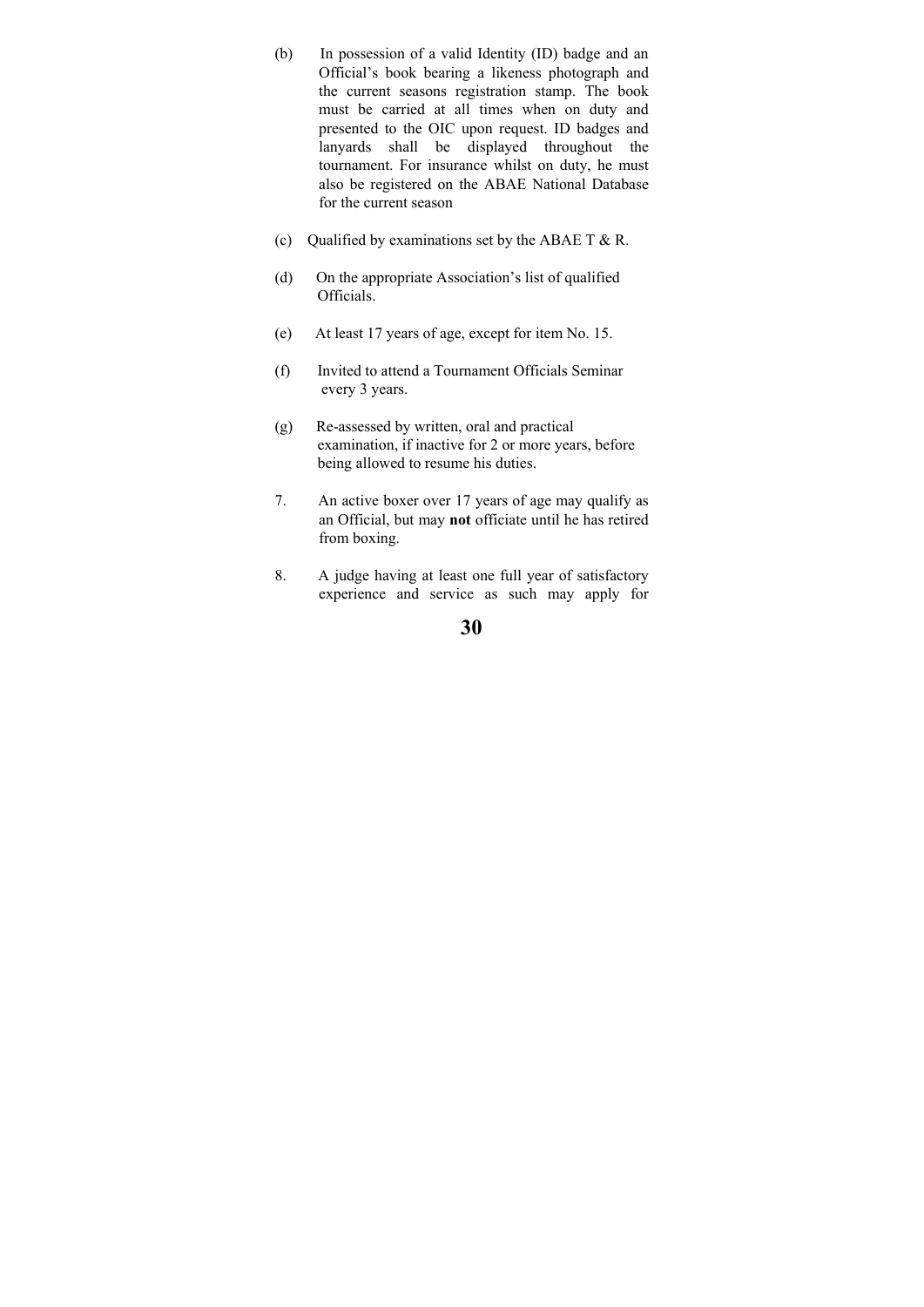examination as a referee on the appropriate form endorsed by the Honorary Secretary of the Club, or affiliated Association, of which he is a member.

- 9. A judge/referee must have served for at least **2 years** before being allowed to take the grade C OIC examination.
- 10. Each Regional Association shall compile a panel of AIBA, Grade A /Grade B / Grade C registered OIC's, Referees, Judges, Jury, Timekeepers and MC's who must be qualified by examination. All Officials must be members of a Club or other affiliated Association (e.g. CSBA). Only Officials from this list will be authorised to officiate at preliminary, Association, pre-¼ Finals and ¼ Final rounds of all Championships and representative matches, with the exception of Grade C officials, who **shall not** be used for Championship events.
- 11. Any OIC, Referee, Judge, Timekeeper or MC who has been active in that capacity at Grade C may be nominated for upgrading to grade B by his Division. Any grade B official, who has been active in that capacity, may be nominated for up grading to Grade A by his Association.
- 12. Associations may nominate tutors and examiners, who shall be approved by the ABAE T  $& R$ . Only those approved shall be allowed to tutor or conduct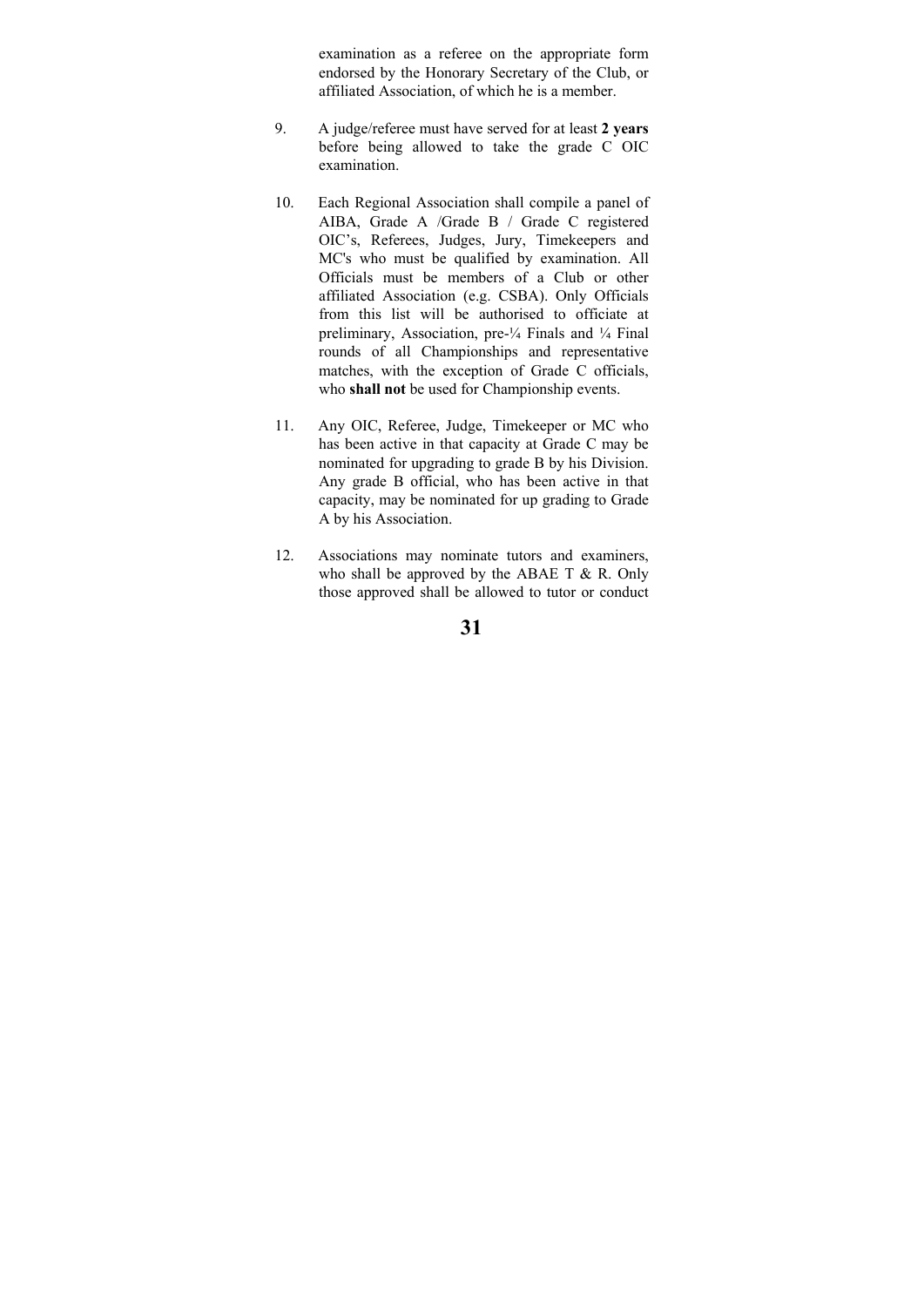examinations. Regional Associations shall be allowed to nominate up to 4 examiners.

- 13. Tutors shall not conduct examinations, nor mark the examination papers of those he has tutored. For examinations up to grade B, an approved regional examiner will be present. He shall collect the completed papers, mark them and pass them on to a second regional examiner for marking. A third examiner may be asked to mark papers if the original examiners disagree. The top copy of all successfull candidates' examination papers, clearly showing the pass mark achieved, shall then be sent to the ABAE T & R for verification. Up to grade B, candidates may be informed by their Association of results of written examinations.
- 14. For grade A examinations, the regional examiner shall send completed papers to the ABAE T & R for marking. The T  $\&$  R shall notify candidates of the results.
- 15. All newly qualified judges must sit in at a tournament and judge a minimum of 10 bouts alongside the appointed judges. His scorecards must be sent in with tournament papers in the normal way. His probationary bouts shall be verified at a tournament, by an Official in Charge, Referee or Judge, qualified to Grade A or above. He will be informed by his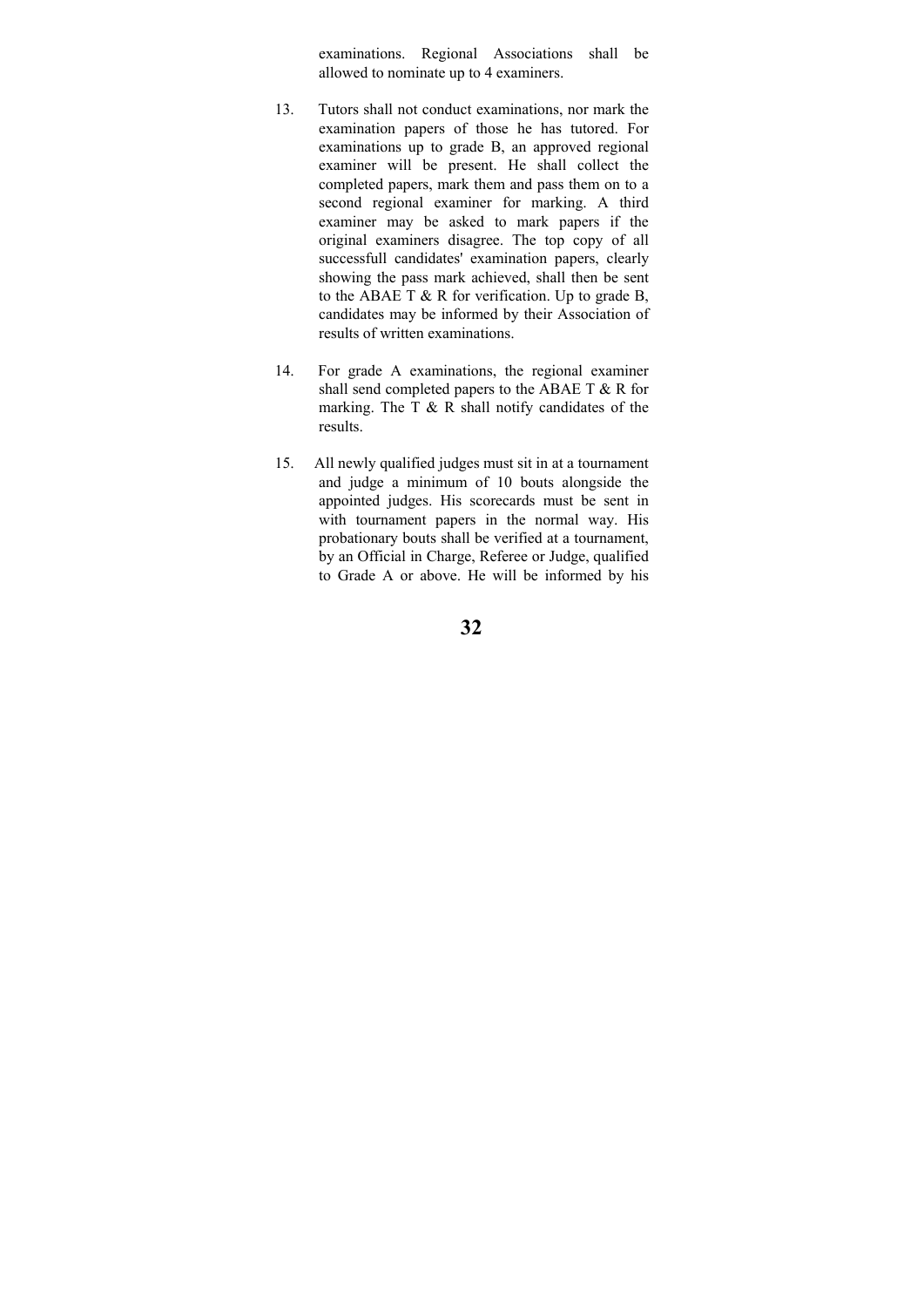Association Secretary when he is competent enough to be appointed.

- 16. A newly qualified referee will be assessed at a tournament by an AIBA or Grade A referee, where possible, from his Association He shall not referee on tournaments until the T  $\&$  R has confirmed his competency in writing.
- 17. Grade B & A referees shall be practically assessed by a member of the  $T \& R$  or a person appointed by it. He will be informed by the T & R of the results of his assessment.
- 18. Provided the ABAE guidelines are followed with regard to the procedure to be adopted when an Official's performance is below standard, the ABAE T & R shall have power to remove any Official from the Officials list. Upon this act being taken, both the Official concerned and, if nominated for the panel by an Association, his parent Association shall be notified of the reason or reasons for the action taken. He shall have the right of appeal for a reconsideration of his case, either directly or through his parent Association.
- 19. A person 15/16 years of age, may qualify as an ABAE grade C judge and timekeeper, but until the age of 17 years, he may only be allowed to Officiate at junior tournaments as a recorder and /or MOA.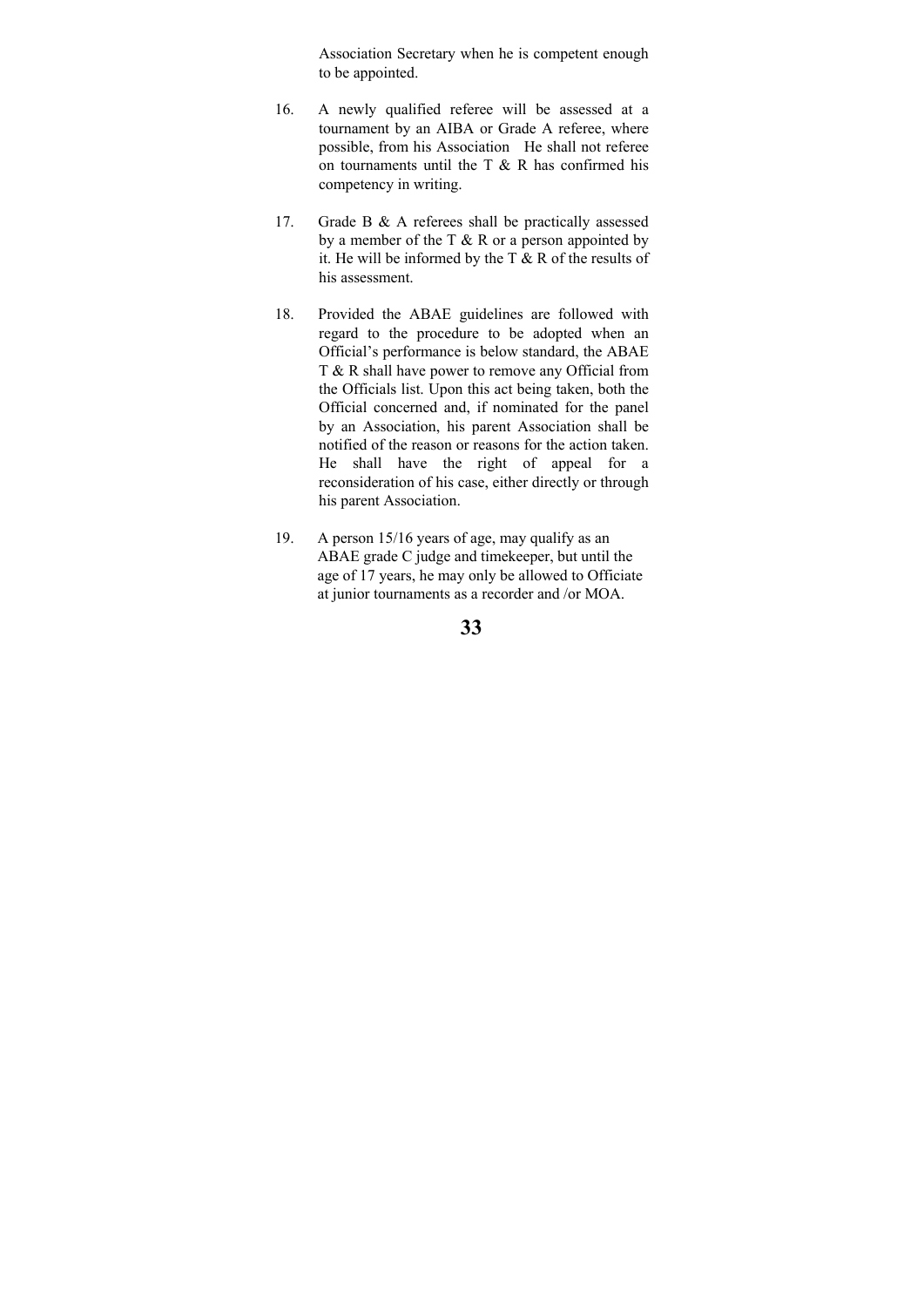### **The Official in Charge (OIC):**

The duties of an OIC are to:

- 1. Regulate the programme, after consultation with the club Secretary, to see that the Rules of AIBA and the ABAE are complied with.
- 2. Ascertain that the tournament ring and equipment thereof comply with the Rules.
- 3. Ensure that a qualified MO has been appointed and has resuscitation equipment with him at ringside during boxing.
- 4. If the MO does not carry out resuscitation himself, ensure that trained resuscitation personnel and equipment are present before allowing boxing to commence.
- 5. See that the competitors comply with the Rules as to attire.
- 6. Nominate, where appropriate, one of the Referees or Judges to be responsible for a duty rota for the officiating Referees and Judges.
- 7. Ensure that a competent MC has been appointed.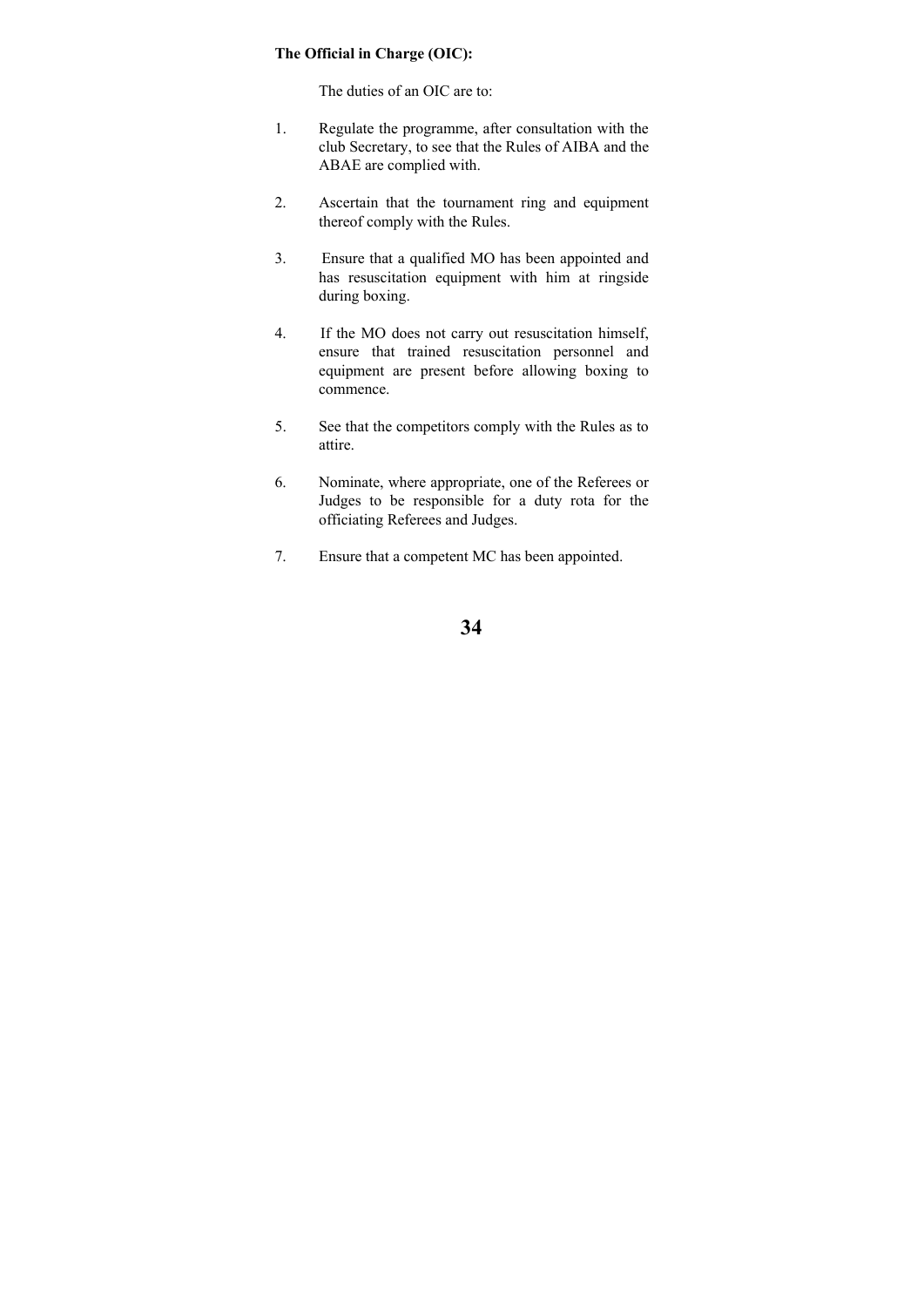- 8. Ensure that all persons who officiate at any tournament do not consume alcoholic drinks until their period of duty is completed. This rule also applies to coaches.
- 9. Report to the appropriate Association any serious breach of the Rules and any injury to a boxer considered serious, or any unsatisfactory conduct occurring at a tournament, or any incorrectness of the programme.
- 10 Report to the appropriate Association (if necessary) on the accommodation provided for competitors and officials.
- 11 Forward to the appropriate Association within three days of the conclusion of a tournament, a copy of the printed programme together with his report, the appropriate scoring papers, referee's report, Record Sheet, MOA's Report Form and the ME3 of any boxer suspended at the tournament after his bout.
- 12. Deal with any events arising in connection with the tournament not provided for and use his discretion on any matter not covered by this rulebook.
- 13. Have overall responsibility to see that the Medical Scheme is administered at the tournament. In this, his main duties are delegated to the MOA, who should have extensive knowledge of the Medical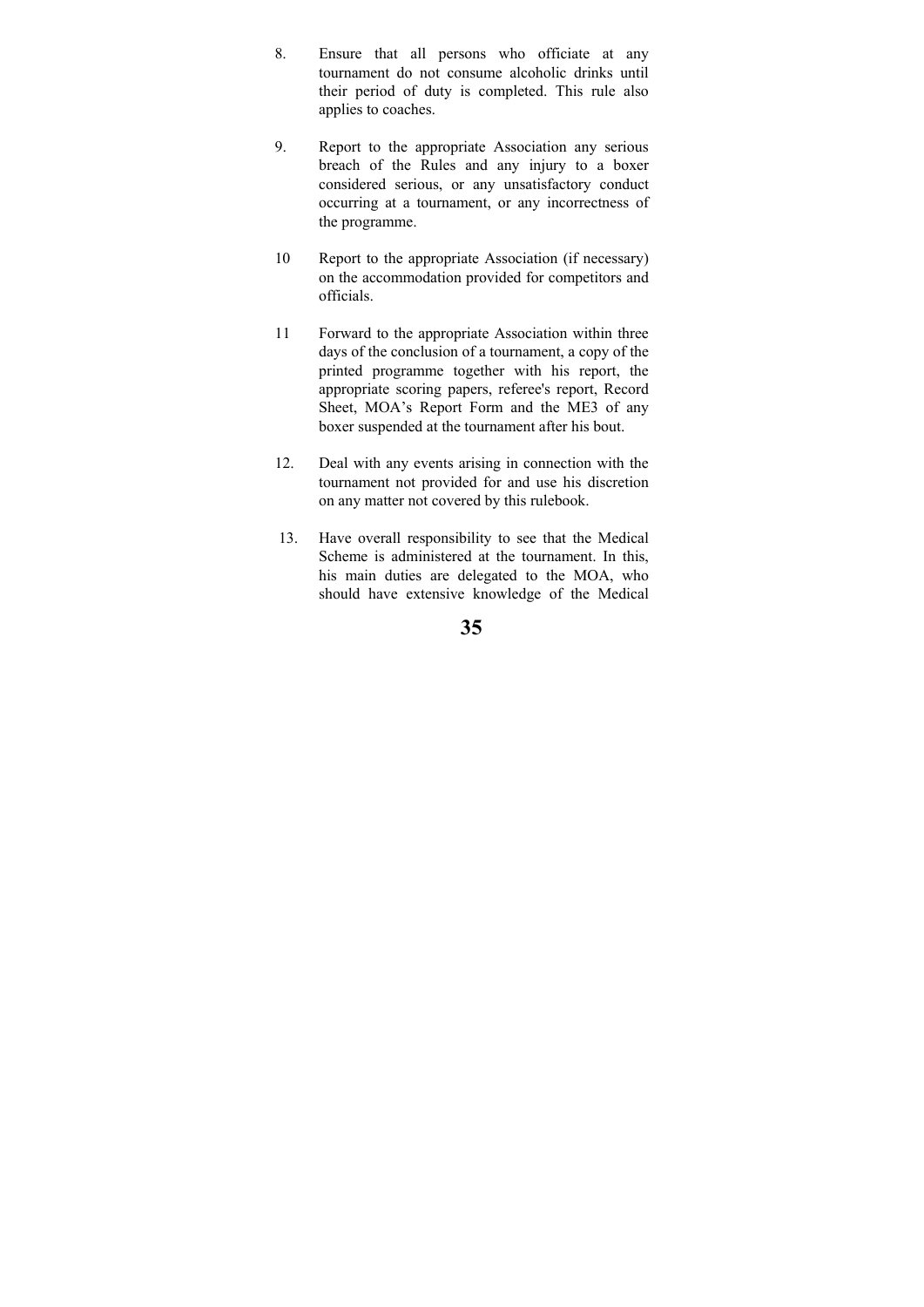Scheme, so that the OIC can trust him completely to carry out his duties as defined in the Medical Aspects of Boxing.

This includes his responsibility for ensuring that the correct equipment is available and in a satisfactory condition, that boxers wear the necessary protective items of dress, and that all tournament Officials and Coaches are DBS cleared, qualified, registered for the current season and in possession of their registration book Ensure that all carry out their duties to the highest possible standard. The latter is particularly important with respect to the standard of refereeing, in which the OIC has the authority (and the responsibility) to advise or report to the Division/Association Secretary any referee who is not adequately protecting the boxer.

- 14. Ensure that regulations regarding the matching of boxers are rigidly adhered to.
- 15. Be totally familiar with the rules and regulations of the sport and apply them impartially. In cases where he must use his discretion and judgement, he must always decide on the course of action that will be **SAFEST** for the boxers. A good OIC will carry the respect of all concerned and the public will see the sport to be competently and safely administered.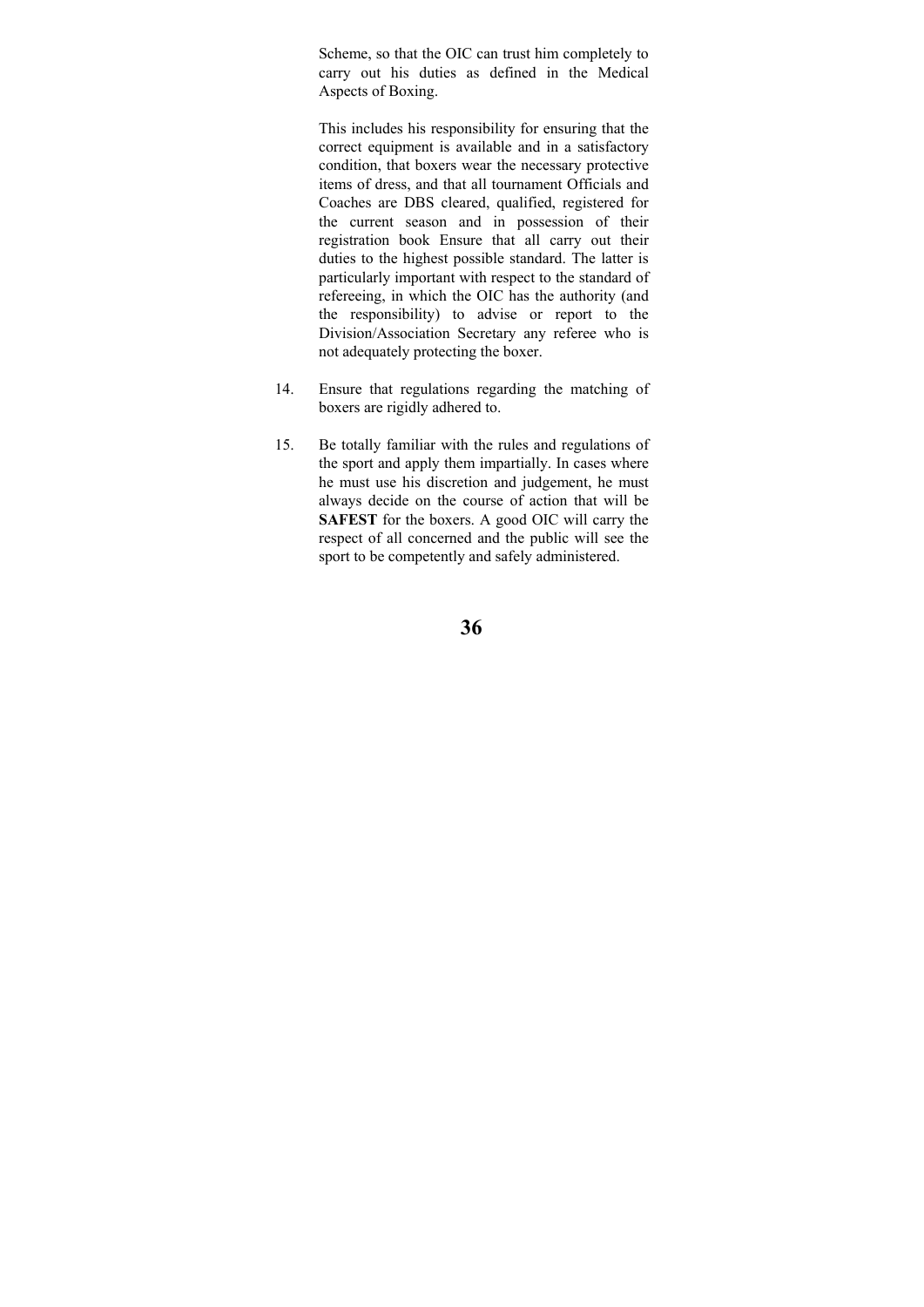- 16. Watch for infringements of the Rules during a tournament and to caution any offender. In the event of any further offence committed by that person, to remove him from the ringside. The matter will be entered on the OIC's Report Form.
- 17. Be aware of the types of Knock Out (KO) from head blows  $KO(H)$  :-

 Class 1 – immediate recovery. Class 2 – recovery within 2 minutes.

Class 3 – recovery over 2 minutes.

- 18. Bring to the attention of the MO, either directly or through the MOA the fact that a boxer may have sustained an injury.
- 19. Retain the ME3, pending medical advice of any boxer, who has received an injury or a large number of blows to the head. The ME3, together with the Tournament Record Sheet and the MOA's report form, must be sent to the Association Medical Registrar within 3 days of the tournament taking place. If a boxer receives a suspension from boxing or sparring, because of a KO, KO(H) or RSC(H), the OIC must retain his ME3 and return it to the boxer's Association Medical Registrar for holding until the boxer is eligible to box again.
- 20. Observe or be informed of anything that has a bearing on the medical fitness of a boxer. The OIC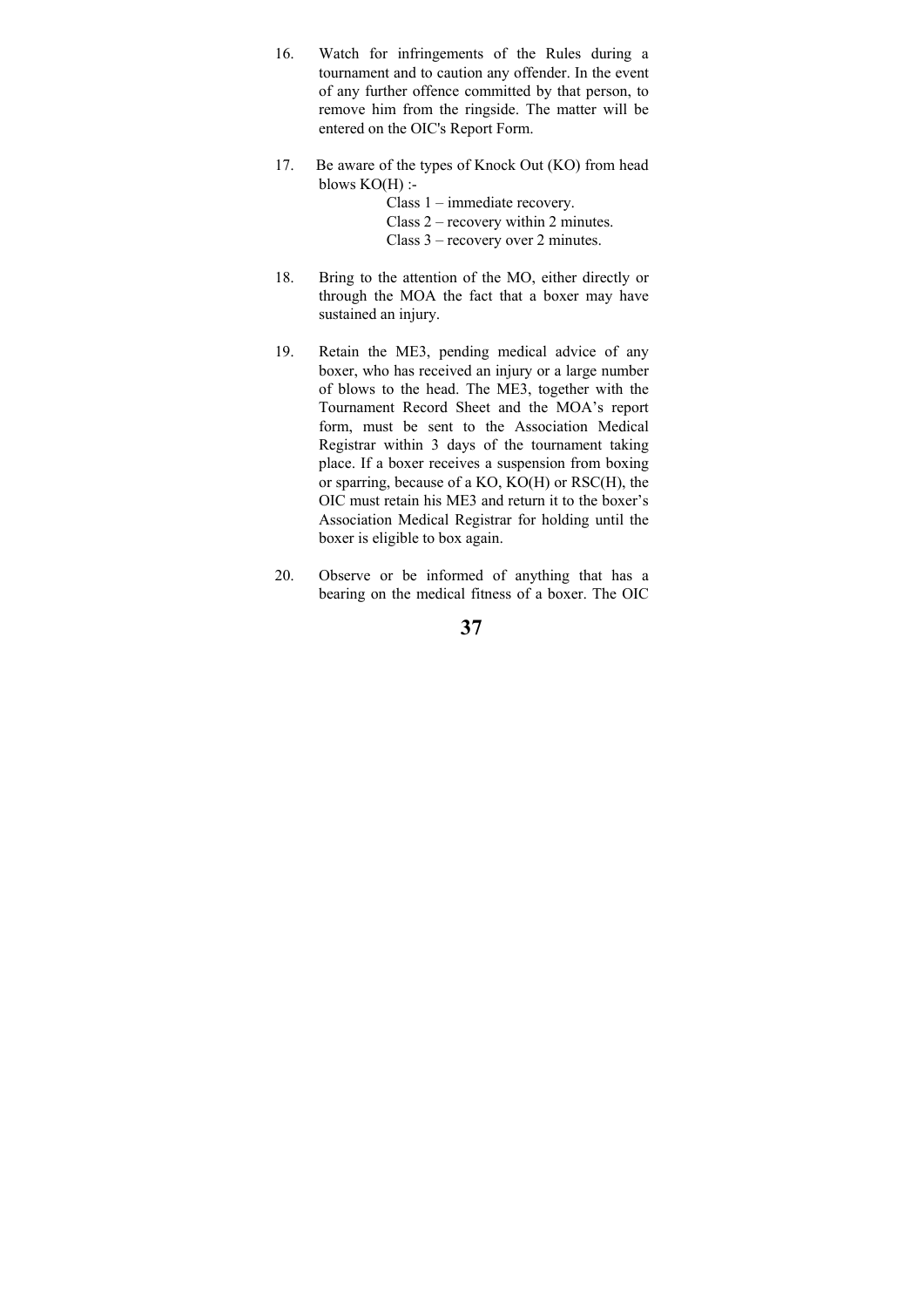must inform the MO and the Association Medical Registrar of this. The Registrar will then take the necessary action.

21. Accept the decisions of the MO regarding injury or illness of a boxer. If the situation appears to be at all serious, as in the case of a Class 3 KO(H), the contestant **MUST** be conveyed to the nearest Accident and Emergency (A & E) hospital, by ambulance if necessary, accompanied by a responsible person. The OIC should send with them the approved form C, completed by the MO, addressed to the Casualty Officer on duty, giving the boxer's name, home address and telephone number if known, the venue, the nature of the illness or injury and any other relevant information.

> In cases of KO (H) or RSC(H), an indication of the number and severity of blows, and the length of period of unconsciousness or amnesia (loss of memory), is important.

> For a Class 2 KO(H) or RSC(H), Form B must be completed and handed to the boxer with the instructions to consult his own Doctor within 24 hours.

22. Ensure that any boxer who suffers from concussion or amnesia after a boxing contest is sent to hospital for examination with the approved form C. If the OIC is in any doubt he must take this action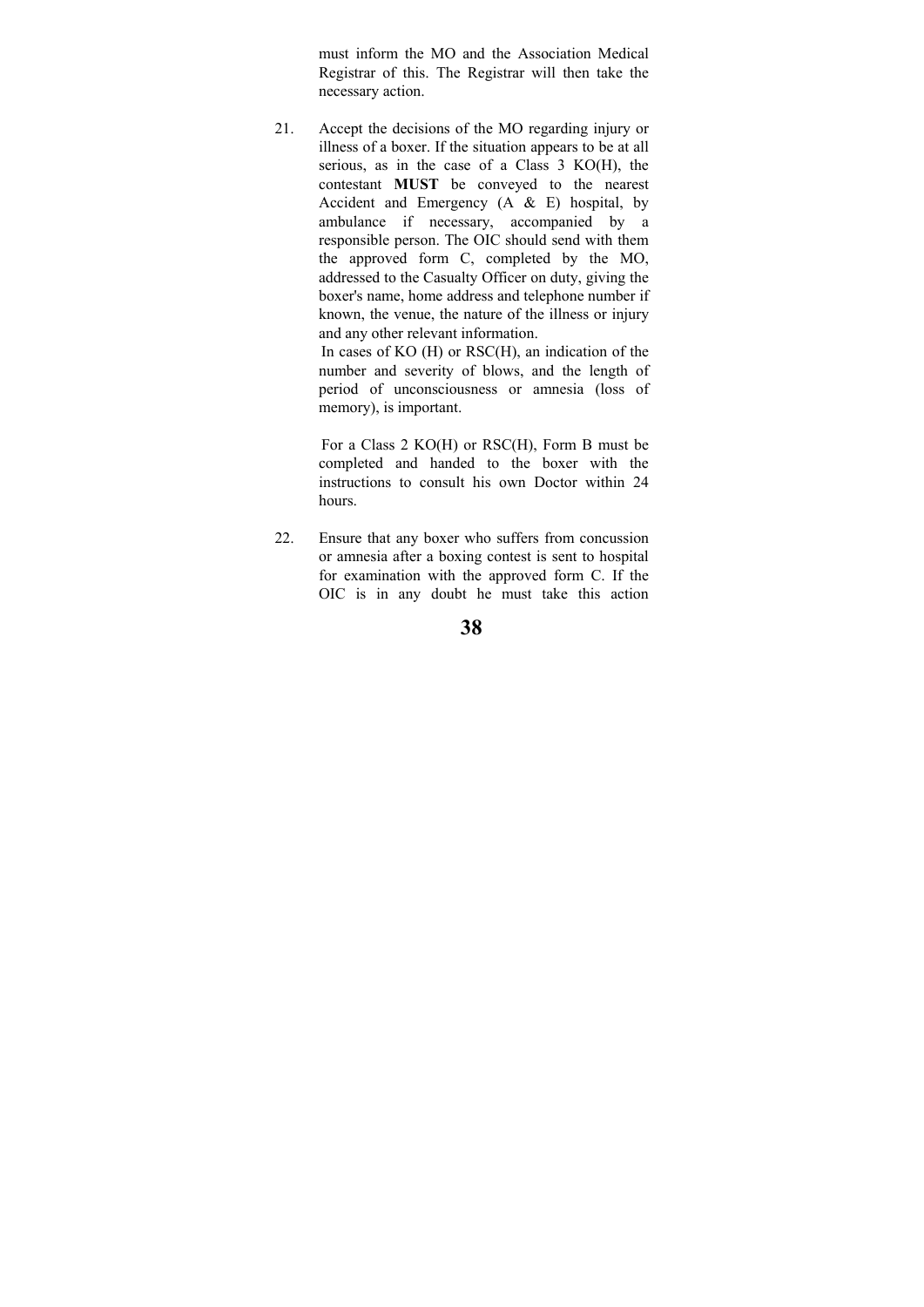immediately. No hospital will mind referrals if there is cause for concern. It is however, negligent not to refer a boxer who has a serious or potentially serious condition.

23. Ensure that an injured boxer is accompanied to his home if the MO advises this. In such cases, the boxer's coach, a Club Official or member of his family should be informed that if symptoms persist he should seek urgent medical attention or be taken to hospital.

 If he has suffered a Class 1 KO or RSC (H) and appears well, he MUST be given a Form D, which advises on the care of a boxer who has received a head injury.

- 24. Ensure that the MO enters details of any boxer who receives an injury or suspension on the MOA's report form.
- 25. Ensure that details and the reasons of any boxer who fails the pre bout medical are entered on the MOA's report form.
- 26. Decide if a disqualified boxer may receive a prize.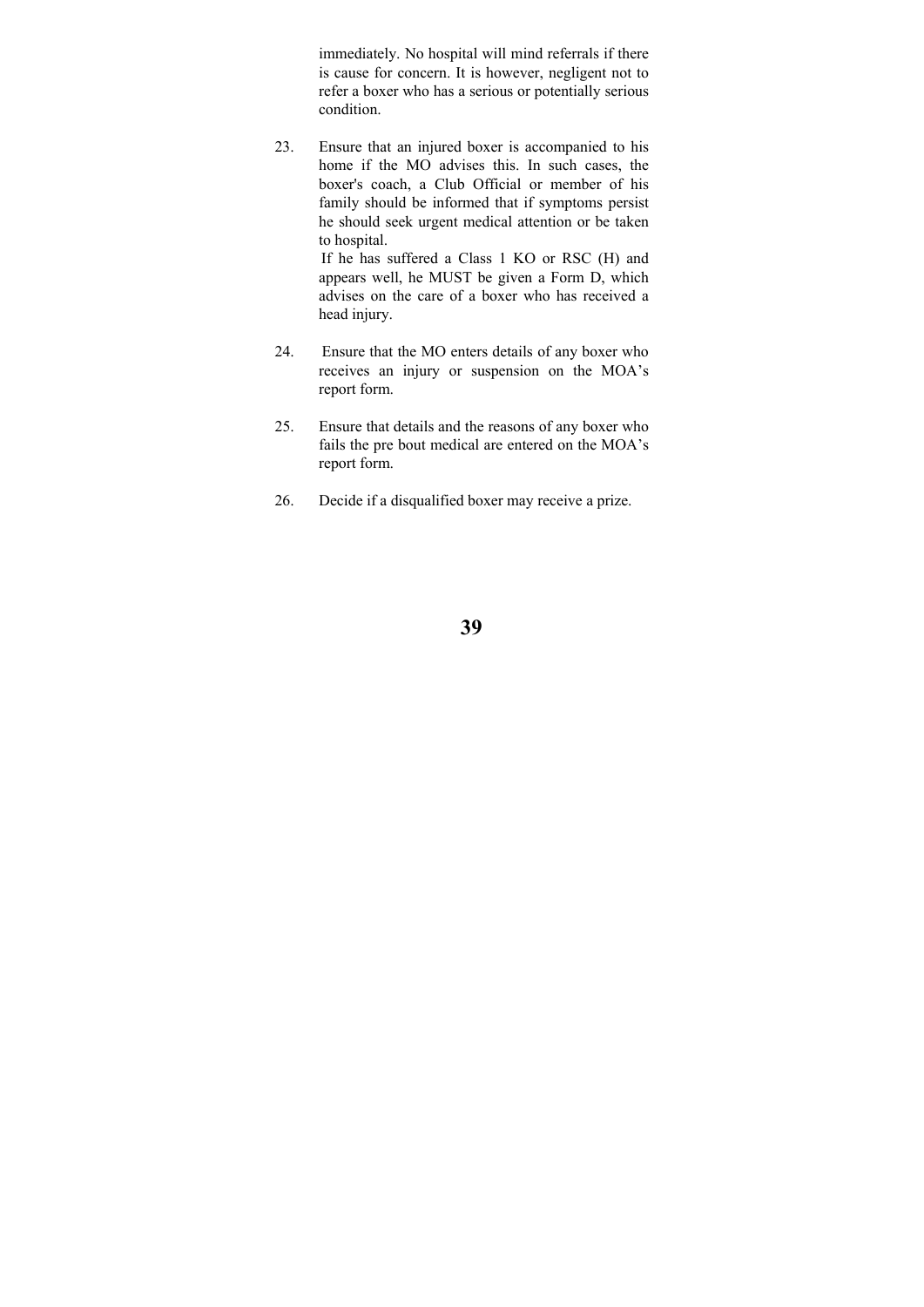## **COACHES**

## **General**

- 1. All Coaches shall be in possession of a current season's ID badge with lanyard. The badge shall have an in date DBS clearance. The badge shall be presented to the OIC on request. Failure to do so will prevent the individual concerned from officiating at that tournament. They must also be registered on the ABAE National Database for the current season. ID badges and lanyards shall be worn at all times during a tournament.
- 2. ID badges shall only be worn by the person to whom it is issued. Breach of this rule may result in Disciplinary action being taken.
- 3. All Coaches who are responsible for boxers taking part in sparring and in competition must be qualified and in possession of a current valid coaching qualification. The minimum requirement being the ABAE Coach Award Part 1 (Assistant Coach Award).

## **Qualification**

1. Active boxers may qualify and act as a coach. They shall not participate in both capacities at the same tournament.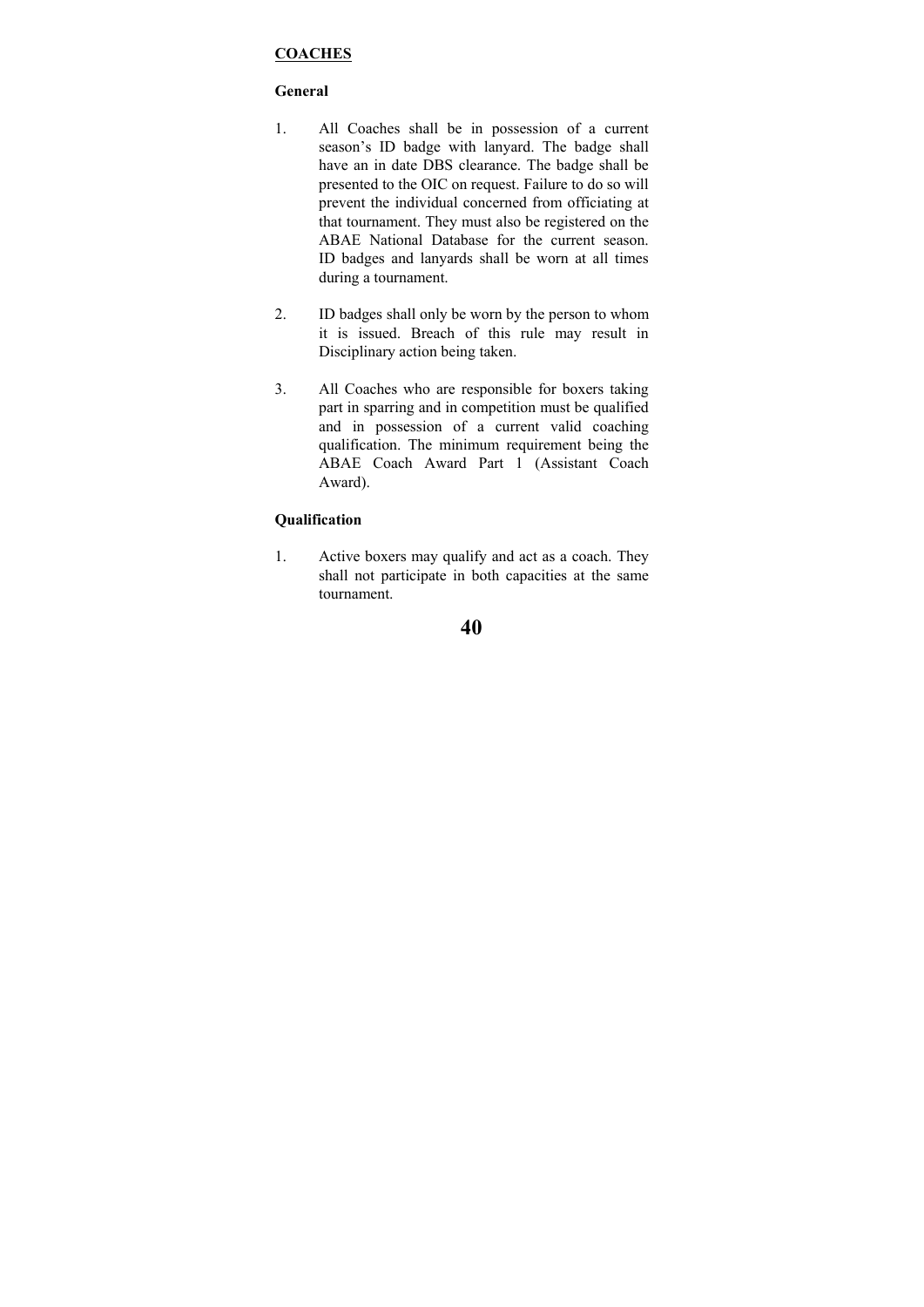- 2. The minimum period that must elapse before advancing to the next coach level is:
- (a) Assistant Award to Full Coach Award One Year
- (b) Full Coach to Senior Coach Award Two Years
- (c) Senior Coach to Advance Coach Award Two Years.
- 3. All persons shall first qualify as an Assistant Coach.
- 4. All ABAE coaching awards are valid for three years after which period a coach must attend a respective refresher course. Coaches attending a refresher course will have their names entered in the Regional Coach's Log Book, which will be signed and dated by the Regional/Advanced Coach.

 Coaches who have been inactive for a period of three years and wish to regain their coach qualification, must retake the full course at the level at which they were last registered.

5. A person taking an Assistant Coach course must be at least 17 years of age and a member of an affiliated club or Affiliated Association. Ideally he should have successfully completed a First Aid Course that is recognised by the Health & Safety Executive (HSE). He should also have a DBS clearance by the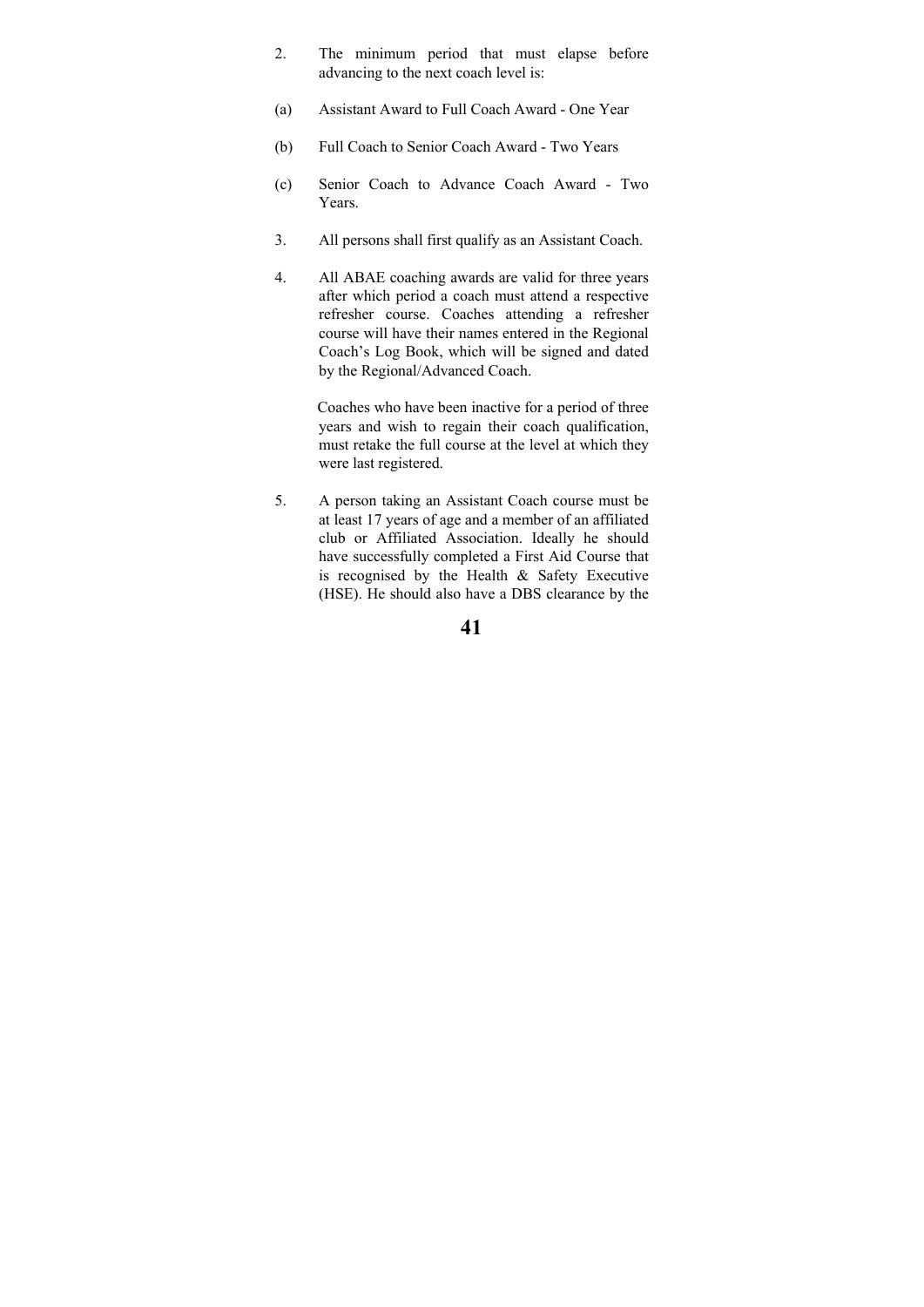ABAE. For the Assistant Coaches Award the minimum First Aid requirement is the "Appointed Persons First Aid Course." He will not receive his Coach qualification certificate nor be eligible with the ABAE until a valid First Aid Certificate is e produced.

- 6. CSBA coaches can receive the First Aid qualification on successful completion of the appropriate course and may register with proof of an in date qualification as follows;-
	- Army Mandatory Annual Training Test 3 Battlefield Casualty Drills at Level 2.
	- Royal Air Force Common Core Skills Basic Life Support.
	- Royal Navy First Aid at Work.

## **Coaching Courses**

 All coaching courses must be staffed by the appropriate ABAE qualified personnel:

1. **Assistant Coaches Course** - Grade 1 Advanced or above;

## **Full ABAE Course** -

 Regional Coach or above; Advanced Grade 2 and 3 and Senior Coaches can attend but only in an assistant capacity.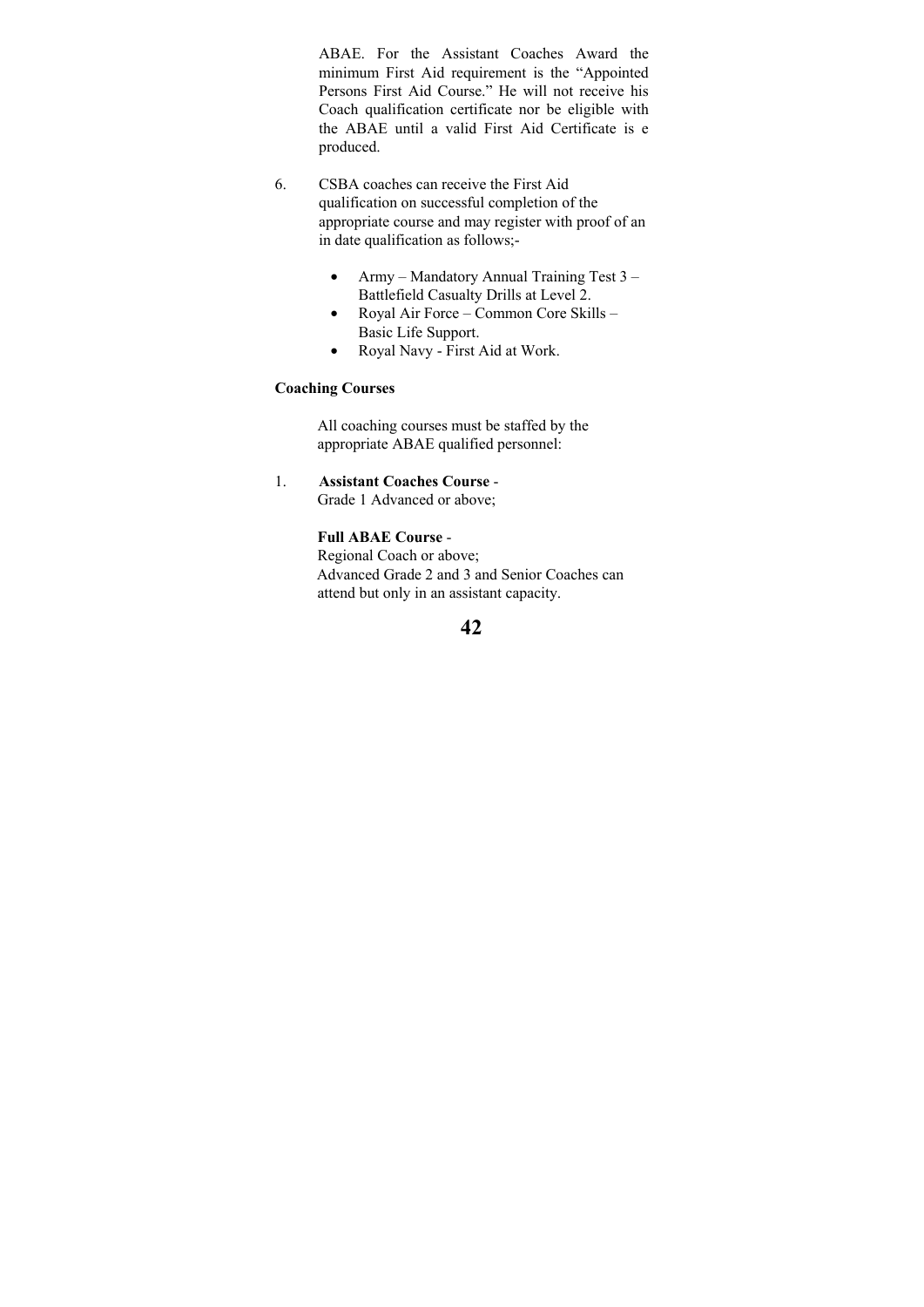- 2. The maximum number of candidates attending an Assistant Coaches Course is 24. For a Full Coaches Course the maximum is 18. **Any variation from this must have the approval of the ABAE.**
- 3. Coaching Course candidates must attend courses held in the Association in which their club is situated. Any variation on this must have the approval of the Association Secretaries concerned.
- 4. Candidates for Senior and Advanced Awards must be recommended by the Regional Coach and endorsed by the Association Secretary. For Associations without a Regional Coach, nominations must be made direct to the ABAE.

## **AM – PRO COACH**

- 1 The holder of a professional trainer's licence shall be allowed to register annually with the ABAE as an AM - PRO Coach provided he: -
- (a) Is qualified as an ABAE Assistant Coach (Level 1).
- (b) Is currently DBS cleared by the ABAE Umbrella Body.
- (c) Has paid the appropriate registration fee.
- 2. Conversely, a registered member of the ABAE who is qualified to at least Full Coach level may obtain a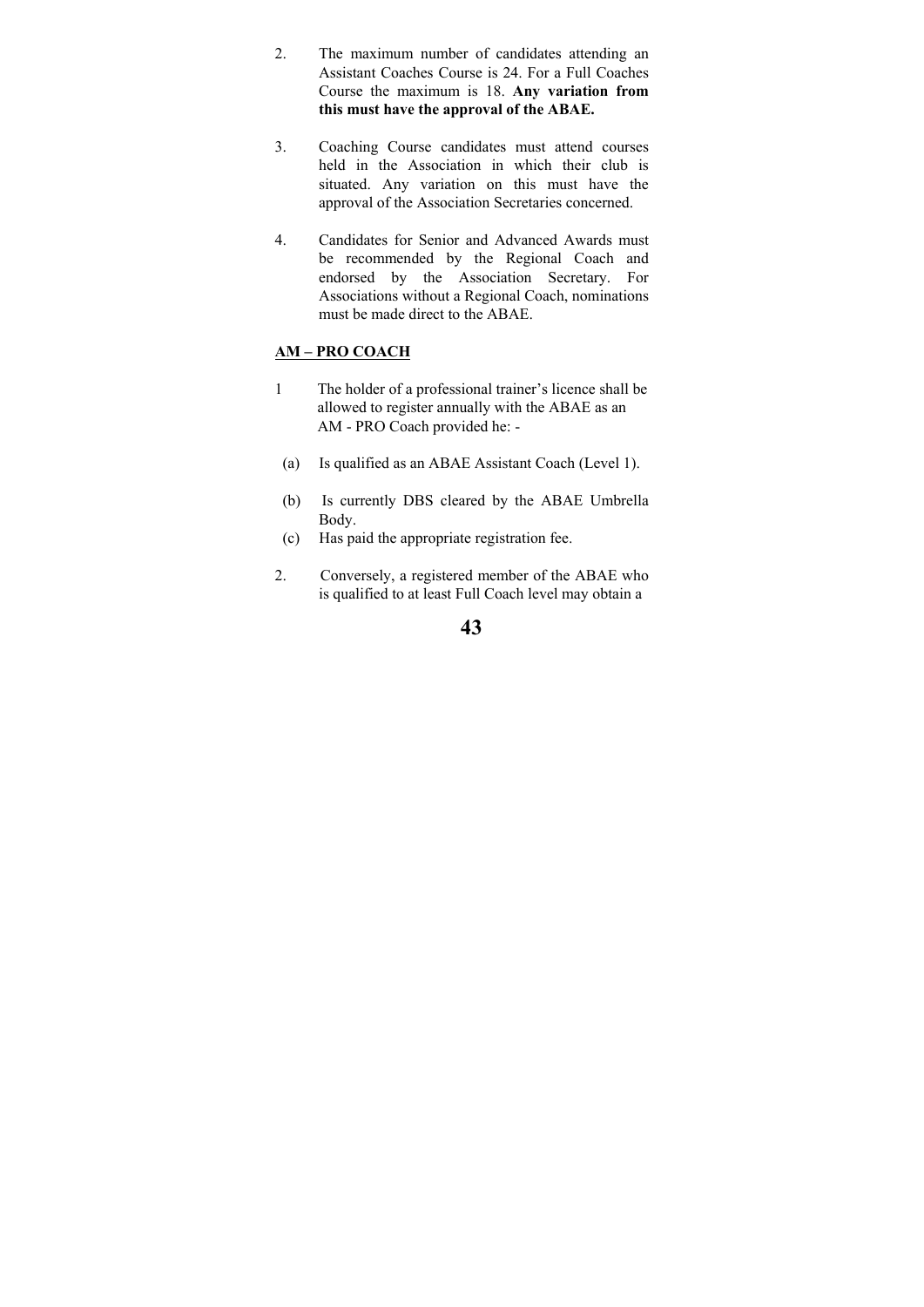Professional trainer's licence and then convert to AM - PRO status upon payment of the appropriate registration fee.

- 3. Only AM PRO registered coaches are allowed to coach in an AM - PRO Club on the training days/times for professional boxers.
- 4. The ABAE insurance policy does not cover AM PRO coaches during their involvement with professional boxers
- 5. AM PRO Coach status shall not apply to the holder of a professional boxer's licence.

## **Training Rings**

 Rings used for training purposes should equate as far as possible with the requirements of a tournament ring. Before use, it must be checked for safety and authorised by the Association to which the club is affiliated.

## **BOXERS**

### **General**

1. All boxers intending to compete must undergo a medical examination and be passed fit to do so.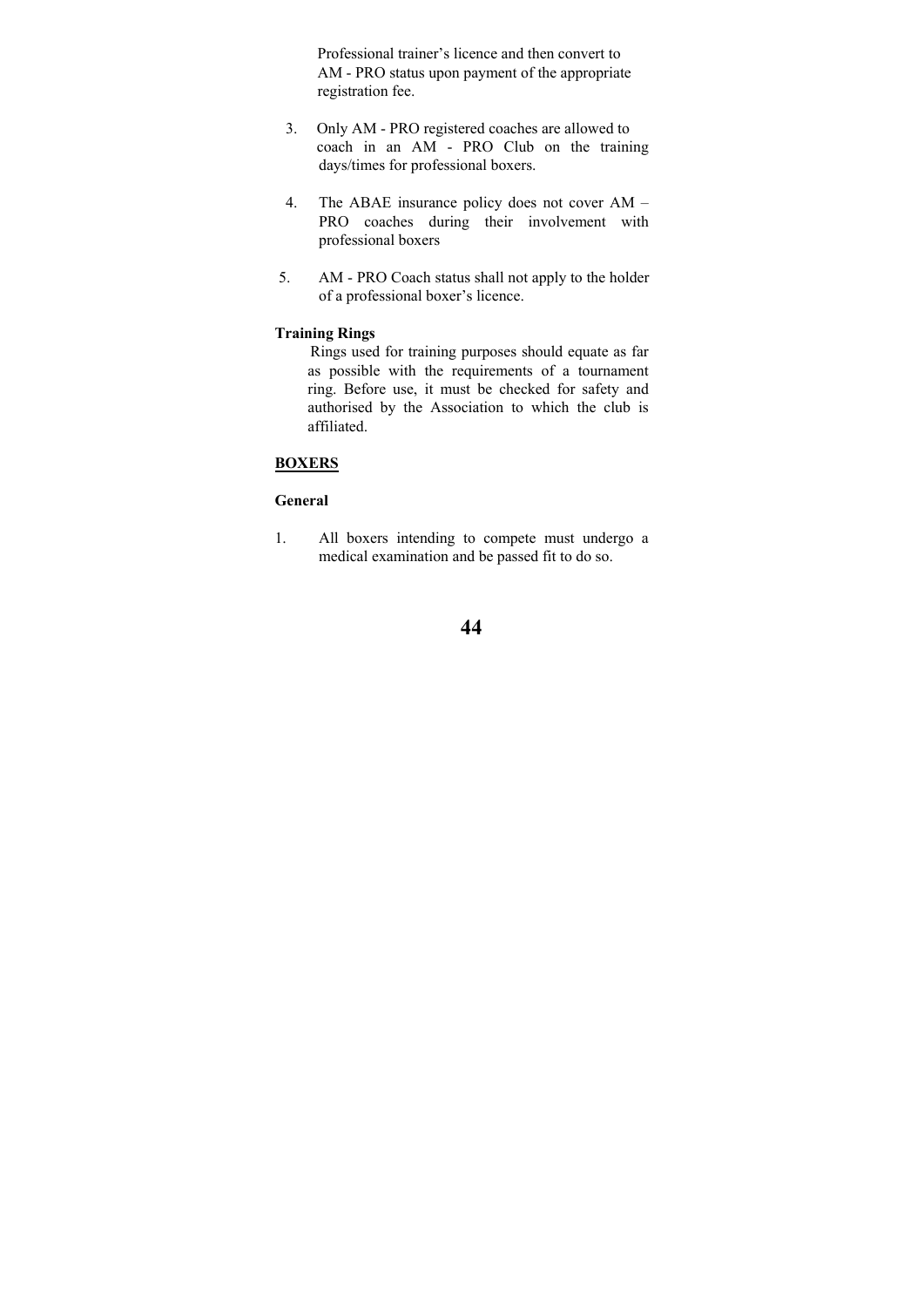**NO** initial 5-year medical examinations shall be carried out on boxers more than 28 days before their  $10<sup>th</sup>$  birthday, on which day an ME3 becomes valid for skills bouts only.

A Boxer can compete from 11 years old and must retire from competition on his  $40^{\text{th}}$  birthday.

- 2. All affiliated Associations will arrange for their boxers to have an ME3 that must contain a record of bouts, names of opponents and how won or lost. The ME3 must also record any injuries or medical suspensions sustained in contests.
- 3. A boxer MUST declare previous experience in the case of a replacement ME3. He MUST also declare contests in other combat bouts. This information must be clearly entered at the top of page 1 of the ME3 and also endorsed by the Club Secretary. The number of combat bouts will count as competitive bouts and taken into consideration on entering all ABAE Championships. Total bouts for qualification must include 2 ABAE contests, with the exception of the ABAE Senior Female Class C  $(0 - 5$  bouts).
- 4. The registered holder of an ME3 shall NOT compete in any combat sports, except Amateur Boxing. Failure to comply with this, will result in the ME3 being withdrawn and disciplinary action may be taken.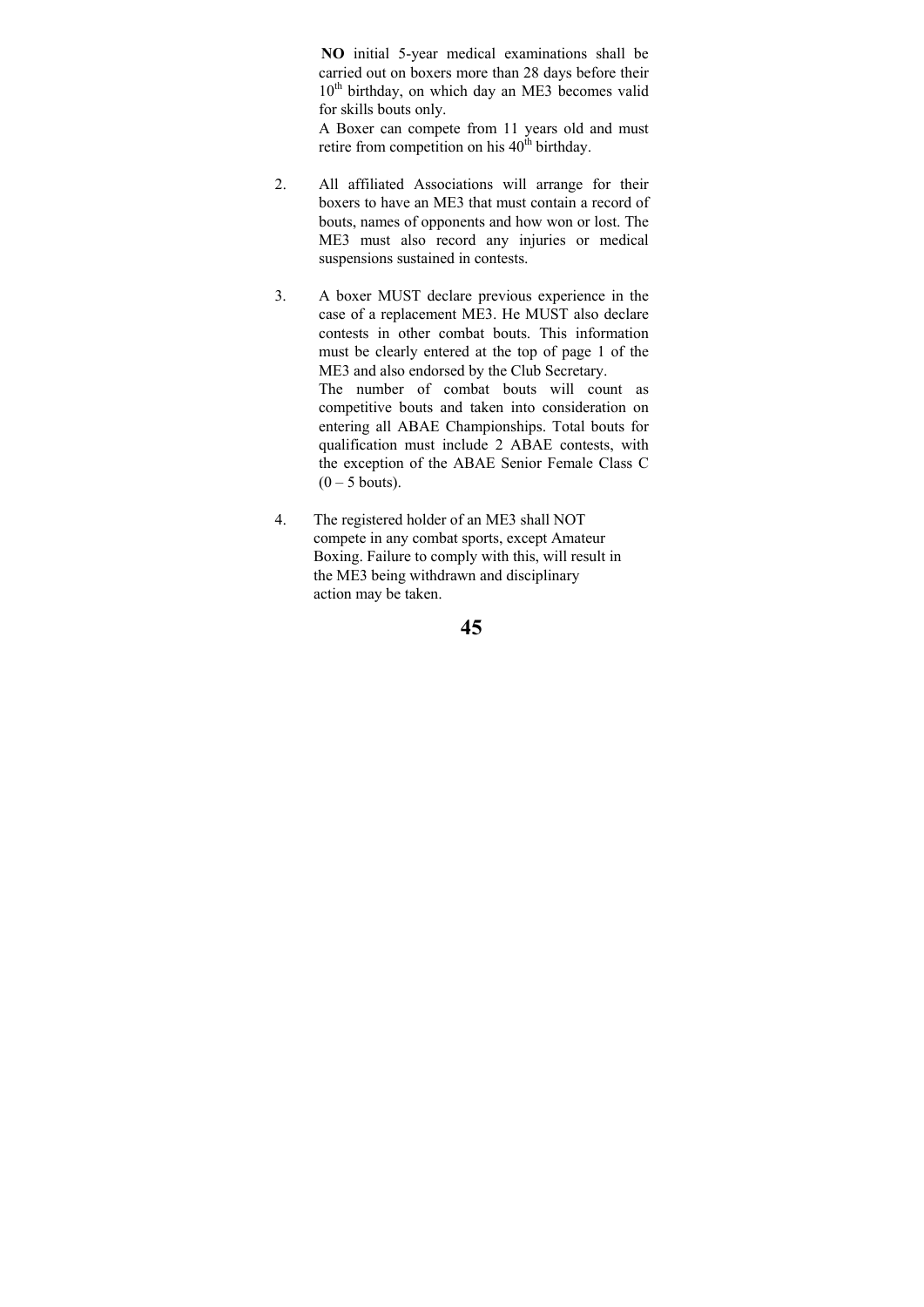- 5. All boxers up to the age of 30 years must have a full medical examination every 5 years. At that time a new photograph must be supplied for their ME3.
- 6. From the date of their  $30<sup>th</sup>$  birthday boxers must have a full medical examination and complete a new ME1 every year until they reach the age of 40, after which they are no longer allowed to box.
- 7. A person can register as a Recreational Boxer member from 10 years of age until his  $40<sup>th</sup>$  birthday. Registration on the ABAE Database will permit the member to spar.
- 8. The appropriate Medical Registrar(s) and Association Secretaries MUST be informed of the transfer of a boxer between Clubs during the current season, to enable the ABAE National Database to be kept accurate.
- 9. All Military / service boxers must be registered to box with their Service Association. They may compete for their local clubs where appropriate, with the written permission of his Commanding Officer and their Service Association Secretary.
- 10. Females with breast implants are debarred from sparring and SHALL not be allowed to register as boxers with the ABAE.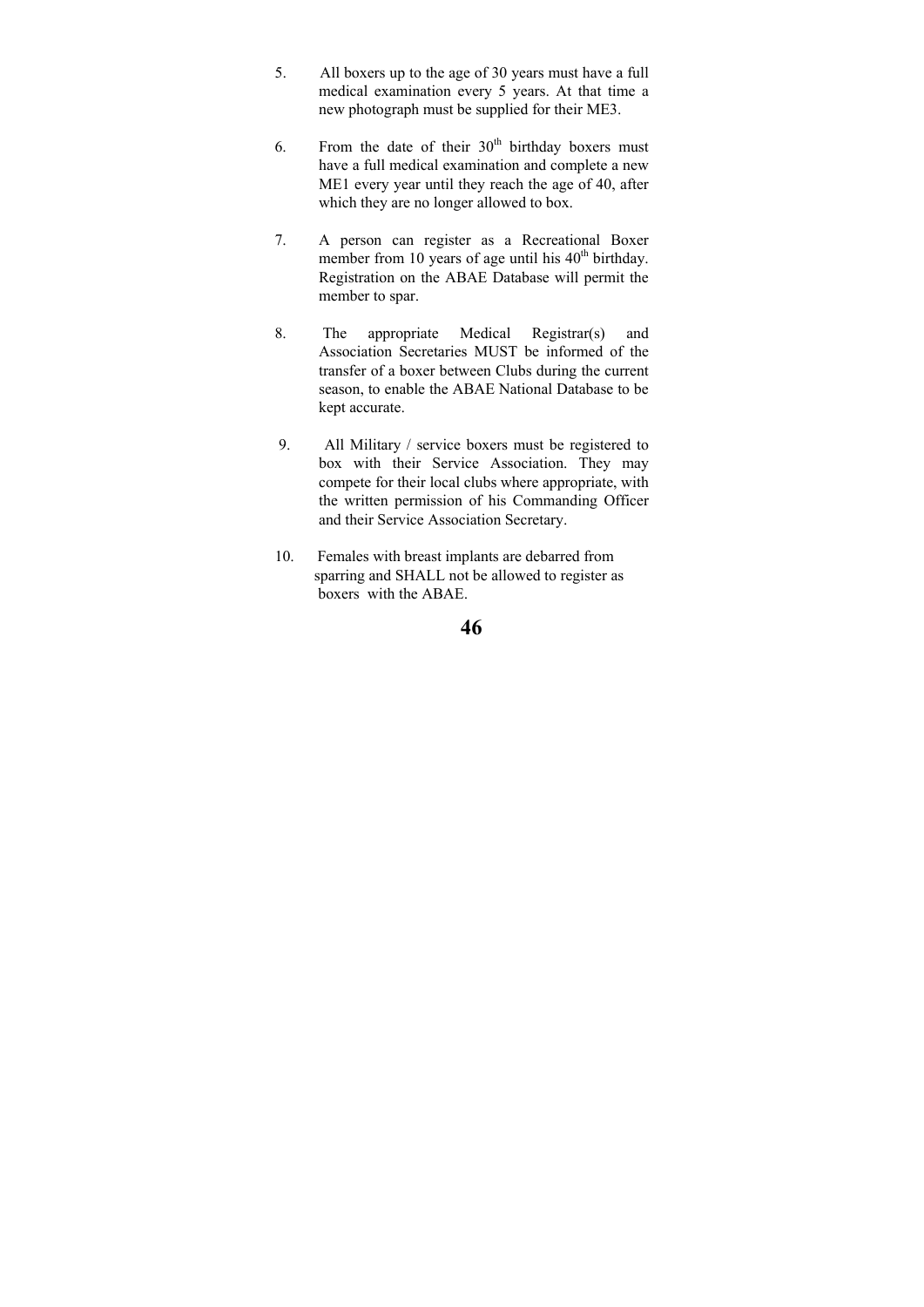11. Female boxers **MUST NOT** spar, compete, or take part in skills contests against male boxers.

## **Ex Professional Boxers**

- 1. A boxer who has relinquished his professional licence and has not had more than 4 professional bouts may rejoin Amateur Boxing as a boxer. He shall undergo a new 5-year or 1-year medical examination before being allowed to compete.
- 2. He must supply to his Regional Secretary or Registrar, written verification from the BBB of C of the relinquishment of his professional licence and number of bouts competed in.
- 3. He must be classified as Intermediate.
- 4. He may not enter the Senior ABAE Championships until 1 year has elapsed from the date of his first medical on return shown in the ME3.

#### **Seniors**

1. A Boxer becomes a Senior on his 17th birthday. When he reaches his 34th birthday, he will be allowed to transfer to the Masters Classification. A boxer must retire from competition on his  $40<sup>th</sup>$ birthday.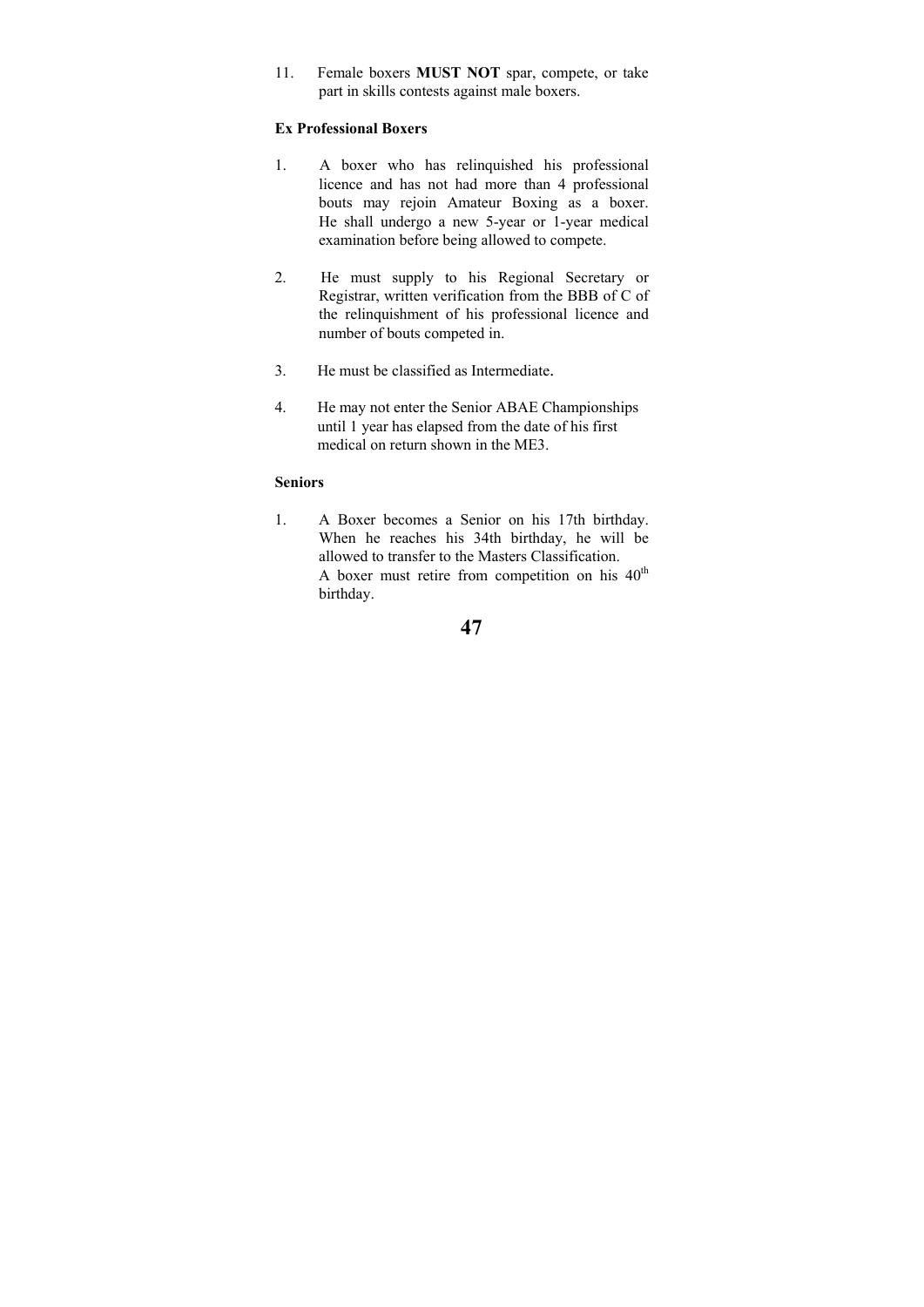#### **Round Duration**

- 2. Novice boxers will box 3 x 2 minute rounds and males may box 4 x 2 minute rounds or 3 x 3 minute rounds by agreement. Masters boxers will box 3 x 2 minute rounds. Females may box 4 x 2 minute rounds by agreement. In Open Championships and Internationals, males will box 3 x 3 minute rounds and females 4 x 2 minute rounds. In every case there will be an interval of one minute between rounds.
- 3. In competitions between Inter v Inter, Inter v Open and Open v Open, boxers shall be encouraged to box 3 x 3 or 4 x 2 minute rounds.
- 4. A Senior Boxer may participate in a maximum of **18**  contests per season excluding Championships and International matches.

## **Classification of Senior Boxers**

- 5. There shall be four classifications for Senior Boxers namely:
- **(a) Novice**

 A Novice is a boxer who has not competed in any stage of an Open Senior Championship. A Novice Boxer must not compete against an Open Class Boxer other than in recognised Championships.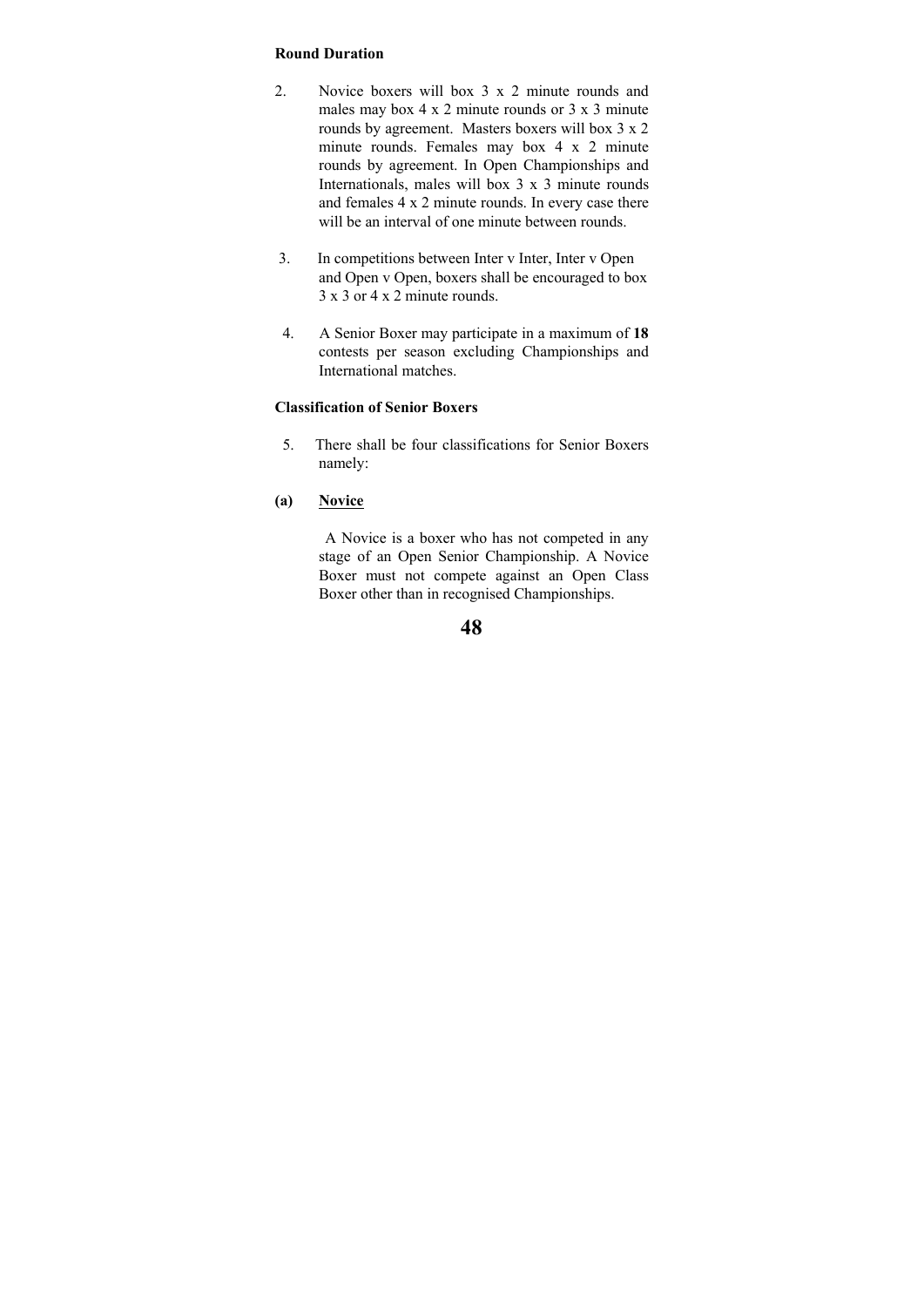### **(b) Intermediate**

An Intermediate is a Boxer who has;-

- entered and competed in an Open Senior Championship but has not won a Regional Association Title
- won a Novice Class 'B' Title
- won a NABC Class C Title
- returned from professional boxing.
- NB An Intermediate boxer CANNOT be downgraded back to a Novice.
- **(c) Open**

An Open is a Boxer who has;-

- Boxed and won an ABAE Senior Championship bout at a Regional, pre ¼ Final, Quarter Final, Semi Final or Final stage.
- boxed at Senior level for his Country.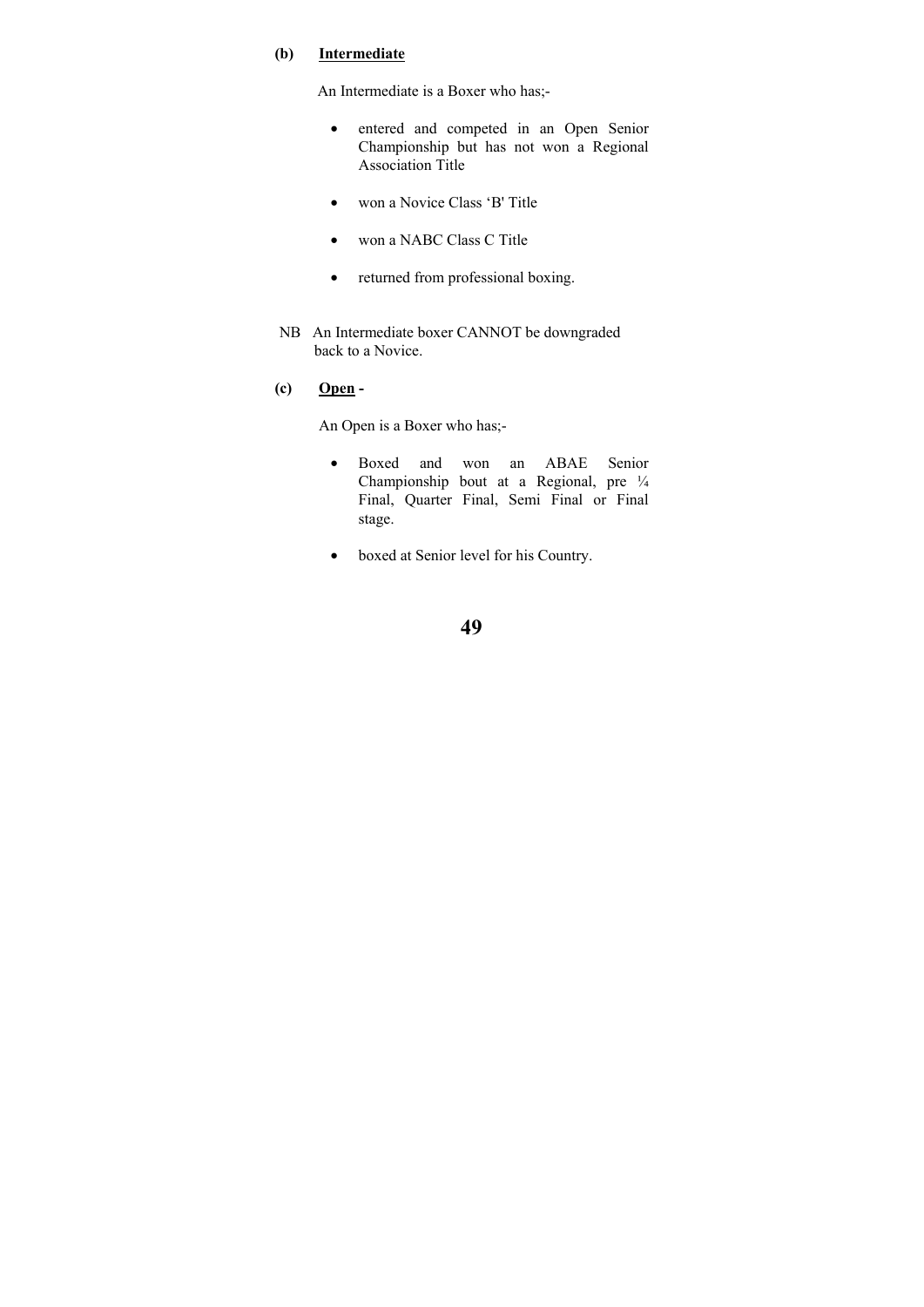6. A Regional Association Executive Committee may upgrade a Boxer who in their opinion, is clearly above the prevailing standard for his current level of classification. Similarly, a boxer may be downgraded to Intermediate only, if his ability, in their opinion is below the standard prevailing in his current classification.

### **(d) Masters**

- (i) Boxers shall be eligible for this classification from the age of 34 years.
- (ii) Masters boxers shall **only** be allowed to compete against other Masters Boxers.
- (iii) Boxers in this classification shall cease boxing when they reach the age of 40 years.
- (iv) All bouts shall be over 3 x 2 minute rounds.
- (v) All boxers registering within the classification shall undergo an initial medical and subsequent annual re-medical.
- (vi) Boxers shall complete declaration form MBDEC1 stating previous experience in all combat sports. The form shall be signed by the boxer and Club Secretary. The information supplied shall be entered into the ME3 of all new registrations.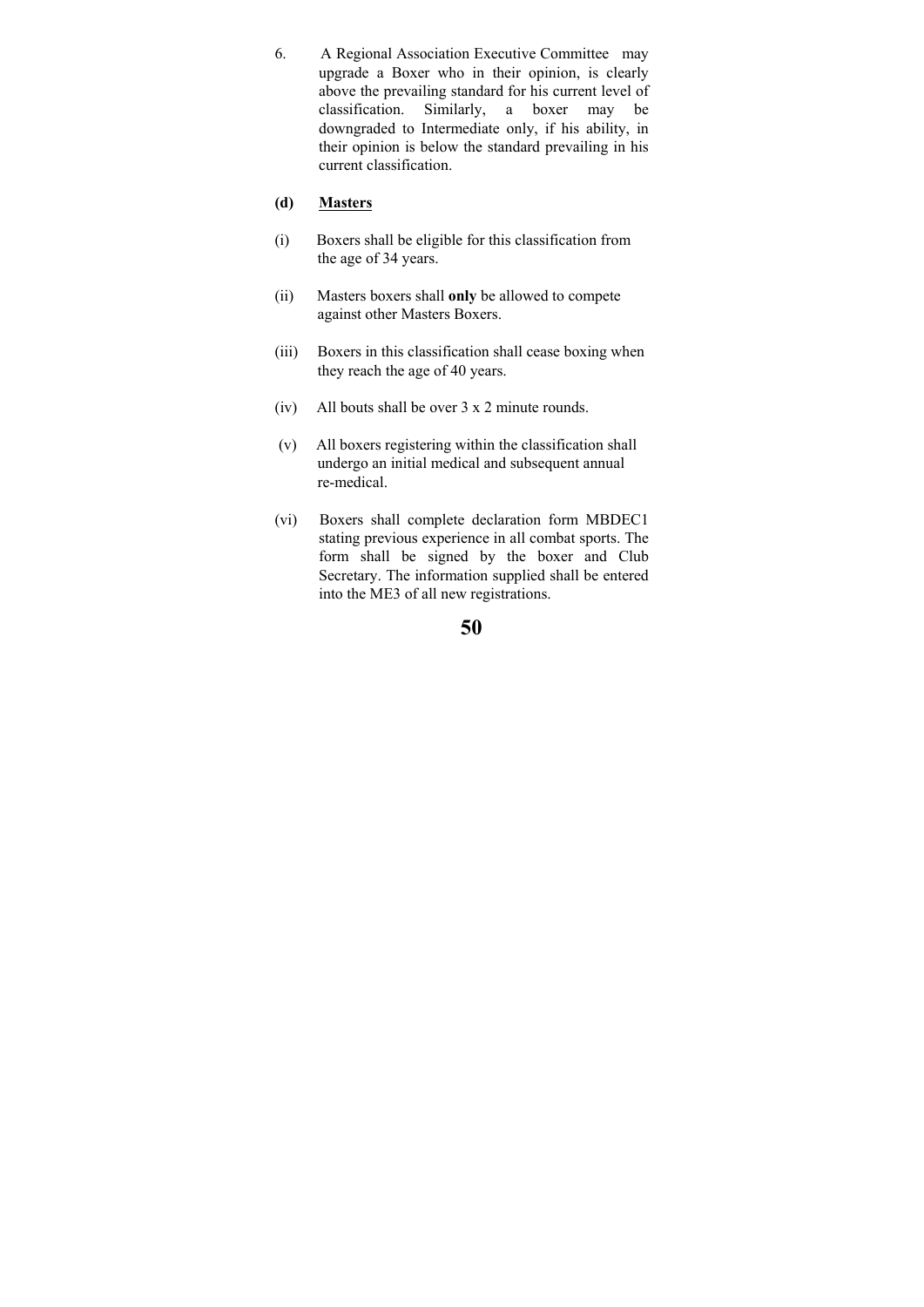- (vii) All other ABAE Rules of Boxing shall apply.
- (viii) For monitoring and data purposes, all Masters bouts shall be recorded on a separate results sheet, which shall be forwarded to the ABAE Office on completion of the tournament.

### **Cadets and Juniors**

- 1. A Junior boxer may compete from the date of his  $11<sup>th</sup>$  birthday until his 17th birthday, when he will become a Senior. Boxers over 11 and under 15 years are known as Cadets.
- (a) Boxers under the age of 17 years **MUST NOT** concede more than 12 months in age, except where necessary for specific International Events.
- (b) Novice boxers aged 17 years can compete against boxers aged 16 years provided there is no more than 12 months difference in age.
- (c) It is recommended that Junior boxers do not concede age, weight and experience in a contest. The final decision for any contest is the responsibility of the OIC.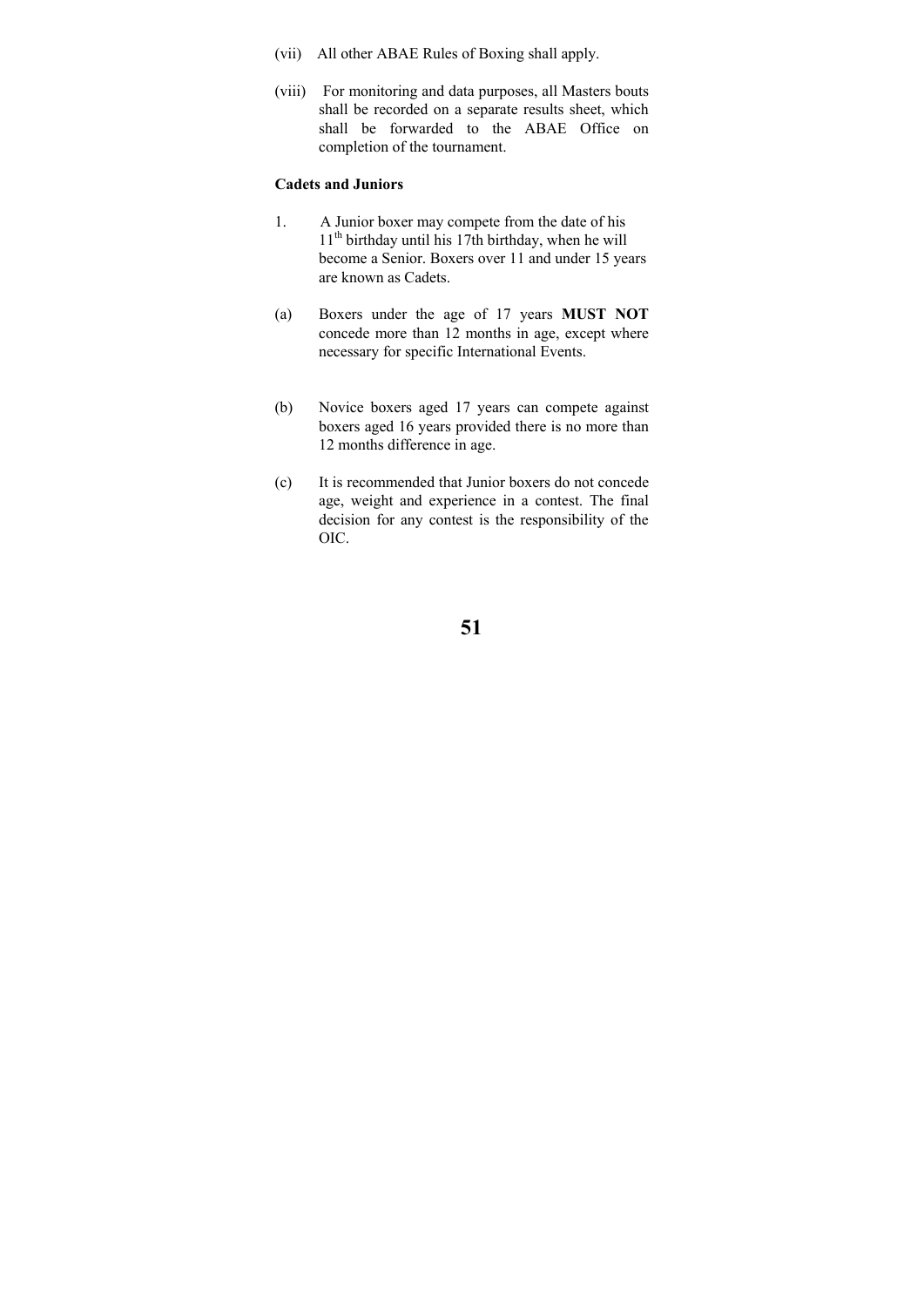#### **Rounds Duration**

2. Unless the conditions for Championships or other authorised events prescribe otherwise, the duration of bouts for Junior boxers will be as follows:

> Both boxers aged over 11 years and under 14 years – 3 x 1.5 minute rounds

 One boxer aged 13 and the other 14 years – 3 x 1.5 minute rounds

 Both boxers aged 14 years - 3 x 2 minute rounds

 One boxer aged 14 years and the other 15 years - 3 x 2 minutes rounds

 Both boxers aged 15 years or over - 3 x 2 minute rounds, or 4 x 2 minutes by agreement. 3 x 3 minute rounds by agreement (Male boxers only)

 In every case there shall be an interval of 1 minute between rounds.

 3. Boxers up to the season of their 17th birthday are allowed to box a maximum of 14 contests per season, excluding Championships and Internationals.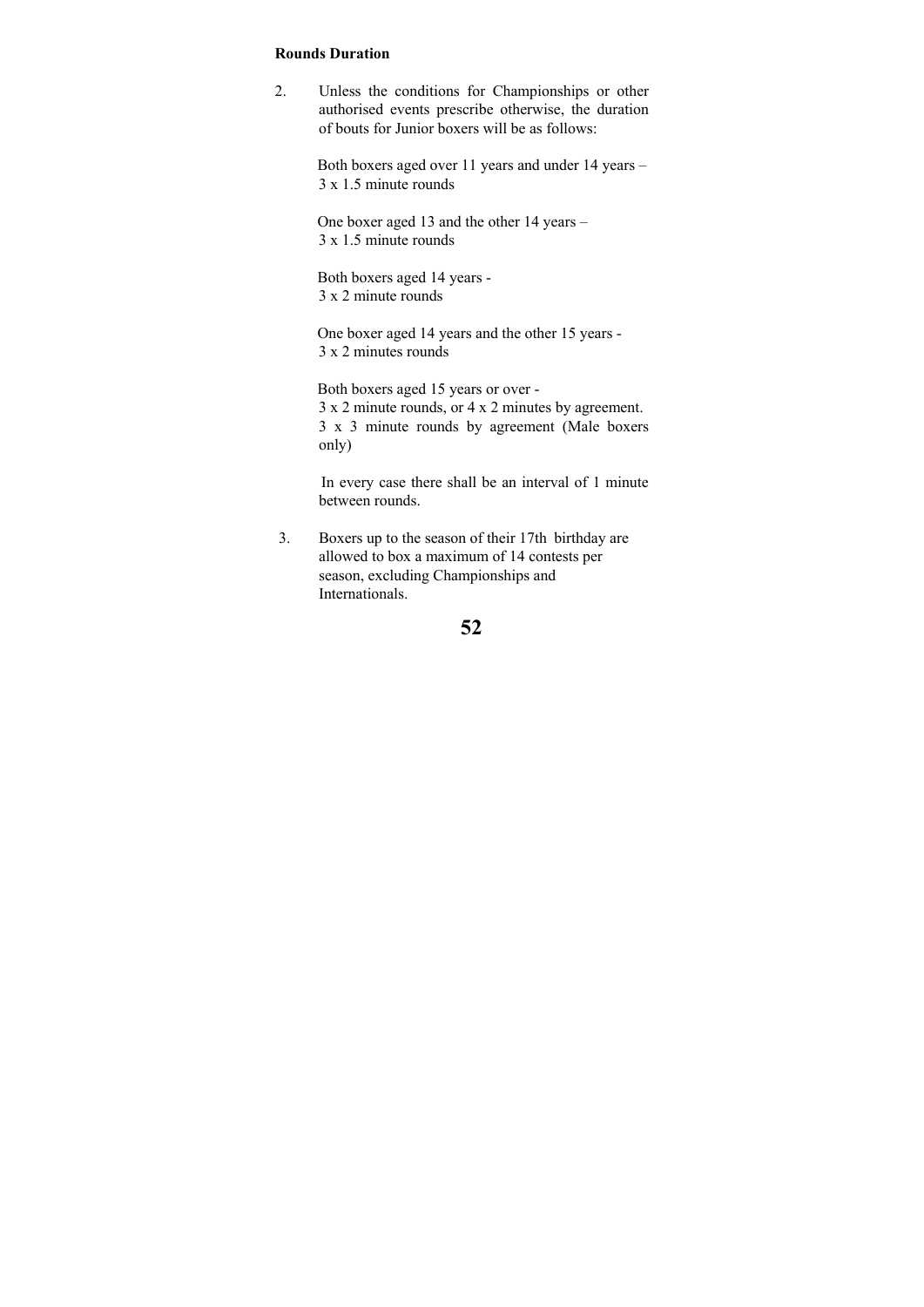A season will run from 1st October until the 30th June, but for the purpose of insurance and registration it shall extend to the 30th September. A member can only be registered at one club at any one time.

#### 4. **Bout finish times**

- (a) Boxers under the age of 16 years shall not be allowed to box at tournaments after 10.30pm. (**This is a legal requirement**).
- (b) It is recommended that boxers aged between 16 and 17 years should not box at tournaments after 11pm.
- (c) ALL tournaments shall be finished by 24.00 approx.

### **RULES ASSOCIATED WITH A TOURNAMENT CONTEST**

## **Competition Ring**

 At all tournaments the ring shall conform to the following requirements:-

1. The minimum size shall be 4.27 metres square (14 ft sq) and the maximum size 6.10 metres square (20 ft sq). In Championships the minimum size must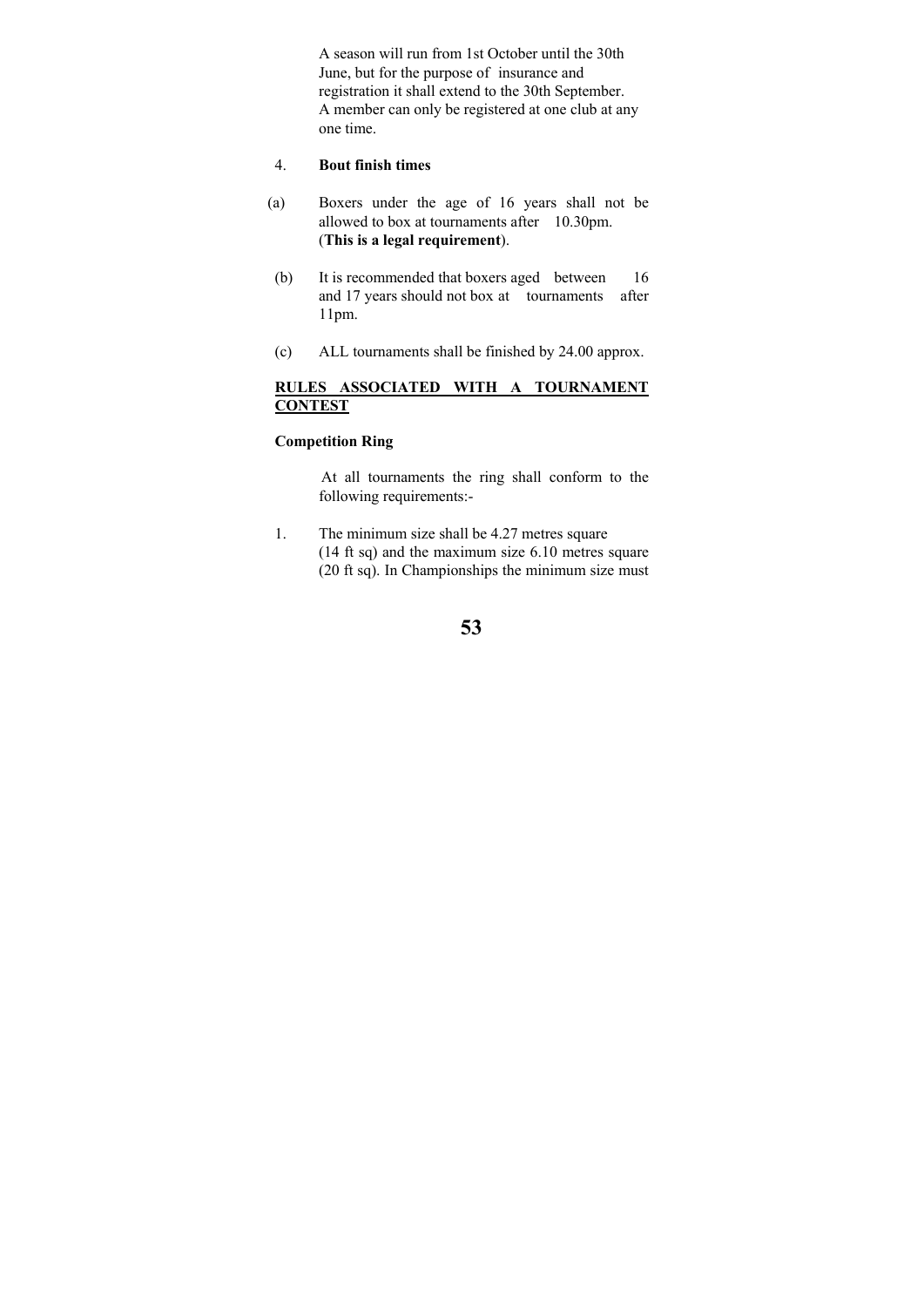be 4.88 metres square (16 ft sq). All measurements are inside the line of the ropes.

- 2. The platform shall be safely constructed, level and free from any obstructing projections and extend for at least 50cm (18ins) outside the line of the ropes. It shall be fitted with four corner posts, well-padded or otherwise constructed as to prevent injury to the boxers. The floor shall be covered with felt, rubber or suitable ABAE approved material, not less than 1.5cm (1/2ins) and not more than 1.9cm (3/4ins) thick over which the canvas shall be stretched and secured. The entire platform must be covered.
- 3. There shall be four ropes of a thickness of 3cm (1.18ins) minimum to 5cm (1.96ins) maximum tightly drawn from the corner posts at equal intervals from 40cm (1ft 3.7ins) to 1.30m (4ft 3ins) high. The ropes shall be covered with a soft or smooth material and joined on each side, at equal intervals, by two pieces of close textured canvas 3-4cm (1.5ins) wide that must not slide along the rope.
- 4. The ring shall have suitable steps at opposite corners for the use of contestants, officials and seconds. A third set must be provided for the MC and MO.
- 5. At all boxing tournaments a minimum distance of 2 metres (6ft 6ins) shall be clear of all tables and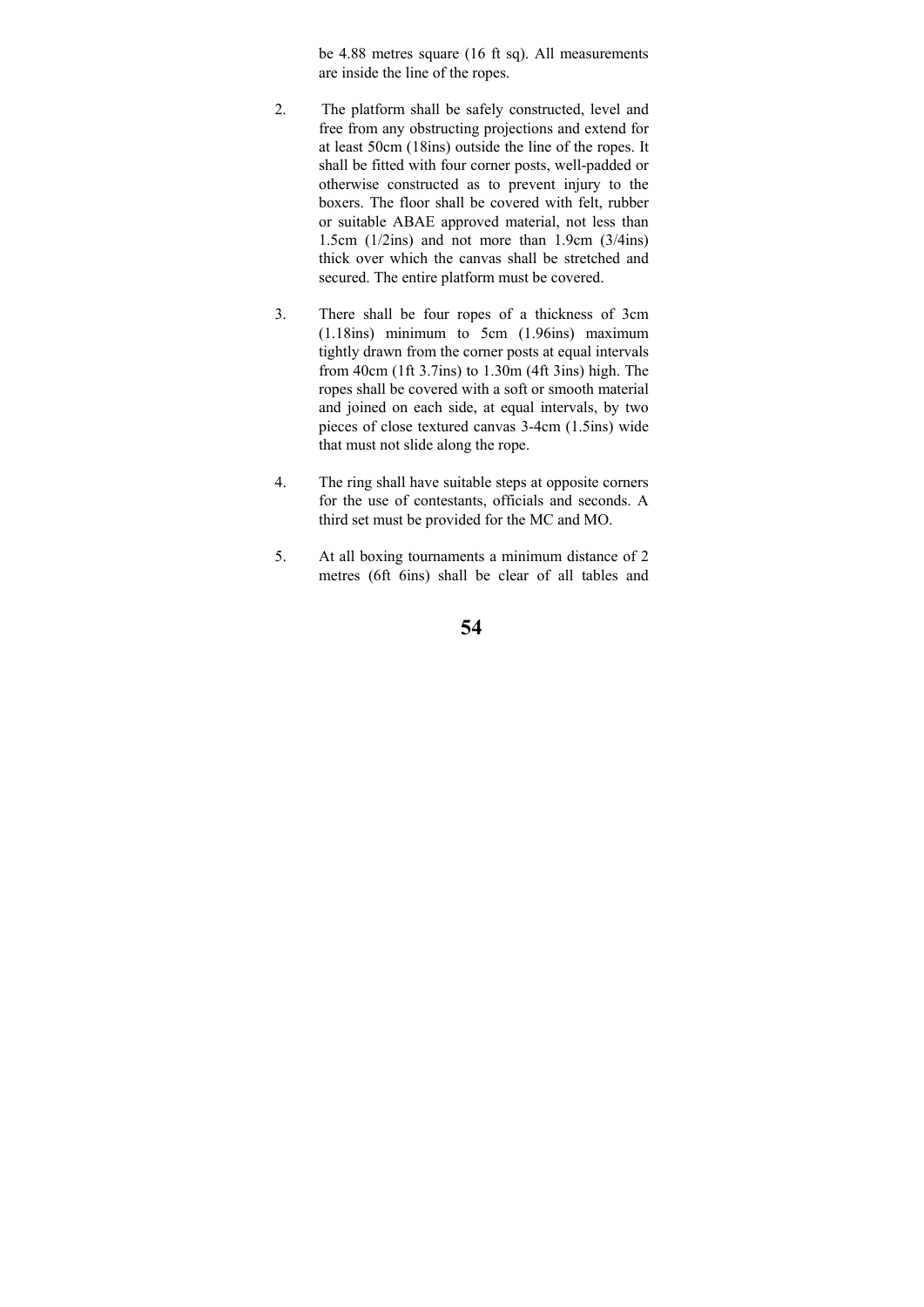persons, excluding those required for the use of officials.

- 6. The only persons authorised to enter the ring shall be a boxer, coach, referee, MC and MO on instruction of the referee.
- 7. A used swab container must be fixed to the outside of one or both neutral corner posts.
- 8. Mobile phones and audible pagers must be switched off in corners or at ringside during all competitions. The only exceptions to this rule are the ringside MO(s) and paramedics.

## **Officials Dress**

 Male Officials, except referees, should be attired in blazer or jacket, trousers, shirt with collar and tie. Female Officials, except referees, should be attired in blazer or jacket, trousers or skirt, blouse or shirt with collar.

Referees **s**hall be dressed in black or white trousers, white shirt, black bow tie and light shoes or boots without raised heels.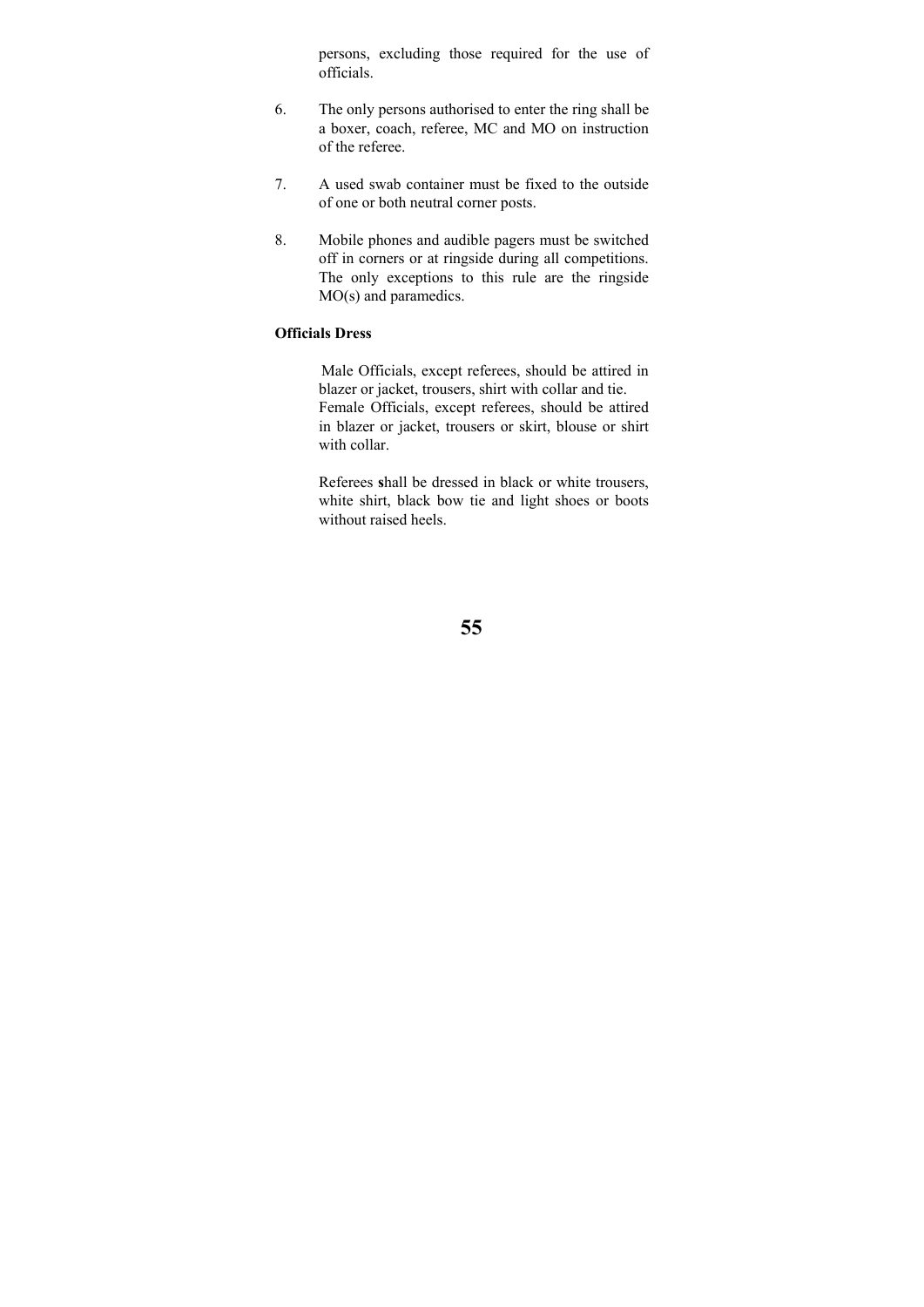#### **Boxers Dress**

 Competitors shall box in light boots or shoes (without spikes and without heels),

 socks, standard shorts reaching at least half-way down the thigh and a vest

 covering the chest and back. Boxers are allowed to display tassels on their

 shorts and boots. Boxers may not wear sequins on any part of their dress.

 When competing from the RED corner, boxers shall not wear a BLUE vest.

 When competing from the BLUE corner, boxers shall not wear a RED vest.

### **Head guards**

 When competing at any tournament within the area controlled by the ABAE, ALL boxers shall wear properly fitting head guards, made by manufacturers approved by AIBA, and bear the AIBA validation stamp. .

 **In all bouts a boxer must wear a Red head guard and gloves in the Red Corner and a Blue head guard and gloves in the Blue Corner.** 

- 1. In cases of the head guard becoming displaced, the following shall apply:
- (a) 1st occasion: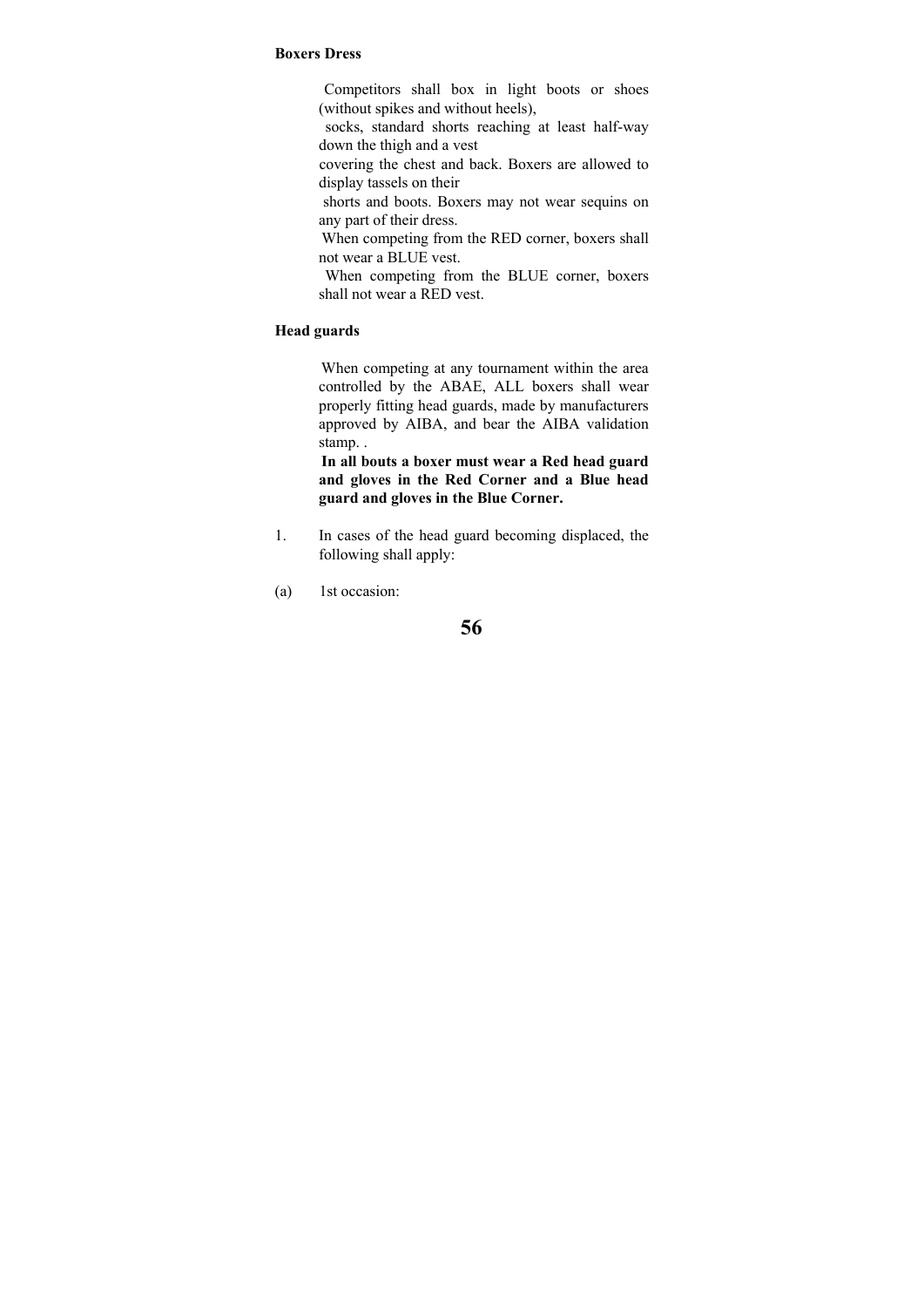The referee shall instruct the second to re-fit the head guard.

- (b) 2nd occasion: The referee shall take similar action, except that he shall caution the second that if the head guard becomes displaced for a 3rd time, the bout shall be terminated.
- (c) 3rd occasion: The bout will be terminated and the non-offending boxer will be declared the winner by (RSC).
- (d) If, in the referee's opinion, the head guard has become displaced due to the activities of the other boxer, he will not count it as a first or second occasion but will caution or warn the other boxer for a foul.
- 2. A boxer shall enter the ring clean shaven and not wearing his head guard, which shall be fitted in the ring on the referee's instruction, after the boxer has been checked for the wearing of earrings, studs, etc. The head guard shall be taken off immediately after the bout and before the decision is announced.
- 3. A boxer shall not be allowed to compete if he is not clean shaven, which includes the upper lip. No boxer shall be allowed to compete unless long hair is completely enclosed within the head guard,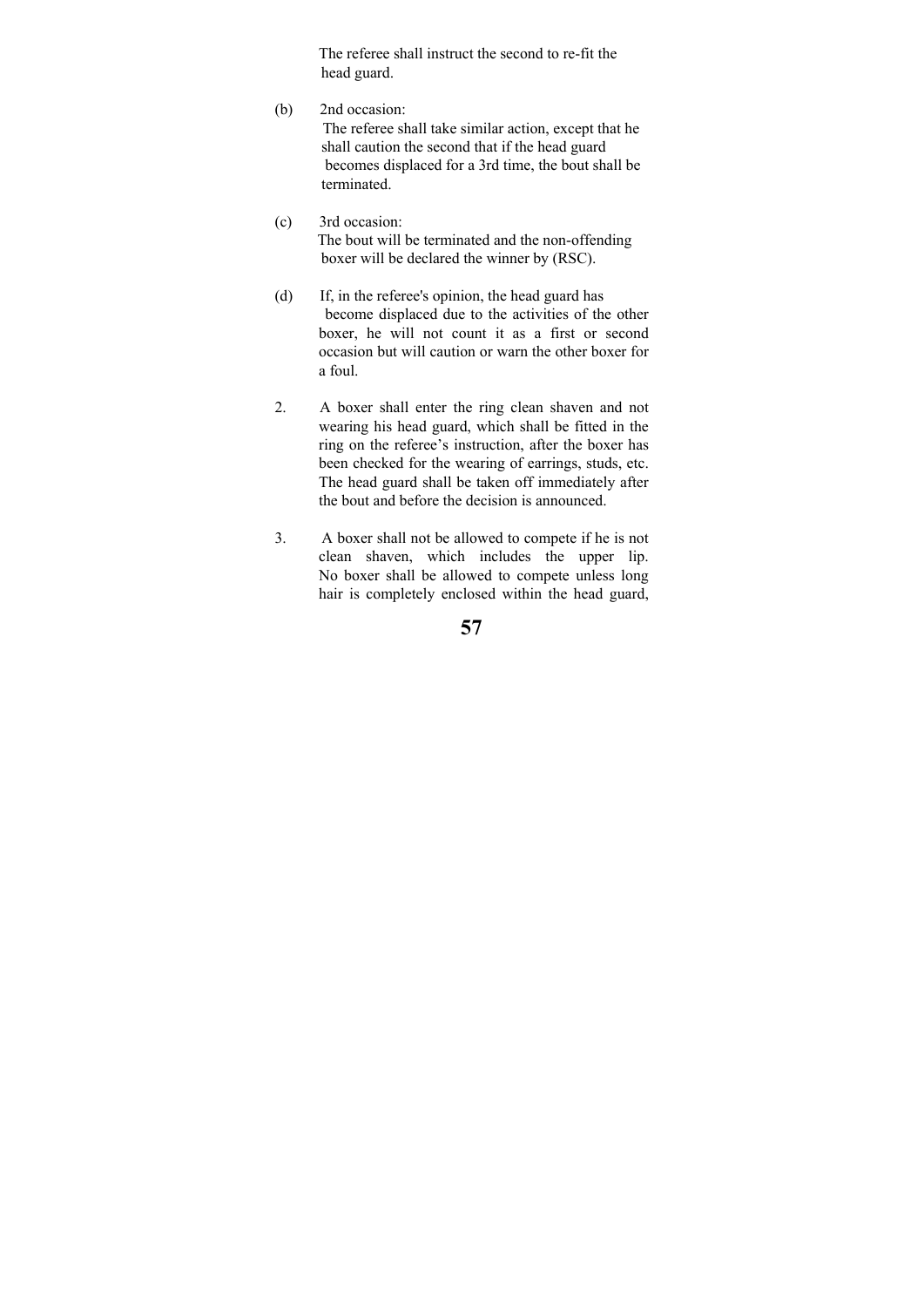with the exception of a fringe, which shall not extend below the eyebrows.

4. In all cases of the head guard becoming displaced it is at the discretion of the referee what action to take.

### **Competition Gloves**

- 1. All boxers will wear 10oz (284grams) gloves comprising 5 oz leather, 5oz padding.
- 2. Only boxing gloves made by manufacturers approved and stamped by AIBA or approved by the ABAE will be used at any tournament within the area controlled by the ABAE.
- 3. At all tournaments, competitors shall use the gloves supplied by the organisers. Red gloves to be used for the red corner and blue gloves for the blue corner.

### **Hand Bandages**

 ALL boxers must wear crepe type bandages or AIBA approved wraps when competing. A bandage must not be longer than 4.5 metres and not shorter than 2.5 metres. The bandage should be 5.7cm (2") wide. **NO OTHER KIND OF BANDAGES MAY BE USED.**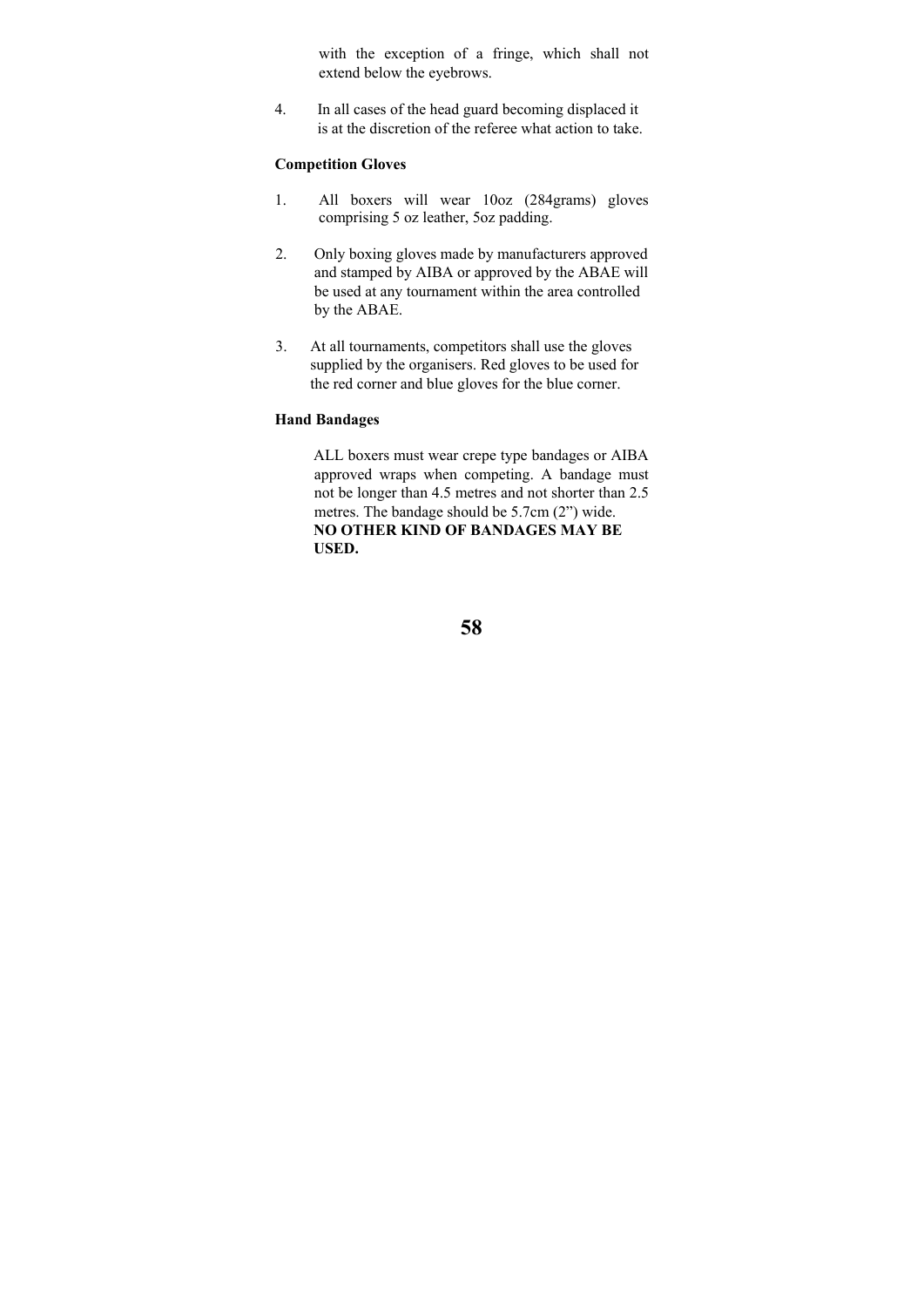The use of any kind of tapes, rubber or adhesive plaster as bandages, is strictly forbidden.

 A single strap of adhesive, not to exceed 7.6 cms (3 ins) long in length and 2.5 cms (1ins) wide but in no case to exceed 5cm width, may be used on the upper wrist to secure the bandages.

## **Gum shields**

 All boxers must wear properly fitting gum shields.  **NO** red or part red coloured gum shields may be worn. If the gum shield comes out accidentally it will be washed and replaced. If it is deliberately ejected one or two times, the boxer shall be cautioned. A  $3<sup>rd</sup>$  and  $4<sup>th</sup>$  offence will warrant warnings. A  $5<sup>th</sup>$  offence will warrant disqualification, but the referee has sole discretion in the application of this rule.

### **Body protectors**

 All boxers shall wear cup, groin or abdominal protectors.

 It is recommended that female boxers wear breast protectors.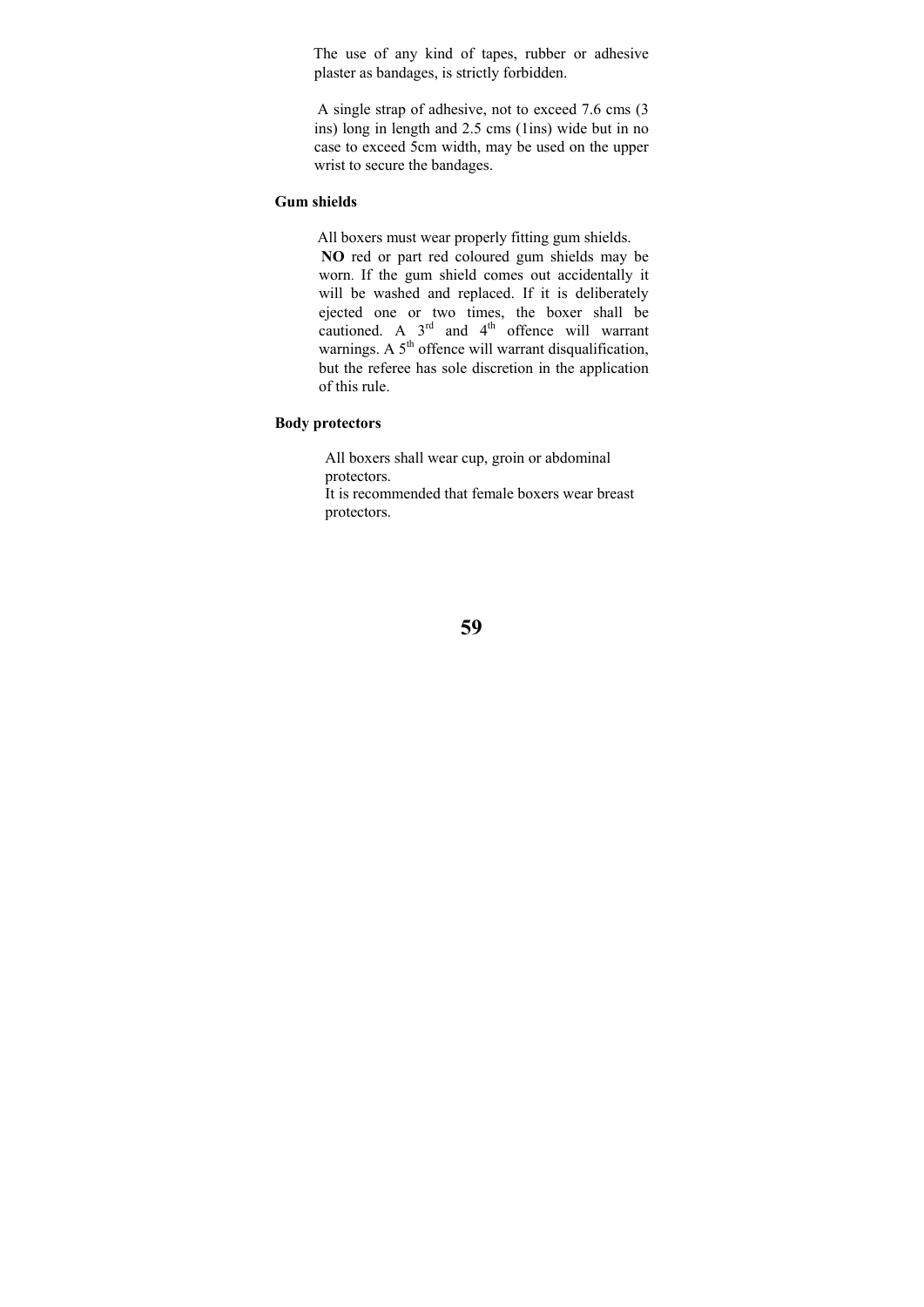### **Seconds**

- 1. Each competitor is entitled to one second and an assistant second who shall be governed by the following rules:
	- Both the chief second and the assistant second must be in possession of a valid coach's registration book or ID badge, which must be presented to the OIC on request or they will not be allowed to officiate at a tournament. ID badges shall be worn and clearly on display throughout the tournament.
	- Both the Chief Second and Assistant Second can mount the ring platform and offer advice to the boxer, but only the Chief Second is allowed to enter the ring. Both seconds may service the boxer.
	- No advice, assistance or encouragement shall be given to the competitor by his second or assistant during the progress of the rounds.
	- A second may retire his boxer and may, when he considers his boxer to be in difficulty, throw the towel into the ring, **except** when the referee is in the course of counting.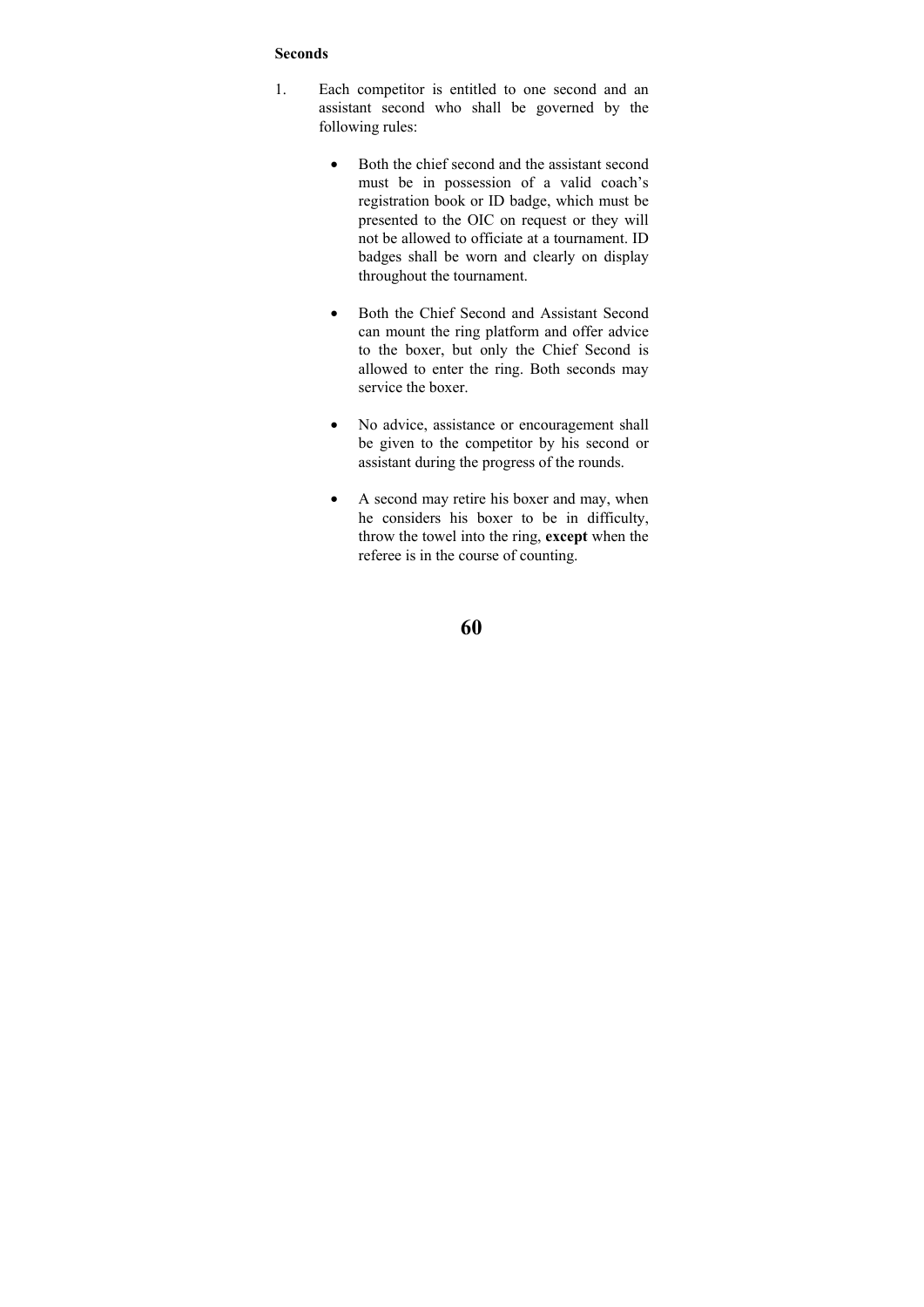- During the boxing, neither the Chief Second nor his Assistant shall remain on the ring platform. Before a round begins, all seats, towels, buckets, water bottles etc. shall be removed from the ring platform.
- 2. Any second, assistant second or official encouraging or inciting spectators by words or signs to advise or encourage a boxer during the progress of a round or infringing the rule in any way may be warned or removed from ringside by the referee or OIC, from acting as a second, assistant second or official for the remainder of the contest concerned.

 Once a coach or assistant second is removed from the ringside, he shall leave the boxing hall for the remainder of the bout. If a second, assistant second or official is disqualified from acting in that capacity by the referee or the OIC for a second time at the same tournament, he will be suspended from taking any further part in that tournament. This action shall be recorded on the OIC's Report Form.

- 3. In the event of a second acting alone or being removed from the ringside, the bout will be stopped until a qualified and registered replacement coach is found.
- 4. No stimulant of any kind, other than water, may be administered to a boxer prior to or during a bout.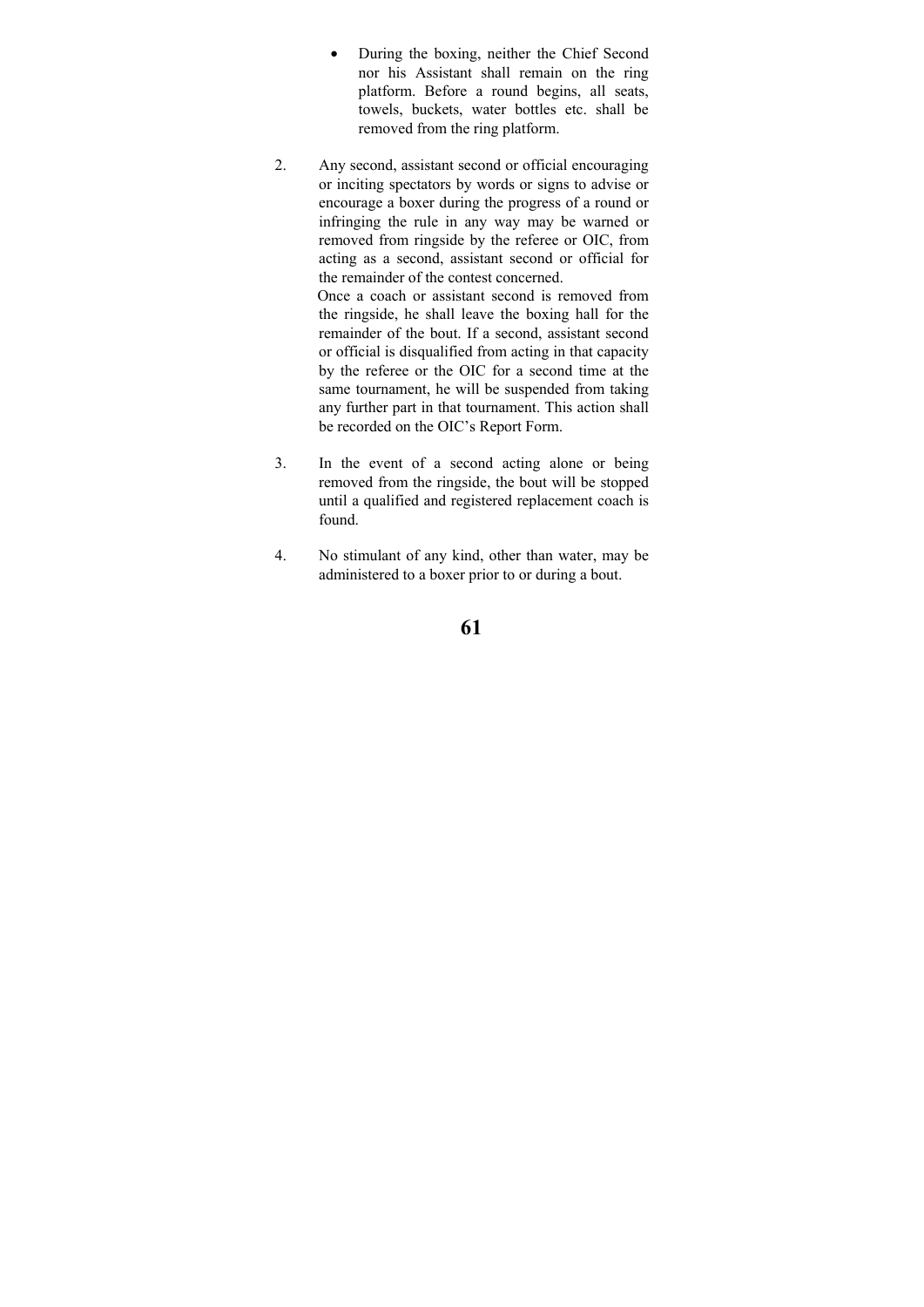### **Dress**

- 5. Seconds shall wear white trousers. Training shoes or boxing boots must be worn. Tracksuits and white jackets are permitted. Caps or headwear of any description are not permitted. **This dress code is mandatory.**
- 6. If a second or his assistant infringes the rules his boxer may be cautioned, warned or disqualified by the referee for offences committed by the second or assistant second.

#### **CONTROL OF BOUT**

### **General**

 A referee, who shall officiate inside the ring, will have sole control of the bout. Three judges and a timekeeper shall sit directly at ringside. The judges will independently award points to each boxer in accordance with the directives.

When only two judges are available, the referee shall act as a third judge and complete a scoring paper. In this instance the referee and 2 judges will revert to the  $20 - 20$  scoring system.

When there are less than 2 judges available, the referee shall officiate alone using the 20 – 20 system. In all cases when a bout is terminated through injury or other cause, the referee shall record the reason and hand it to the OIC.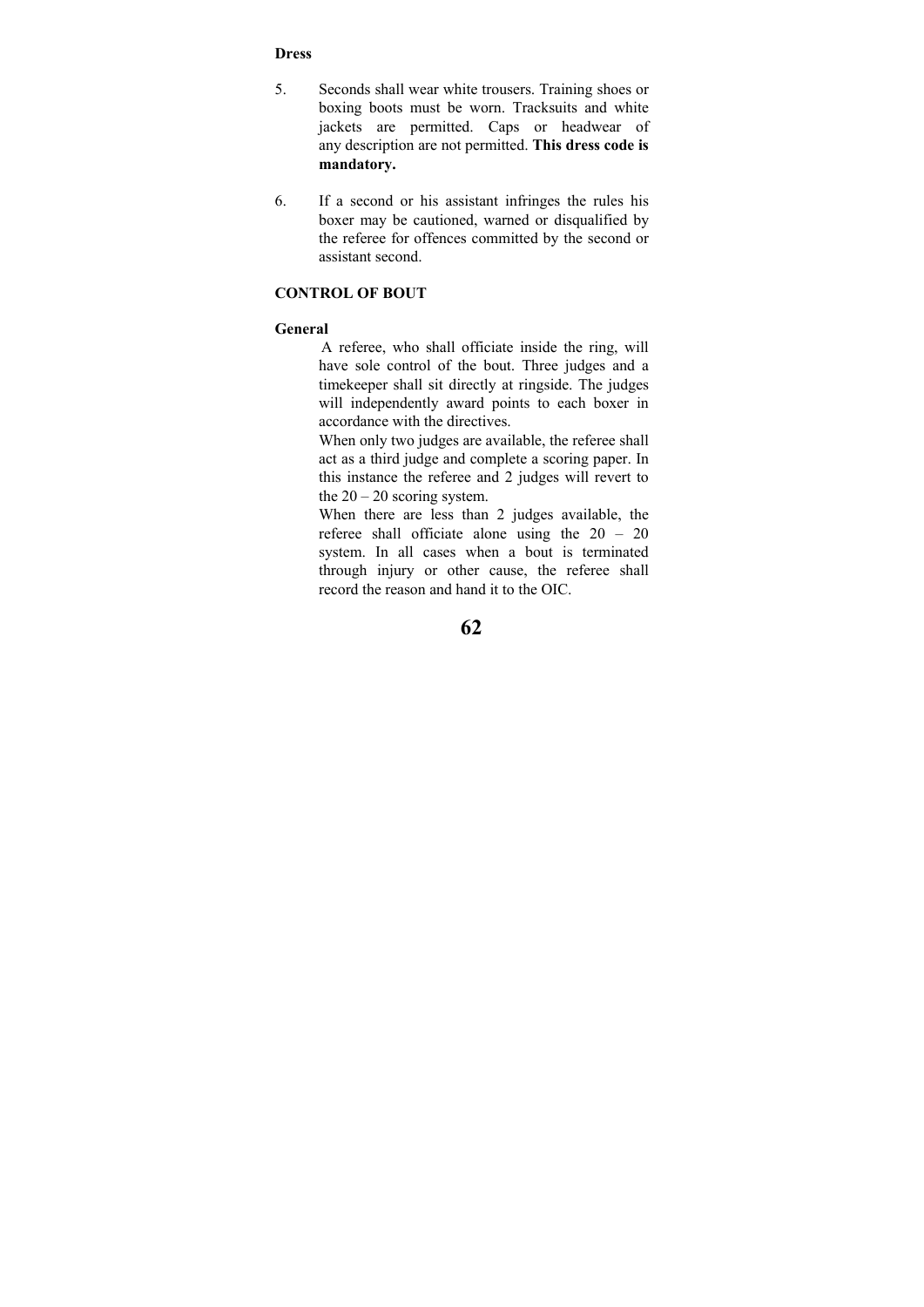- 1. The timekeeper shall be seated at one side of the ring and the three judges at the remaining three sides. In Championships, if five judges are operating, two judges will sit on the opposite side to the computer with the timekeeper in between. The computer shall always be positioned in the neutral corner with the red corner to its left. Judge No 1 will be seated to the left of the computer.
- 2. In the event of a boxer's dress or gloves becoming undone during the bout the referee shall stop the contest and have it attended to.
- 3. No other objects may be worn during the contest e.g. ear rings, studs or body jewellery. The referee shall check a boxer before his head guard is fitted.
- 4. The use of grease or products likely to be harmful or objectionable to an opponent, on the face, arms or any other part of the body is forbidden.
- 5. **Inhalers must not be used at ringside during a contest.**
- 6. Boxers shall be clean-shaven, including the upper lip i.e. moustaches are not allowed.
- 7. It is recommended that competitors wear distinguishing colours. A suitably coloured sash can be worn to define the belt line, if required.

**<sup>63</sup>**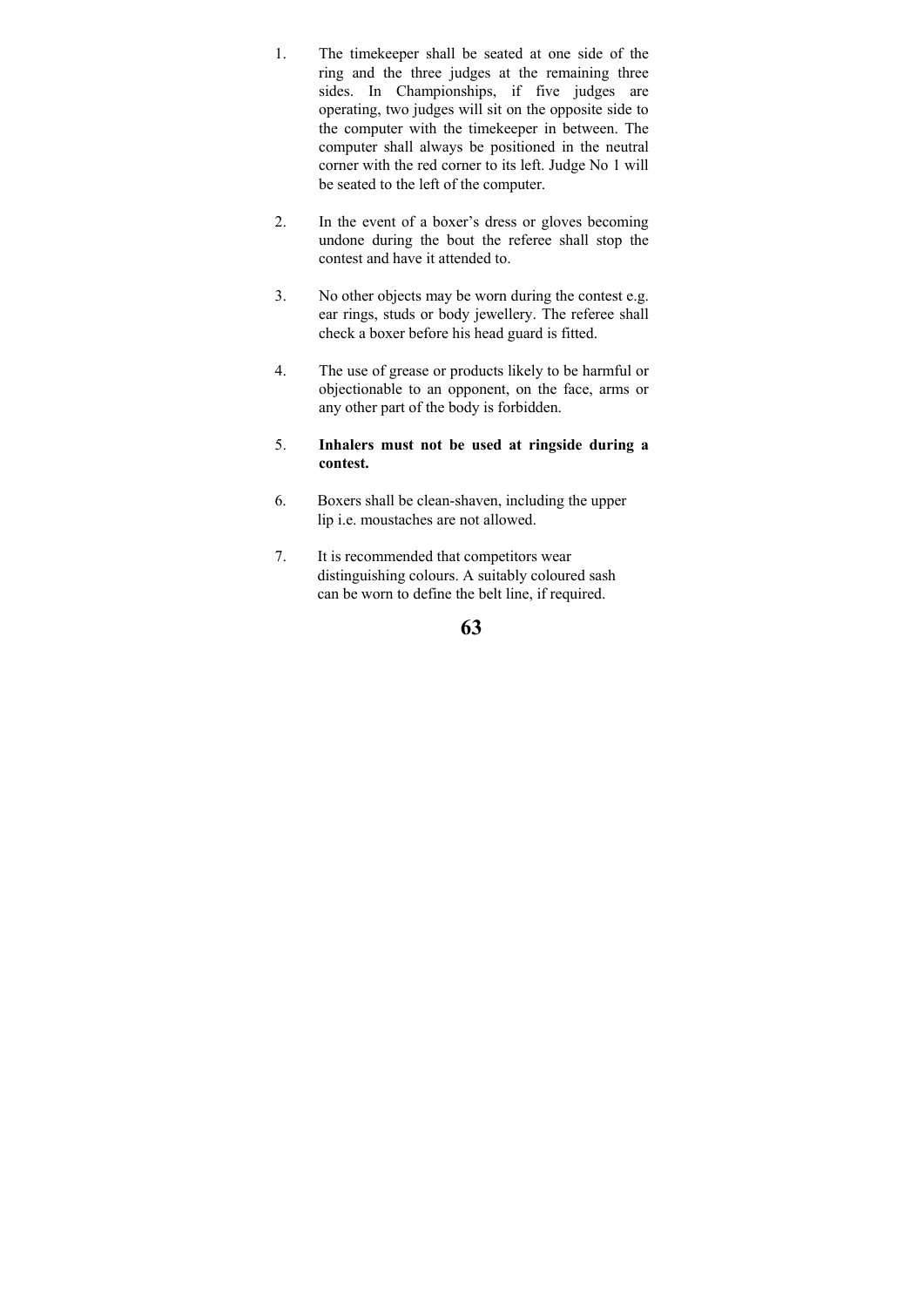8. It is recommended that female contestants wear a sports bra together with a singlet or top that covers the back and is designed to preserve modesty. Breast protectors are recommended. Low blow protectors shall be worn.

### **Shaking of hands**

 Before, beginning and after a bout, boxers shall shake hands in a proper manner as a sign of purely sporting and friendly rivalry in accordance with the boxing rules. The shaking of hands takes place before beginning the first round and after the announcing of the result. The shaking of hands is not permitted at any other time during a bout or between rounds.

## **Referee**

- 1. The referee has sole control in the ring.
- 2. He shall :-
- (a) Before the contest, check the boxer's gloves and attire. He may exclude from competing any boxer who is not clean and properly dressed.
- (b) Ensure that the Coaches of both boxers are wearing their own current ID badge and lanyard. The ID badge must have an in date DBS clearance.

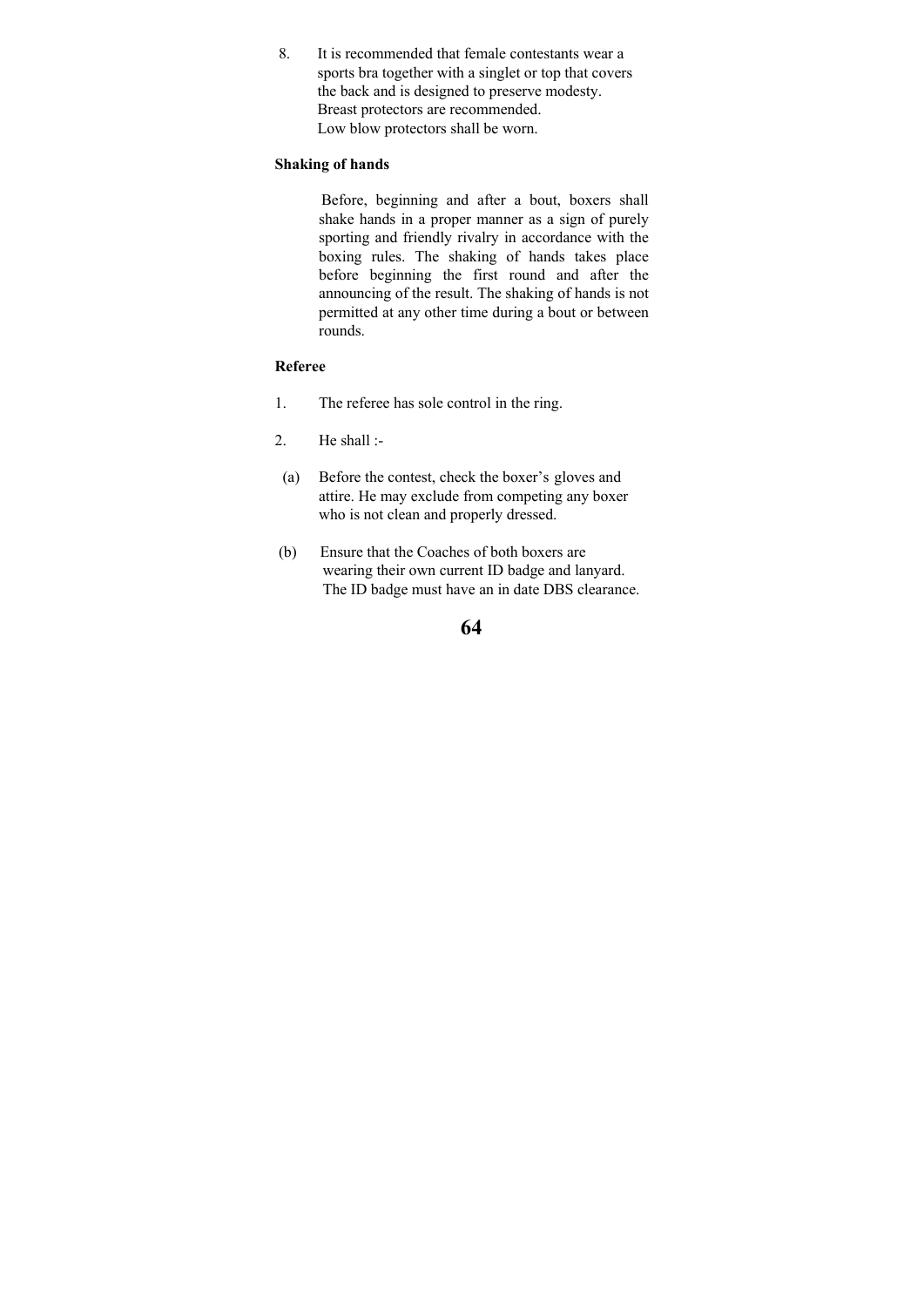NB: Misuse of ID Badges will render those concerned liable to discipline charges.

- (c) Prevent a boxer from receiving undue and unnecessary punishment;
- (d) See that the rules and fair play are strictly observed.
- (e) At the end of the contest, collect and check the papers of the three judges. After checking them he shall pass them on to the adjudicator, OIC or the MC.

Before the result is announced, he shall check the validity of the hand bandages of both boxers. The referee shall not indicate the winner until the announcement has been made.

 3. The referee shall only use three words of command: "Stop" - when ordering the boxers to stop boxing. "Box" - when ordering them to continue. "Break" - when requiring the boxers to break from a clinch.

### **4. The Break**

. When the referee orders the two competitors to 'break', both boxers must step back one pace before recommencing boxing. A boxer shall not attempt to strike his opponent on the 'break'. A competitor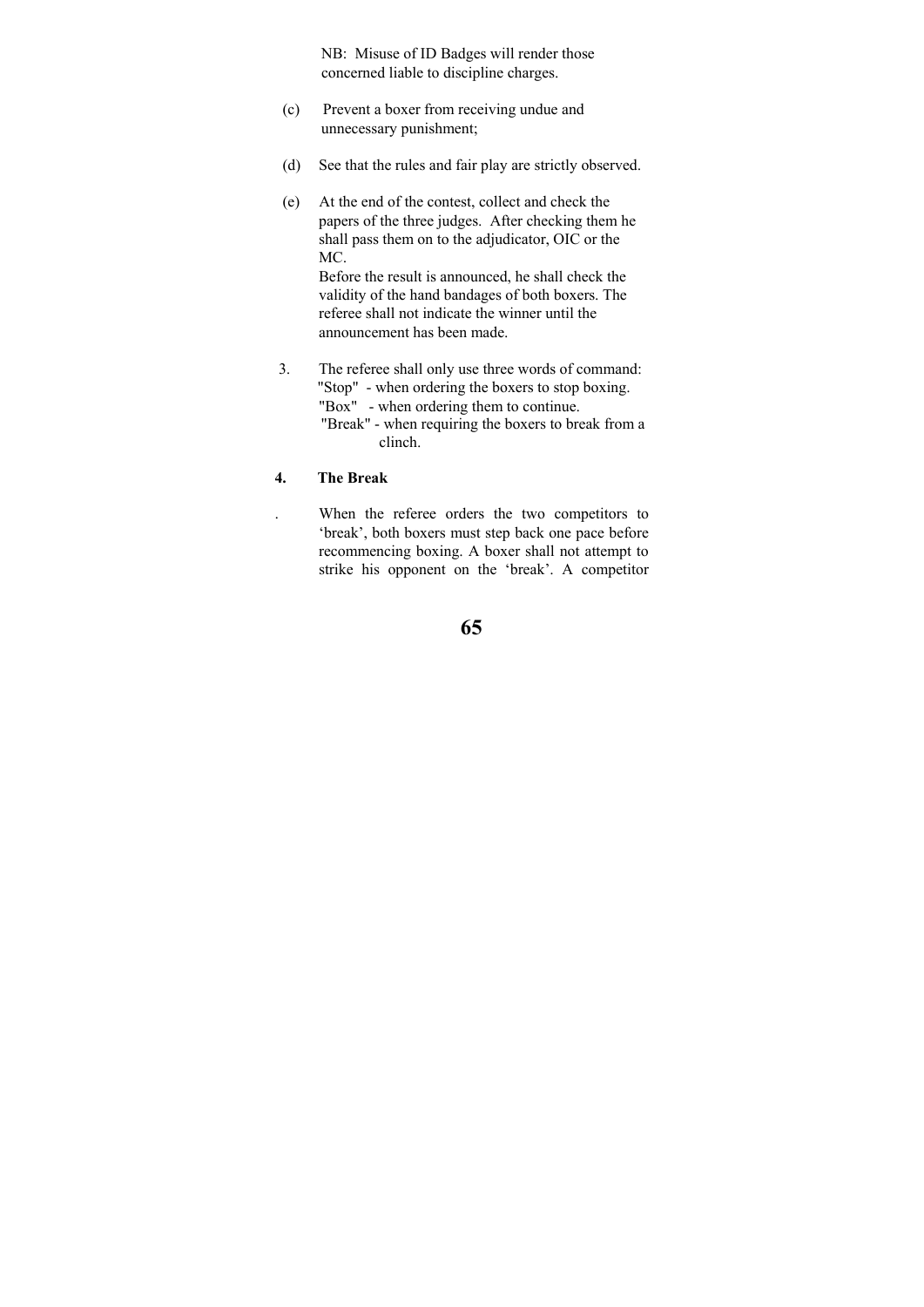breaking this rule is liable to a caution, warning or disqualification.

- 5 The bell/gong sounds to indicate the end of the contest, both boxers must return immediately to their own corners. The referee shall ensure that this is obeyed. The contest shall be considered to have ended when the bell/gong sounds at the end of the last round.
- 6 The winner of a bout is announced, the referee shall raise the hand of the winning boxer and ensure both boxers shake hands in a sporting manner.
- 7 The Referee shall indicate to a boxer by suitable explanatory signs or gestures any infringements of the rules. Such signs or gestures may be accompanied by verbal cautions or warnings except in Championships or Internationals.
- (a) A referee may caution a boxer. To do so he will stop the bout and administer the appropriate caution by signs.
- (b) A referee may warn a boxer. To do so he will stop the bout and administer the appropriate warning by signs to both the boxer and to each of the judges.
- 8 The referee is empowered to:-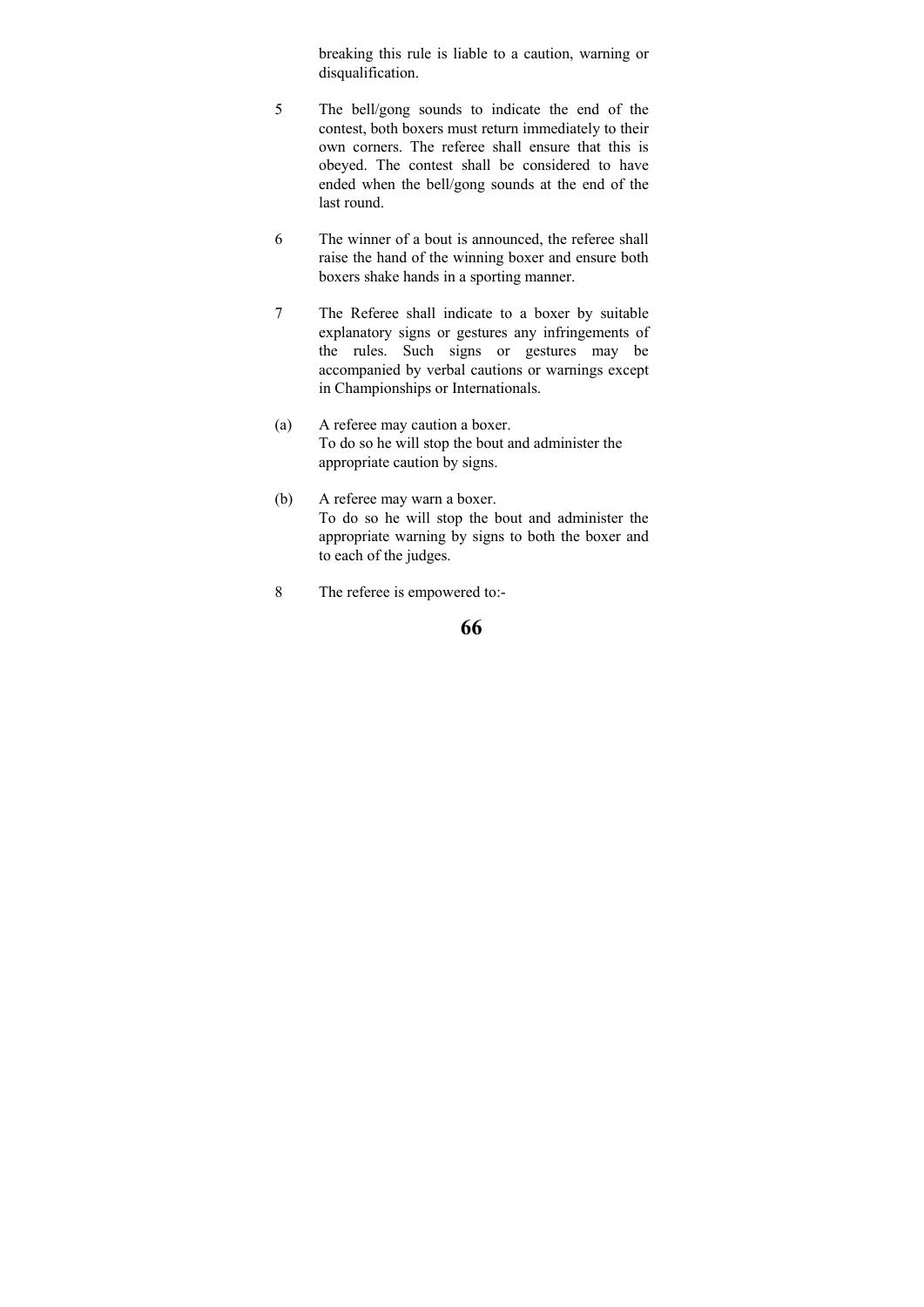- (a) Terminate a contest at any stage if he considers it too one-sided.
- (b) Terminate a contest at any stage if one of the boxers has received an injury on account of which the referee decides he should not continue.
- (c) Terminate a contest at any stage if he considers the contestants are not in earnest. In such cases he may disqualify one or both contestants.
- (d) Caution or administer a warning to a boxer against fouls or for any other reason in the interests of fair play, or to ensure compliance with the rules by signs.
- (e) Disqualify a boxer who fails to comply immediately with his orders, or behaves towards him in an offensive or aggressive manner at any time.
- (f) Warn or disqualify a second or assistant who has infringed the rules, and the boxer himself if the second or assistant does not comply with the referee's orders.
- (g) With or without previous warning to disqualify a contestant for committing a foul.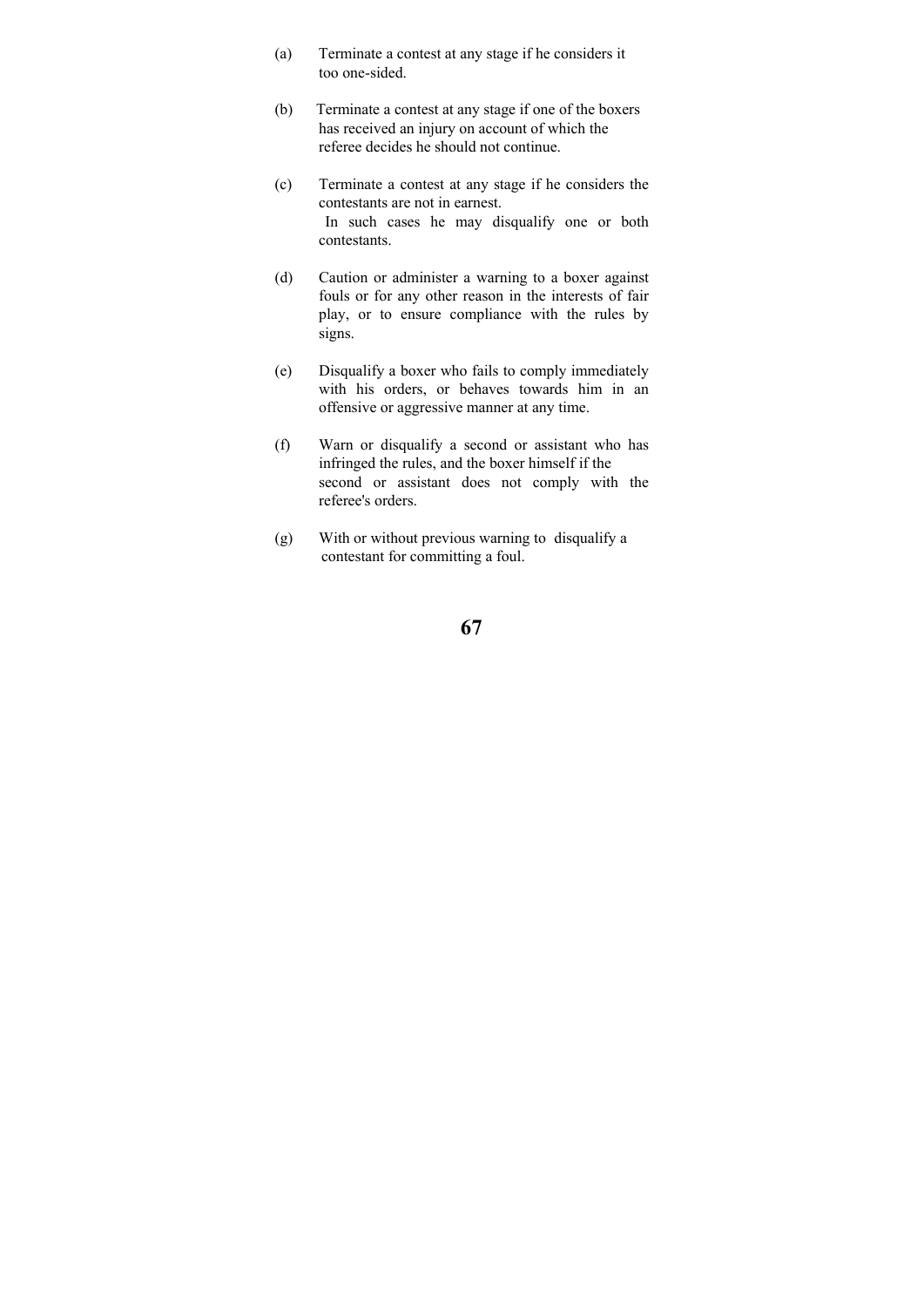- (h) In the event of a Knock Down (KD), suspend a count, if a boxer deliberately fails to retire to a neutral corner or delays in doing so.
- (i) Interpret the rules in so far as they are applicable to the actual contest or to decide and take any action on any circumstances of the contest, which is not covered by a rule.
- 7. Automatically terminate the contest, should a senior male boxer receive 3 counts in any round or 4 during a contest
- 8. Automatically terminate the contest should a female or junior boxer receive 2 counts in any one round or 3 during a contest.

### **9. Warnings**

(a) If a boxer infringes the rules but does not merit disqualification for such an infringement, the referee shall stop the contest and shall issue a warning to the offender.

> As a preliminary to a warning, the referee shall order the boxers to "Stop". The referee shall demonstrate the infringement in such a way that the boxer clearly understands the reason and the purpose of the warning. The referee shall clearly demonstrate the infringement signal with his hands to each of the judges that a warning has been given and shall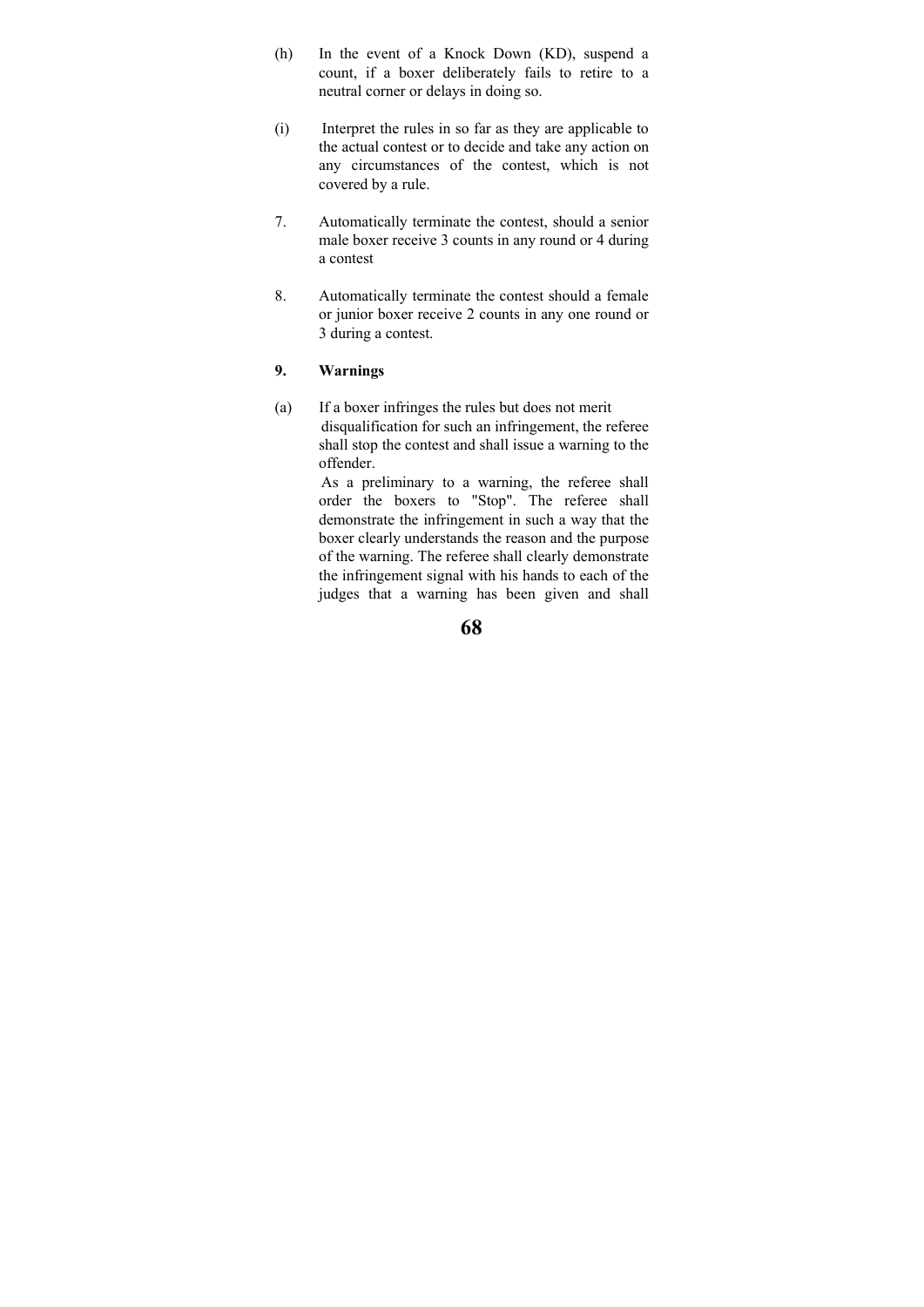clearly point to the boxer whom he has warned. After giving the warning, the referee shall order the boxers to "Box". A referee having once administered a warning for a particular foul, e.g. holding, cannot issue a caution for the same type of offence. A third caution for the same type of foul will mandatory require a warning to be issued and any recurrence of the same offence must be another warning.

Only three warnings may be given to the same boxer in one contest. A third warning will result in automatic disqualification.

 (b) A referee may admonish a boxer. An admonishment is in the nature of advice given by the referee to a boxer to check or prevent undesirable practices or the less serious infringements of the rules. To do so, he will not necessarily stop the contest, but may wait for a suitable safe opportunity during a round to admonish a boxer.

### **Medical Examination of Referees**

 A referee, before officiating in any Championship or International tournament conducted under these rules, shall undergo a medical examination as to his physical fitness for carrying out his duties in the ring. His vision should be at least 6 dioptres in each eye. The wearing of spectacles by a referee during a bout is not permitted. Contact lenses are allowed.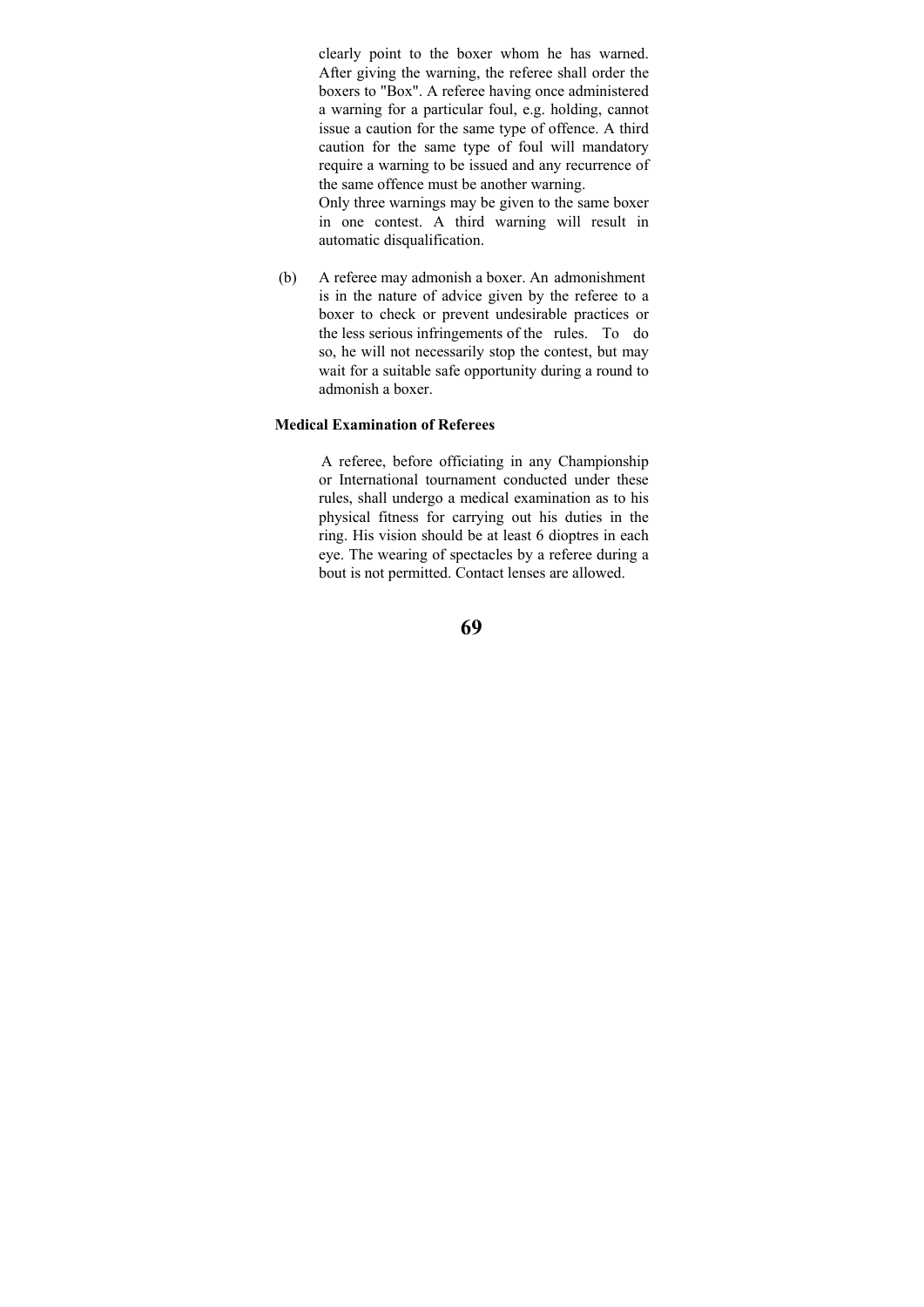#### **Fouls**

 A competitor, who does not obey the instructions of the referee, acts against the boxing rules, boxes in an unsportsmanlike manner or commits fouls, can at the discretion of the referee, be cautioned, warned or disqualified without warning.

 Each second is as responsible as his boxer for abiding by the rules.

## **The following are fouls:**

- 1. Hitting below the belt, holding, tripping, butting, and kicking with foot or knee.
- 2. Hits or blows with the head, shoulders, forearms, elbows, throttling the opponent, pressing with arm or elbow in the opponents face, pressing the opponent back over the ropes.
- 3. Hitting with the open glove, the inside of the glove, wrist or side of the hand.
- 4. Hits landing on the back of the opponent and especially any blow on the back of the neck, head or kidneys.
- 5. Pivot blows.
- 6. Attack whilst holding the ropes or making any unfair use of the ropes.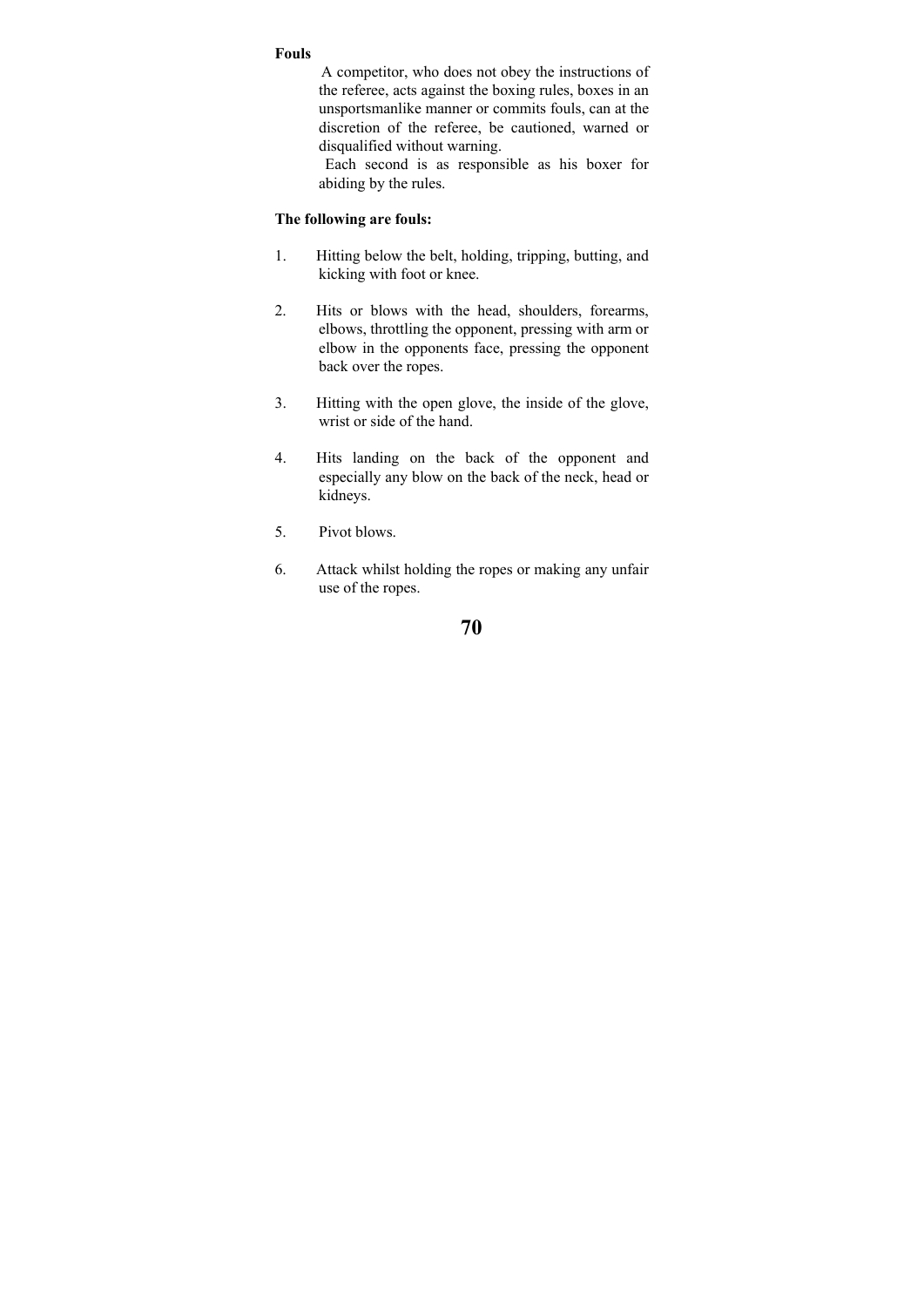- 7. Lying on, wrestling and throwing in a clinch.
- 8. An attack on an opponent who is down or who is in the act of rising.
- 9. Holding.
- 10 Holding and hitting or pulling and hitting.
- 11. Holding and locking the opponent's arms or head or pushing an arm underneath the arm of an opponent.
- 12. Ducking below the belt of an opponent in a manner dangerous to the opponent.
- **Belt** The belt is defined as an imaginary line across the lower part of the front of the body passing through the navel from hip to hip.
- 13. Completely passive defence by means of double cover or intentionally falling to avoid a blow.
- 14. Useless, aggressive or offensive utterances during the bout.
- 15. Not stepping back when ordered to "Break".
- 16. Attempting to strike the opponent immediately after the referee has ordered "Break" and before taking a step back.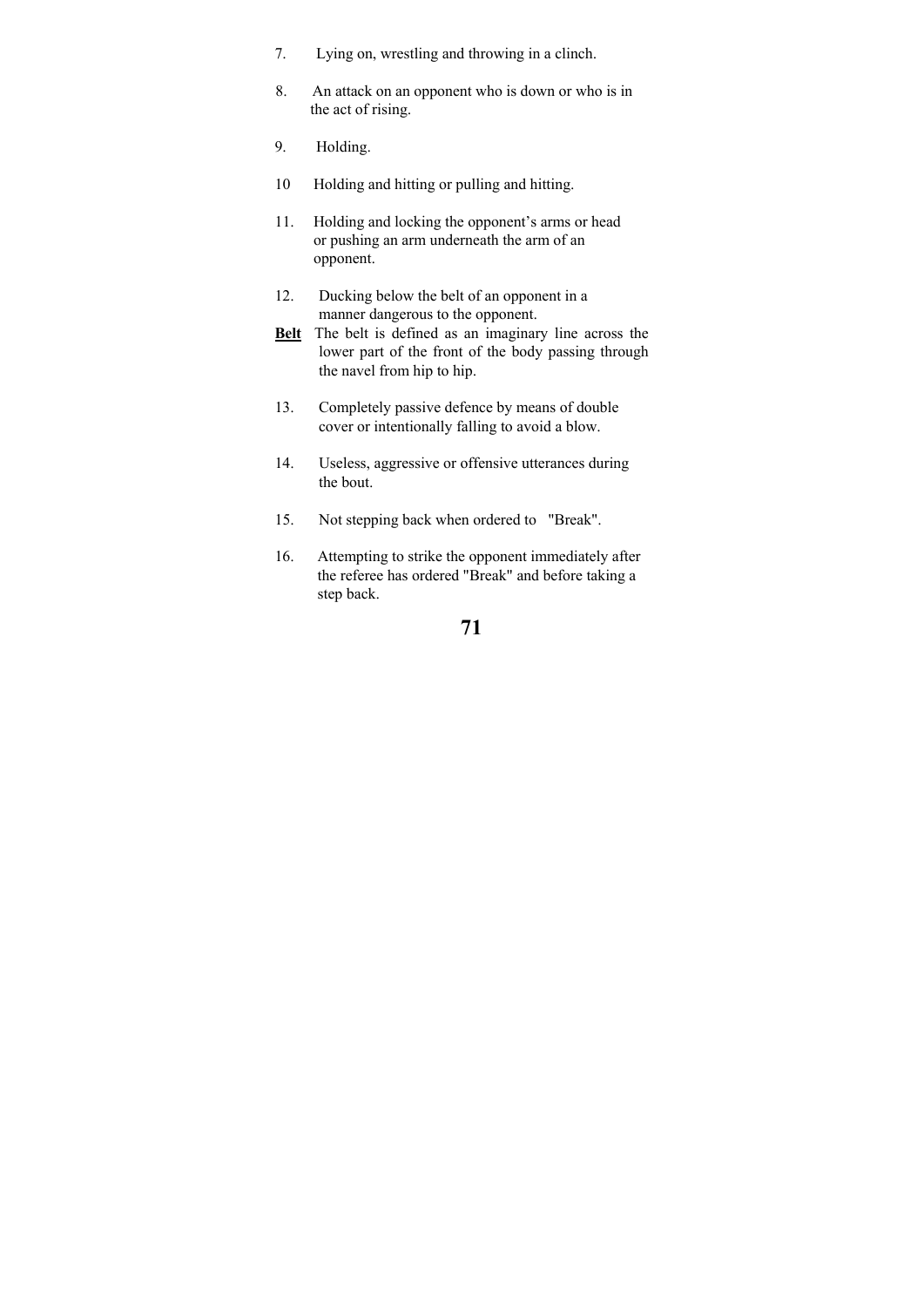- 17. Assaulting or behaving in an aggressive manner towards a referee at any time.
- 18. Deliberately spitting out of gum shield.
- 19. Keeping the forward hand straight, in order to restrict the opponent's vision.
- 20. Spitting in the ring.
- 21. Deliberately treading on opponent's toes.
- 22. Striking an opponent before or after the round.
- 23. Making audible utterances whilst boxing.
- 24. Trying to dislodge opponent's head guard.
- 25. Striking an opponent before and after the bell.
- 26. Biting an opponent.

### **Or any other act that the referee may deem improper.**

 If a referee has any reason to believe that a foul has been committed which he himself has not seen, he may consult the judges.

### **Judges**

1. In a bout that lasts the full duration, it is the duty of a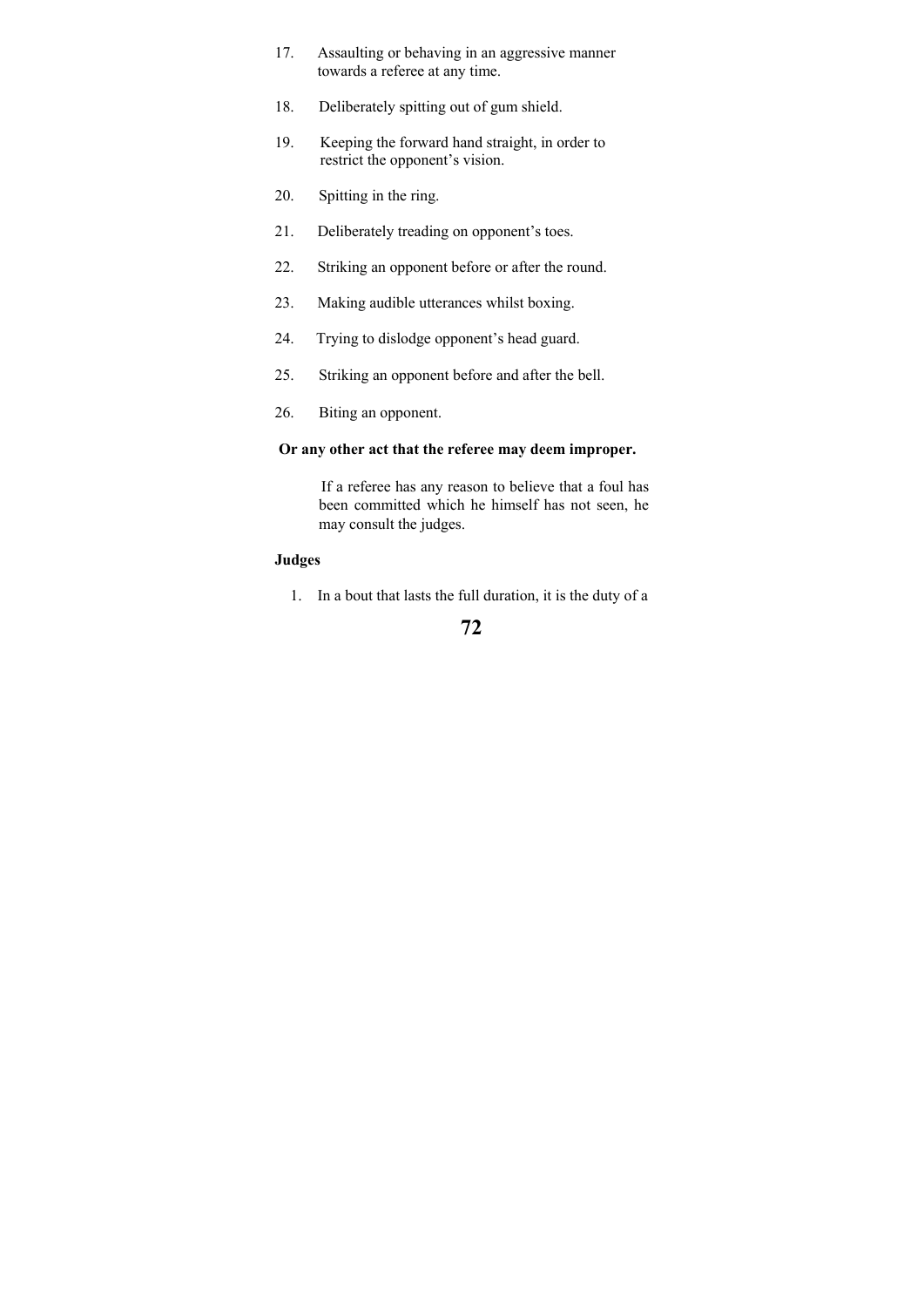judge to pick a winner of the contest according to the ABAE Rules of Boxing.

- 2. In boxing contests, all Judges must score by the  $0 0$ system using the computer scoring machine or hand held calculator. If the calculator is used the Judge shall copy his score after **each round** onto his scorecard. If the bout is completed, he shall total up his points for each boxer, name the winner and corner colour. He shall also circle the name of the winner. After checking it, he will hand his completed scorecard to the Referee.
- 3. Before the bout the judge will enter the names of the boxers and sign his score paper. Each judge shall, using the hand held calculator, independently judge the merits of the two contestants and the winner shall be decided in accordance with the rules.
- 4. He shall not speak to the contestants, nor to another judge, nor anyone else except for the referee, during the contest but may, if necessary, at the end of a round, bring to the notice of the referee any incident which he (the referee) may not appear to have noticed, such as misconduct of a second, loose ropes, etc.
	- 5. The judge shall not leave his seat until the verdict has been announced to the public, or his relief judge has replaced him.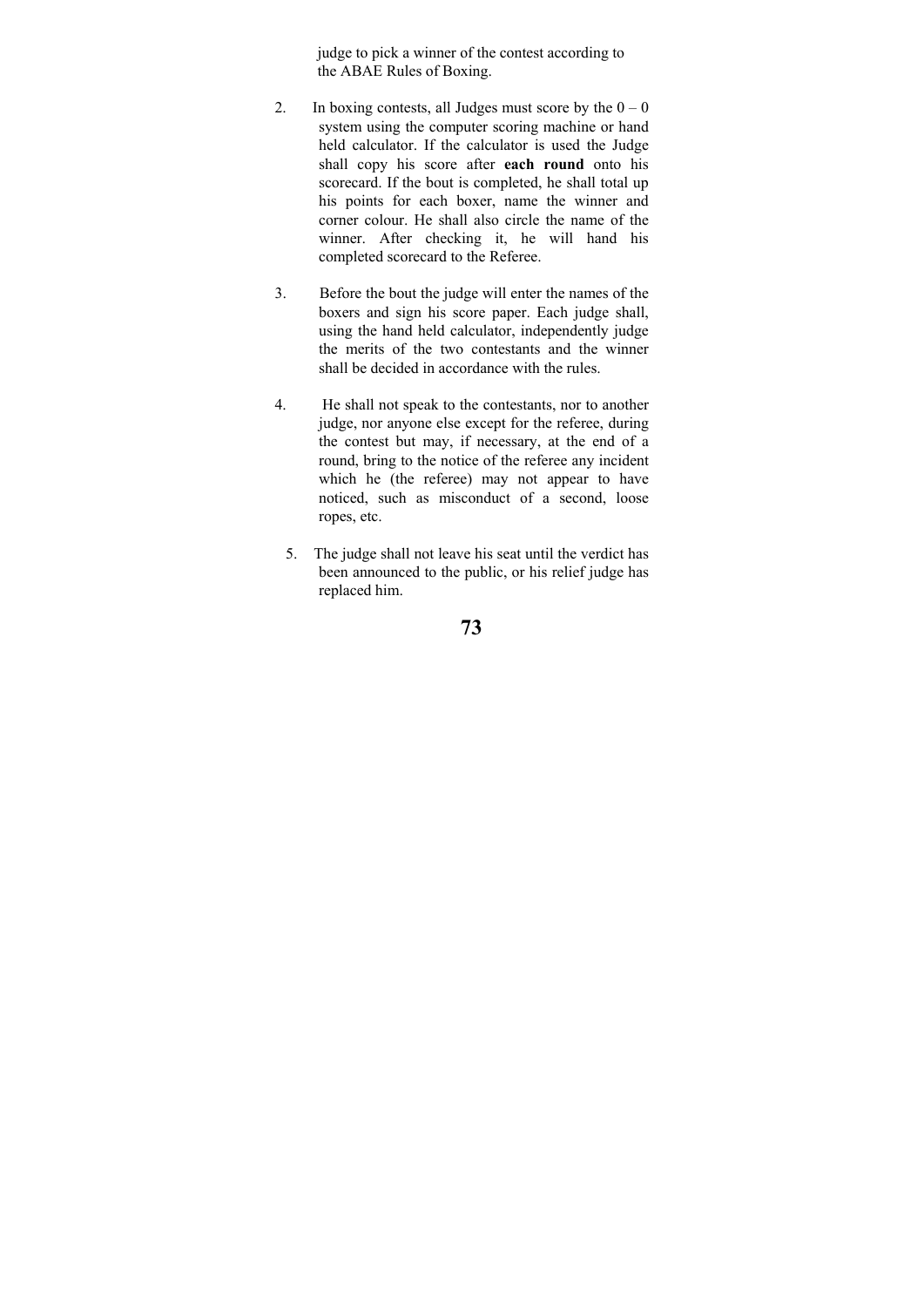6. When there are less than 3 Judges available the 20-20 system shall be used. 20 points shall be awarded for each round. No fractions of points may be given.

 At the end of each round the boxer who has landed the most scoring blows shall receive 20 points and the opponent proportionately less. The table shown below shall determine the awarding of points.

### **20 – 20 Points Table**

| Difference<br>in blows |  |  |  |  |  |  |
|------------------------|--|--|--|--|--|--|
| Difference             |  |  |  |  |  |  |
| in points              |  |  |  |  |  |  |

 If the referee issues a warning to one or both boxers the judge, if he agrees with the warning(s), shall place a '**W**' in the appropriate column against the points of the warned boxer(s).

At the end of the round, having awarded points to each boxer in accordance with the table above, he shall deduct 1 point from the offending boxer for each '**W**' on his score paper, always ensuring that at least one boxer must receive 20 points.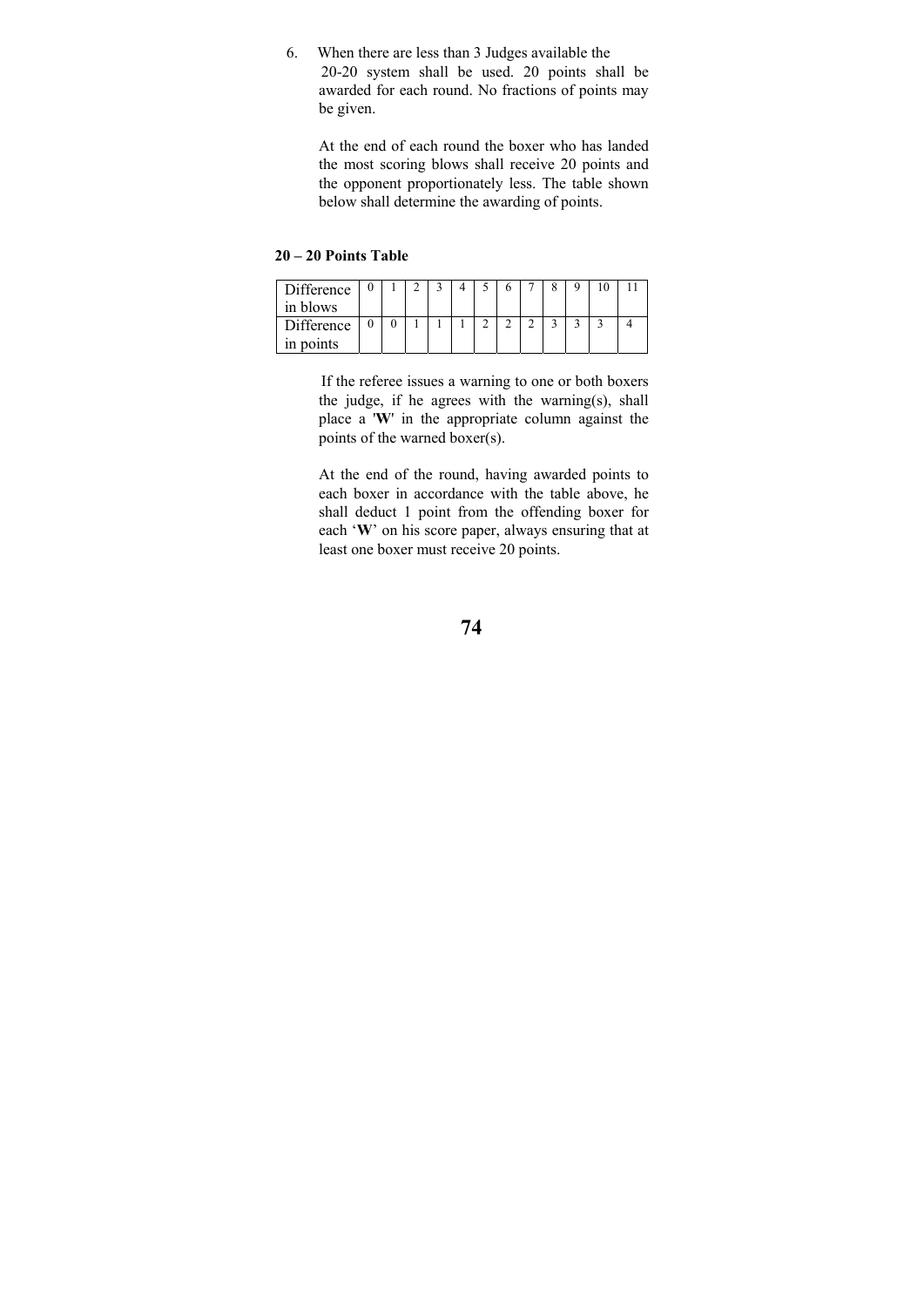If the judge disagrees with any warning issued by the referee, he shall acknowledge that a warning has been given by placing an '**X**' in the appropriate column against the points of the warned boxer(s). In this instance no points are deducted. No extra points shall be awarded for a KD.

 During each round a judge shall assess the seriousness of, and shall impose a commensurate penalty for, any foul witnessed by him irrespective of whether the referee has or has not observed such a foul. The judge will indicate that he has done so by placing in the appropriate column the letter '**J**' against the points of the offending competitor and indicate the reason why.

At the end of the round, having awarded points to each boxer in accordance with the table above, he shall deduct 1 point from the offending boxer for each '**J**' on his score paper, always ensuring that at least one boxer must receive 20 points.

If at the end of a contest and having marked each round in accordance with Directives 1 and 2, a judge finds that the boxers are equal on points he shall award the contest in accordance with directive 3.

# **Awarding of Points**

 In awarding points the following directives shall be observed: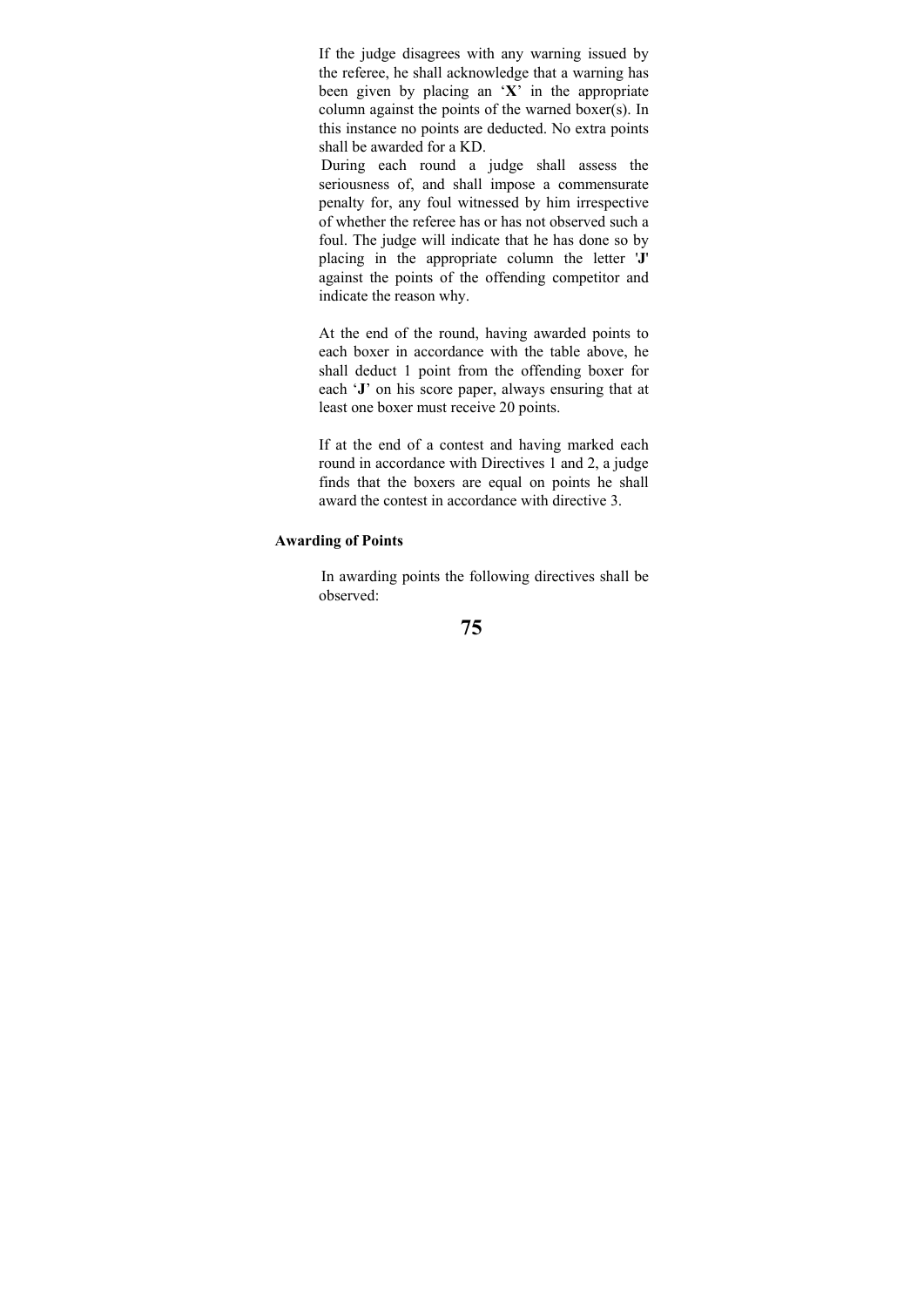#### 1. **Directive 1 - Concerning hits:**

#### **Scoring Blow**

- (a) During each round a judge shall assess the respective scores of each boxer according to the number of hits obtained by each. To have a score value, each hit must, without being blocked or guarded, land directly with the knuckle part of the closed glove of either hand on any part of the front or sides of the head or body above the belt with force. Swings landing as above described are scoring hits.
- (b) The value of hits scored in a rally of infighting shall be assessed at the end of such rally and shall be credited to the boxer who has had the better of the exchanges according to the degree of his superiority.
- (c) The following are not scoring blows:
	- (i) Hitting while infringing any of the rules;
	- (ii) Hitting with the side, the heel, the inside of the glove or with the open glove or any part other than the knuckle part of the closed glove;
	- (iii) Blows, which land on the arms;
	- (iv) Blows that merely connect, without the weight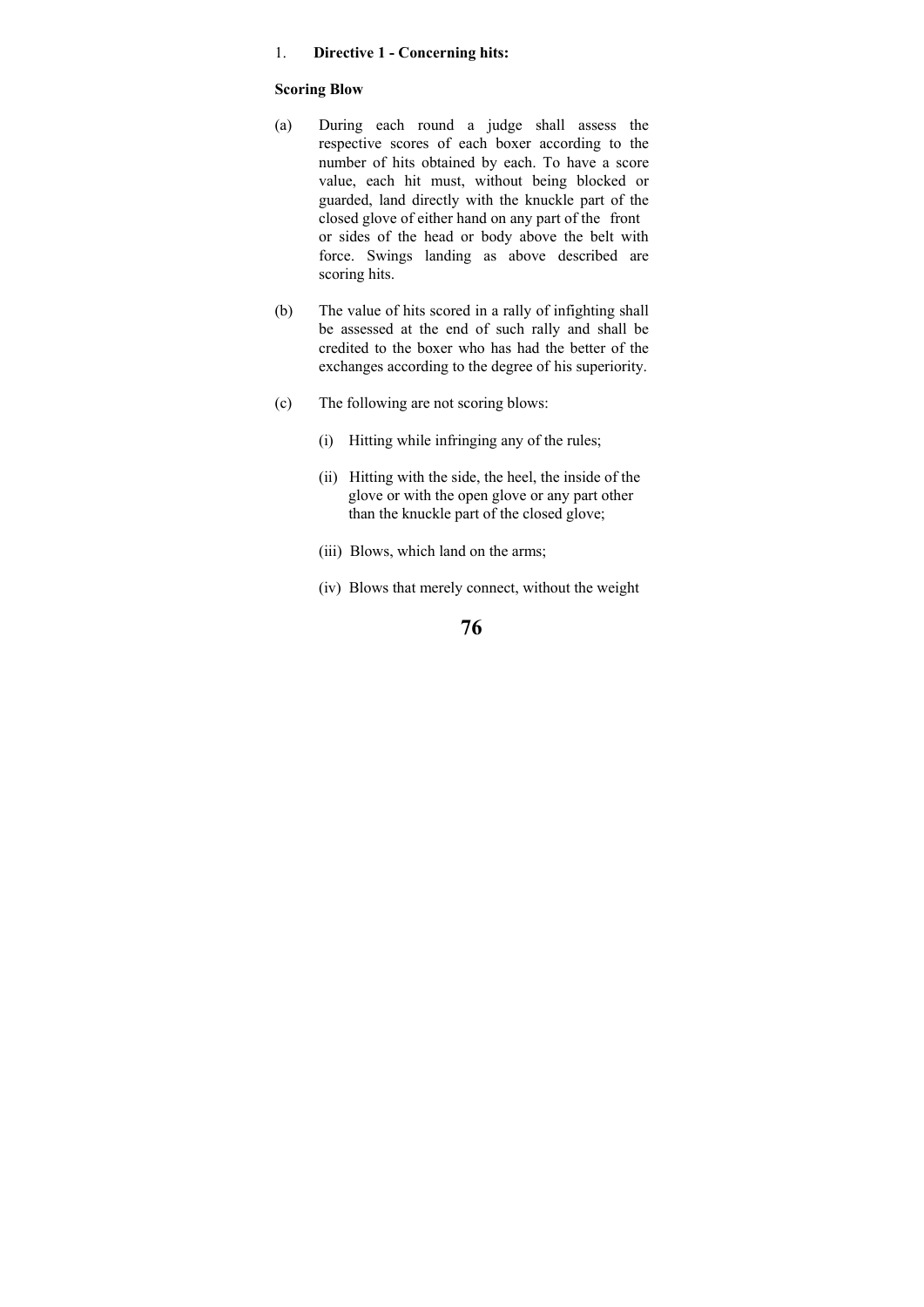of the body or shoulder.

### 2. **Directive 2 - Concerning Fouls:**

- (a) During each round a judge shall assess the seriousness of any foul being committed by either boxer, and irrespective of the actions of the referee, may penalise either or both boxers.
- (b) If the referee warns one of the boxers, the judge, may award point(s) to the other boxer. If the judge agrees with the referee he will press the "warning" button, of the relevant boxer, on his hand held calculator or computer keypad.
- (c) If a judge observes a foul not seen by the referee and wishes to impose a penalty against the offending boxer, he will press the "warning" button of the offending boxer.

### 3. **Directive 3 - Concerning the awarding of points:**

- (a) If at the end of a contest and having marked each round in accordance with Directives 1 and 2, a judge finds that the boxers are equal on points he shall, by circling his name, award the decision to the boxer: -
- (i) who has done most of the leading off **(L)**, which is deemed to be the boxer who has attempted to strike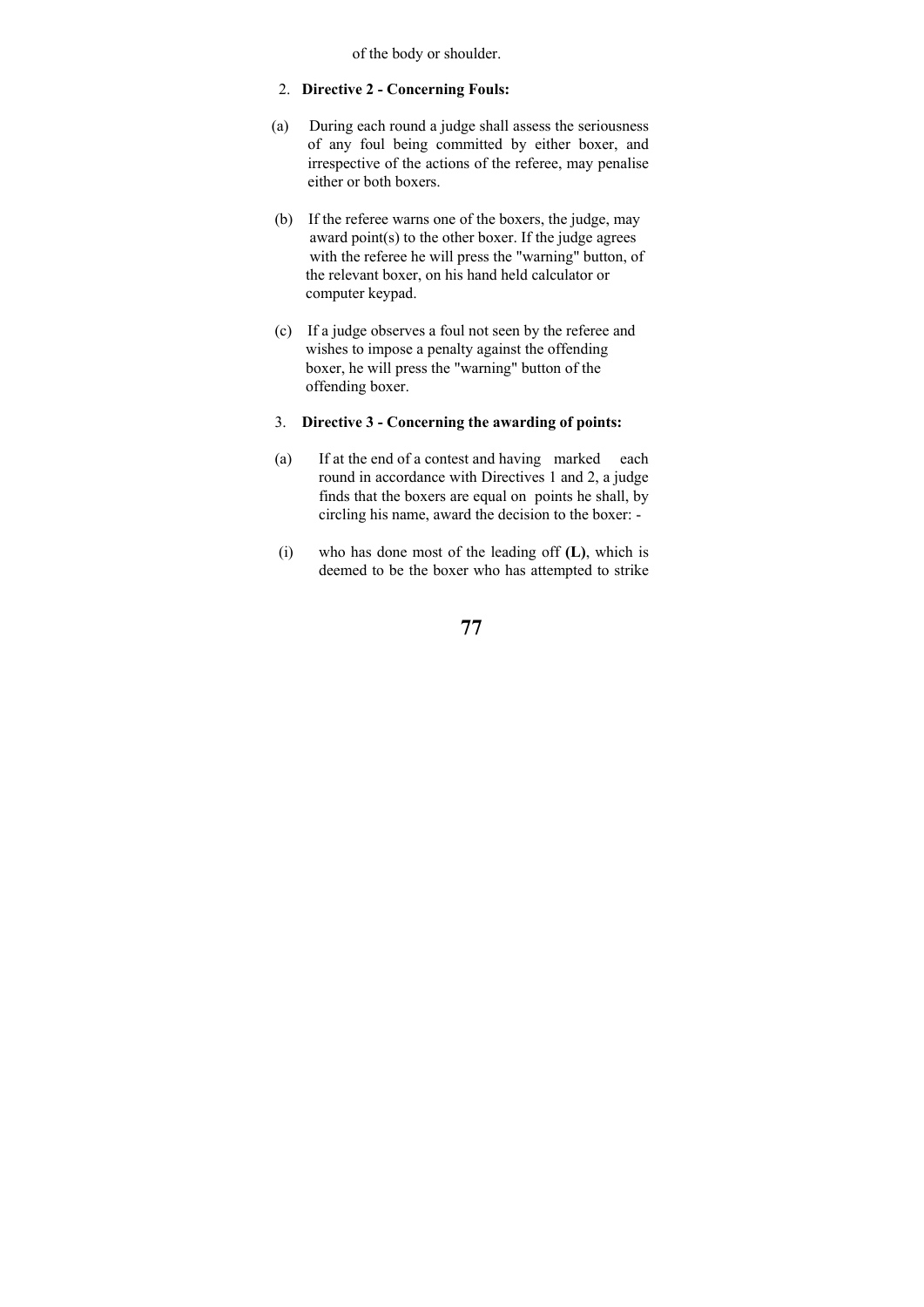first or has initiated the attacks or if equal in that respect,

- (ii) to the boxer who has shown the better style **(S)**, which is deemed to be the boxer with the more orthodox and upright stance or if equal in that respect,
- (iii) to the boxer who has shown the better defence **(D)**, by blocking, parrying etc. which prevents his opponent's attacks striking the scoring area.

## **A WINNER MUST BE NOMINATED**

(b) No extra points are awarded for a KD.

# **Announcement of Decision and disposal of scoring papers**

- 1. At the end of each bout where the stipulated number of rounds has been completed, the referee shall collect and verify the judges' scoring papers and instruct the MC to announce the decision, stating whether this is a unanimous or majority decision. The referee will raise the hand of the winner.
- 2. The judges' scores **SHALL** be made known to the public.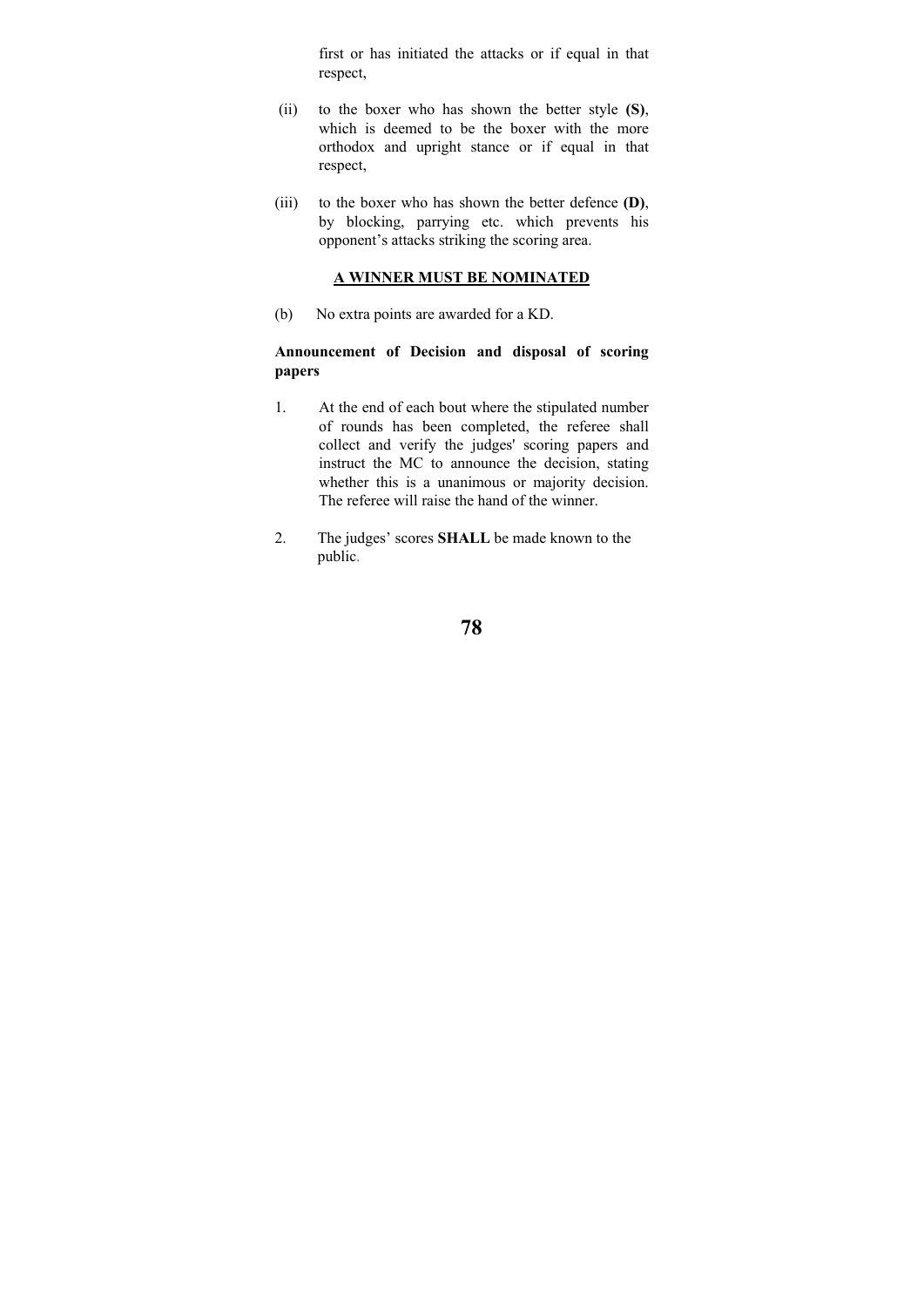- 3. If a bout is terminated in favour of one boxer, the referee shall instruct the MC to announce the name of the winner and the reason for the stoppage, then collect the judges' scoring papers.
- 4. If both boxers are unable to continue boxing due to injury or simultaneous KO, the judges' scoring papers will be collected and the verdict awarded to the boxer who was leading on points when the bout was stopped. In such cases, should the bout be terminated during a round, the judges shall award points as though it had been a completed round.
- 5. If a boxer is disqualified, the referee shall instruct the MC to announce the reason for disqualification and the name of the winner. If both boxers are disqualified, the referee shall instruct the MC to announce the reason(s). The referee shall then collect the judges' scoring papers.
- 6. When there are only two judges, the referee shall first complete his scoring paper and then collect the judges' scoring papers. Should there be less than two judges the referee alone shall officiate; on no account shall he officiate with only one judge. In this case revert to 20-20 manual scoring.
- 7. At the termination of each bout, the referee shall hand the scoring papers to the MC who will be responsible for giving them to the OIC, unless other

| ۰. | ı<br>۰.<br>۰,<br>۰. |
|----|---------------------|
|    |                     |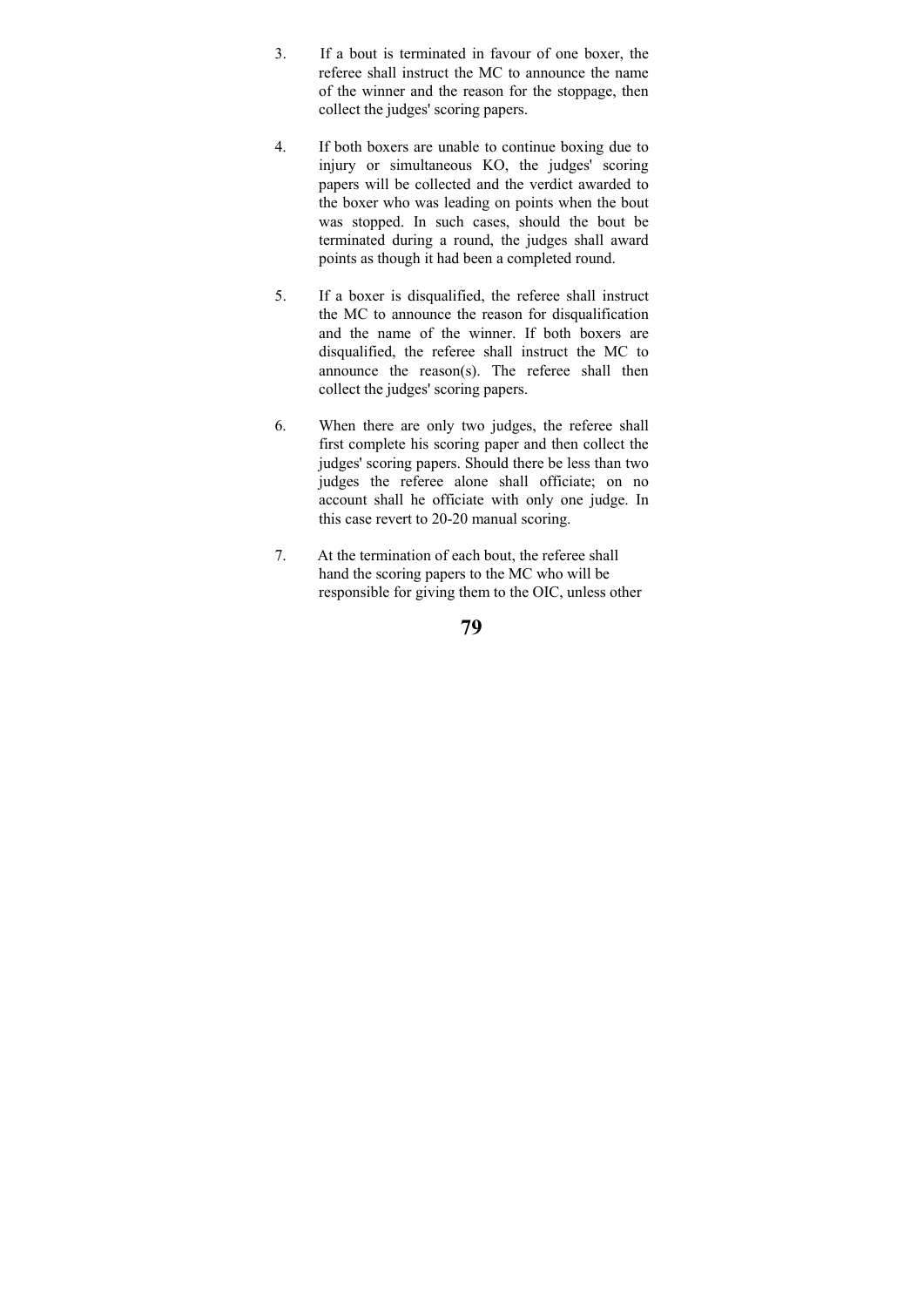arrangements for their disposal has been made by the ABAE or other appropriate Association.

### **Decisions**

#### 1. **Win on Points: PTS**

 At the end of a contest the boxer who has been awarded the decision by a majority of the judges shall be declared the winner. If both boxers are injured or are KO'd simultaneously and cannot continue the contest, the judges act in accordance with page 81, para 4.

### 2. **Win by Retirement: RTD**

 If a boxer retires voluntarily owing to injury or other cause, or if he fails to resume boxing immediately after the rest between rounds, his opponent shall be declared the winner.

### 3. **Win by Disqualification: DSQ**

 The referee shall have the power to caution, warn or disqualify without warning. If a boxer is disqualified, his opponent shall be declared the winner. If both boxers are disqualified the decision shall be announced accordingly.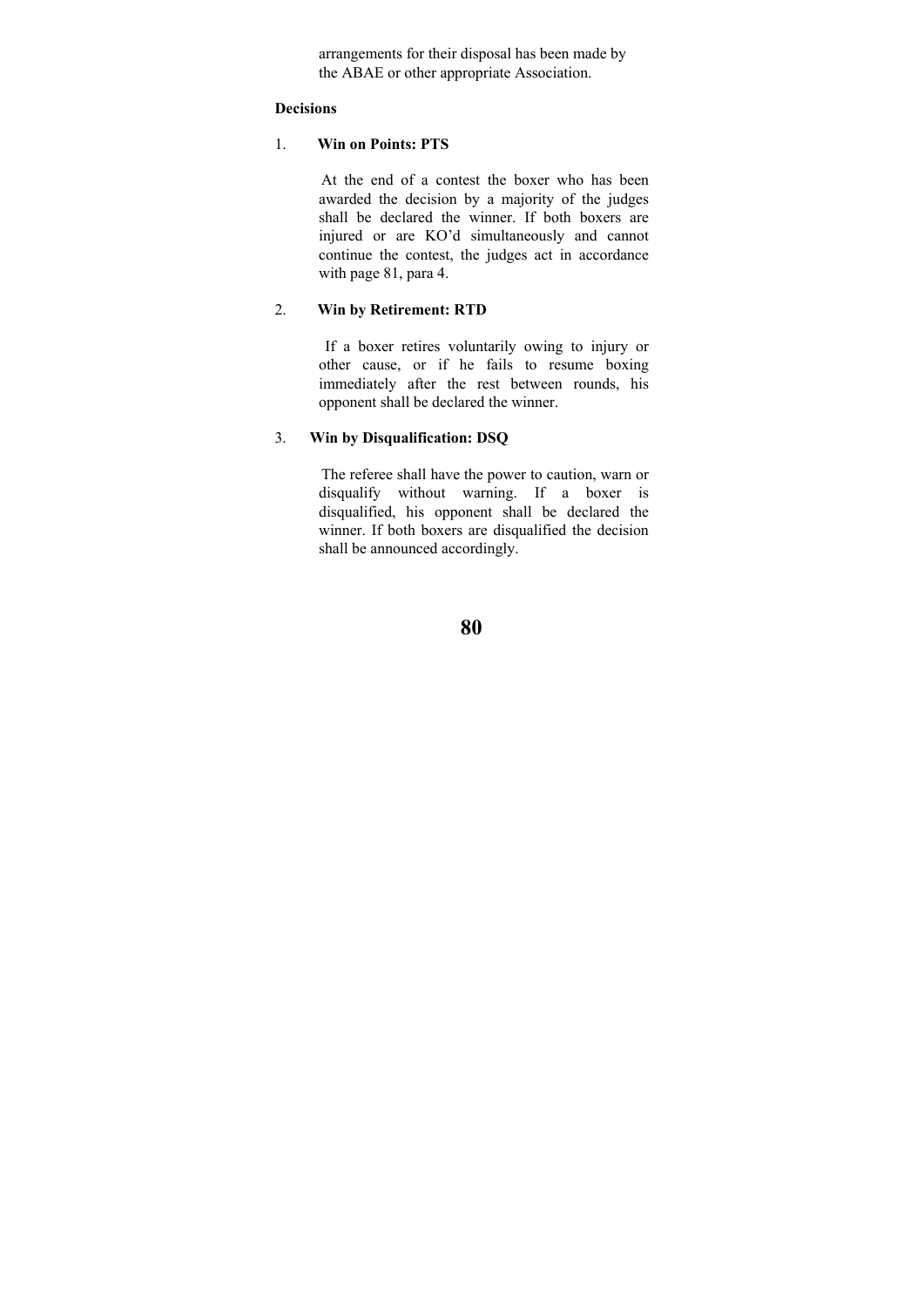### 4. **Win by KO**

 If a boxer is 'down' and fails to resume boxing within ten seconds, his opponent shall be declared the winner by a KO.

### 5. **Win by Referee Stopping Contest: RSC**

- (a) OUTCLASSED: If a boxer, in the opinion of the referee, is being outclassed, or is receiving excessive punishment, the bout shall be stopped and his opponent declared the winner.
- (b) INJURY: If a boxer, in the opinion of the referee, is unfit to continue because of injury or other physical reasons, the bout shall be stopped and his opponent declared the winner. The right to make this decision rests with the referee, who may consult the MO. Having consulted the MO, the referee must follow his advice. When a referee calls an MO into the ring to examine a boxer, only these two officials should be present. No seconds should be allowed into the ring or on the apron.

#### (6) **No Contest: NC**

 A bout may be terminated by the referee inside the scheduled distance owing to a material happening outside the responsibility of the boxers or the control of the referee, such as the ring becoming damaged,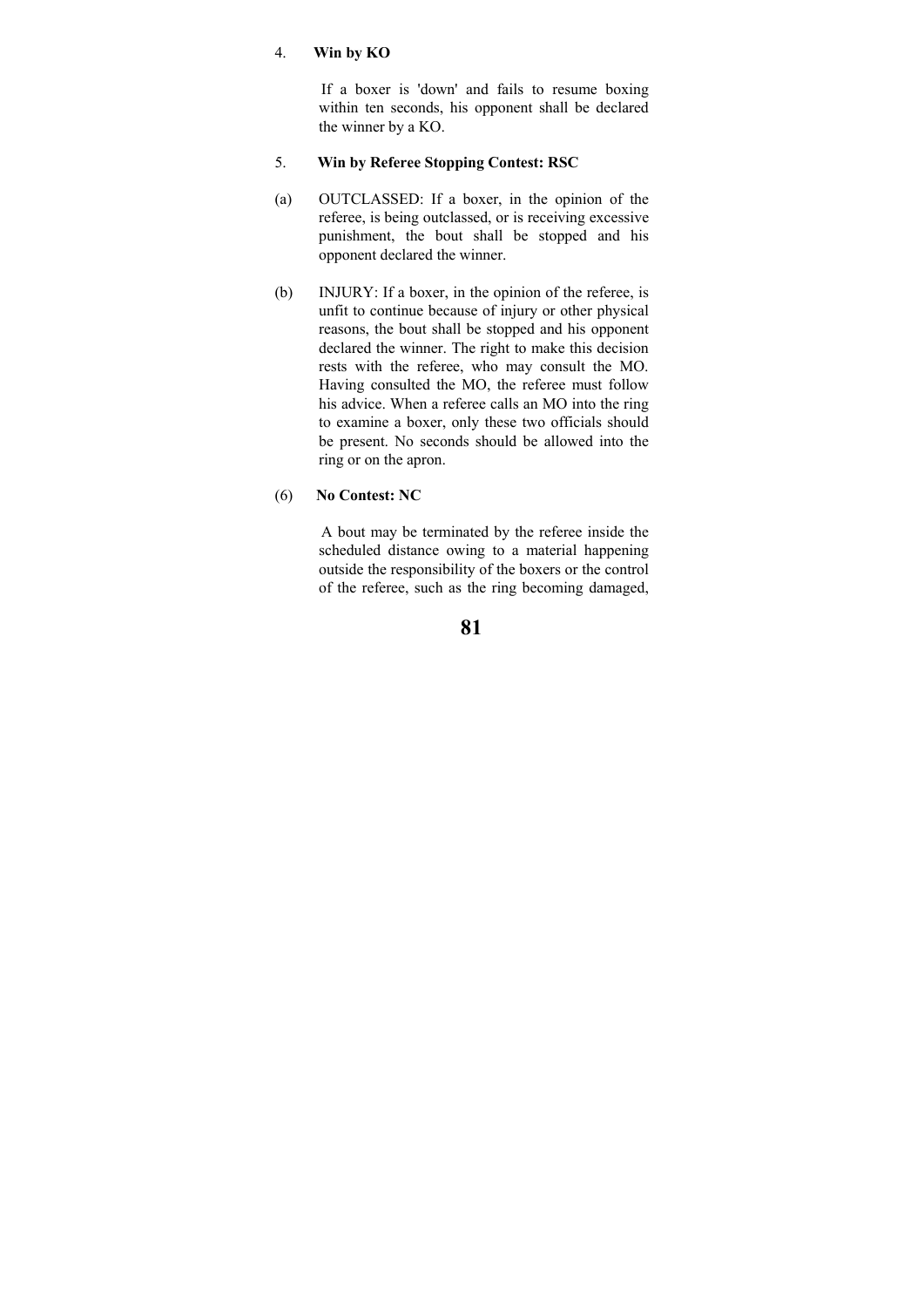the failure of the lighting supply, exceptional weather conditions, etc. In such circumstances the bout shall be declared "No Contest" and the OIC shall decide the necessary further action. If the incident occurs in the last round of a bout, the contest shall be terminated and the Judges asked to give a decision as to the winner of the bout.

 **The decision of the judges or referee, as the case may be, shall be final and without appeal.** 

#### **The Timekeeper:**

 The main duty of the timekeeper is to regulate the number and duration of the rounds and intervals between rounds. The interval shall be of one-minute duration in all contests.

- 1. He shall be seated directly at the ringside.
- 2. 5 seconds before the commencement of each round he shall clear the ring by ordering "Seconds Out".
- 3. He shall announce the number of each round immediately prior to commencing it. First round, second round, third round, third and final round, or fourth and final round.
- 4. He shall commence and end each round by striking the bell/gong.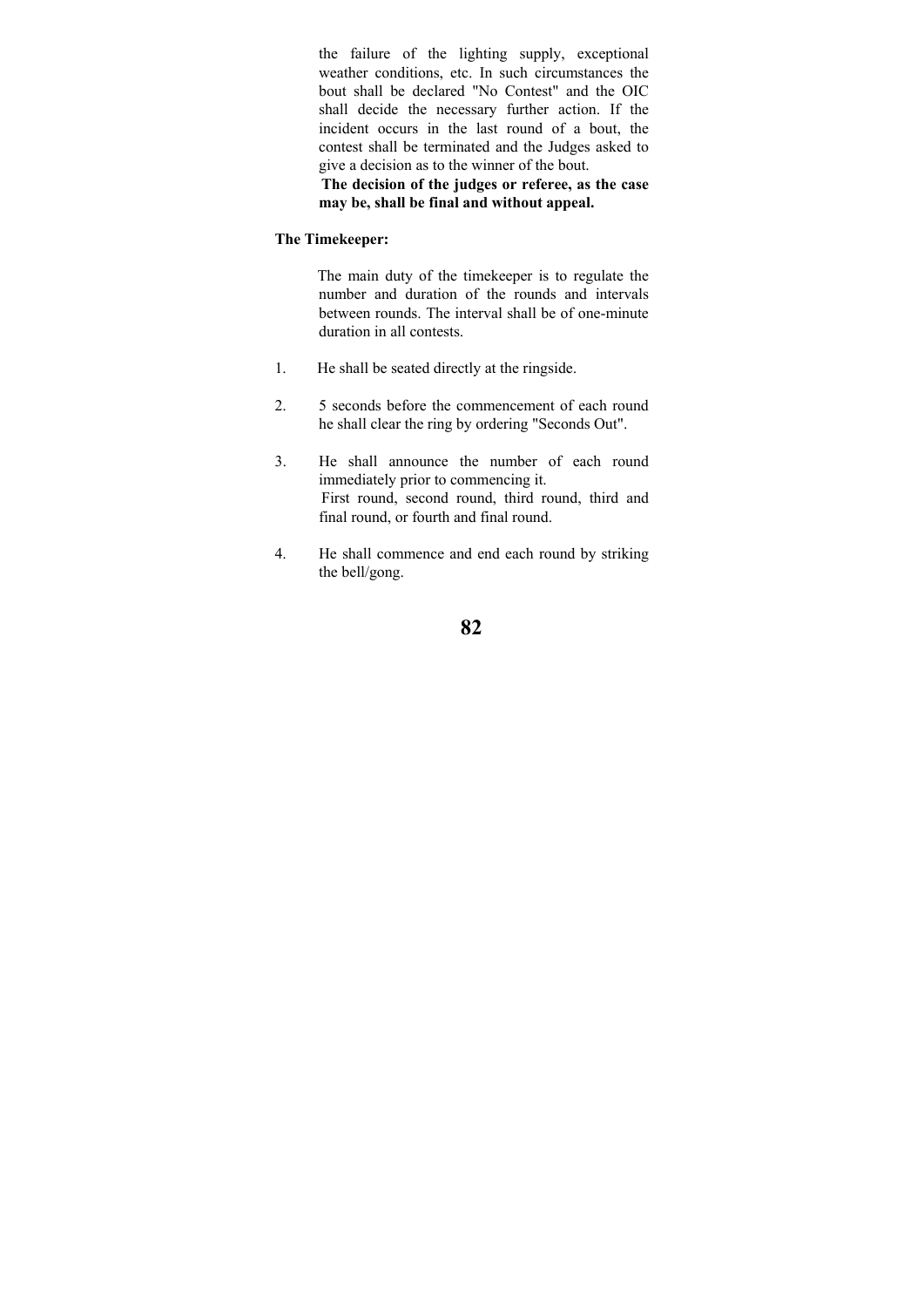- 5. He shall stop the main clock or timer when the referee commands 'STOP' and restart the clock or timer when the referee commands 'BOX'. He shall NOT stop the main clock or timer in the event of a count being administered.
- 6. He shall regulate all periods of time and counts by a watch or clock.
- 7. At a KD he shall signal to the referee with his hand the passing seconds while the referee is counting, but must not stop his main clock.
- 8. If at the end of any round a boxer is 'down' and the referee is in the course of counting, the bell/gong indicating the end of the round will not be sounded. The bell/gong will be sounded only when the referee gives the command "Box" indicating the continuation of the contest.

### **Down:**

- 1. A boxer is considered "down":
- (a) If he touches the floor with any part of his body other than his feet.
- (b) If he hangs helplessly on the ropes.
- (c) If he is outside or partly outside the ropes.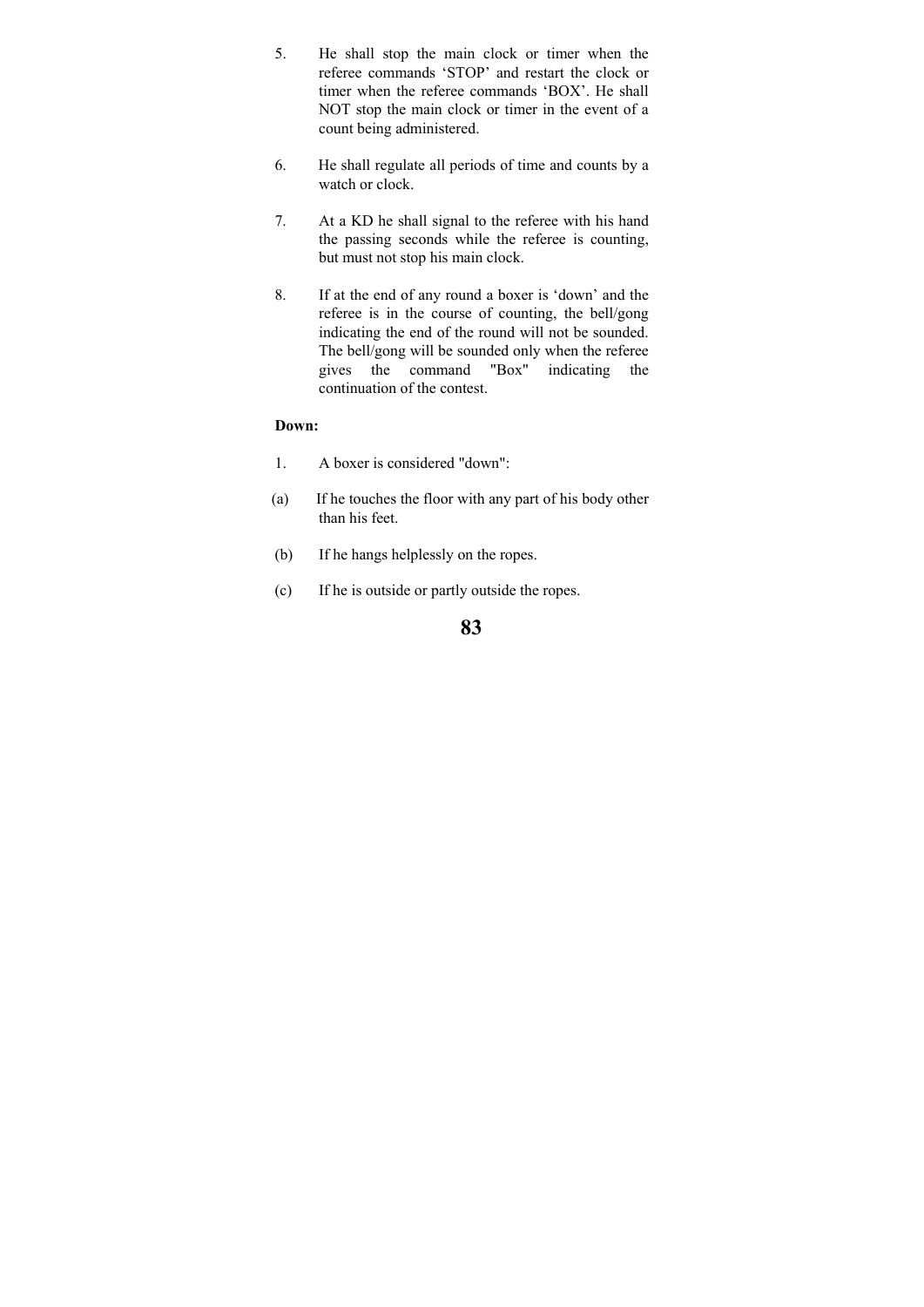- (d) If, following a hard punch, he is still standing but is in a distressed state and cannot, in the opinion of the referee continue the bout.
	- 2. In the case of a KD, the referee shall immediately begin to count. When a boxer is down his opponent must go at once to the corner indicated by the referee and will stay there until the referee commands "box". If the boxer does not go to the comer indicated, the referee will stop counting until he does so. The counting will then continue from where it was interrupted. The referee shall count aloud in one-second intervals indicating each second with his hand in such a manner that the boxer, who has been KD'd, may be aware of the count.
- 3. When a boxer is down as a result of a blow, the bout will not continue until the referee has reached the count of eight, even if the boxer is ready to continue before then. After the referee has counted to 10 or stated 'OUT', the bout ends and the decision is a KO.
- 4. In the event of a boxer being down at the end of a round, the referee will continue to count. Should the referee count up to 10 or state 'OUT', the boxer shall be deemed to have lost the bout by KO. If the boxer is fit to resume boxing before the count of ten is reached, the referee will use the command "box".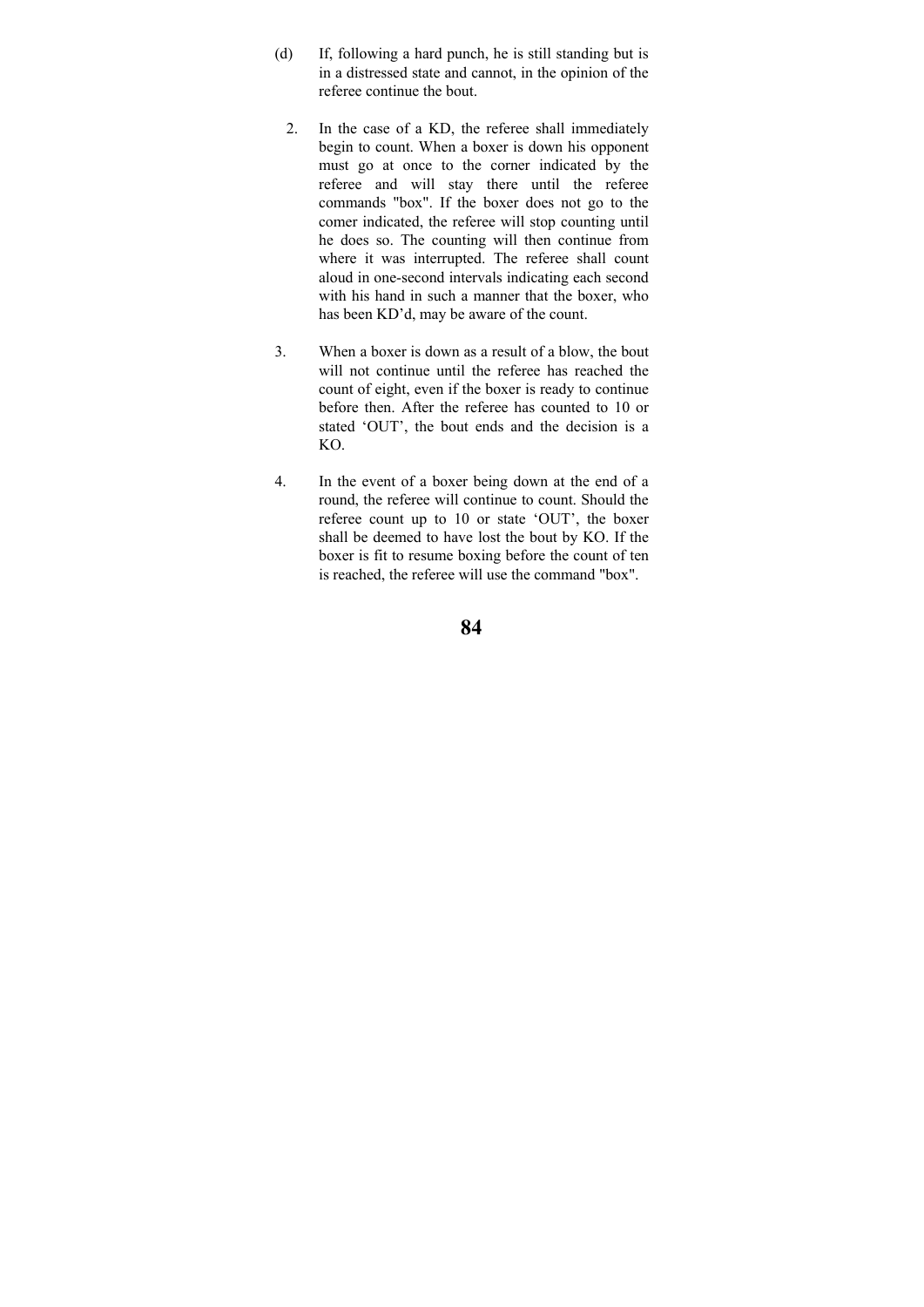- 5. If a boxer is down as a result of a blow and the bout is continued after the count of eight, but the boxer falls again without having received a fresh blow, the referee will continue from the count of eight.
- 6. If both boxers go down at the same time counting will be continued as long as one of them is still down. If both boxers remain down until the count of ten the bout will be stopped and the decision given in accordance with points awarded up to the time of the KD.
- 7. A boxer who fails to resume boxing within ten seconds when KD'd by a blow shall lose the contest.
- 8. When a senior boxer receives 3 compulsory counts in the same round, or 4 for the whole bout, the referee shall stop the contest - RSC or RSC (H).
- 9. When a junior or female boxer receives 2 compulsory counts in the same round, or 3 for the whole contest, the referee shall stop the contest – RSC or RSC (H).
- 10. A down or count caused by any foul shall not be included in the compulsory count limit.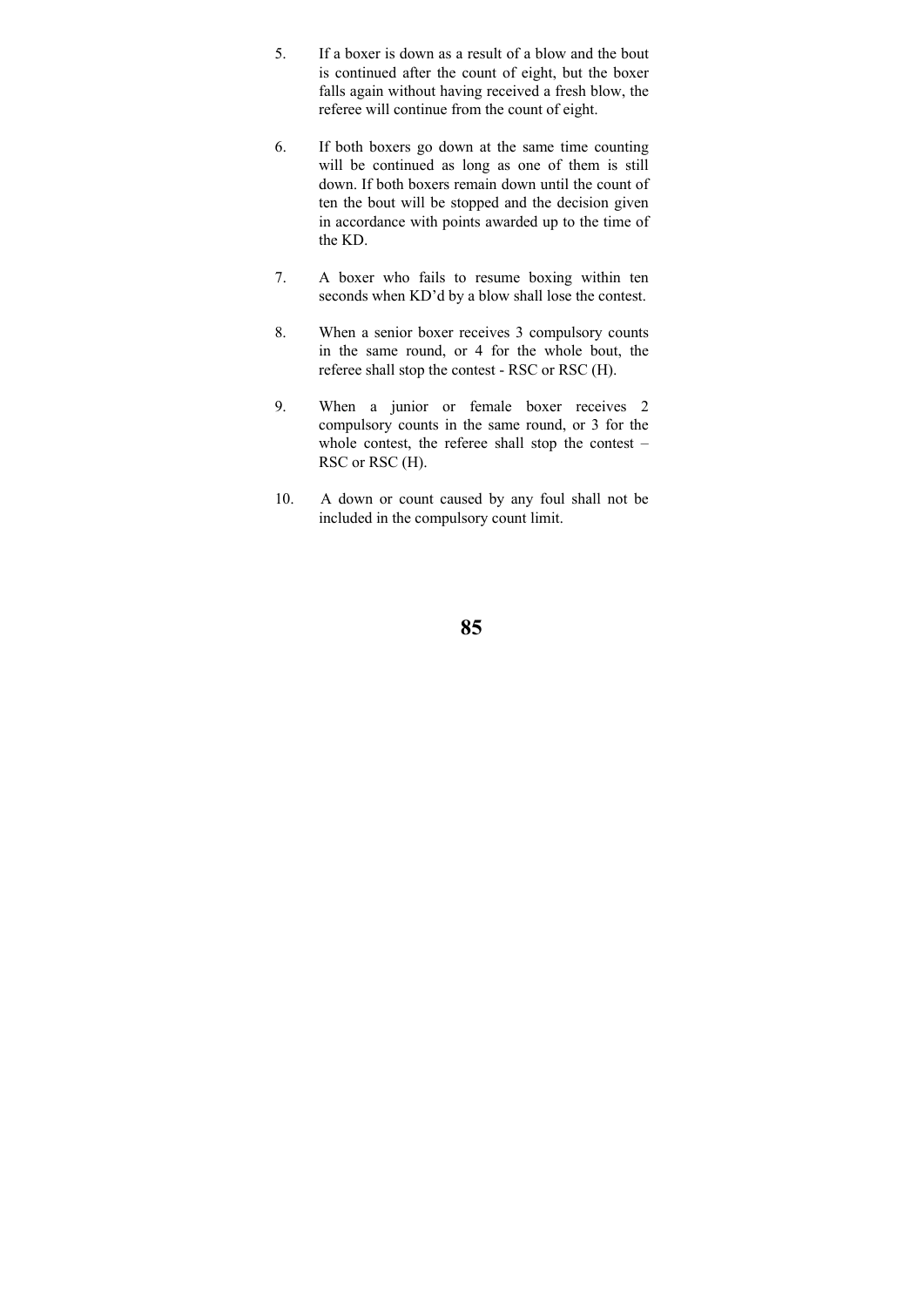#### **Failure to resume a bout**

 In all bouts, any competitor who fails to resume boxing when time is called shall lose the bout.

# **Procedure after a KO or RSC (H):**

- 1. If a boxer is rendered unconscious then only the referee and the MO summoned should remain in the ring, unless the MO needs a resuscitation team or extra help.
- 2. A boxer who has been KO'd during a contest or where the referee stopped the contest due to a boxer having received hard blows to the head, RSC (H), making him defenceless or incapable of continuing shall be examined by the MO immediately afterwards and accompanied to his home or suitable accommodation by a responsible person.
- 3. A boxer who has been KO'd during a contest or where the referee stopped the contest due to a boxer having received hard blows to the head making him defenceless or incapable of continuing shall not be permitted to take part in competitive boxing or sparring for a period of at least **30** clear days after he has been KO'd or RSC (H)'d.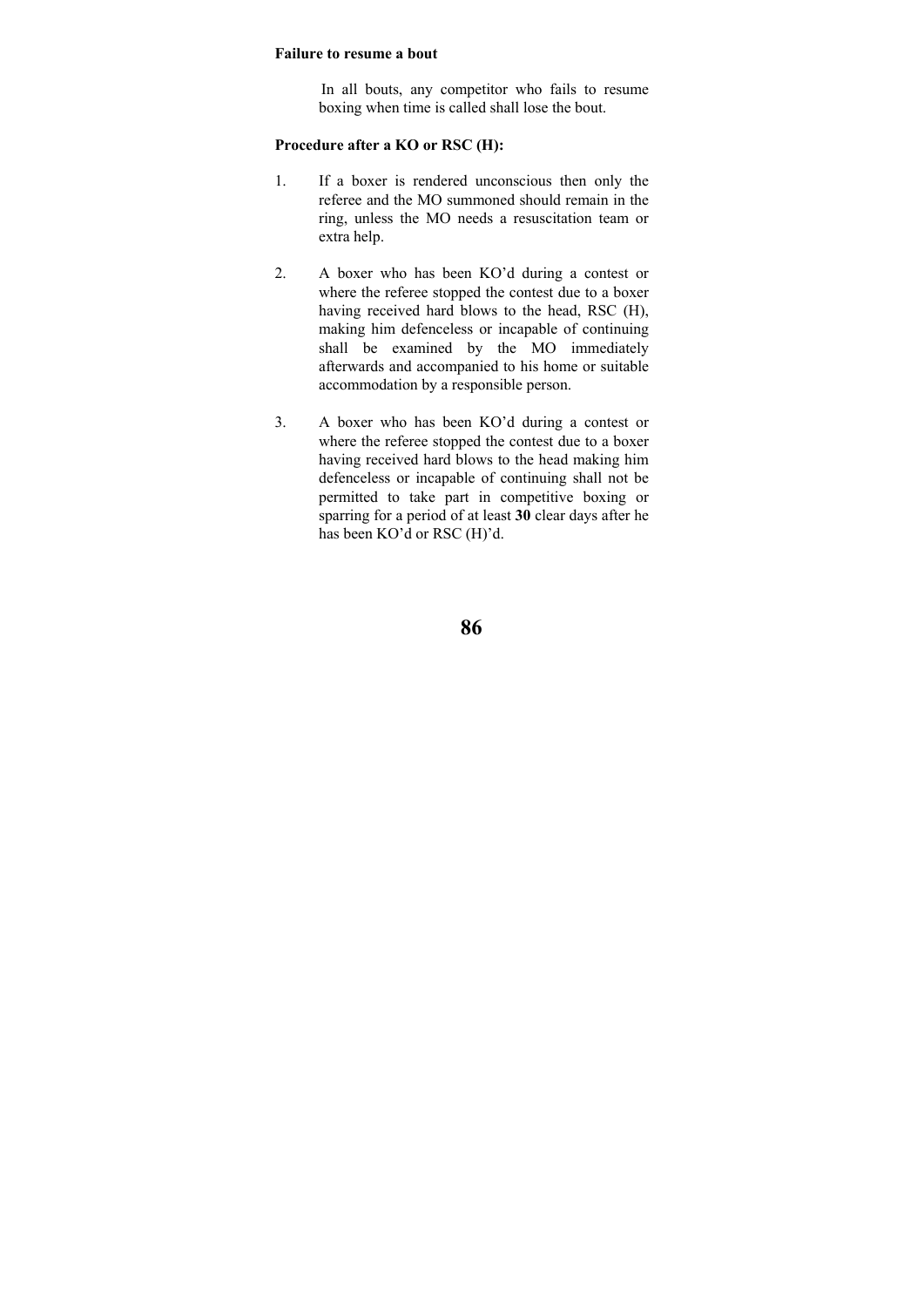- 4. A boxer who has been KO'd during a contest or where the referee stopped the contest due to a boxer having received hard blows to the head making him defenceless or incapable of continuing twice in a period of **90** days shall not be permitted to take part in competitive boxing or sparring during a period of **90** days from the date of the second KO or RSC (H).
- 5. A boxer who has been KO'd during a contest or where the referee stopped the contest due to a boxer having received hard blows to the head making him defenceless or incapable of continuing three times in **a period 12 months** shall not be allowed to take part in competitive boxing or sparring for a period of **12 months** from the date of the third KO or RSC (H).
- 6. The referee will indicate to the OIC and judges to annotate the scorecard RSC (H) when he has stopped a contest as a result of a boxer being unable to continue as a result of blows to the head.
- 7. In the event of a KO decision due to body blows, a medical suspension will be issued at the discretion of the MO from 0 – **30** days. The MO's decision shall be entered on the MOA's report form and boxer's ME3.
- 8. **30** day suspensions from body blows do not count towards cumulative suspensions.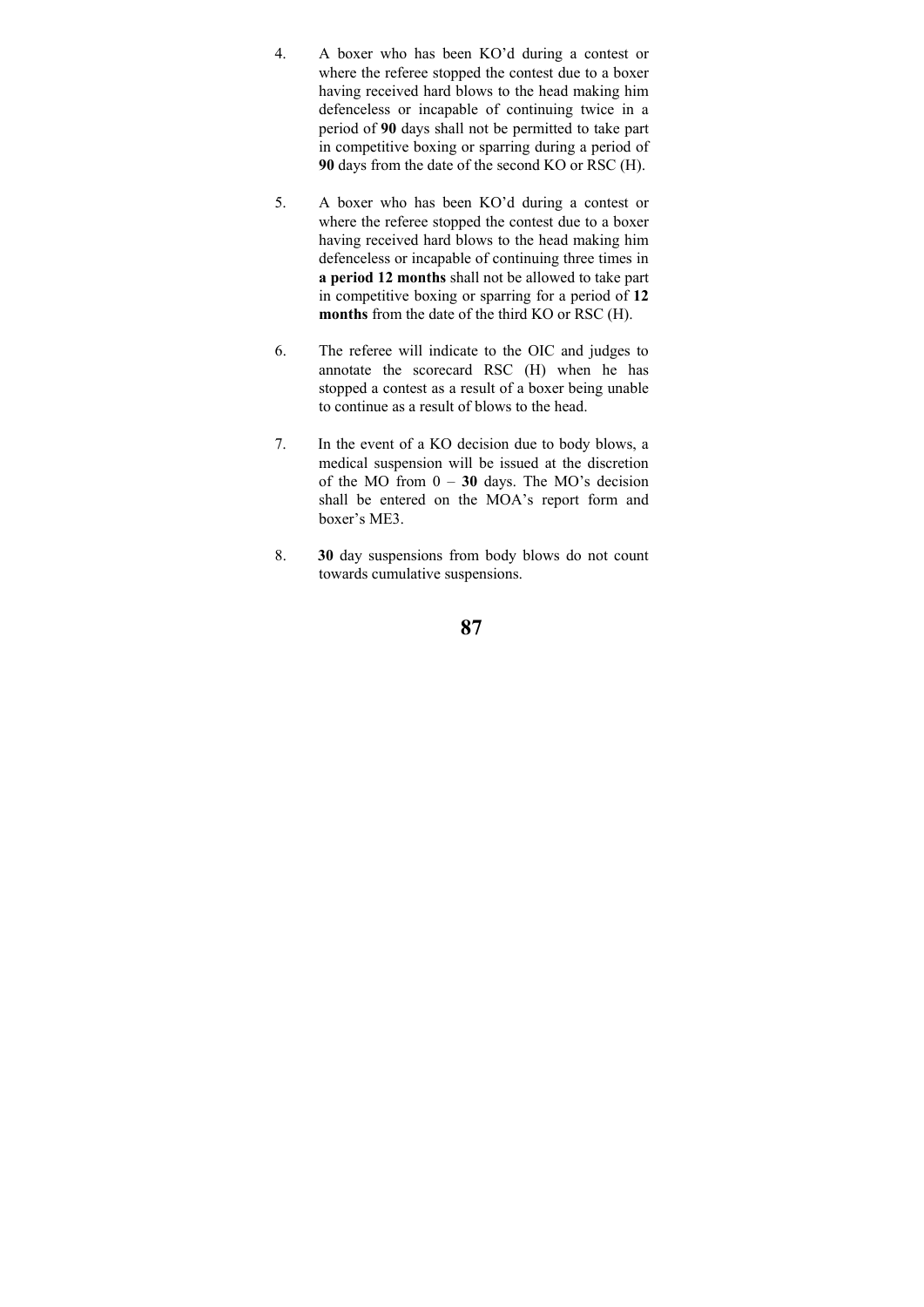# **Types of KO**

### Class 1

 Recovery within 1 minute - the boxer shall be given a Form D, which advices of the care of a boxer after a KO.

# Class 2

 Recovery within 2 minutes - the boxer shall be given a Form B, and instructed to consult his own Doctor within 24 hours.

#### Class 3

 Recovery over 2 minutes – the boxer SHALL be conveyed to the nearest A & E Hospital, by Ambulance if necessary, accompanied by a responsible person. The OIC shall ensure that the MO completes a Form C addressed to the Hospital Casualty Officer on duty and sends it with the boxer. concerned.

# **CHAMPIONSHIPS**

#### **General**

1. All ABAE Championships are open to British and non-British Nationals. Non British Nationals and ex professional boxers must have held an ABAE ME3 for a period of 1 year from the date of their first medical shown in the ME3.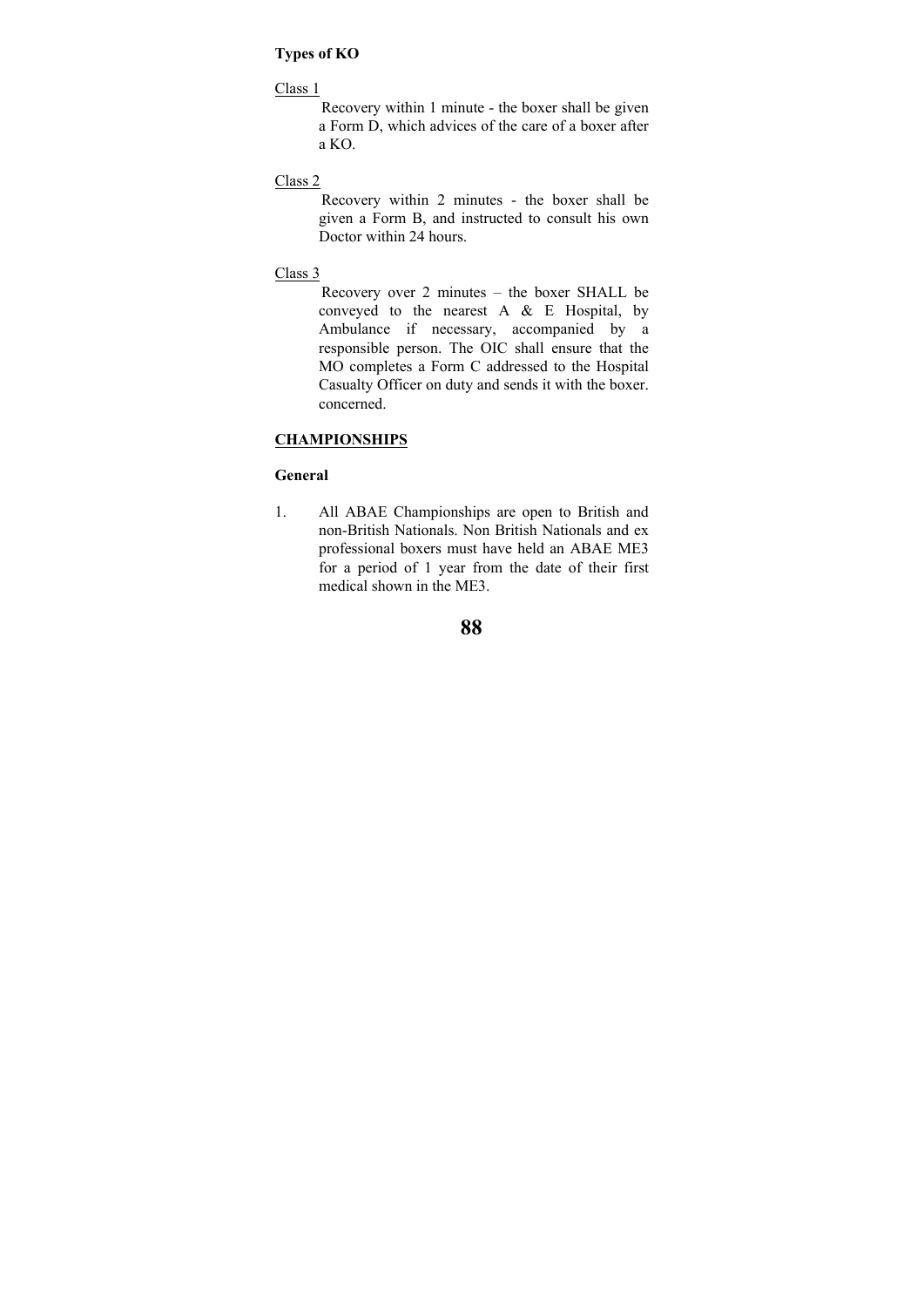Boxers entering any ABAE Championships must be currently registered members of a Club or Organisation currently affiliated to the ABAE. He must represent the Club etc. of which he was a member preceding the Championships in which he is engaged.

- 2. Entry must be made on the form provided by the ABAE. The form must be signed by the entrant (and if under 18 endorsed by his parent or guardian) who will be held responsible for the accuracy of the statements made on the form. A closing date for receipt of entry forms may be set prior to the first stage of the Championships.
- 3. If there is no opponent for a boxer to compete in the National Final of a Championship, he will only be awarded the Title if he has competed at an earlier stage.
- 4. Boxers competing from the RED corner shall not wear a BLUE vest. Boxers competing from the BLUE corner shall not wear a RED vest.
- 5. ABAE Championships will be contested in the following stages:
- (a) Regional Divisional Championships (where appropriate).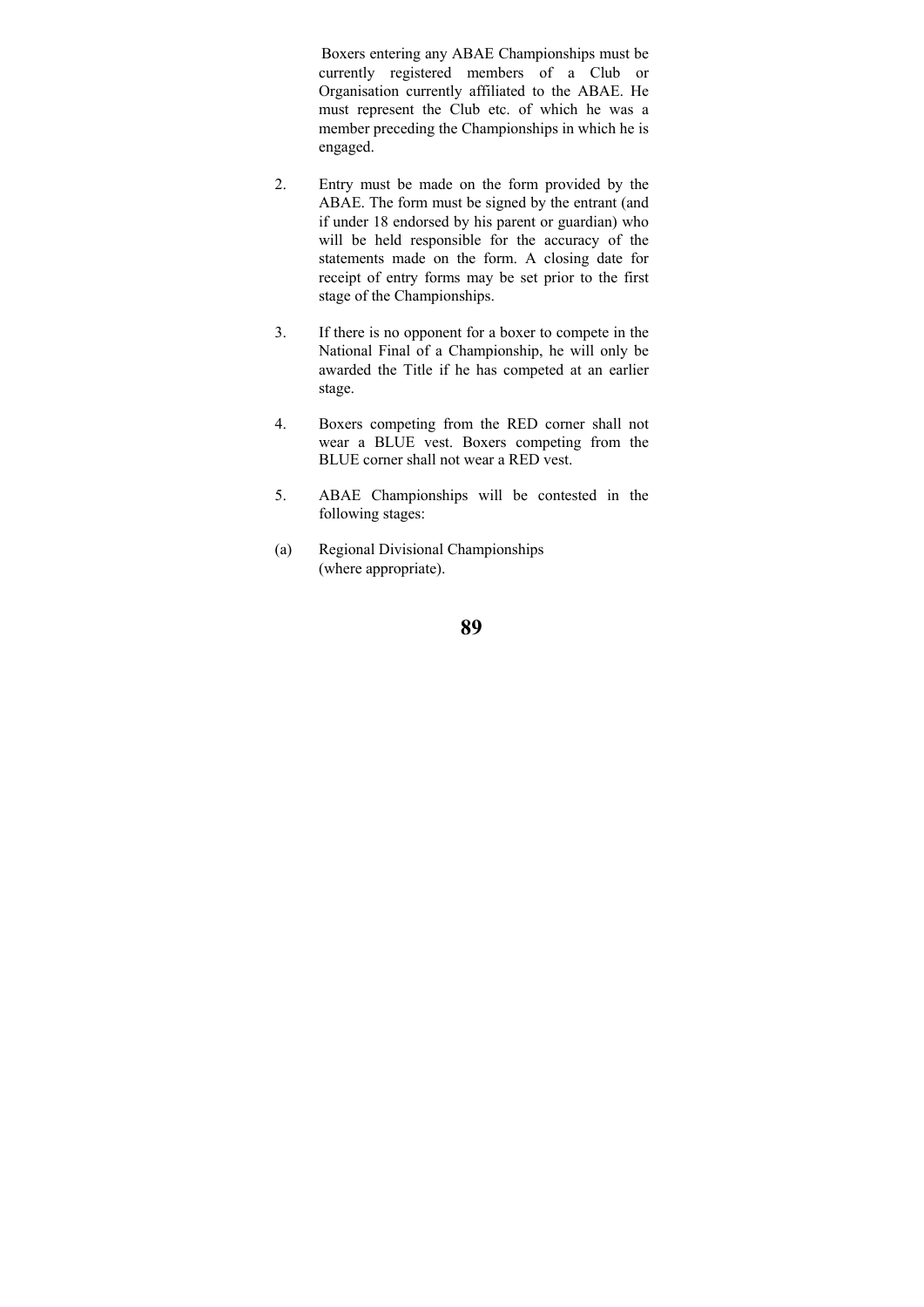- (b) Regional Association Championships.
- (c) National Pre Quarter and Quarter Finals.
- (d) National Semi Finals in which the winners of the Quarter Finals will compete.
- (e) National Finals in which the winners of the Semi Finals will compete.
- 6. If the winner of any stage of the Championships is unable to compete in the next stage his runner up may do so provided that he has not been disqualified or is under medical suspension.
- 7. Failing either the winner or runner up being able to compete in the:
- (a) Quarter Final, Semi Final or Final the T  $&$  R may nominate a representative.
- 8. Representatives referred to in paragraphs 7 (a) must have competed in the current Championships at the relevant weight.
- 9. The minimum size of the ring for all Championship events for both Senior and Junior boxers shall be 4.88 metres square (16ft) measured inside the line of the ropes.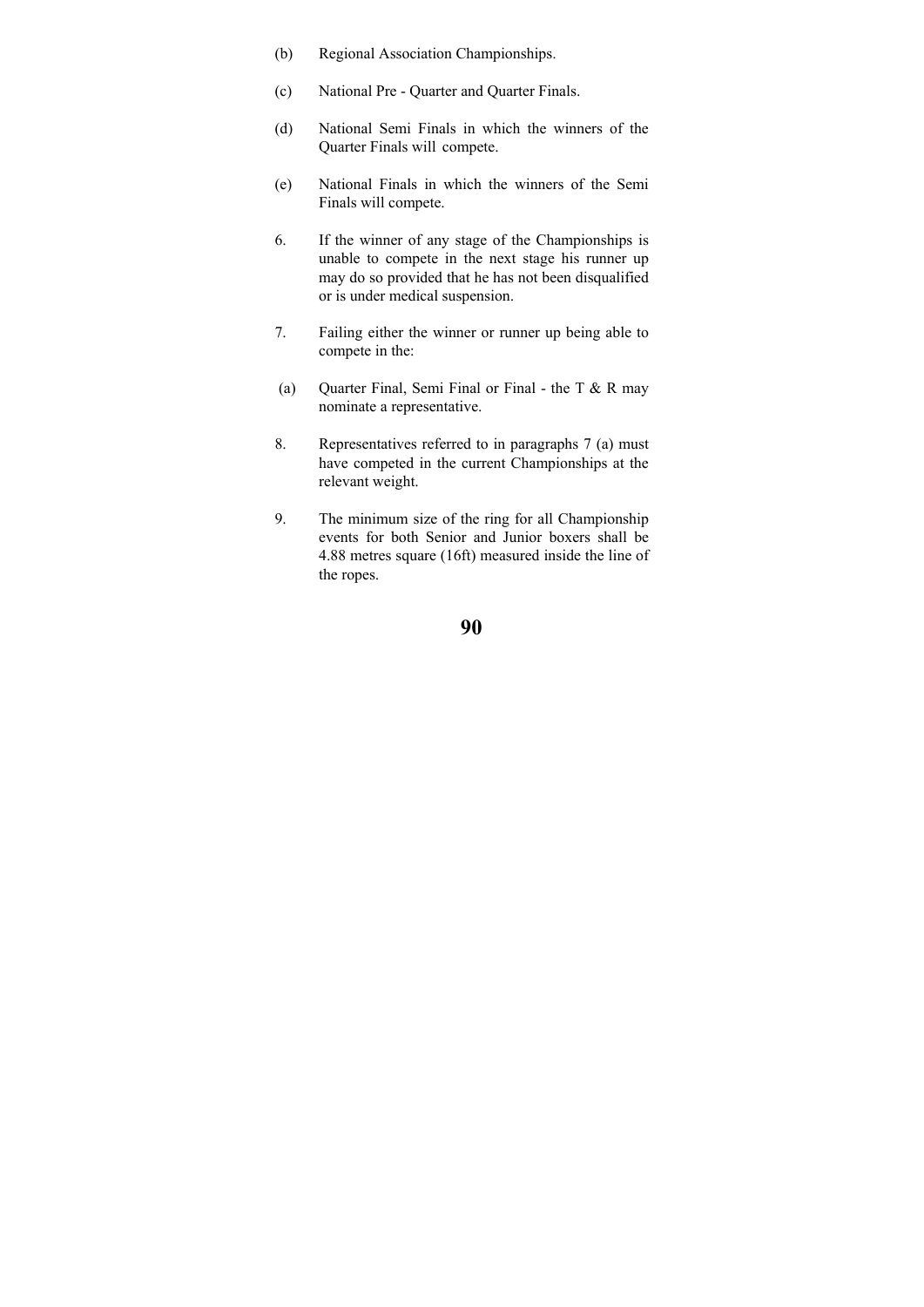- 10. Preliminary / Divisional box offs may be allowed in a 14 ft ring on a Club tournament.
- 11. In the preliminary stages of the Championships it may be necessary for a Boxer to compete more than once on the same day, or within three days. In these circumstances the 3-day rule will be waived, but no Boxer, in any Championship, shall box more than **twice** within a 3 day period.
- 12. Wherever possible, boxers should not compete more than once on the same day.
- 13. Prior to the Regional Finals, all Championship events shall be judged by 3 or 5 judges using scoring counters.
- 14. The electronic scoring machine shall be used for all Championships from and including the Regional Association Finals up to and including the National Finals. Any Association not complying with this rule will be liable to a fine imposed by the ABAE.
- 15. No stage of any ABAE Championships shall take place at a private club or other private premises where the public cannot gain admittance at reasonable prices.
- 16. Prior to each new season, the T  $&$  R will produce a Calendar for all ABAE run Championships. There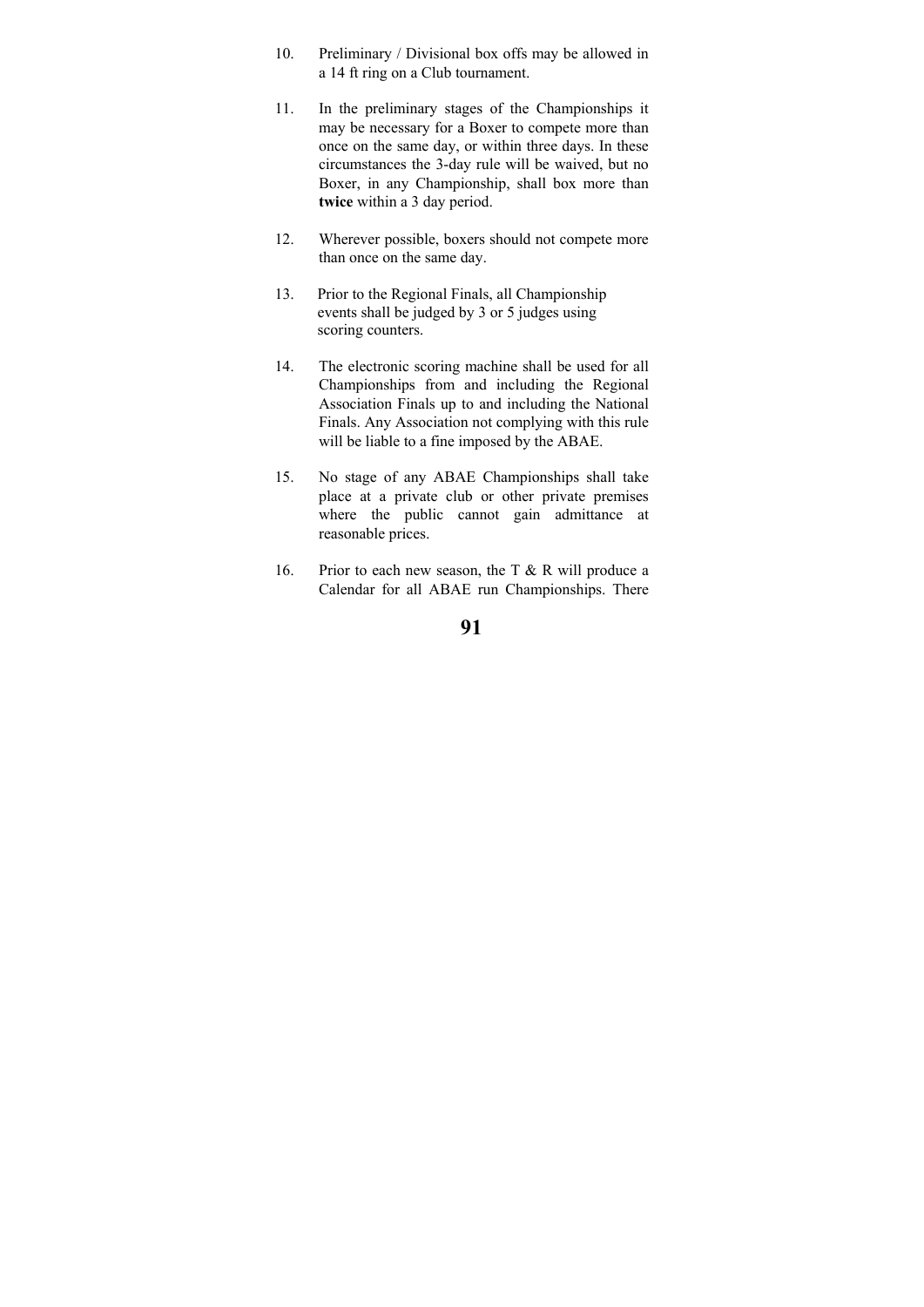will also be ongoing consultation with the National Ambition Boxing Championship committee (NABC) and the British Amateur Boxing Association (BABA) in order to avoid date clashes. The ABAE Board of Directors must approve the programme before publication.

- 17. In all Championships**,** every season a draw will take place by the T  $\&$  R Committee to determine which Regional Association will compete against each other in the Championships Quarter Finals and earlier pre-1/4 Final matches. In the interests of fairness, Associations drawn to box in a pre-1/4 Final Match will be excluded from the first part of the draw in the following season.
- 18. Before the start of each season, Associations will be invited to enter a draw for the allocation of all National Semi Finals and Finals of the ABAE run Championships.
- 19. A Club intending to withdraw a boxer from any stage of an ABAE National Championship shall inform its own Regional Association Secretary immediately, or no later than 08.00hrs on the day of the event.

 Failure to comply with this will result in the boxer's Club being fined £100, payable to its own Regional Association. This sum will then be forwarded to the opponent's Club.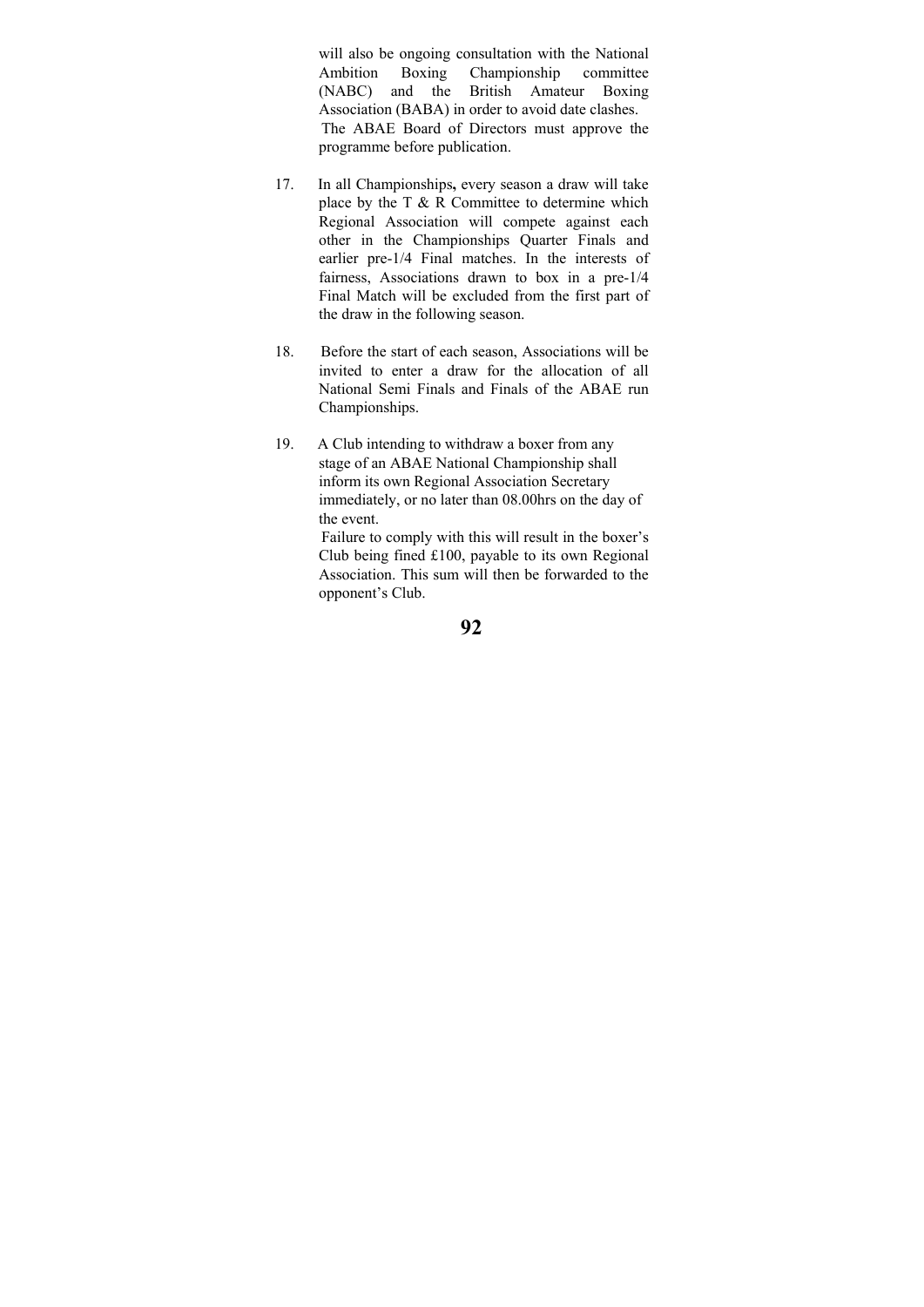### **Weigh In**

- 20. All Championship weight categories are shown in Appendix 1, pages 1019 to 112.
- (a) At all rounds of the Championships, boxers must weigh-in, be medically examined on the day of their competition and produce a valid ME3 at the weighin, except in the case of officially notified 'walkovers'. Boxers who have to box twice on the same day must be medically examined again before their second contest.
- (b) The scales shall have a current certificate of calibration, issued within 72 hours prior to the weigh-in. Electronic digital scales shall have a valid certificate of calibration issued annually. Calibration certificates shall be clearly displayed at the weigh in. The scales shall be open for two hours during which time Boxers may have as many check weighs as they wish. A correct weight at any time during the two hours will be accepted as official.
- (c) At the first round weigh-in of any Championship a boxer may change weight categories but shall then remain in that weight category throughout the duration of the particular Championship
- (d) Pre First Round Championship check weigh-ins are **NO**T to be taken as Official.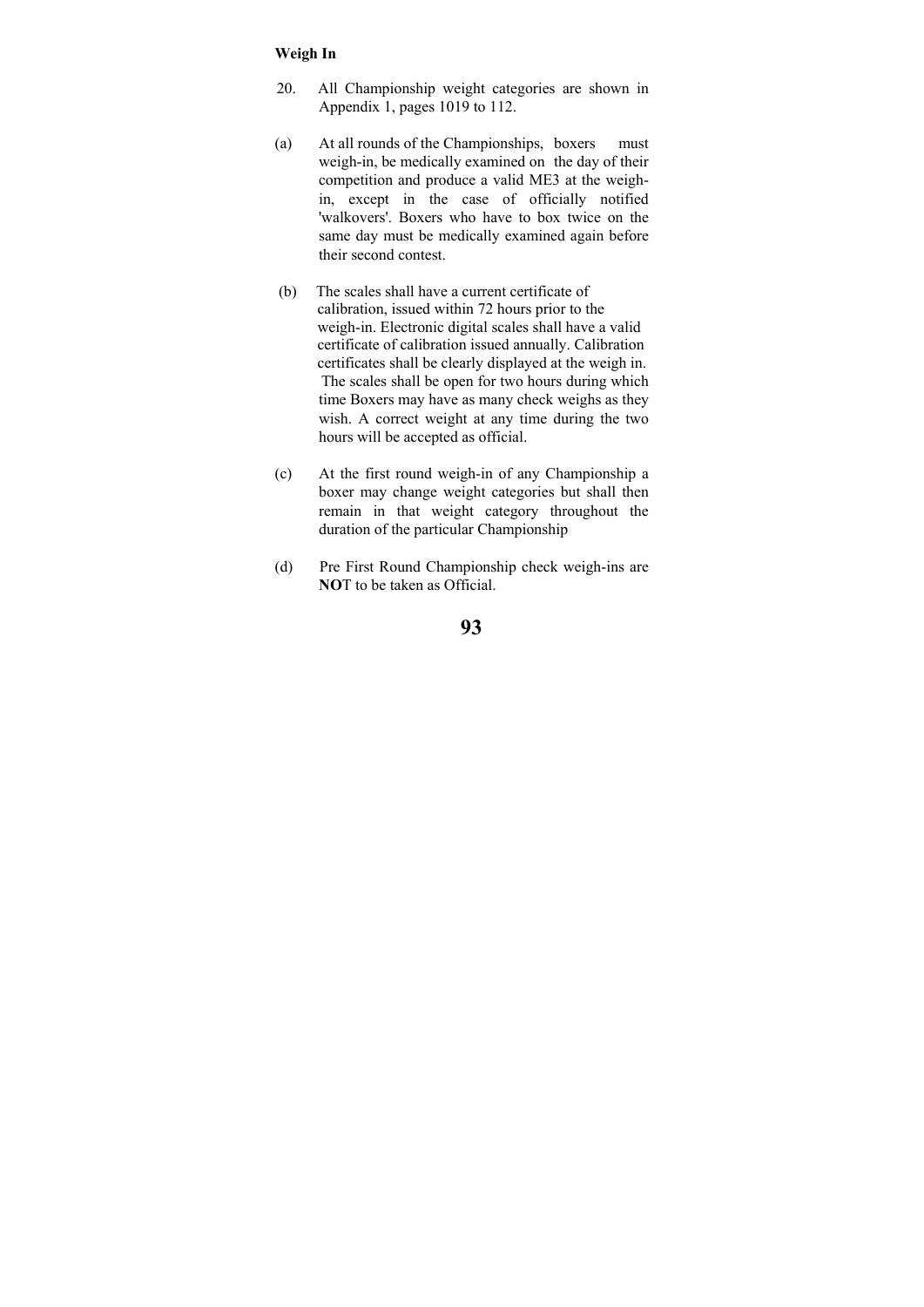(e) A boxer who weighs-in below the lower weight limit in his chosen weight category will be eliminated.

### **Draws and Byes**

21. The draw shall take place **after** the weigh-in and medical examination. In competitions where there are more than four competitors, a sufficient number of byes shall be drawn in the first series to reduce the number of competitors in the second series to 4, 8, 16 or 32.

#### **BOUTS SHALL BE DRAWN FIRST**

 Any Boxer withdrawn after the draw has been made may cause his Club to be fined by the Division or Association responsible for that stage of the Championships. Competitors drawing a bye in the first series shall be the first to box in the second series.

 If there are an odd number of byes, the boxer who draws the last bye will compete in the second series against the winner of the first bout in the first series. Where the number of byes is even, the boxers drawing byes shall box the first bouts in the second series in the order in which they are drawn.

 No competitor may receive a bye in the first series and a walkover in the second series or two consecutive 'walkovers'. Should such a situation arise a fresh draw shall be made of the other boxers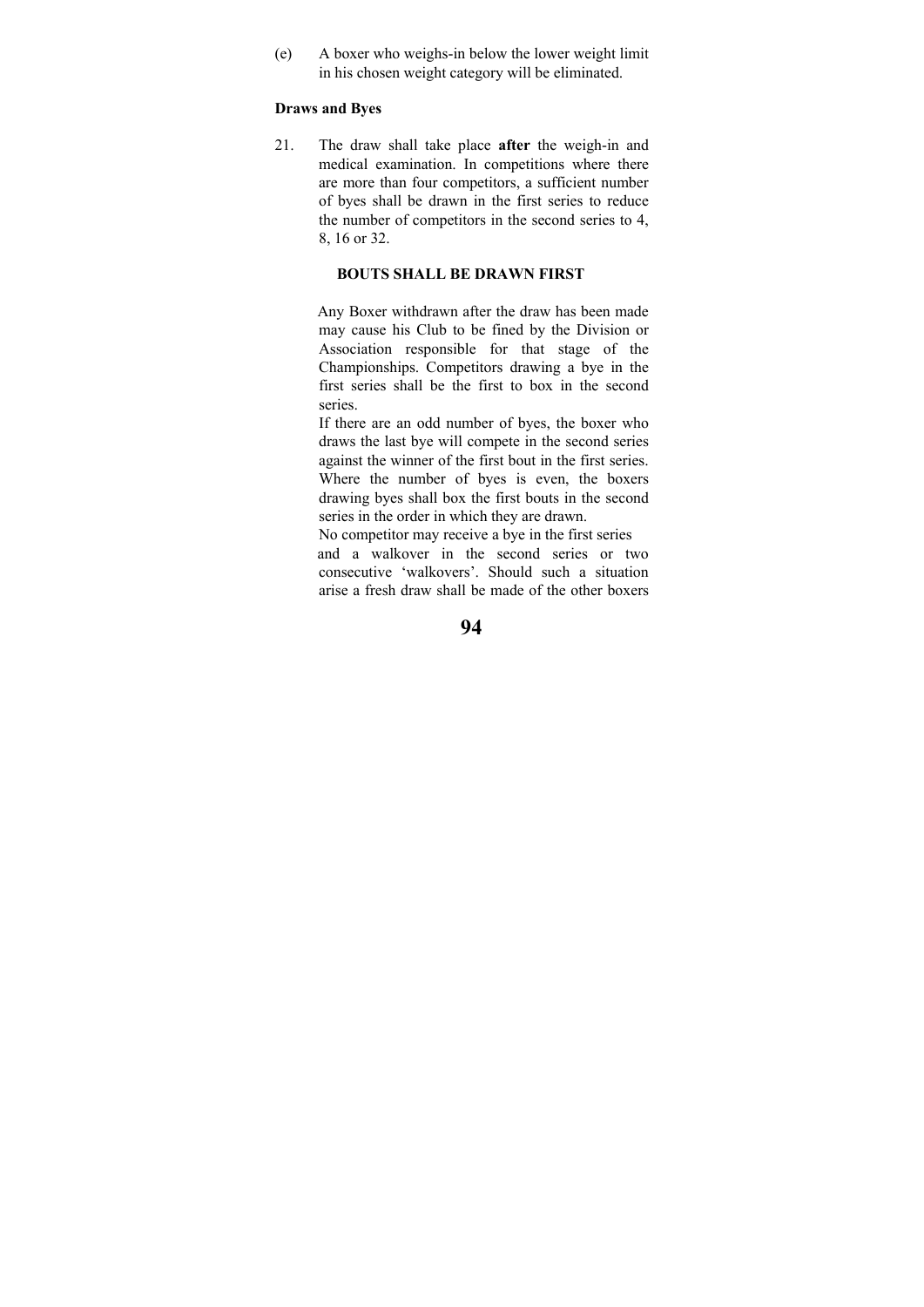remaining in the series who have not received a bye or walkover in the preceding series.

 The first boxer to be drawn will meet the boxer who has benefited from a bye or walkover in the preceding series and the new draw shall then proceed in the normal way.

Table for draws and byes

| No of Entries | <b>Bouts</b> | <b>Byes</b> |
|---------------|--------------|-------------|
|               |              |             |
|               |              |             |
|               |              |             |
|               |              |             |
|               |              |             |
|               |              |             |
|               |              |             |

22. Any Boxer who by representing his country in the European Championships, Commonwealth Games or Olympic Games is unable to compete in the preliminary stages of the ABAE Championships may be entered in the Championships at a stage to be determined by the ABAE Board of Directors.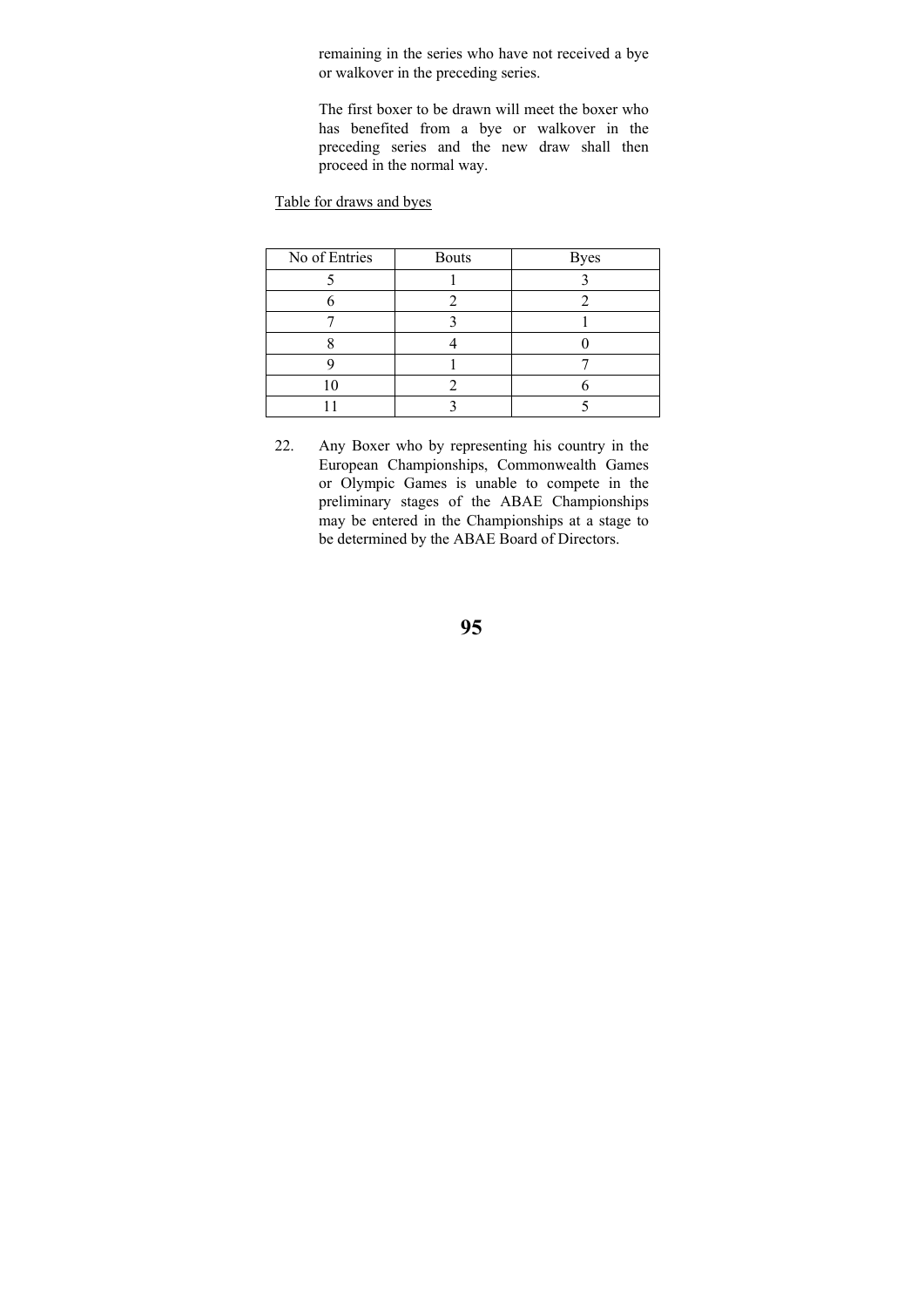- 23. At all Championships appointed Officials can claim travelling expenses. Officials travelling to pre-¼ Final and  $\frac{1}{4}$  Final away matches will be paid by their Home Association. Neutral Officials used at pre-  $\frac{1}{4}$ and ¼ final matches shall be paid by the host Association. The host Association will be responsible for all travelling and accommodation expenses of all participating Officials, except for the ABAE Senior Open Finals, which will be paid for by the ABAE as organisers.
- 24. At all rounds of ABAE Championships, trophies (not solely certificates) will be awarded to winners and runners up. A framed certificate or medal will count as a trophy. A disqualified boxer may only receive a prize or trophy at the sole discretion of the OIC.

### **Bandage Inspection**

25. At all Championship Events, the only bandages used must be purchased from the ABAE and bear the ABAE Registration stamp. The organisers will appoint bandage inspectors, glovers up, ring stewards and whips. The appointed bandage inspectors will validate bandages for each contest before the boxer wears them. If they are of the correct type and length they will be put on in front of the Inspector who will stamp them before the boxer goes to the gloving up table. Boxers will not be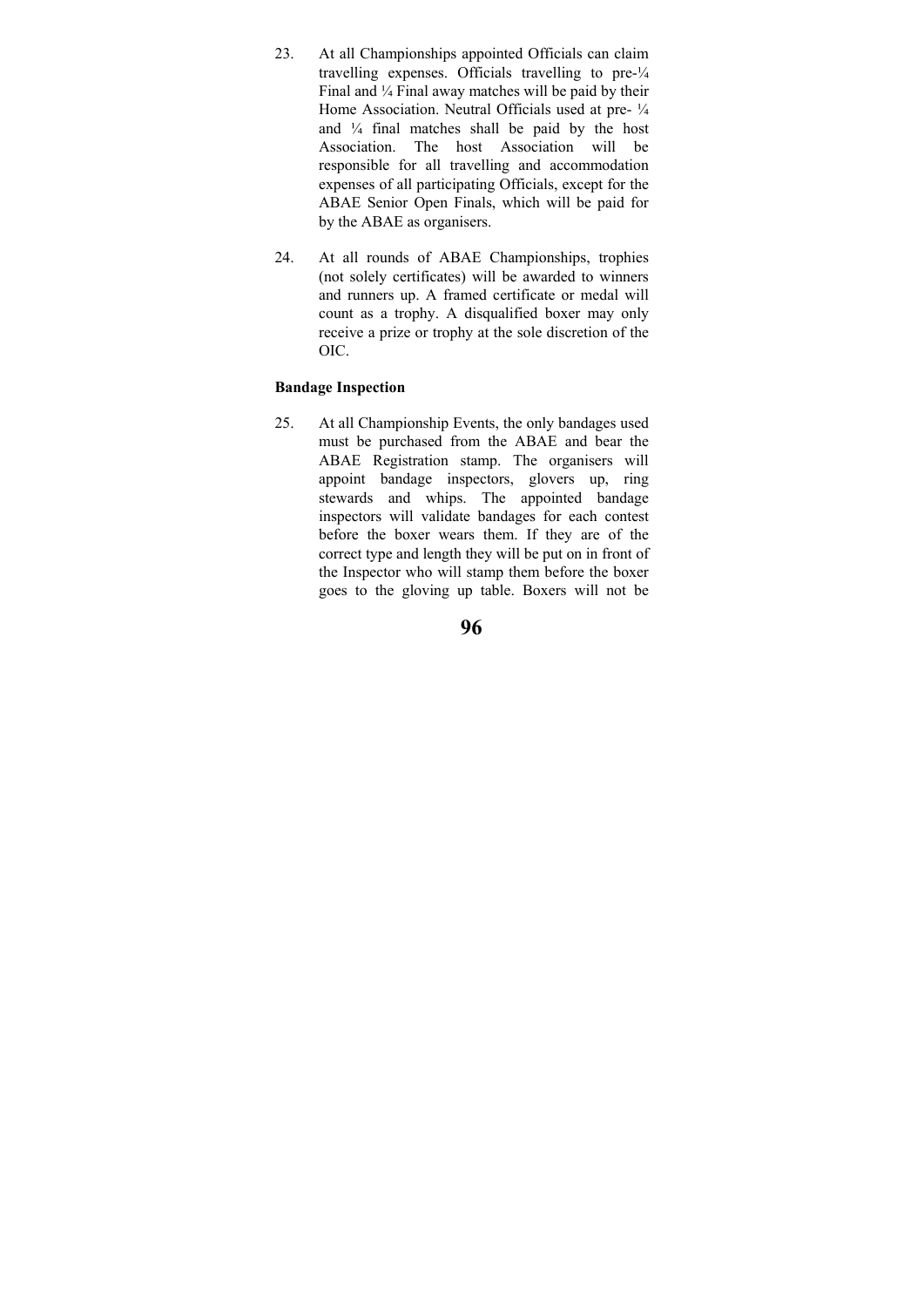permitted to glove up if the bandages do not bear the approved stamp.

- 26. At all Championships where there are more than 25 bouts, 2 rings shall be used on the same day. Alternatively the tournament shall be boxed over 2 days.
- 27. In all Championships the condition of entry will apply.
- 28 The ABAE Board of Directors shall ensure that Associations run Championships in a uniform manner as per the Rules and Regulations of Amateur Boxing and further ensure that the Rules of Boxing are as unambiguous as possible.

**Doping Controls** As per Medical Aspects booklet.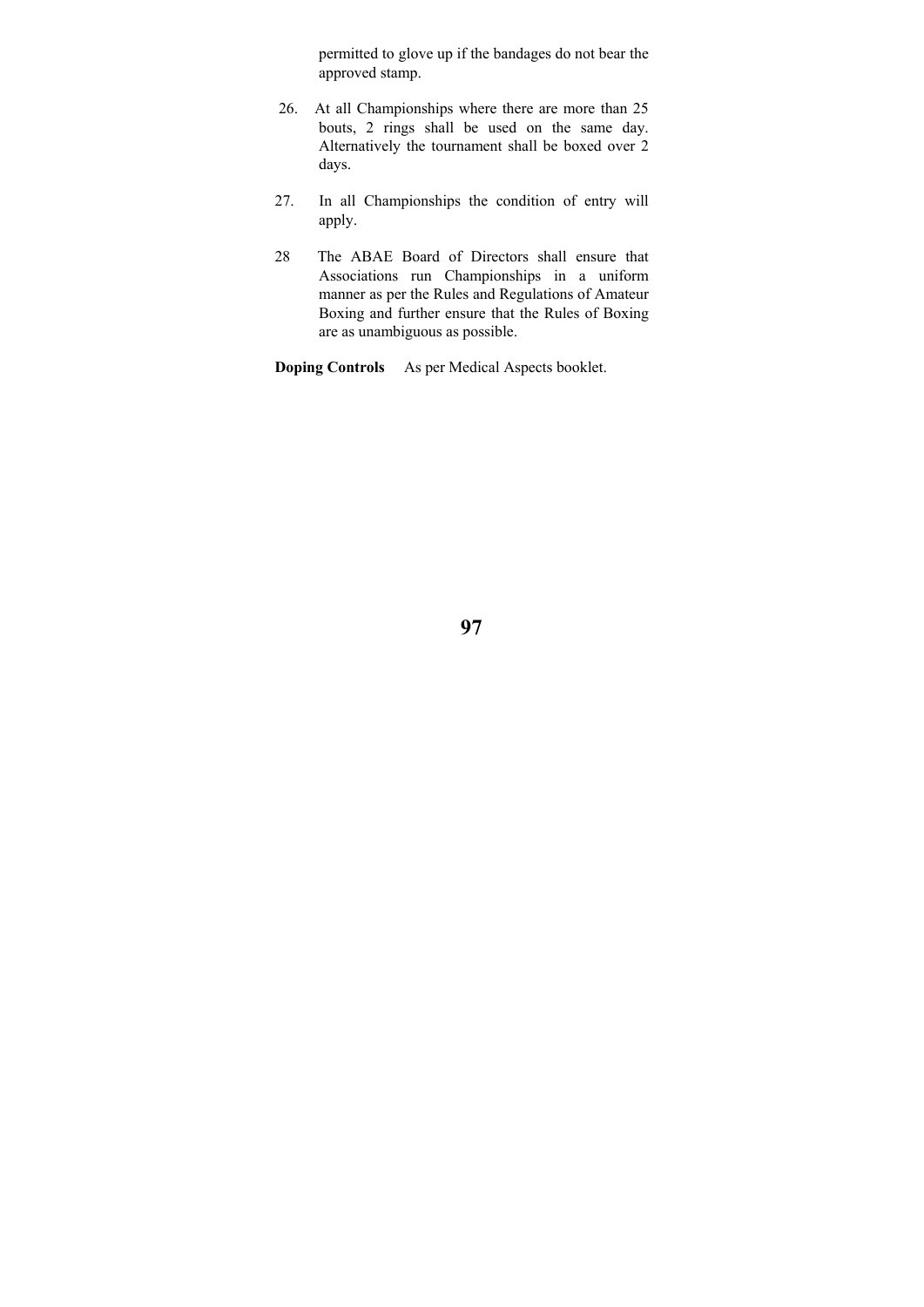# **Electronic Scoring Machine**



 If a scoring machine is used the following provisions shall apply:

1. In Championships and Internationals normally five judges will be used. If, due to unforeseen circumstances, five judges are not available three judges are acceptable.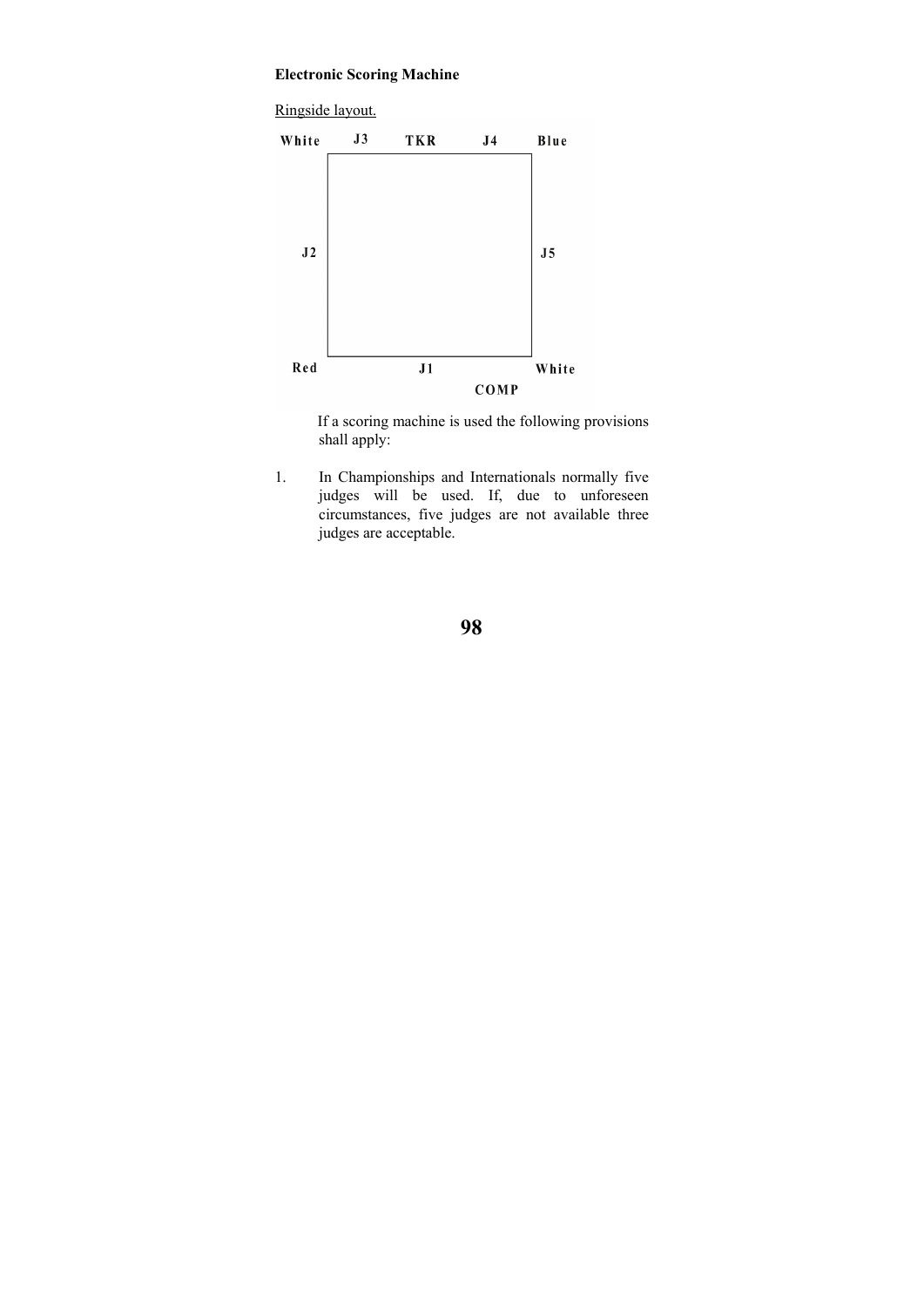- 2. With electronic scoring, the points decision is made up of the correct hits and all other information each judge feeds into the computer by pressing the respective buttons.
- 3. On the basis of the correct hits and all other information recorded, the final result is calculated automatically, the fundamental principle being that only such blows are recorded for the final result that have been fed in simultaneously by at least 3 of the five judges within 1 second. The winner of the contest is the boxer who has achieved the higher number of combined registered hits.
- 4. If a boxer receives a warning with which 3 or more judges agree and press the appropriate button, the scoring machine automatically awards 2 points to his opponent at the end of the warning period. The judge must wait for the light to flash on his keypad **before** pressing any warning button**.** The light will flash for 10 seconds.
- 5. If any judge disagrees with a warning by the referee, no warning buttons shall be pressed.
- 6. If a judge wants to issue a judge's warning, he may press the warning button of the offending boxer at any time during the round. If 3 or more judges issue a judge's warning for the same boxer, the scoring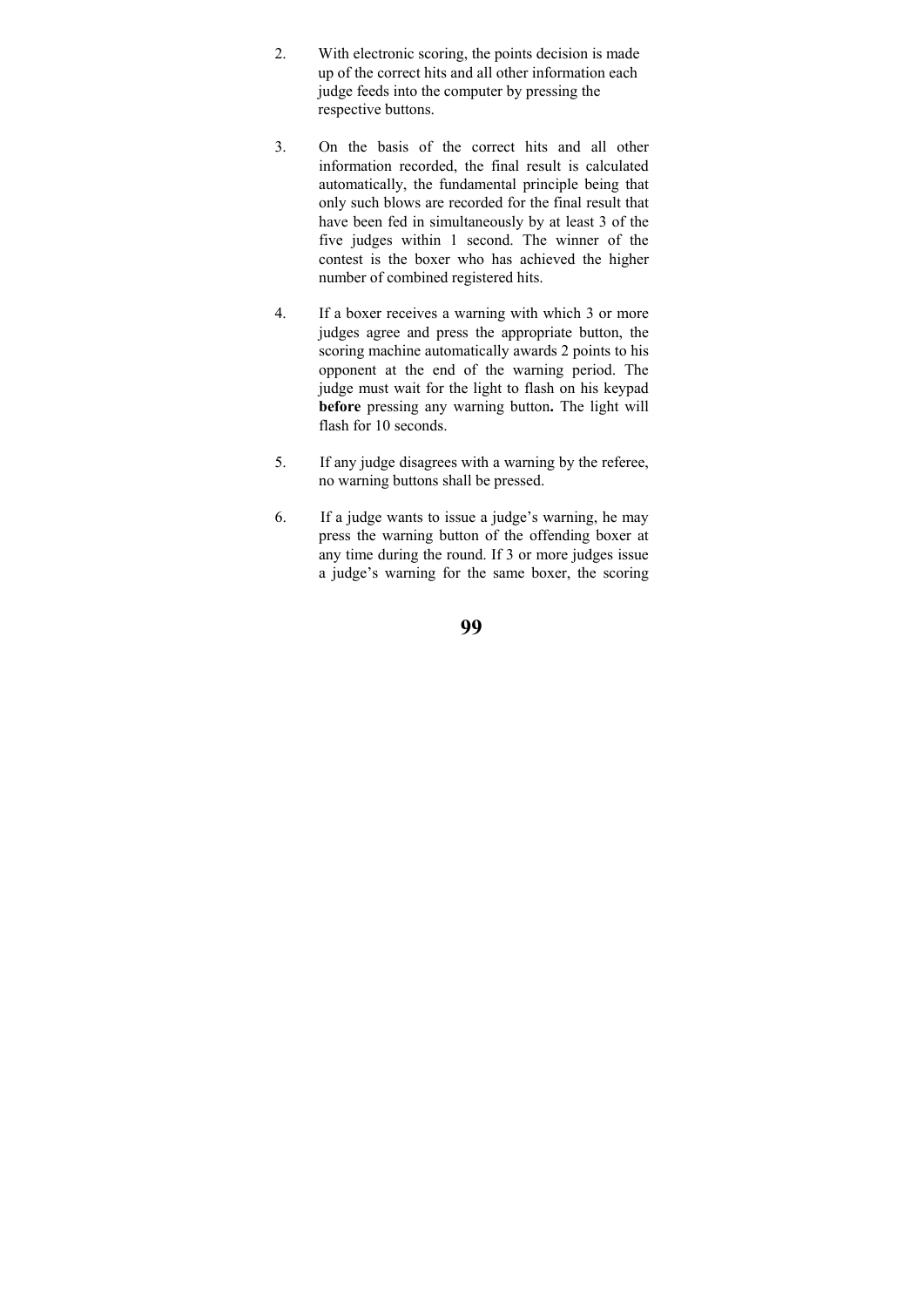machine automatically awards 2 points to his opponent at the end of the round being boxed.

- 7. Judges must be aware that incorrect pressing of warning buttons, may result in a boxer being penalised twice for the same offence.
- 8. If, at the end of the contest the scores are equal, the scoring machine automatically recalculates using all of the combined hits of each individual judge. If, after this recalculation (known as "count back") the scores are still equal, the Computer Operator shall indicate this to the judges by blowing a whistle and raising a white bat. The judges will be required to award the decision, in accordance with Directives - 3a (i), (ii), and (iii), by pressing the appropriate red or blue hits button. (See pages 76-77).
- 9. At the end of each contest the machine produces all the relevant documentation, including the judges score sheets.
- 10. If the scoring machine becomes defective, the procedure shall be as follows:
- (a) The OIC shall stop the bout for one minute. If during that period the defect cannot be rectified, the bout will continue using scoring counters, and judges will add their recorded respective individual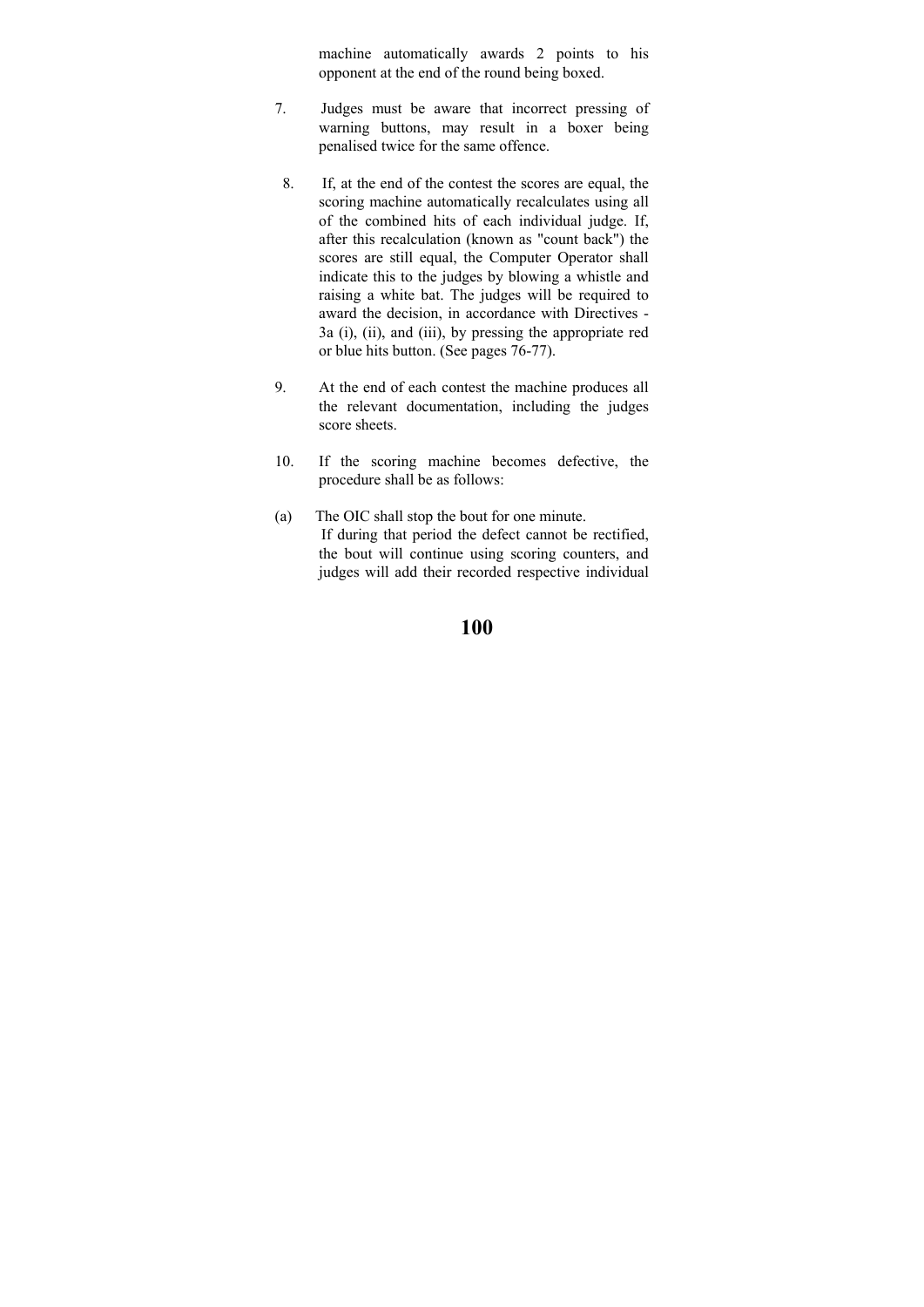hits up to the point of the change to their manual scores at the end of the bout to determine the winner.

- (b) If the defective scoring machine cannot be restored for the rest of the tournament the judges will score the remaining contests by scoring counters.
- (c) Whenever the scoring counters are used, before the judges enter their scores, the Adjudicator must verify the individual judges' scores.
- 2. After each contest the OIC shall check the scoring papers of the judges for accuracy and having satisfied himself that they are correct, he shall convey the name of the winner and scores to the announcer.

# **MALE BOXERS**

### **1. The conditions of entry**

 A boxer can enter any Junior Championship and any Senior championship in the same season.

**2**. **ABAE Schools** (No less than 2 ABAE bouts on entry)

 **Class 1** is for boxers whose 13th birthday occurs in the calendar year of the Class and contested over 3 x 1.5 minutes rounds.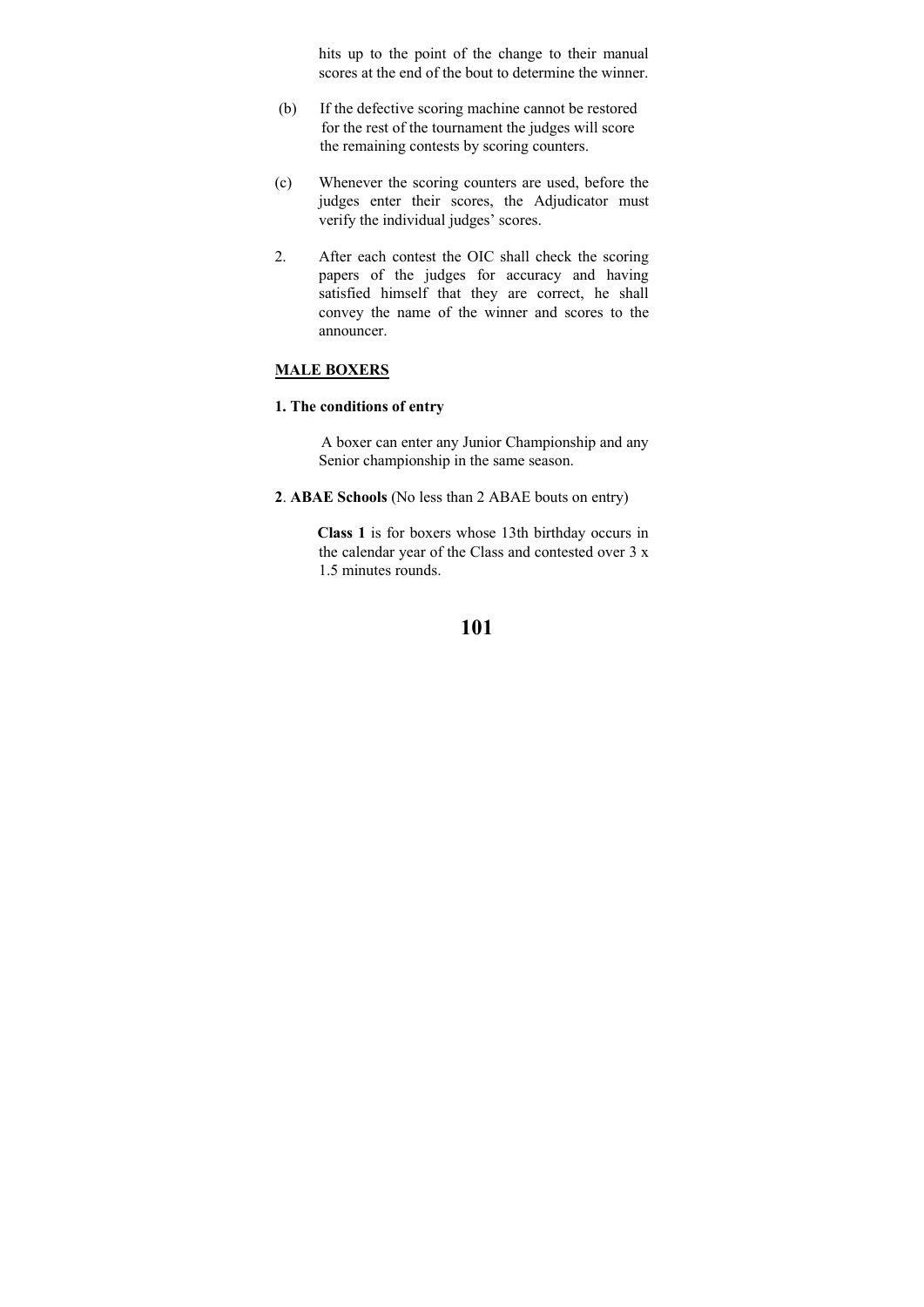**Class 2** is for boxers whose 14th birthday occurs in the calendar year of the Class and contested over 3 x 1.5 minutes rounds.

 **Class 3** is for boxers whose 15th birthday occurs in the calendar year of the Class and contested over 3 x 2 minute rounds.

**3**. **ABAE Juniors** (No less than 2 ABAE bouts on entry)

 **Class 4** is for boxers whose 16th birthday occurs in the calendar year of the Class and contested over 3 x 2 minute rounds.

 **Class 5** is for boxers whose 17th birthday occurs in the calendar year of the Class and contested over 3 x 2 minute rounds.

 **Class 6** is for boxers whose 18th birthday occurs in the calendar year of the Class and contested over 4 x 2 minute rounds.

### **Weight Allowance**

 Junior Classes 1 – 5 will receive a weight allowance at the Pre-1/4 Finals, Quarter Finals, Semi Finals and Finals. There will be no weight allowance for Class 6.

Allowances are for boxers in Weight Classes: -

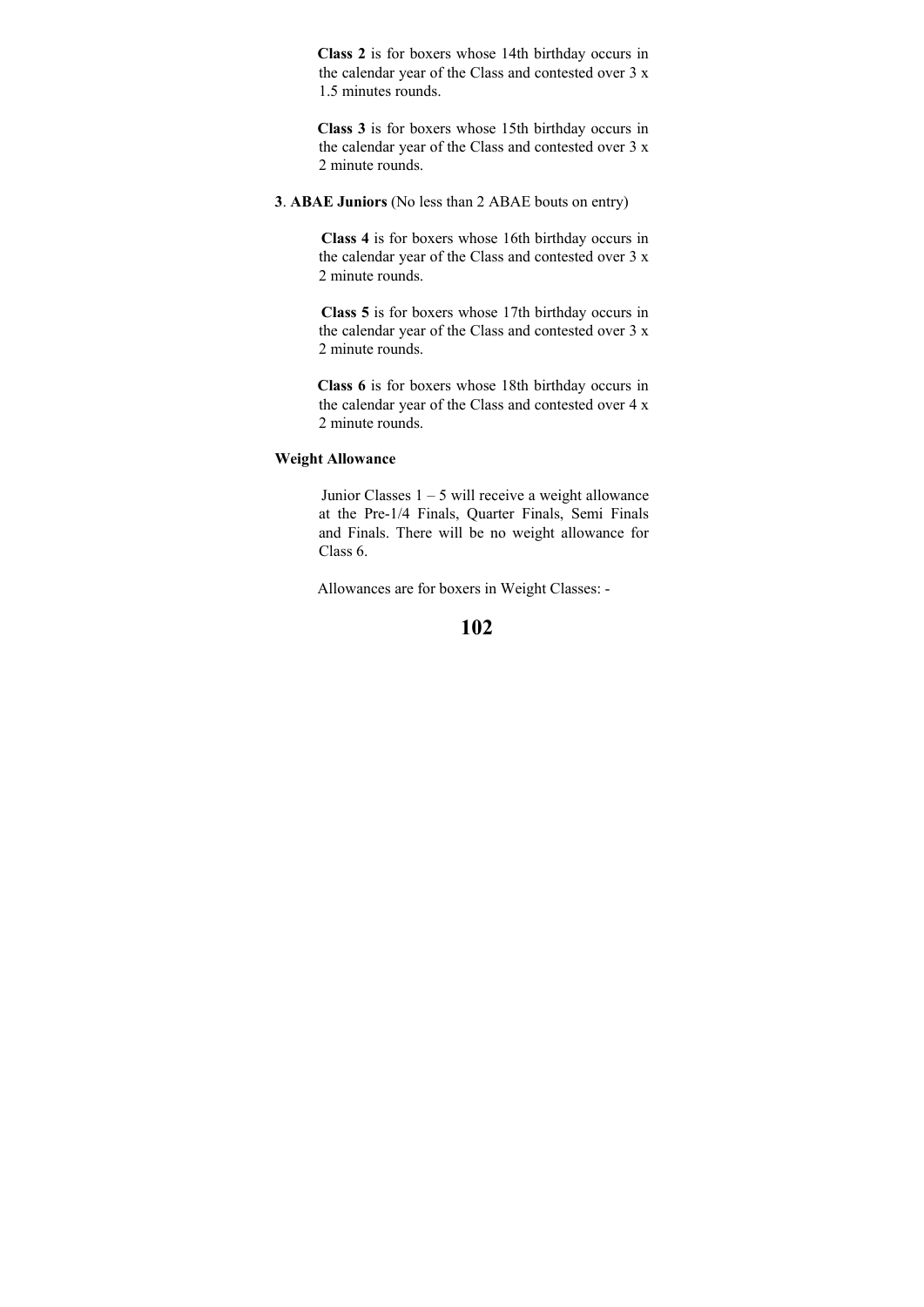up to and including 50kgs - 300gms,

- over 50kgs and up to/including 63kgs 500gms**,**
- over 63kgs 700gms.

### **Weight Reduction**

 The maximum weight a boxer may lose during the weigh-in period at any Junior Championship shall be:-

- 300gms for weight classes up to and including 50kgs,
- 500gms for weight classes over 50kgs and up to 63kgs (inclusive),
- 700gms for weight classes over 63kgs.

 A Senior boxer has no restriction on weight reduction.

# **ABAE Senior Novices**

- 1. Boxers must be 17 years or over on the  $1<sup>st</sup>$  October preceding the Championships.
- 2. **Class A** is for Boxers who have had a minimum of **2** ABAE bouts and no more than **10** bouts on the 1st October preceding the Championships. Boxers who have previously won a National Novice Championship at Class A are excluded. Bouts will be contested over 3 x 2 minute rounds.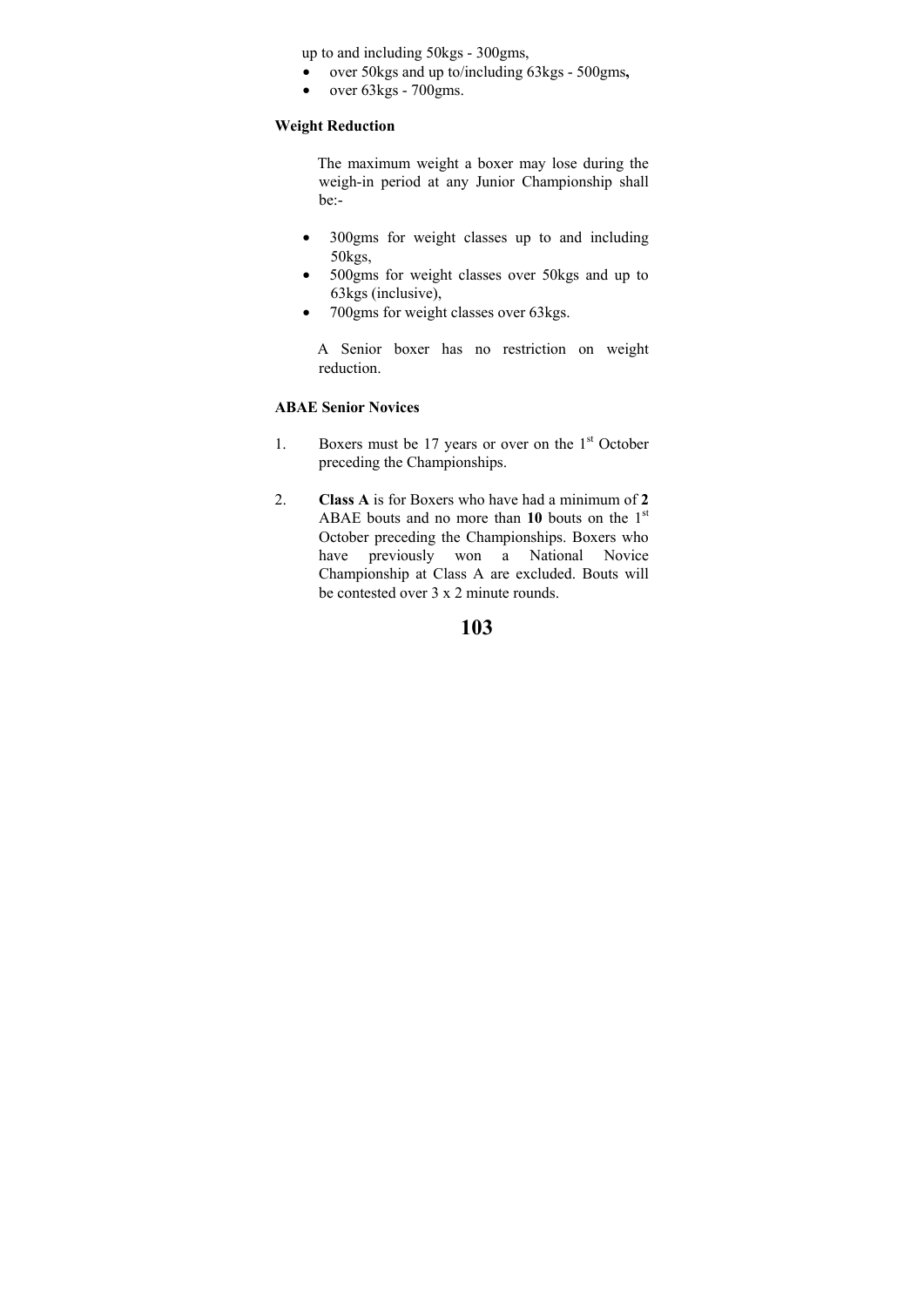**Class B** is for Boxers who have had a minimum of **11** and a maximum of **20** bouts (must include 2 ABAE bouts) on  $1<sup>st</sup>$  October preceding the Championships. Bouts will be contested over 4 x 2 minute rounds.

3. A boxer who wins the National Novice Championships at Class A shall be eligible to box in Class B in subsequent years provided he has not exceeded the specified number of contests. A boxer who wins a Novice Championship at Class B is automatically reclassified as Intermediate and is, therefore, ineligible.

### **ABAE Senior Open Championships**

(No less than 5 bouts on entry to include 2 ABAE bouts)

- 1. Boxers must be 17 years of age or over on the 1<sup>st</sup> October preceding the Championships.
- 2. Any boxer serving in HM Forces is only eligible to compete in the Championships by entry through his respective Service. Boxers entering or leaving the Services during the course of the Championships shall qualify as directed by the ABAE.
- 3. Members of the Police & Community Boxing Association of England must enter through the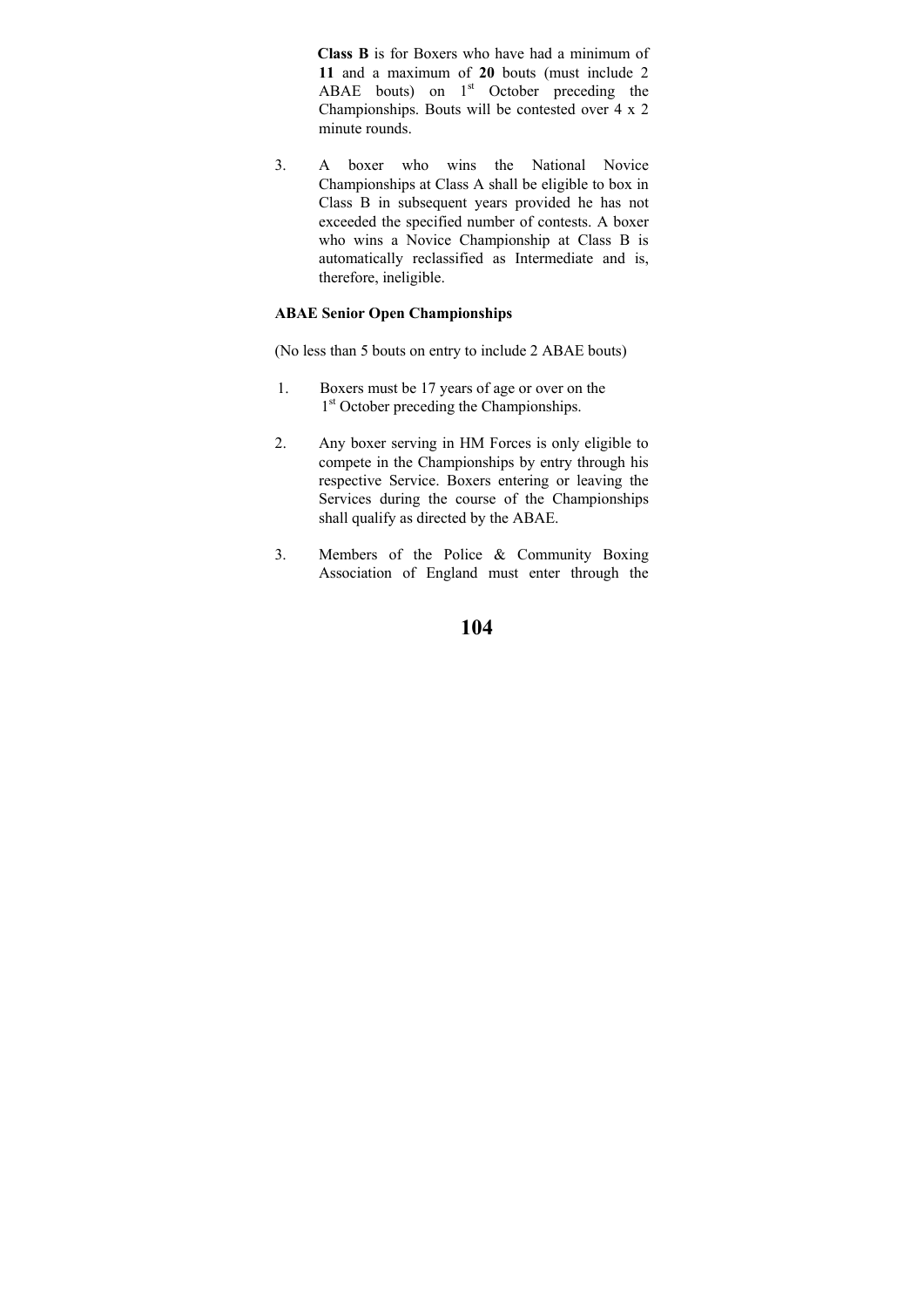Regional Association where they are domiciled or stationed.

- 4. Once a Boxer has competed at the first stage, he will be deemed to have entered, and must be reclassified as Intermediate.
- 5. All bouts will be contested over 3 x 3 minute rounds.
- 6. Ex professional and non-British boxers must have held an ME3 for one calendar year from the date of their first medical on return, before being eligible to enter.

### **NABC Championships**

(No less than 5 ABAE bouts on entry)

- 1. **Class A** is for boxers whose 16th birthday occurs in the calendar year of the Class and is contested over 3 x 2 minutes rounds.
- 2. **Class B** is for boxers whose 17th birthday occurs in the calendar year of the Class and is contested over 3 x 2 minutes rounds.
- 3. **Class C** is for boxers whose 18th or 19th birthdays occur in the calendar year of the Class and is contested over 3 x 3 minutes rounds.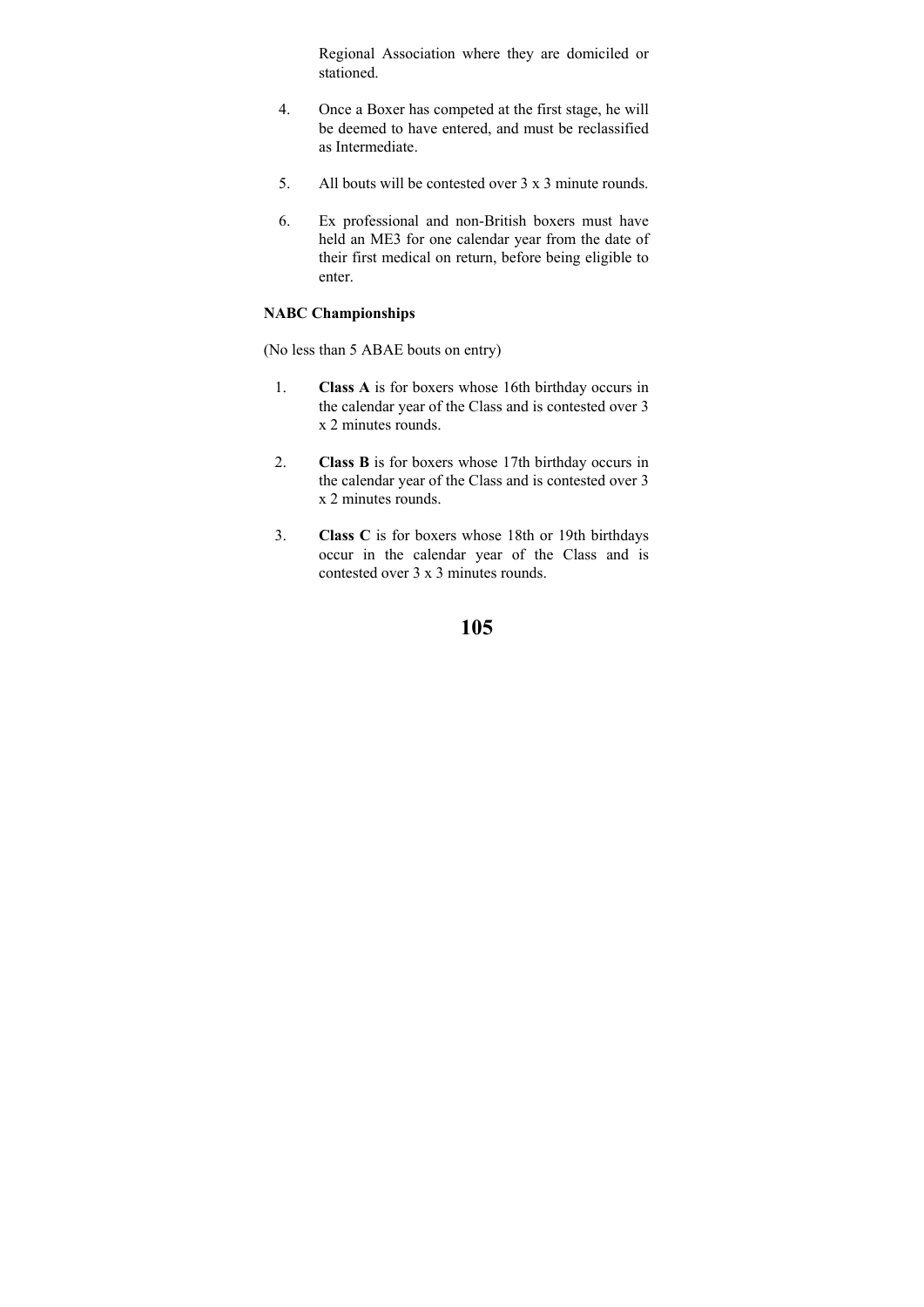- 4. Class C Champions will be re-graded to Intermediate Classification.
- 5. All stages of NABC Championships must be under the control of the Association in which they are held. No Club is permitted to hold any rounds of these Championships. The Association Secretary must liase with the local NABC Officer regarding organisation and costs.

# **FEMALE BOXERS**

# **ABAE Schools**

- 1. **Class 1** is for boxers whose 13th birthday occurs in the calendar year of the Class and contested over 3 x 1.5 minutes rounds.
- 2. **Class 2** is for boxers whose 14th birthday occurs in the calendar year of the Class and contested over 3 x 1.5 minutes rounds.
- 3. **Class 3** is for boxers whose 15th birthday occurs in the calendar year of the Class and contested over 3 x 2 minutes rounds.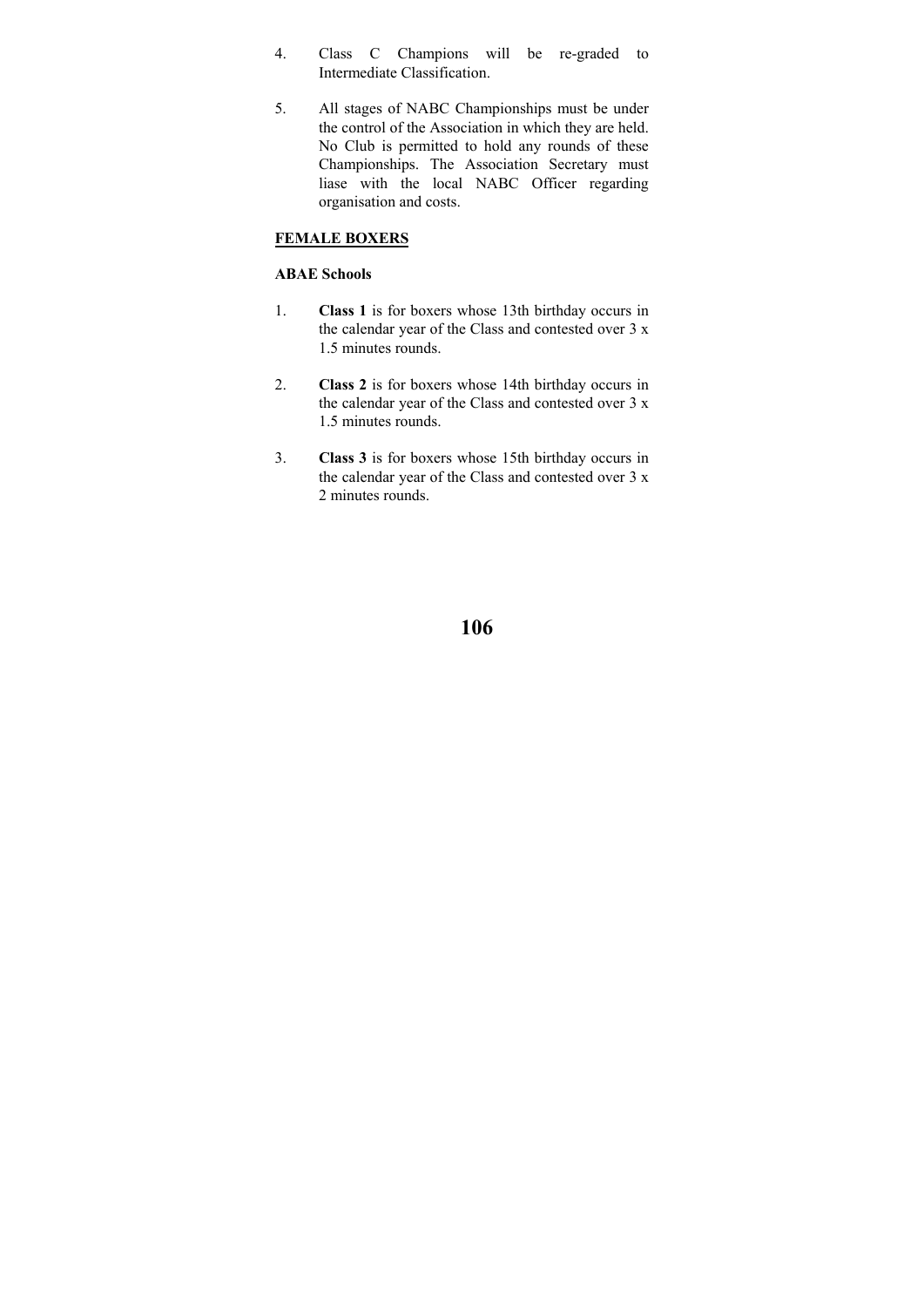#### **ABAE Juniors**

- 1. **Class 4** is for boxers whose 16th birthday occurs in the calendar year of the Class and contested over 3 x 2 minutes rounds.
- 2. **Class 5** is for boxers whose 17th birthday occurs in the calendar year of the Class and contested over 3 x 2 minutes rounds.
- 3 **Class 6** is for boxers whose 18th birthday occurs in the calendar year of the Class and contested over 3 x 2 minute rounds.

### **Weight Allowance**

 Junior Classes 1 – 5 will receive a weight allowance at the Pre-1/4 Finals, Quarter Finals, Semi Finals and Finals. There will be no weight allowance for Class 6.

Allowances are for boxers in weight classes: -

- up to and including 50kgs 300gms,
- over 50kgs and up to/including 63kgs 500gms**,**
- over  $63\text{kgs}$   $700\text{gms}$ .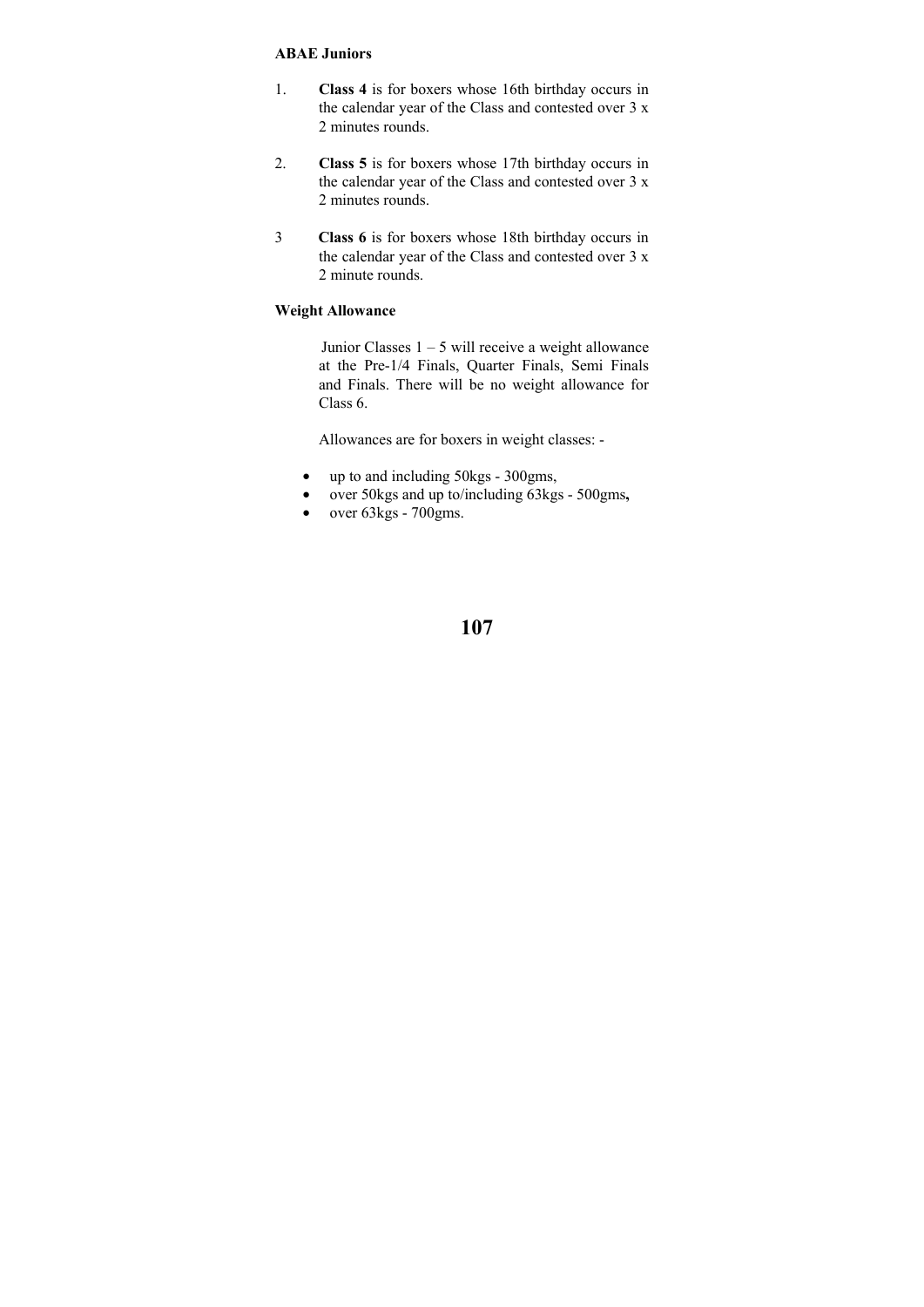### **Weight Reduction**

 The maximum weight a boxer may lose during the weigh-in period at any Championship for junior boxers shall be:-

- 300gms for weight classes up to and including 50kgs,
- 500gms for weight classes over 50kgs and up to 63kgs (inclusive),
- 700gms for weight classes over 63kgs.

### **ABAE Seniors**

- 1. **Class C** (0 5 Bouts on entry) is for boxers who are 17 years or more on  $1<sup>st</sup>$  October preceding the Championships and contested over 3 x 2 minutes rounds.
- 2. **Class B** (6 to 10 bouts on entry, to include 2 ABAE bouts) is for boxers who are 17 years or more on  $1<sup>st</sup>$ October preceding the Championships and contested over 3 x 2 minutes rounds.
- 3. **Class A** (More than 10 bouts on entry, to include 2 ABAE bouts) is for boxers who are 17 years or more on 1<sup>st</sup> October preceding the Championships and contested over 4 x 2 minute rounds. .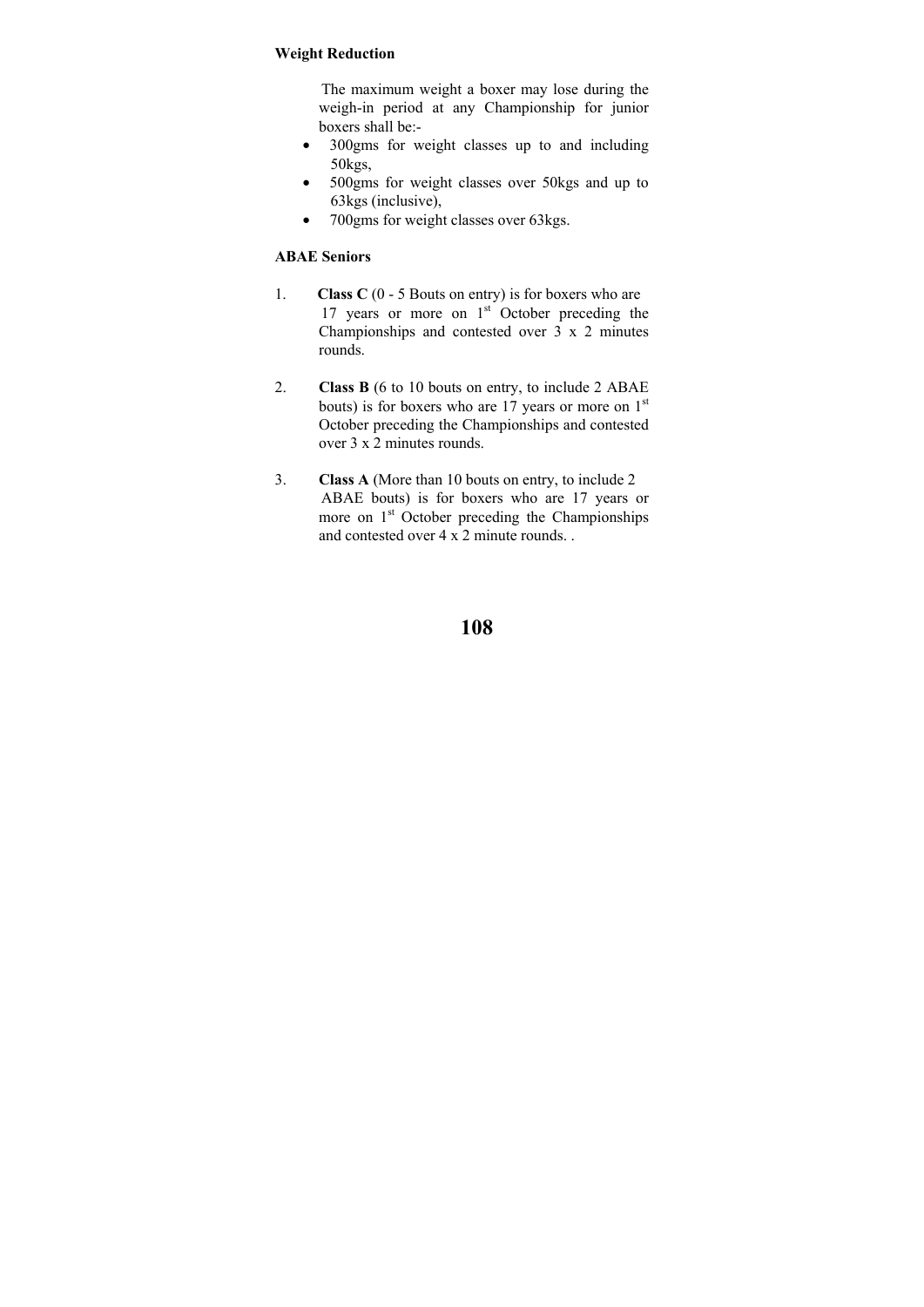- 4. Any boxer serving in HM Forces is only eligible to compete in the Championships by entry through her respective Service. Boxers entering or leaving the Services during the course of the Championships shall qualify as directed by the ABAE.
- 5. Members of the Police & Community Boxing Association of England shall enter through the Regional Association where they are domiciled or stationed.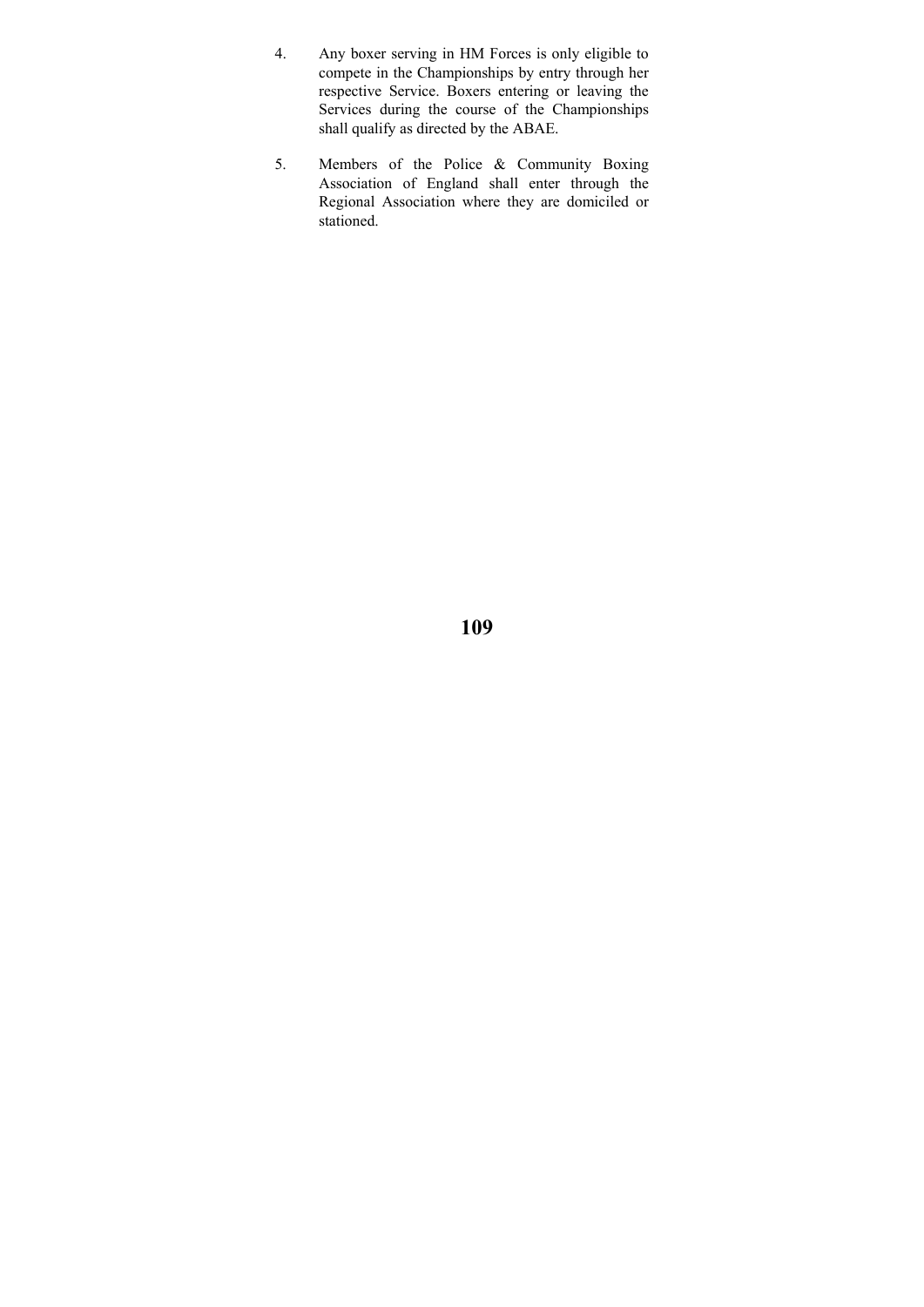## **CHAMPIONSHIPS WEIGHT CATEGORIES**

#### **ABAE Male Schools**

| Class 1   | Class 2                                                                                       | Class 3    |
|-----------|-----------------------------------------------------------------------------------------------|------------|
|           | $(3 \times 1.5)$ Minute Rounds) $(3 \times 1.5)$ Minute Rounds) $(3 \times 2)$ Minute Rounds) |            |
| Kgs       | Kgs                                                                                           | <b>Kgs</b> |
| $28 - 30$ | $32 - 34$                                                                                     | $36 - 38$  |
| $30 - 32$ | $34 - 36$                                                                                     | $38 - 40$  |
| $32 - 34$ | $36 - 38$                                                                                     | $40 - 42$  |
| $34 - 36$ | $38 - 40$                                                                                     | 42 - 44    |
| $36 - 38$ | $40 - 42$                                                                                     | $44 - 46$  |
| $38 - 40$ | $42 - 44$                                                                                     | $46 - 48$  |
| $40 - 42$ | $44 - 46$                                                                                     | $48 - 50$  |
| $42 - 44$ | $46 - 48$                                                                                     | $50 - 52$  |
| $44 - 46$ | $48 - 50$                                                                                     | $52 - 54$  |
| $46 - 48$ | $50 - 52$                                                                                     | 54 - 57    |
| $48 - 50$ | $52 - 54$                                                                                     | $57 - 60$  |
| $50 - 52$ | $54 - 57$                                                                                     | $60 - 63$  |
| $52 - 54$ | $57 - 60$                                                                                     | $63 - 66$  |
| $54 - 57$ | $60 - 63$                                                                                     | $66 - 70$  |
| $57 - 60$ | $63 - 66$                                                                                     | $70 - 75$  |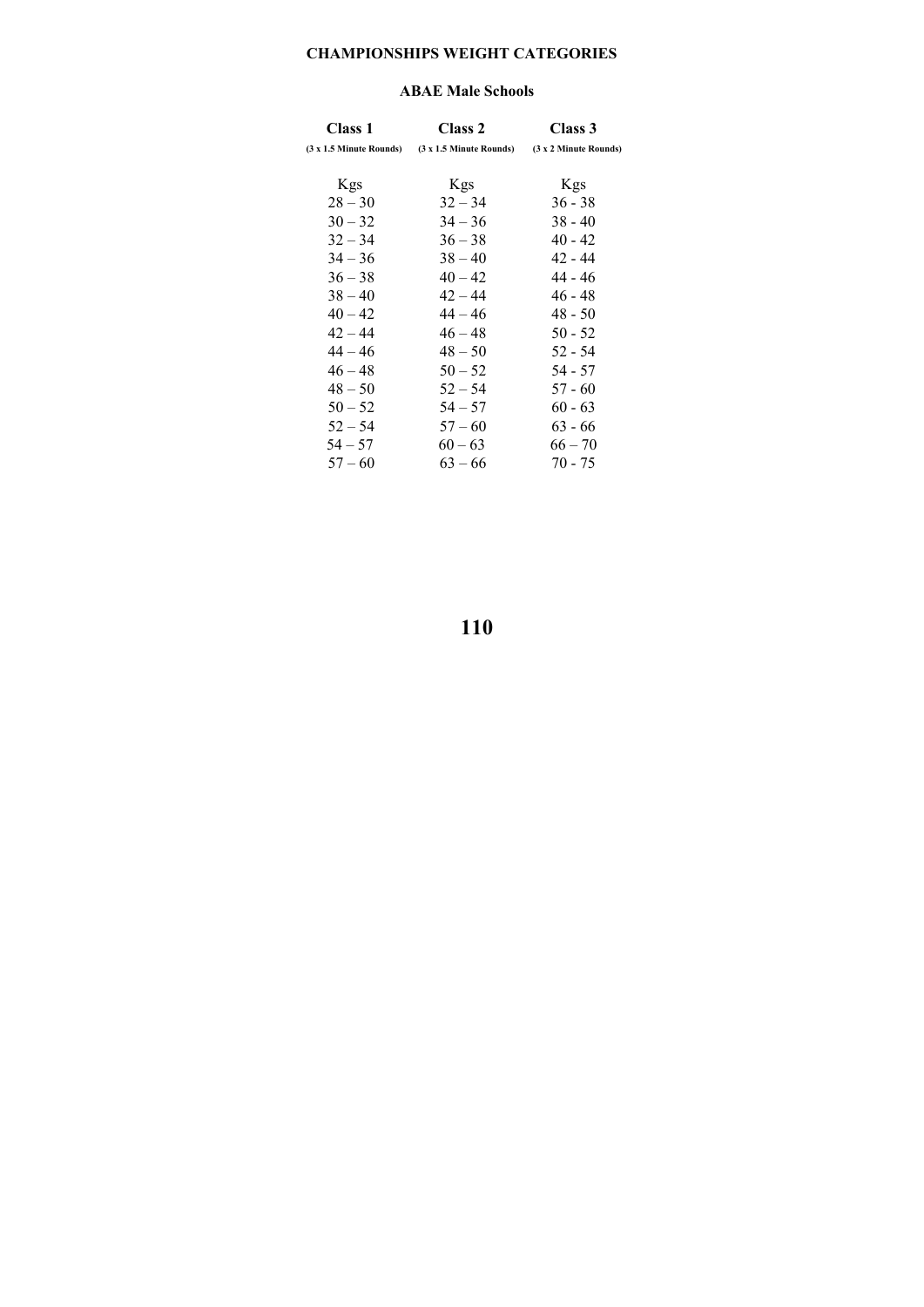### **ABAE Male Junior & NABC**

| Junior Class 4 &<br><b>NABC Class A</b> | Junior Class 5 & Junior Class 6<br><b>NABC Class B</b> |                       |
|-----------------------------------------|--------------------------------------------------------|-----------------------|
| (3 x 2 Minute Rounds)                   | (3 x 2 Minute Rounds)                                  | (4 x 2 Minute Rounds) |
|                                         |                                                        |                       |
| Kgs<br>$44 - 46$                        | Kgs<br>$46 - 48$                                       | Kgs<br>$45 - 48$      |
|                                         |                                                        |                       |
| $46 - 48$                               | $48 - 50$                                              | $48 - 51$             |
| $48 - 50$                               | $50 - 52$                                              | $51 - 54$             |
| $50 - 52$                               | $52 - 54$                                              | $54 - 57$             |
| $52 - 54$                               | $54 - 57$                                              | $57 - 60$             |
| $54 - 57$                               | $57 - 60$                                              | $60 - 63.5$           |
| $57 - 60$                               | $60 - 63$                                              | $63.5 - 67$           |
| $60 - 63$                               | $63 - 66$                                              | $67 - 71$             |
| $63 - 66$                               | $66 - 70$                                              | 71 - 75               |
| $66 - 70$                               | $70 - 75$                                              | $75 - 81$             |
| $70 - 75$                               | $75 - 80$                                              | $81 - 86$             |
| $75 - 80$                               | $80 - 85$                                              | 86 - 91               |
| $80 - 85$                               | $85 - 91$                                              | $91+$                 |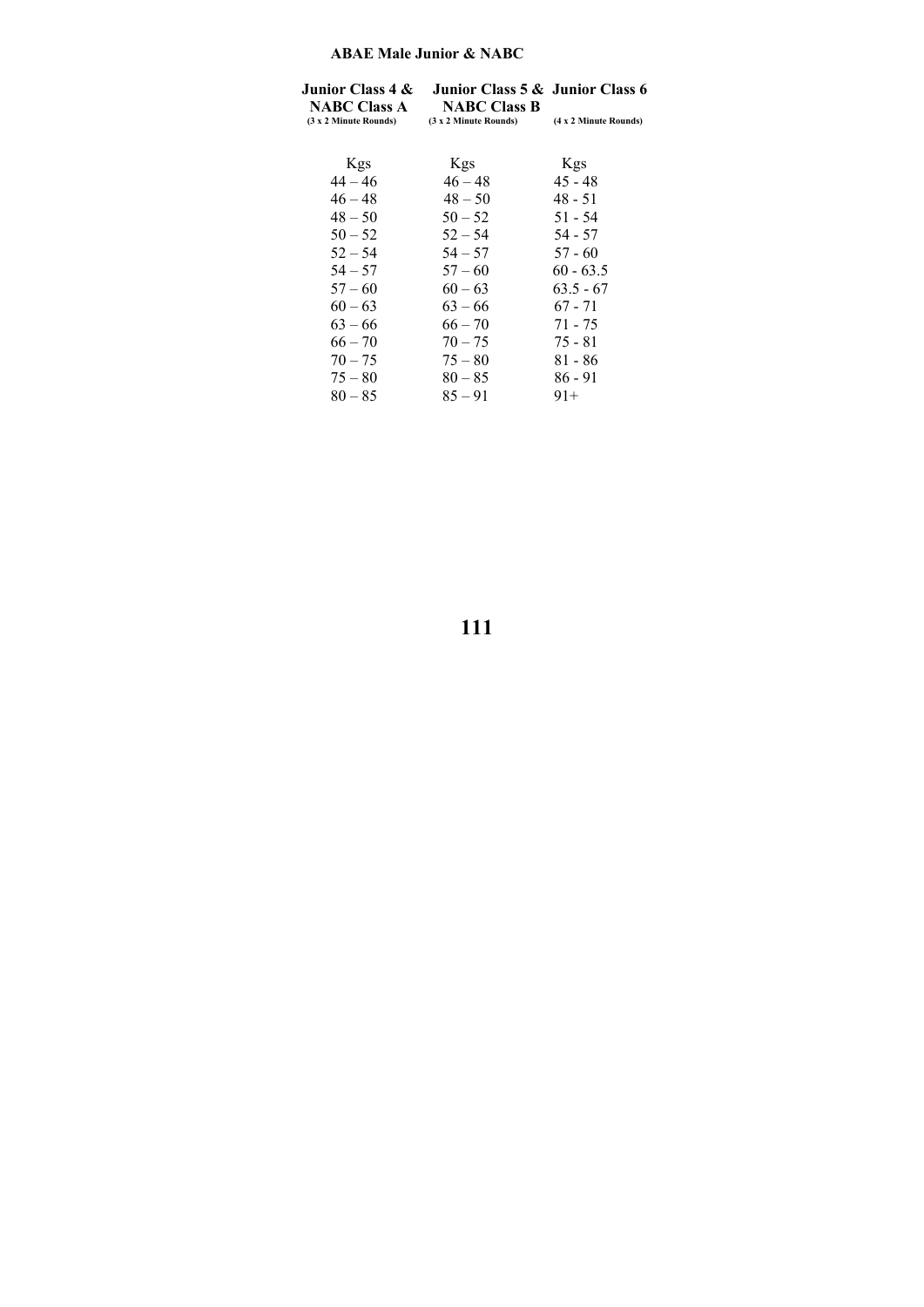**ABAE Male Senior (3 x 3 Minute Rounds)** 

**NABC Class C (3 x 3 Minute Rounds)** 

#### **Male Senior Novices ABAE Female Senior**<br>Class A (3 x 2 Minute Rounds) Class A (4 x 2 Minute Rounds) <br>Class B (3 x 2 Minute Rounds) Class B (3 x 2 Minute Roun **Class A (3 x 2 Minute Rounds) Class A (4 x 2 Minute Rounds) Class B (4 x 2 Minute Rounds) Class B (3 x 2 Minute Rounds) Class C (3 x 2 Minute Rounds)**

| Kgs         |                    | Kgs         |
|-------------|--------------------|-------------|
| $45 - 48$   | Light Flyweight    | 44 - 46     |
| $48 - 51$   | Flyweight          | 46 - 48     |
| $51 - 54$   | Bantamweight       | $48 - 51$   |
| $54 - 57$   | Featherweight      | $51 - 54$   |
| $57 - 60$   | Lightweight        | $54 - 57$   |
| $60 - 63.5$ | Light Welterweight | $57 - 60$   |
| $63.5 - 67$ | Welterweight       | $60 - 63.5$ |
| $67 - 71$   | Light Middleweight | $63.5 - 67$ |
| $71 - 75$   | Middleweight       | $67 - 71$   |
| $75 - 81$   | Light Heavyweight  | $71 - 75$   |
| $81 - 86$   | Cruiserweight      | -------     |
| $86 - 91$   | Heavyweight        | 75 - 81     |
| $91+$       | Super Heavyweight  | $81+$       |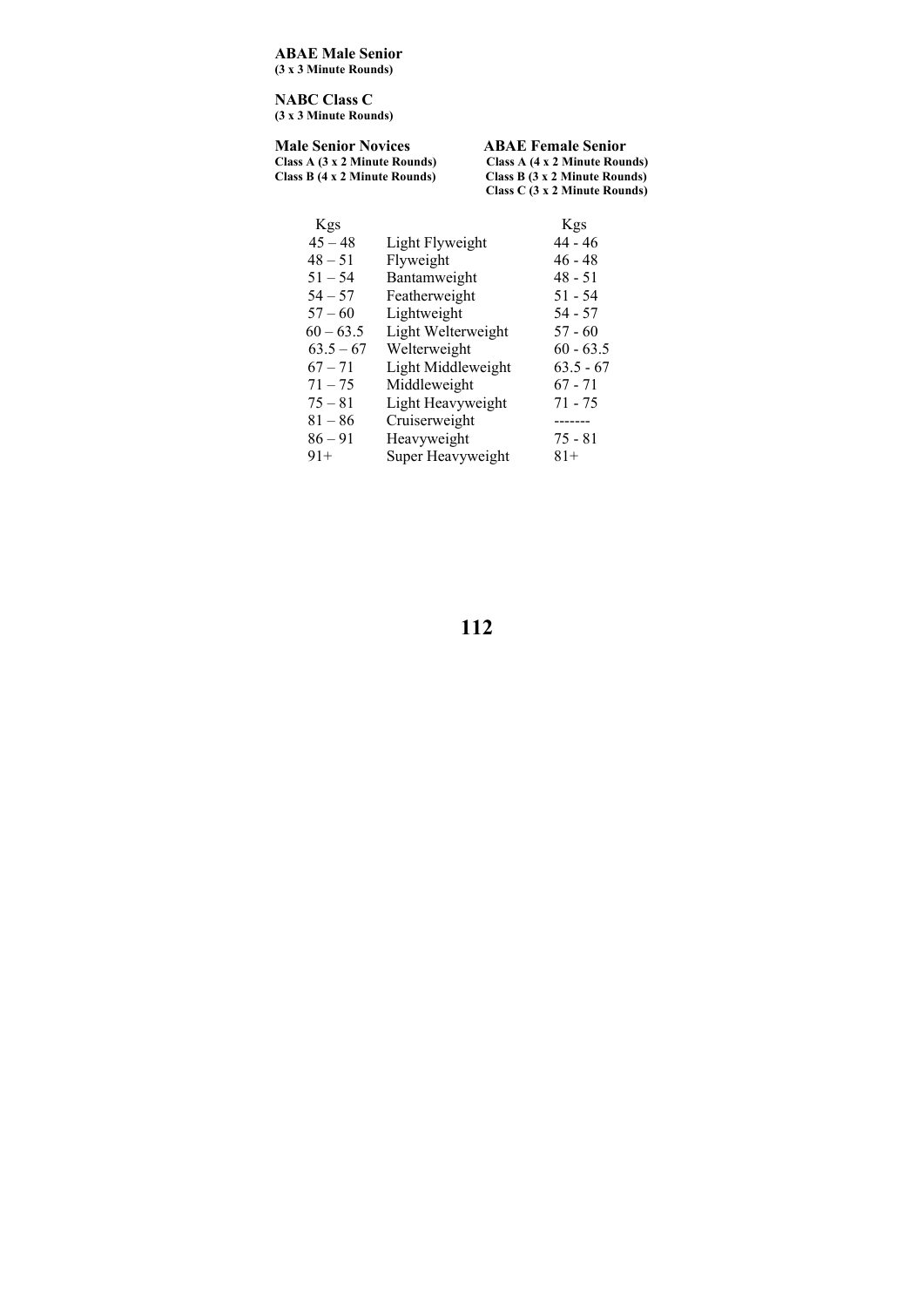### **ABAE Female Schools**

| <b>Class 1</b><br>(3 x 1.5 Minute Rounds) | Class 2<br>(3 x 1.5 Minute Rounds) | Class 3<br>(3 x 2 Minute Rounds) |
|-------------------------------------------|------------------------------------|----------------------------------|
|                                           |                                    |                                  |
| <b>Kgs</b>                                | <b>Kgs</b>                         | <b>Kgs</b>                       |
| $28 - 30$                                 | $32 - 34$                          | $36 - 38$                        |
| $30 - 32$                                 | $34 - 36$                          | $38 - 40$                        |
| $32 - 34$                                 | $36 - 38$                          | $40 - 42$                        |
| $34 - 36$                                 | $38 - 40$                          | 42 - 44                          |
| $36 - 38$                                 | $40 - 42$                          | $44 - 46$                        |
| $38 - 40$                                 | $42 - 44$                          | $46 - 48$                        |
| $40 - 42$                                 | $44 - 46$                          | $48 - 50$                        |
| $42 - 44$                                 | $46 - 48$                          | $50 - 52$                        |
| $44 - 46$                                 | $48 - 50$                          | $52 - 54$                        |
| $46 - 48$                                 | $50 - 52$                          | $54 - 56$                        |
| $48 - 50$                                 | $52 - 54$                          | $56 - 58$                        |
| $50 - 52$                                 | $54 - 56$                          | $58 - 60$                        |
| $52 - 54$                                 | $56 - 58$                          | $60 - 63$                        |
| $54 - 56$                                 | $58 - 60$                          | $63 - 66$                        |
| $56 - 58$                                 | $60 - 63$                          | $66 - 69$                        |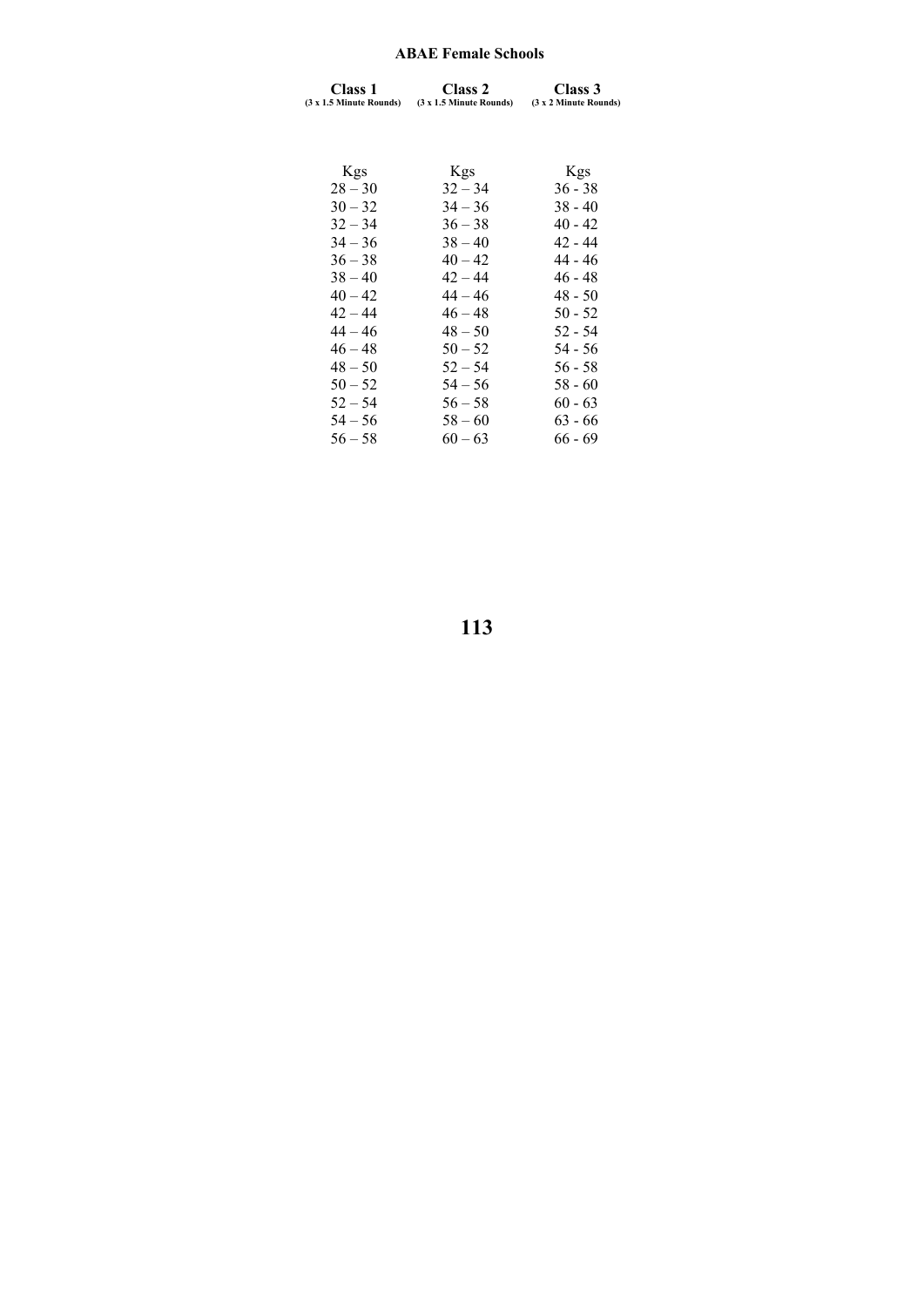### **ABAE Female Junior**

| Class 4<br>(3 x 2 Minute Rounds) | Class 5<br>(3 x 2 Minute Rounds) | Class 6<br>(3 x 2 Minute Rounds) |
|----------------------------------|----------------------------------|----------------------------------|
|                                  |                                  |                                  |
| <b>Kgs</b>                       | <b>Kgs</b>                       | <b>Kgs</b>                       |
| $44 - 46$                        | $44 - 46$                        | 44 - 46                          |
| $46 - 48$                        | $46 - 48$                        | $46 - 48$                        |
| $48 - 50$                        | $48 - 50$                        | $48 - 51$                        |
| $50 - 52$                        | $50 - 52$                        | $51 - 54$                        |
| $52 - 54$                        | $52 - 54$                        | $54 - 57$                        |
| $54 - 56$                        | $54 - 56$                        | $57 - 60$                        |
| $56 - 58$                        | $56 - 58$                        | $60 - 63.5$                      |
| $58 - 60$                        | $58 - 60$                        | $63.5 - 67$                      |
| $60 - 63$                        | $60 - 63$                        | $67 - 71$                        |
| $63 - 66$                        | $63 - 66$                        | $71 - 75$                        |
| $66 - 69$                        | $66 - 69$                        | $75 - 81$                        |
| $69 - 72$                        | $69 - 72$                        | $81+$                            |
| $72 - 75$                        | 72 - 75                          |                                  |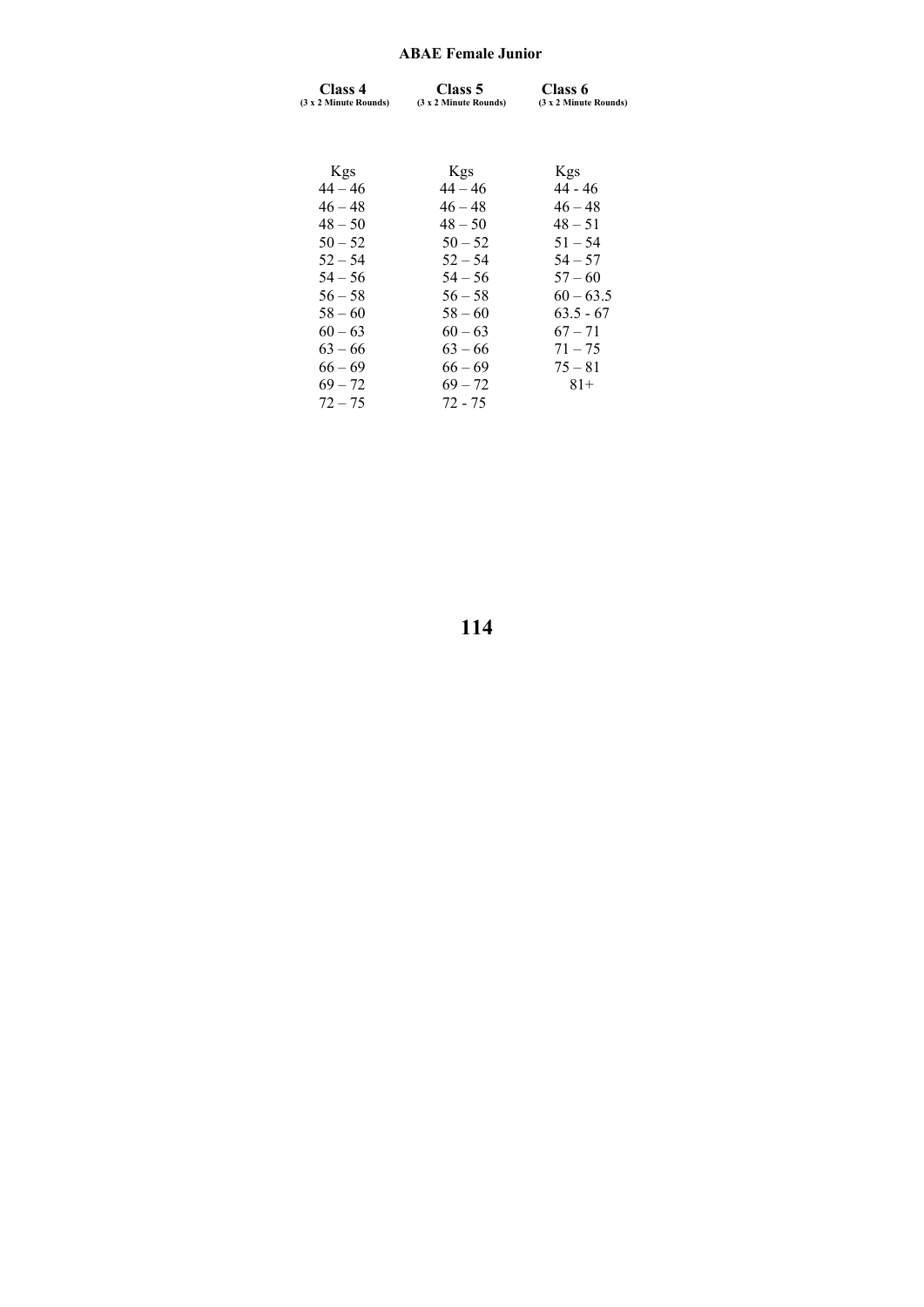# **AIBA Weight Categories (Elite)**

| Men & Youth (Boys)<br>(3 x 3 Minute Rounds) | Women & Youth (Girls)<br>(4 x 2 Minute Rounds) |  |  |
|---------------------------------------------|------------------------------------------------|--|--|
| Kgs                                         | <b>Kgs</b>                                     |  |  |
| $46 - 49$                                   | $45 - 48$                                      |  |  |
| $49 - 52$                                   | $48 - 51$                                      |  |  |
| $52 - 56$                                   | $51 - 54$                                      |  |  |
| $56 - 60$                                   | $54 - 57$                                      |  |  |
| $60 - 64$                                   | $57 - 60$                                      |  |  |
| $64 - 69$                                   | $60 - 64$                                      |  |  |
| $69 - 75$                                   | $64 - 69$                                      |  |  |
| $75 - 81$                                   | $69 - 75$                                      |  |  |
| $81 - 91$                                   | $75 - 81$                                      |  |  |
| $91+$                                       | $81+$                                          |  |  |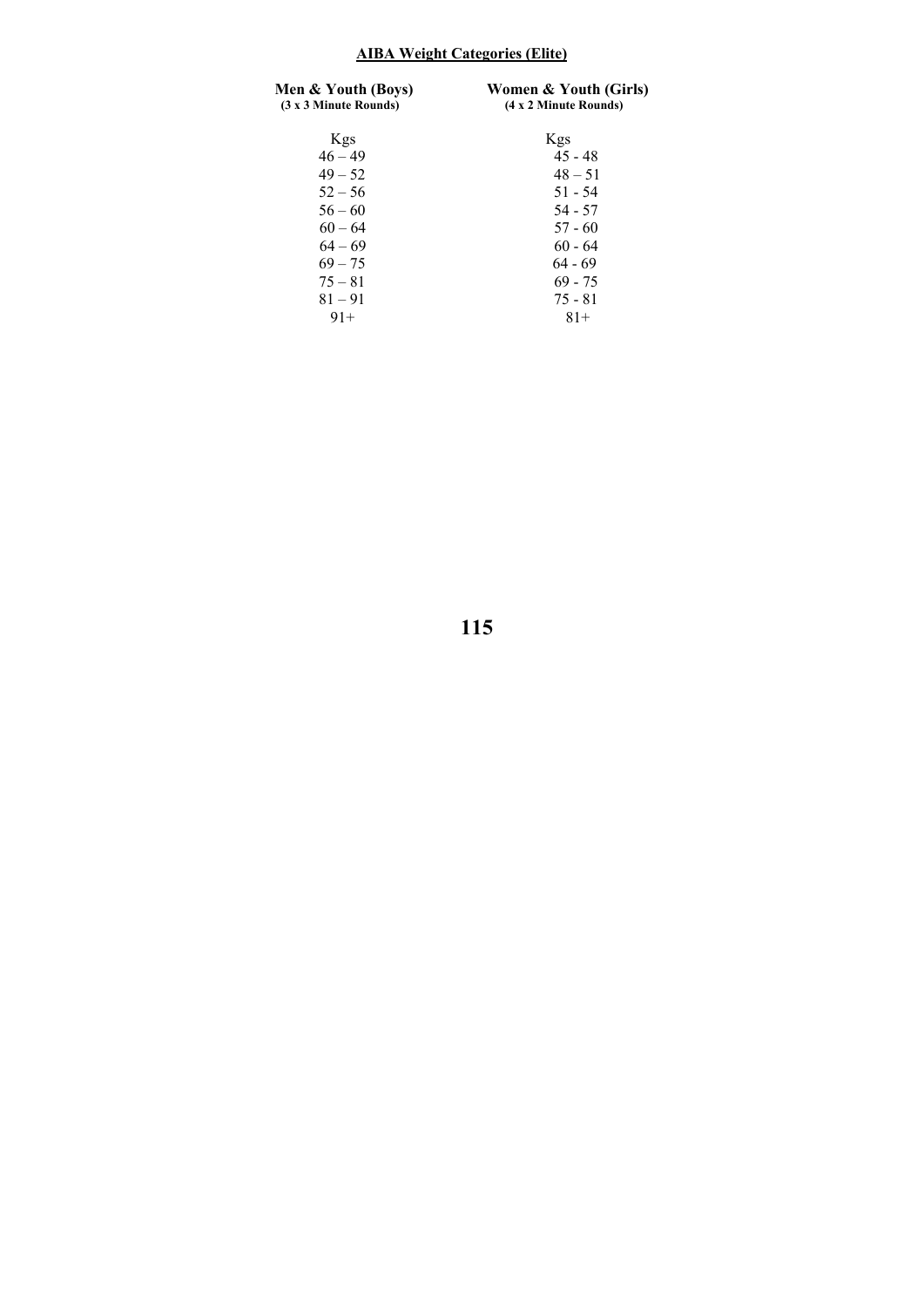#### **Junior Boxers (Boys & Girls) (3 x 2 minute Rounds)**